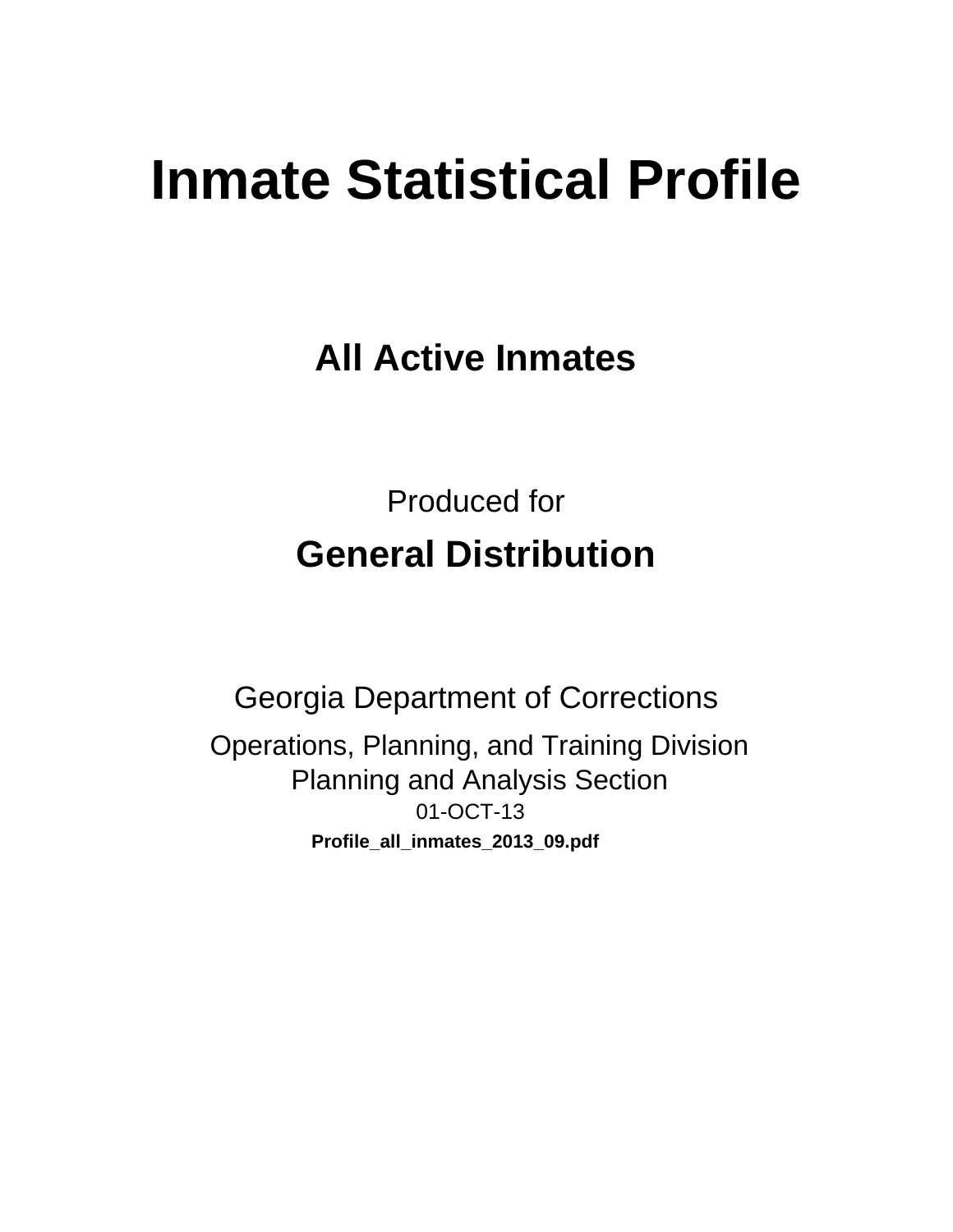#### **Inmate Statistical Profile 01-OCT-13** Contents

**All Active Inmates** 

Produced for General Distribution

# **Table of Contents**

|    | <b>Demographic information</b>                                       |
|----|----------------------------------------------------------------------|
|    | 5 Current age, broken out in ten year age groups                     |
|    | 6 Race group                                                         |
|    | 7 Marital status, self-reported at entry to prison                   |
|    | 8 Number of children, self-reported at entry to prison               |
|    | 9 Religious affiliation, self-reported at entry to prison            |
|    | 10 Home county - self-reported at entry to prison                    |
|    | 15 Socioeconomic class, self-reported at entry to prison             |
|    | 16 Environment to age 16, self-reported at entry to prison           |
|    | 17 Guardian status to age 16, self-reported at entry to prison       |
|    | 18 Employment status before prison, self-reported at entry to prison |
|    | 19 Age at admission                                                  |
|    | 21 Height, measured at entry to prison                               |
|    | 22 Weight, measured at entry to prison                               |
|    | 24 Military service                                                  |
|    | <b>Correctional information</b>                                      |
|    | 25 Type of admission to prison                                       |
|    | 26 Current / last security status                                    |
|    | 27 Current / last institution type                                   |
|    | 28 Institution type - transitional centers                           |
|    | 29 Institution type - county prisons                                 |
|    | 31 Institution type - state prisons                                  |
|    | 33 Institution type - private prisons                                |
|    | 34 Institution type - pre-release centers                            |
|    | 35 Institution type - inmate boot camp                               |
|    | 36 Number of disciplinary reports                                    |
| 37 | Number of transfers                                                  |
|    | 38 Number of escapes                                                 |
|    | 40 Probable future release type of still active inmates              |
|    | 41 Time served in current (or last) institution                      |
|    | Educational, psychological and physical information                  |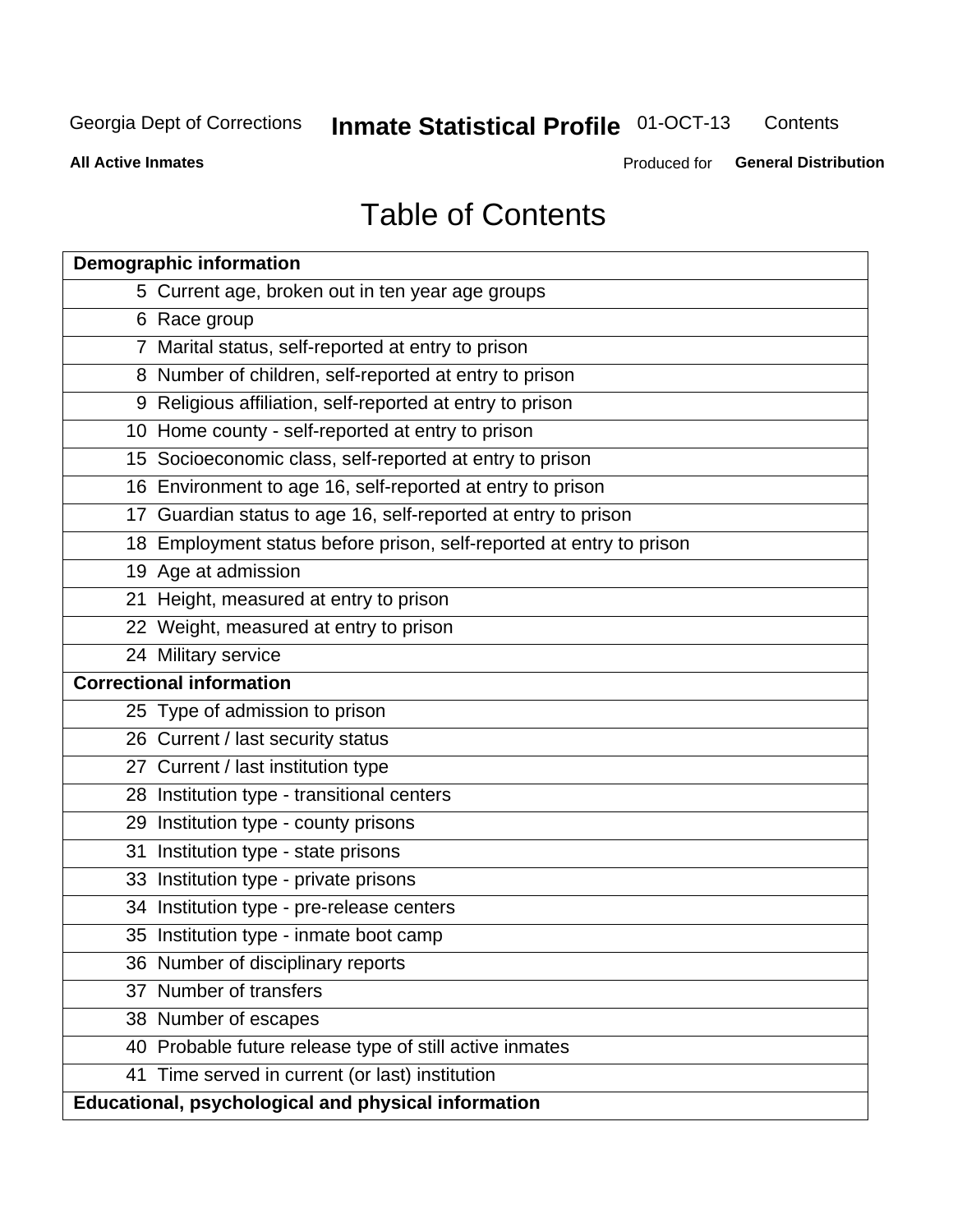#### **Inmate Statistical Profile 01-OCT-13** Contents

**All Active Inmates** 

Produced for General Distribution

# **Table of Contents**

| <b>Educational, psychological and physical information</b>       |
|------------------------------------------------------------------|
| 39 Culture fair IQ scores                                        |
| 42 Highest grade level attained                                  |
| 43 Culture fair IQ scores                                        |
| 44 Wide Range Achievement Test (WRAT) reading score              |
| 45 Wide Range Achievement Test (WRAT) math score                 |
| 46 Wide Range Achievement Test (WRAT) spelling score             |
| 47 Scope of substance abuse - summary                            |
| 48 Scope of substance abuse - detail                             |
| 49 Current / last mental health treatment level                  |
| 50 PULHESDWIT medical scale - 'P' overall condition ('P'hysical) |
| 51 PULHESDWIT medical scale - 'U' upper body                     |
| 52 PULHESDWIT medical scale - 'L' lower body                     |
| 53 PULHESDWIT medical scale - 'H' hearing                        |
| 54 PULHESDWIT medical scale - 'E' vision                         |
| 55 PULHESDWIT medical scale -'S' psychiatric                     |
| 56 PULHESDWIT medical scale - 'D' dental                         |
| 57 PULHESDWIT medical scale - 'W' work ability                   |
| 58 PULHESDWIT medical scale - 'I' impairment                     |
| 59 PULHESDWIT medical scale - 'T' transportability               |
| 60 Criminality in family, self-reported                          |
| 61 Alcoholism in family, self-reported                           |
| 62 Drug abuse in family, self-reported                           |
| 63 Subjected to frequent beatings, self-reported                 |
| 64 Father absent during inmate's childhood                       |
| 65 Mother absent during inmate's childhood                       |
| 66 Inmate diagnosed as manipulative                              |
| 67 Inmate diagnosed as assaultive                                |
| <b>Crimes and criminal history information</b>                   |
| 68 Number of prior Georgia incarcerations                        |
| 69 Prison sentence in years                                      |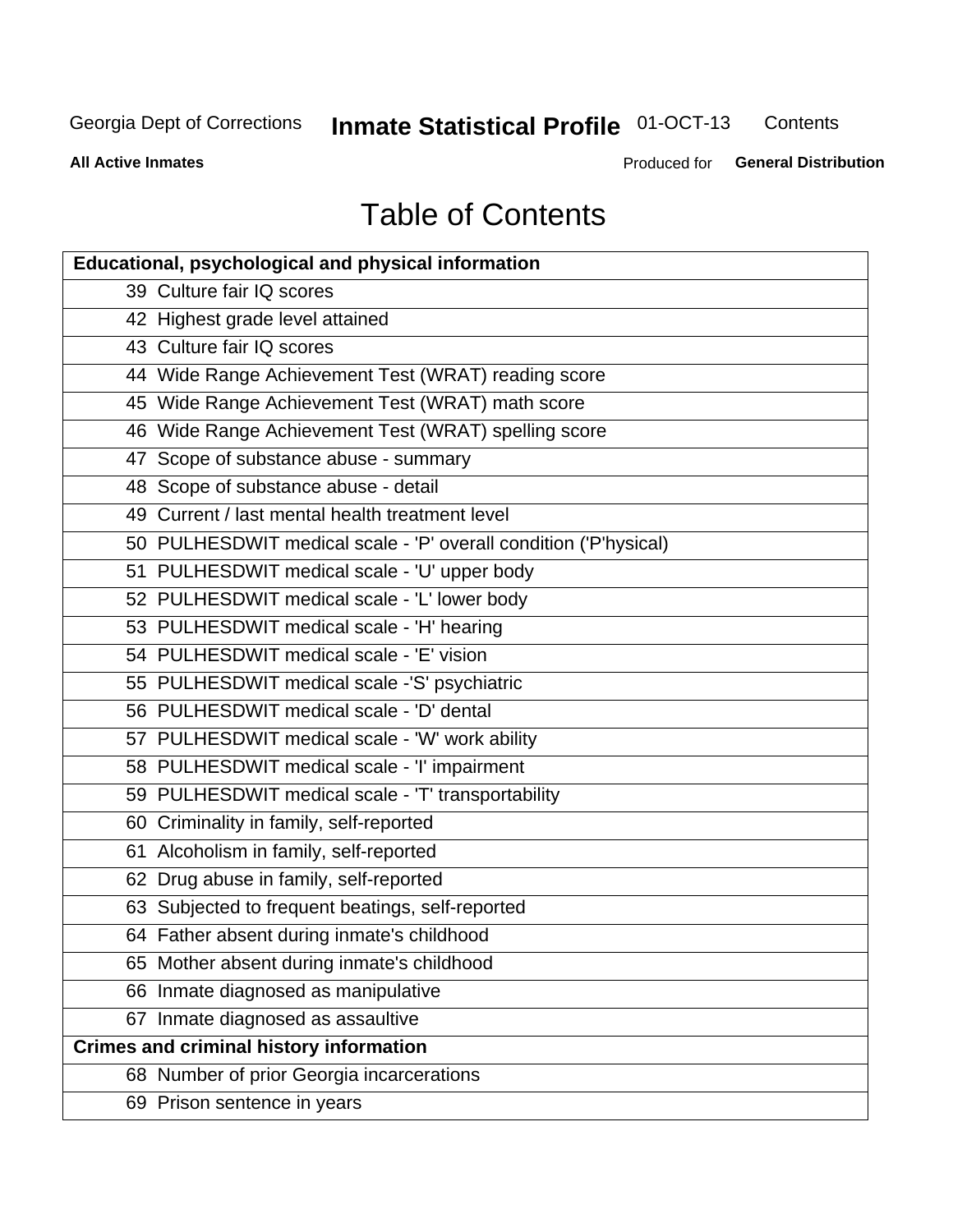#### **Inmate Statistical Profile 01-OCT-13** Contents

**All Active Inmates** 

Produced for General Distribution

# **Table of Contents**

| <b>Crimes and criminal history information</b>                 |
|----------------------------------------------------------------|
| 70 Primary offense, broken out into felonies vs misdemeanors   |
| 71 Primary offense, broken out into six broad crime categories |
| 72 Primary offense, detailed offense code                      |
| 81 County of conviction of primary offense                     |
| 86 Circuit of conviction of primary offense                    |
| 88 Years served (jail + prison) in this incarceration          |
| <b>Medical information</b>                                     |
| 89 Results of most recent HIV test                             |
| 90 Results of most recent tuberculosis test                    |
| 91 Results of most recent syphilis test                        |
| 92 Results of most recent Hepatitis-C test                     |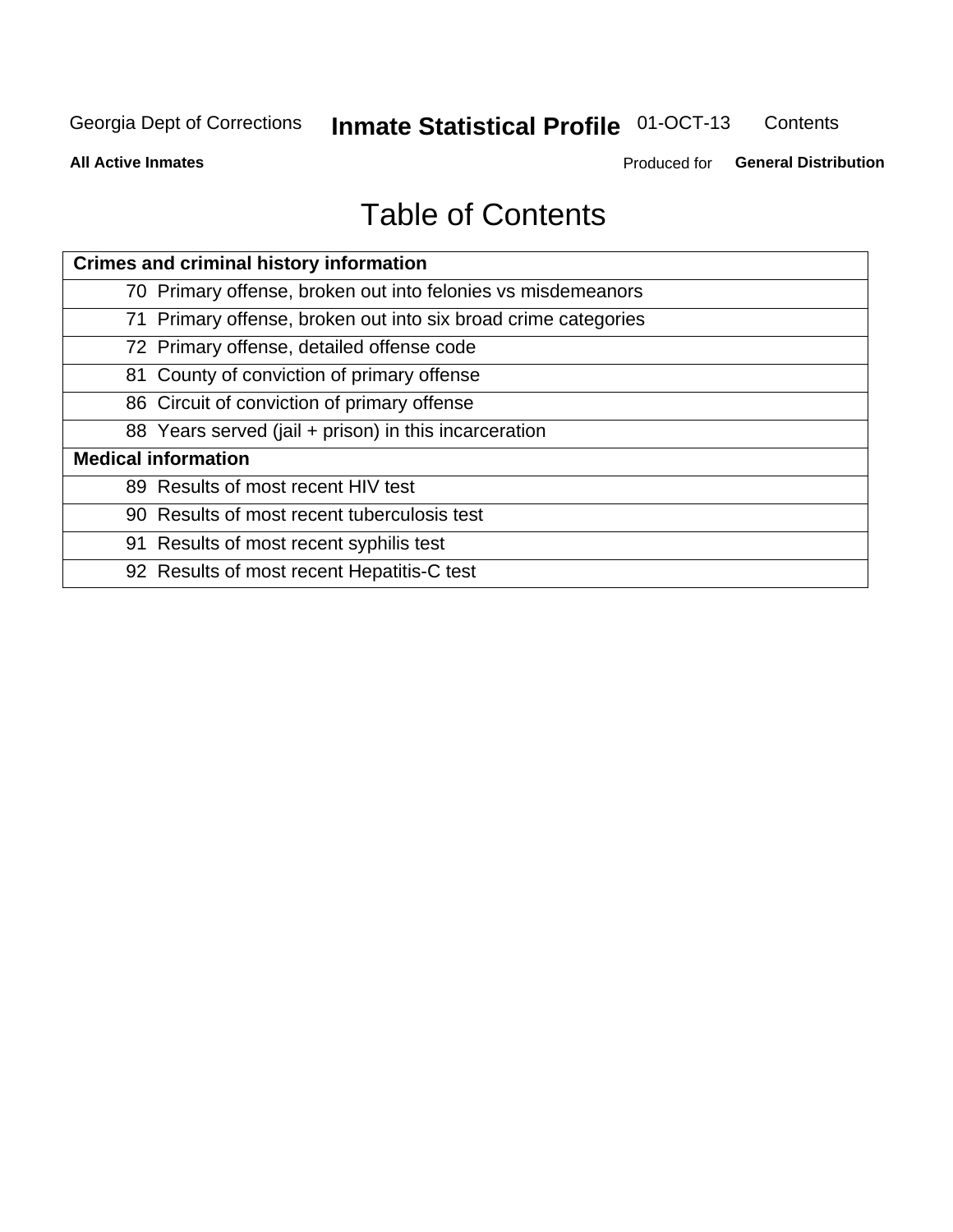### **All Active Inmates**

### Produced for General Distribution

### Current age, broken out in ten-year age groups

COL % - percent each COUNT is of its particular column

|                          |              | <b>Male</b> |        |              | <b>Female</b> |       | <b>Total</b> |               |
|--------------------------|--------------|-------------|--------|--------------|---------------|-------|--------------|---------------|
| <b>Current Age</b>       | <b>Count</b> | Col %       | Row %  | <b>Count</b> | Col %         | Row % | <b>Total</b> | Col %         |
| <b>Teens (1-19)</b>      | 848          | 1.67%       | 96.47% | 31           | $0.86\%$      | 3.53% | 879          | 1.61%         |
| <b>Twenties (20-29)</b>  | 15,639       | 30.73%      | 94.04% | 991          | 27.44%        | 5.96% |              | 16,630 30.51% |
| <b>Thirties (30-39)</b>  | 14,819       | 29.12%      | 92.42% | 1,215        | 33.65%        | 7.58% |              | 16,034 29.42% |
| <b>Forties (40-49)</b>   | 10,707       | 21.04%      | 92.26% | 898          | 24.87%        | 7.74% |              | 11,605 21.29% |
| <b>Fifties (50-59)</b>   | 6,518        | 12.81%      | 94.46% | 382          | 10.58%        | 5.54% | 6,900        | 12.66%        |
| <b>Sixties (60-69)</b>   | 1,795        | 3.53%       | 95.73% | 80           | 2.22%         | 4.27% | 1,875        | 3.44%         |
| Seventy + (70 and above) | 562          | 1.10%       | 97.57% | 14           | 0.39%         | 2.43% | 576          | 1.06%         |
| <b>Total Reported</b>    | 50,888       | 100%        | 93.37% | 3,611        | 100%          | 6.63% | 54,499       | 100%          |

| <b>Not Repo</b><br>orted | .      |                       | o۹<br>0Z |
|--------------------------|--------|-----------------------|----------|
| Total                    | 50,969 | <b>3 GAM</b><br>, , , | 54,581   |

| <b>Mean</b><br>(average)       | 27 17<br><i><b>JI.II</b></i> | 36.95 | 37.16 |
|--------------------------------|------------------------------|-------|-------|
| Median (middle)                | つん<br>vu                     | 36    | 35    |
| <b>Mode</b><br>(most frequent) | 24                           | 30    | 33    |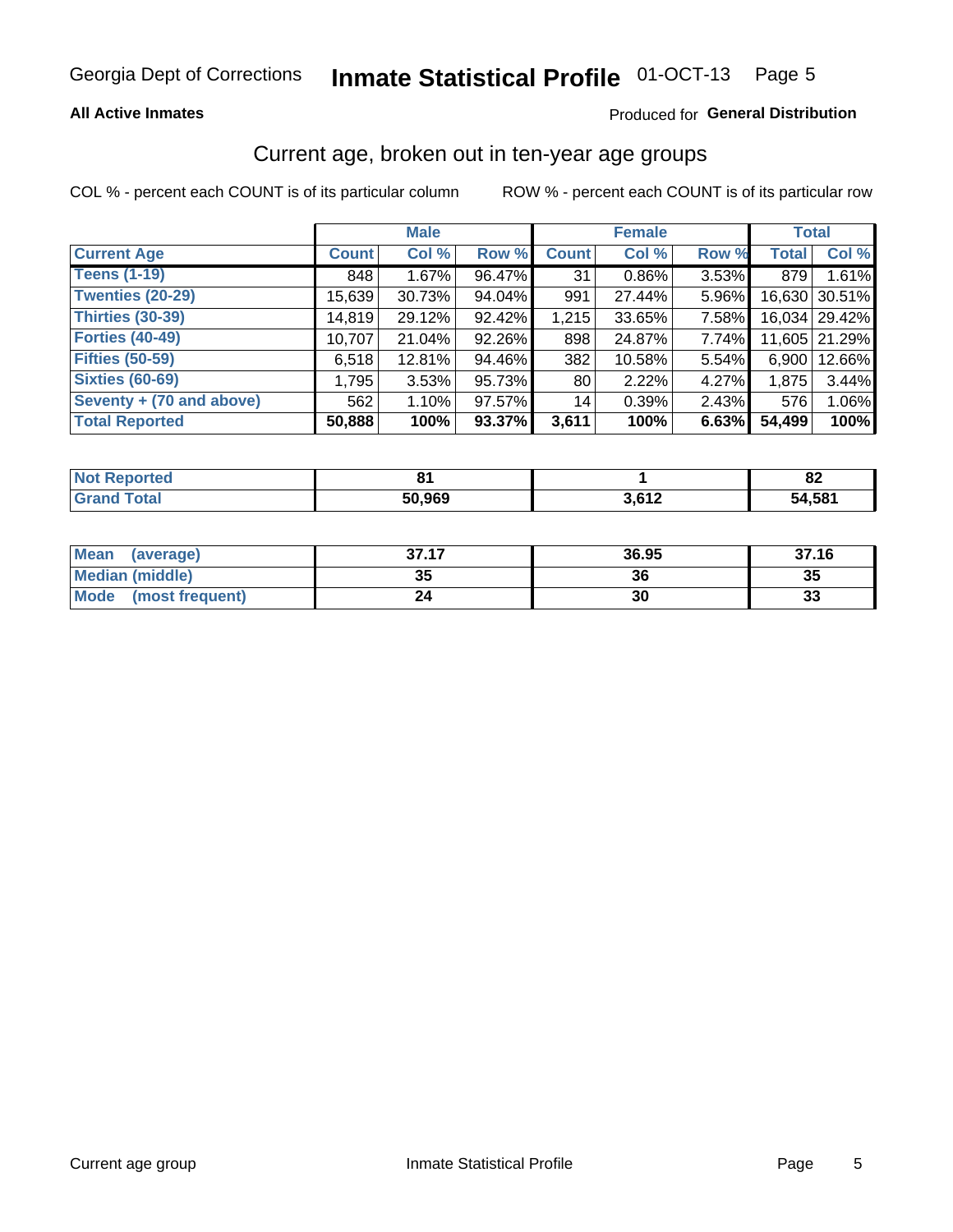#### Inmate Statistical Profile 01-OCT-13 Page 6

### **All Active Inmates**

### **Produced for General Distribution**

### Race group

COL % - percent each COUNT is of its particular column

|                                   |              | <b>Male</b> |         |             | <b>Female</b> |        |              | <b>Total</b> |
|-----------------------------------|--------------|-------------|---------|-------------|---------------|--------|--------------|--------------|
| <b>Race Group</b>                 | <b>Count</b> | Col %       |         | Row % Count | Col %         | Row %  | <b>Total</b> | Col %        |
| <b>White</b>                      | 16,450       | 32.27%      | 89.36%  | 1,959       | 54.24%        | 10.64% | 18,409       | 33.73%       |
| <b>Black</b><br>2                 | 32,049       | 62.88%      | 95.35%  | ,562        | 43.24%        | 4.65%  | 33,611       | 61.58%       |
| <b>Other</b><br>5.                | 37           | .07%        | 82.22%  | 8           | $.22\%$       | 17.78% | 45           | .08%         |
| <b>Asian</b><br>6                 | 136          | .27%        | 90.07%  | 15          | .42%          | 9.93%  | 151          | .28%         |
| <b>Unknown</b><br>9               |              | $.01\%$     | 100.00% |             |               |        |              | .01%         |
| <b>Hispanic</b><br>10             | 2,271        | 4.46%       | 97.26%  | 64          | 1.77%         | 2.74%  | 2,335        | 4.28%        |
| <b>Native American</b><br>$12 \,$ | 25           | $.05\%$     | 86.21%  | 4           | .11%          | 13.79% | 29           | .05%         |
| <b>Total Reported</b>             | 50,969       | 100%        | 93.38%  | 3,612       | 100%          | 6.62%  | 54,581       | 100%         |

| Reported<br><b>Not</b> |        |                |        |
|------------------------|--------|----------------|--------|
| Total<br>Grand         | 50,969 | 2.642<br>3.012 | 54,581 |

| M.<br>____ | . | ------- |
|------------|---|---------|
|            |   |         |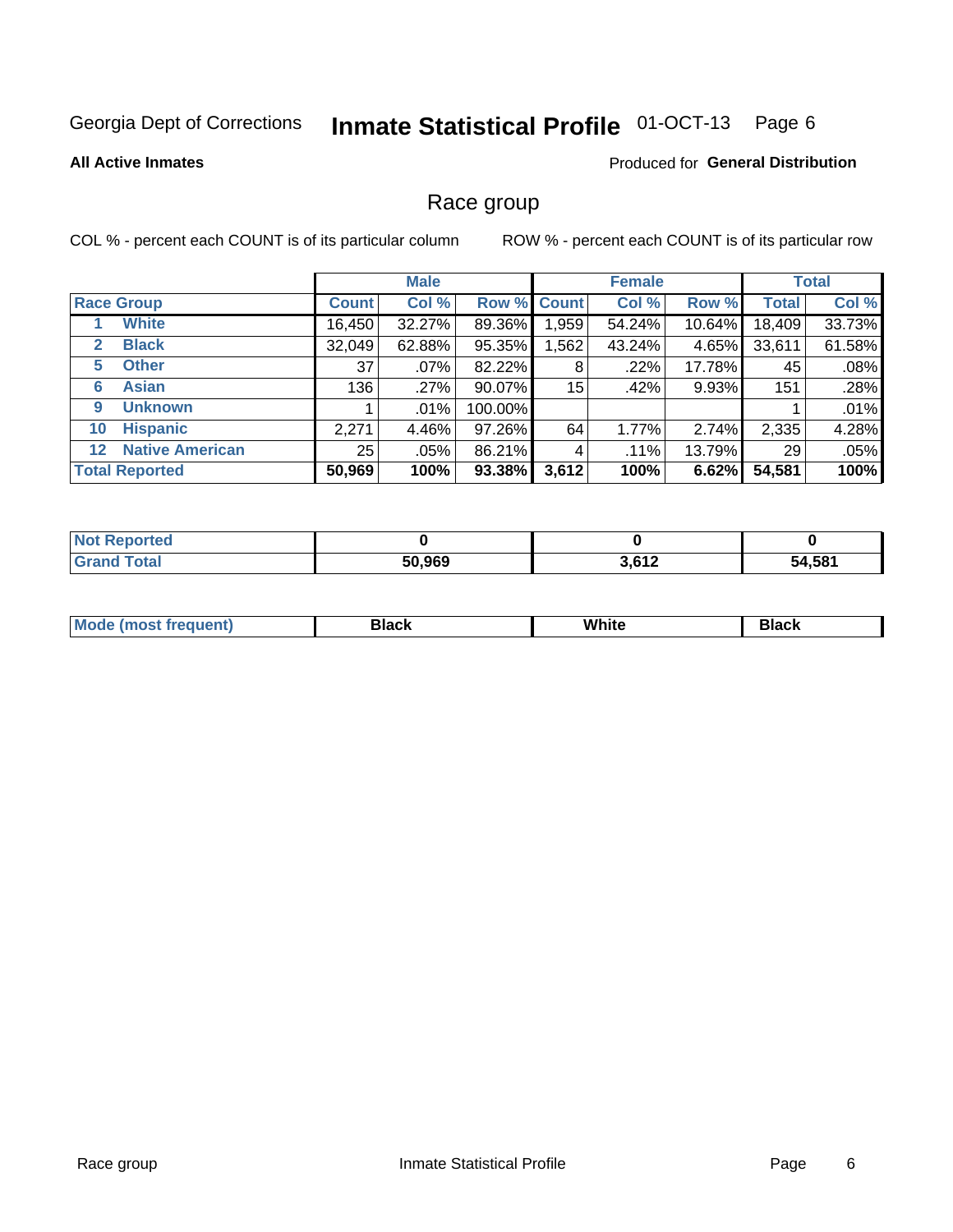#### Inmate Statistical Profile 01-OCT-13 Page 7

**All Active Inmates** 

### Produced for General Distribution

### Marital status, self-reported at entry to prison

COL % - percent each COUNT is of its particular column

|                            |              | <b>Male</b> |        |              | <b>Female</b> |        |              | <b>Total</b> |
|----------------------------|--------------|-------------|--------|--------------|---------------|--------|--------------|--------------|
| <b>Marital Status</b>      | <b>Count</b> | Col %       | Row %  | <b>Count</b> | Col %         | Row %  | <b>Total</b> | Col %        |
| <b>Unknown</b><br>$\bf{0}$ | 403          | .79%        | 88.18% | 54           | 1.50%         | 11.82% | 457          | .84%         |
| <b>Divorced</b><br>D       | 4,652        | 9.13%       | 88.29% | 617          | 17.08%        | 11.71% | 5,269        | 9.65%        |
| <b>Married</b><br>М        | 6,948        | 13.63%      | 91.49% | 646          | 17.88%        | 8.51%  | 7,594        | 13.91%       |
| <b>Separated</b><br>S.     | 1,713        | $3.36\%$    | 84.43% | 316          | 8.75%         | 15.57% | 2,029        | 3.72%        |
| <b>Unmarried</b><br>U      | 36,814       | 72.23%      | 95.29% | 1,819        | 50.36%        | 4.71%  | 38,633       | 70.78%       |
| <b>Widow</b><br>W          | 439          | .86%        | 73.29% | 160          | 4.43%         | 26.71% | 599          | 1.10%        |
| <b>Total Reported</b>      | 50,969       | 100%        | 93.38% | 3,612        | 100%          | 6.62%  | 54,581       | 100%         |

| $^{\dagger}$ Not.<br>norted |        |      |        |
|-----------------------------|--------|------|--------|
| Total                       | 50,969 | 0.42 | 54.581 |

|--|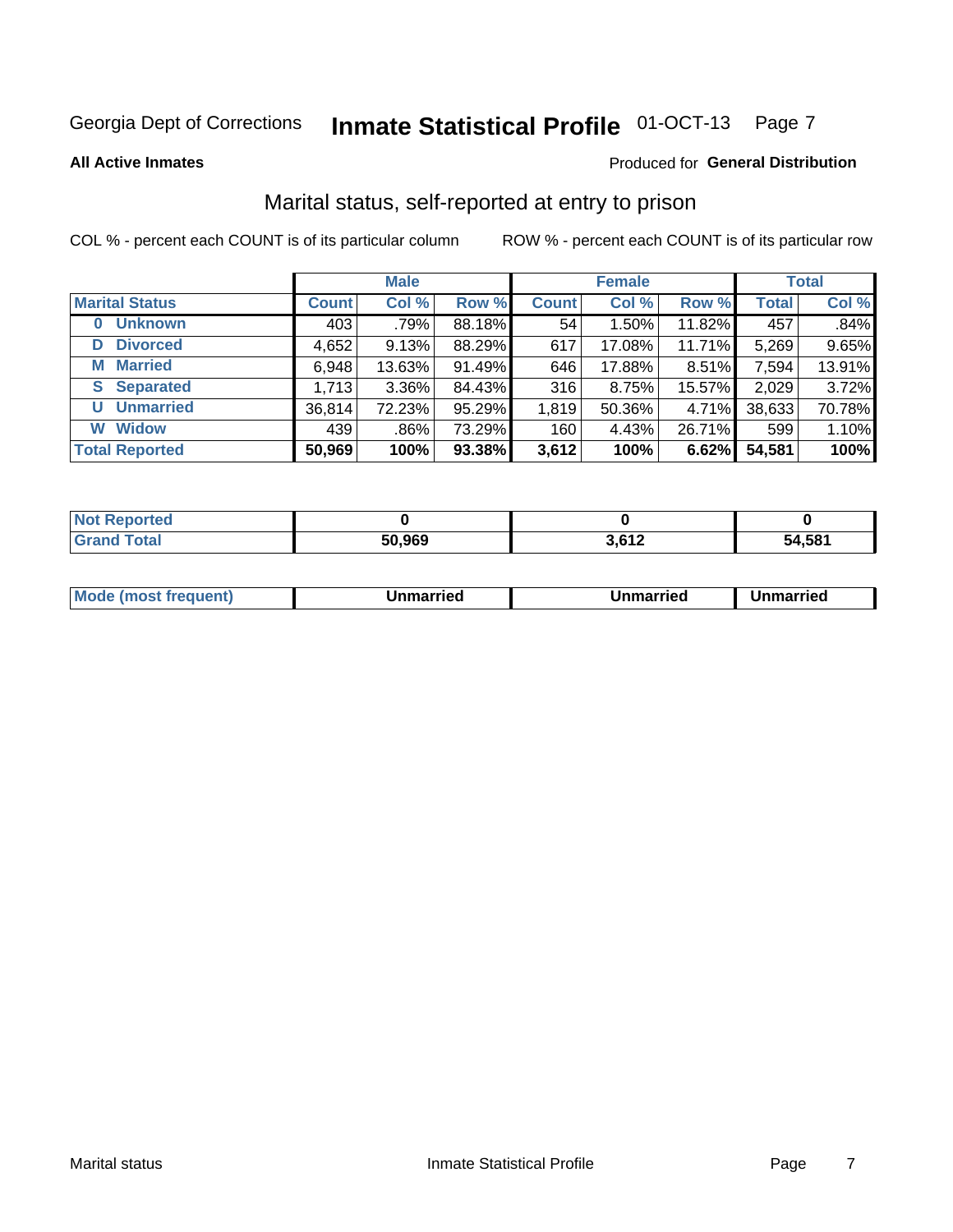#### Inmate Statistical Profile 01-OCT-13 Page 8

#### **All Active Inmates**

### Produced for General Distribution

### Number of children, self reported at entry to prison

COL % - percent each COUNT is of its particular column

|                           |              | <b>Male</b> |        | <b>Female</b> |        |        | <b>Total</b> |        |
|---------------------------|--------------|-------------|--------|---------------|--------|--------|--------------|--------|
| <b>Number of Children</b> | <b>Count</b> | Col %       | Row %  | <b>Count</b>  | Col %  | Row %  | <b>Total</b> | Col %  |
| $\bf{0}$                  | 20,741       | 41.12%      | 94.98% | 1,096         | 30.39% | 5.02%  | 21,837       | 40.40% |
|                           | 11,327       | 22.46%      | 94.22% | 695           | 19.27% | 5.78%  | 12,022       | 22.24% |
| $\overline{2}$            | 8,326        | 16.51%      | 91.18% | 805           | 22.32% | 8.82%  | 9,131        | 16.89% |
| 3                         | 4,923        | 9.76%       | 89.97% | 549           | 15.22% | 10.03% | 5,472        | 10.12% |
| 4                         | 2,537        | 5.03%       | 91.16% | 246           | 6.82%  | 8.84%  | 2,783        | 5.15%  |
| 5                         | 1,245        | 2.47%       | 91.14% | 121           | 3.35%  | 8.86%  | 1,366        | 2.53%  |
| 6                         | 660          | 1.31%       | 91.16% | 64            | 1.77%  | 8.84%  | 724          | 1.34%  |
|                           | 279          | 0.55%       | 93.94% | 18            | 0.50%  | 6.06%  | 297          | 0.55%  |
| 8                         | 157          | 0.31%       | 95.73% | 7             | 0.19%  | 4.27%  | 164          | 0.30%  |
| $\boldsymbol{9}$          | 99           | 0.20%       | 98.02% | 2             | 0.06%  | 1.98%  | 101          | 0.19%  |
| 10                        | 67           | 0.13%       | 97.10% | 2             | 0.06%  | 2.90%  | 69           | 0.13%  |
| Over 10                   | 82           | 0.16%       | 97.62% | 2             | 0.06%  | 2.38%  | 84           | 0.16%  |
| <b>Total Reported</b>     | 50,443       | 100%        | 93.33% | 3,607         | 100%   | 6.67%  | 54,050       | 100%   |

| NO | 526    |              | E94<br>JJI |
|----|--------|--------------|------------|
|    | 50.969 | n can<br>╶╹┻ | 54,581     |

| <b>Mean</b><br>(average) | דפ<br>I .J 1 | 1.39 |  |  |
|--------------------------|--------------|------|--|--|
| Median (middle)          |              |      |  |  |
| Mode<br>(most frequent)  |              |      |  |  |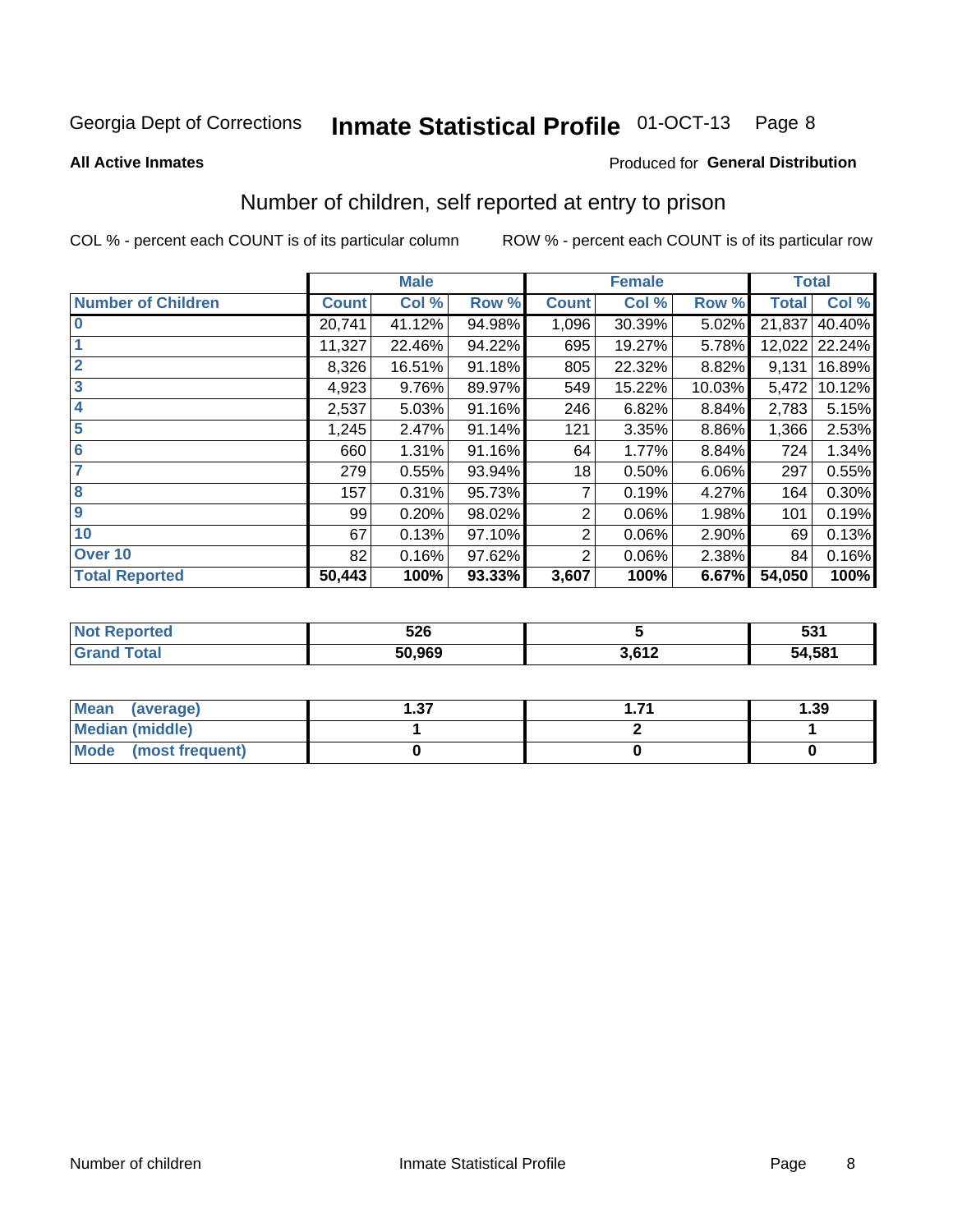#### Inmate Statistical Profile 01-OCT-13 Page 9

#### **All Active Inmates**

### Produced for General Distribution

### Religious affiliation, self-reported at entry to prison

COL % - percent each COUNT is of its particular column

|                         |                              |              | <b>Male</b> |         | <b>Female</b> |        |        | <b>Total</b> |        |
|-------------------------|------------------------------|--------------|-------------|---------|---------------|--------|--------|--------------|--------|
|                         | <b>Religious Affiliation</b> | <b>Count</b> | Col %       | Row %   | <b>Count</b>  | Col %  | Row %  | <b>Total</b> | Col %  |
| 1                       | <b>Islam</b>                 | 929          | 4.35%       | 96.47%  | 34            | 1.28%  | 3.53%  | 963          | 4.01%  |
| $\overline{2}$          | <b>Catholic</b>              | 1,112        | 5.20%       | 87.91%  | 153           | 5.75%  | 12.09% | 1,265        | 5.26%  |
| $\overline{\mathbf{3}}$ | <b>Baptist</b>               | 10,745       | 50.27%      | 85.45%  | 1,829         | 68.73% | 14.55% | 12,574       | 52.31% |
| $\overline{\mathbf{4}}$ | <b>Methodist</b>             | 466          | 2.18%       | 86.30%  | 74            | 2.78%  | 13.70% | 540          | 2.25%  |
| $\overline{5}$          | <b>EpiscopIn</b>             | 36           | .17%        | 85.71%  | 6             | .23%   | 14.29% | 42           | .17%   |
| $6\overline{6}$         | <b>Presbytrn</b>             | 64           | .30%        | 91.43%  | 6             | .23%   | 8.57%  | 70           | .29%   |
| 7                       | <b>Chc Of God</b>            | 380          | 1.78%       | 84.07%  | 72            | 2.71%  | 15.93% | 452          | 1.88%  |
| 8                       | <b>Holiness</b>              | 728          | 3.41%       | 80.35%  | 178           | 6.69%  | 19.65% | 906          | 3.77%  |
| $\boldsymbol{9}$        | <b>Jewish</b>                | 31           | .15%        | 91.18%  | 3             | .11%   | 8.82%  | 34           | .14%   |
| 10                      | <b>Anglican</b>              | 17           | .08%        | 89.47%  | 2             | .08%   | 10.53% | 19           | .08%   |
| 11                      | <b>Grk Orthdx</b>            | 4            | .02%        | 80.00%  | 1             | .04%   | 20.00% | 5            | .02%   |
| 12                      | <b>Hindu</b>                 | 5            | .02%        | 100.00% |               |        |        | 5            | .02%   |
| 13                      | <b>Buddhist</b>              | 33           | .15%        | 78.57%  | 9             | .34%   | 21.43% | 42           | .17%   |
| 14                      | <b>Taoist</b>                | 5            | .02%        | 83.33%  | 1             | .04%   | 16.67% | 6            | .02%   |
| 15                      | <b>Shintoist</b>             | 3            | .01%        | 100.00% |               |        |        | 3            | .01%   |
| 16                      | <b>Seven D Ad</b>            | 74           | .35%        | 90.24%  | 8             | .30%   | 9.76%  | 82           | .34%   |
| 17                      | <b>Jehovah Wt</b>            | 268          | 1.25%       | 89.04%  | 33            | 1.24%  | 10.96% | 301          | 1.25%  |
| 18                      | <b>Latr Day S</b>            | 32           | .15%        | 91.43%  | 3             | .11%   | 8.57%  | 35           | .15%   |
| 20                      | <b>Other Prot</b>            | 3,314        | 15.50%      | 93.85%  | 217           | 8.15%  | 6.15%  | 3,531        | 14.69% |
| 96                      | <b>None</b>                  | 3,130        | 14.64%      | 98.99%  | 32            | 1.20%  | 1.01%  | 3,162        | 13.15% |
| <b>Total Reported</b>   |                              | 21,376       | 100%        | 88.93%  | 2,661         | 100%   | 11.07% | 24,037       | 100%   |

| 29,593 | 951           | 30,544     |
|--------|---------------|------------|
| 50.969 | ר גם כ<br>┚╹┻ | ,581<br>54 |

| Mode (most frequent) | <b>3aptist</b> | 3aptist | <b>Baptist</b> |
|----------------------|----------------|---------|----------------|
|                      |                |         |                |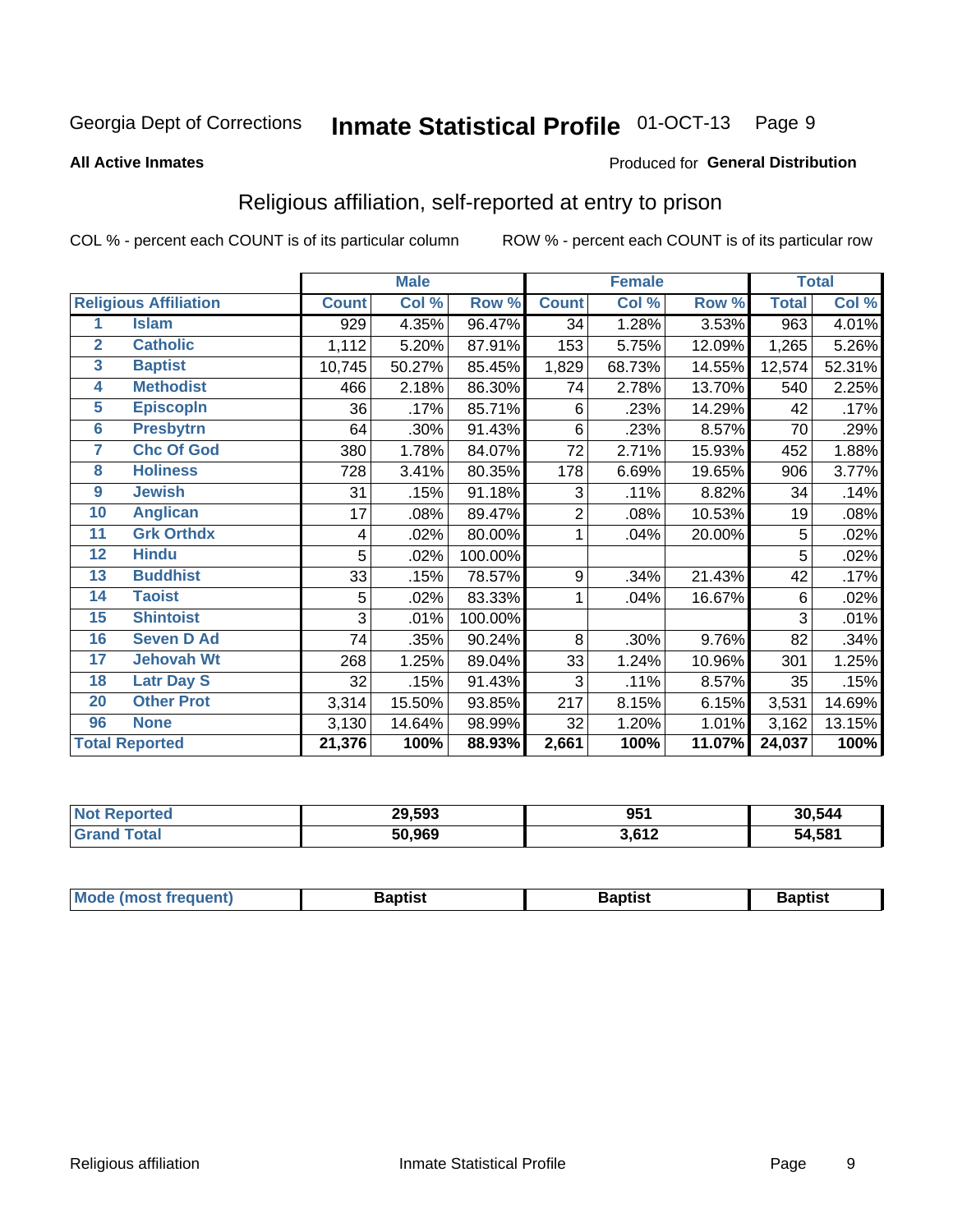#### Inmate Statistical Profile 01-OCT-13 Page 10

### **All Active Inmates**

### **Produced for General Distribution**

### Home county, self-reported at entry to prison

COL % - percent each COUNT is of its particular column

|     |                             |              | <b>Male</b> |                  |                         | <b>Female</b> |        | <b>Total</b> |        |
|-----|-----------------------------|--------------|-------------|------------------|-------------------------|---------------|--------|--------------|--------|
|     | <b>Home County</b>          | <b>Count</b> | Col %       | Row <sup>%</sup> | <b>Count</b>            | Col %         | Row %  | <b>Total</b> | Col %  |
| 000 | <b>Unknown</b>              | 5,536        | 10.86%      | 93.64%           | 376                     | 10.41%        | 6.36%  | 5,912        | 10.83% |
| 001 | <b>Appling County</b>       | 114          | .22%        | 94.21%           | 7                       | .19%          | 5.79%  | 121          | .22%   |
| 002 | <b>Atkinson County</b>      | 41           | .08%        | 97.62%           | 1                       | .03%          | 2.38%  | 42           | .08%   |
| 003 | <b>Bacon County</b>         | 63           | .12%        | 95.45%           | 3                       | .08%          | 4.55%  | 66           | .12%   |
| 004 | <b>Baker County</b>         | 21           | .04%        | 100.00%          |                         |               |        | 21           | .04%   |
| 005 | <b>Baldwin County</b>       | 272          | .53%        | 93.15%           | 20                      | .55%          | 6.85%  | 292          | .53%   |
| 006 | <b>Banks County</b>         | 53           | .10%        | 94.64%           | $\mathbf{3}$            | .08%          | 5.36%  | 56           | .10%   |
| 007 | <b>Barrow County</b>        | 260          | .51%        | 88.74%           | 33                      | .91%          | 11.26% | 293          | .54%   |
| 008 | <b>Bartow County</b>        | 538          | 1.06%       | 87.91%           | 74                      | 2.05%         | 12.09% | 612          | 1.12%  |
| 009 | <b>Ben Hill County</b>      | 196          | .38%        | 93.33%           | 14                      | .39%          | 6.67%  | 210          | .38%   |
| 010 | <b>Berrien County</b>       | 88           | .17%        | 94.62%           | 5                       | .14%          | 5.38%  | 93           | .17%   |
| 011 | <b>Bibb County</b>          | 1,148        | 2.25%       | 95.59%           | 53                      | 1.47%         | 4.41%  | 1,201        | 2.20%  |
| 012 | <b>Bleckley County</b>      | 61           | .12%        | 92.42%           | 5                       | .14%          | 7.58%  | 66           | .12%   |
| 013 | <b>Brantley County</b>      | 51           | .10%        | 87.93%           | $\overline{7}$          | .19%          | 12.07% | 58           | .11%   |
| 014 | <b>Brooks County</b>        | 148          | .29%        | 98.01%           | $\overline{3}$          | .08%          | 1.99%  | 151          | .28%   |
| 015 | <b>Bryan County</b>         | 127          | .25%        | 94.07%           | 8                       | .22%          | 5.93%  | 135          | .25%   |
| 016 | <b>Bulloch County</b>       | 359          | .70%        | 92.76%           | 28                      | .78%          | 7.24%  | 387          | .71%   |
| 017 | <b>Burke County</b>         | 208          | .41%        | 96.30%           | 8                       | .22%          | 3.70%  | 216          | .40%   |
| 018 | <b>Butts County</b>         | 135          | .26%        | 92.47%           | 11                      | .30%          | 7.53%  | 146          | .27%   |
| 019 | <b>Calhoun County</b>       | 78           | .15%        | 98.73%           | $\mathbf{1}$            | .03%          | 1.27%  | 79           | .14%   |
| 020 | <b>Camden County</b>        | 134          | .26%        | 91.78%           | 12                      | .33%          | 8.22%  | 146          | .27%   |
| 021 | <b>Candler County</b>       | 107          | .21%        | 91.45%           | 10                      | .28%          | 8.55%  | 117          | .21%   |
| 022 | <b>Carroll County</b>       | 551          | 1.08%       | 90.77%           | 56                      | 1.55%         | 9.23%  | 607          | 1.11%  |
| 023 | <b>Catoosa County</b>       | 225          | .44%        | 91.84%           | 20                      | .55%          | 8.16%  | 245          | .45%   |
| 024 | <b>Charlton County</b>      | 46           | .09%        | 97.87%           | 1                       | .03%          | 2.13%  | 47           | .09%   |
| 025 | <b>Chatham County</b>       | 1,959        | 3.84%       | 96.45%           | 72                      | 1.99%         | 3.55%  | 2,031        | 3.72%  |
| 026 | <b>Chattahoochee County</b> | 27           | .05%        | 100.00%          |                         |               |        | 27           | .05%   |
| 027 | <b>Chattooga County</b>     | 246          | .48%        | 87.23%           | 36                      | 1.00%         | 12.77% | 282          | .52%   |
| 028 | <b>Cherokee County</b>      | 396          | .78%        | 90.83%           | 40                      | 1.11%         | 9.17%  | 436          | .80%   |
| 029 | <b>Clarke County</b>        | 443          | .87%        | 93.26%           | 32                      | .89%          | 6.74%  | 475          | .87%   |
| 030 | <b>Clay County</b>          | 43           | .08%        | 95.56%           | $\overline{2}$          | .06%          | 4.44%  | 45           | .08%   |
| 031 | <b>Clayton County</b>       | 1,481        | 2.91%       | 93.67%           | 100                     | 2.77%         | 6.33%  | 1,581        | 2.90%  |
| 032 | <b>Clinch County</b>        | 39           | .08%        | 92.86%           | 3                       | .08%          | 7.14%  | 42           | .08%   |
| 033 | <b>Cobb County</b>          | 2,052        | 4.03%       | 91.61%           | 188                     | 5.20%         | 8.39%  | 2,240        | 4.10%  |
| 034 | <b>Coffee County</b>        | 261          | .51%        | 93.55%           | 18                      | .50%          | 6.45%  | 279          | .51%   |
| 035 | <b>Colquitt County</b>      | 244          | .48%        | 94.94%           | 13                      | .36%          | 5.06%  | 257          | .47%   |
| 036 | <b>Columbia County</b>      | 266          | .52%        | 91.10%           | 26                      | .72%          | 8.90%  | 292          | .53%   |
| 037 | <b>Cook County</b>          | 132          | .26%        | 97.06%           | $\overline{\mathbf{4}}$ | .11%          | 2.94%  | 136          | .25%   |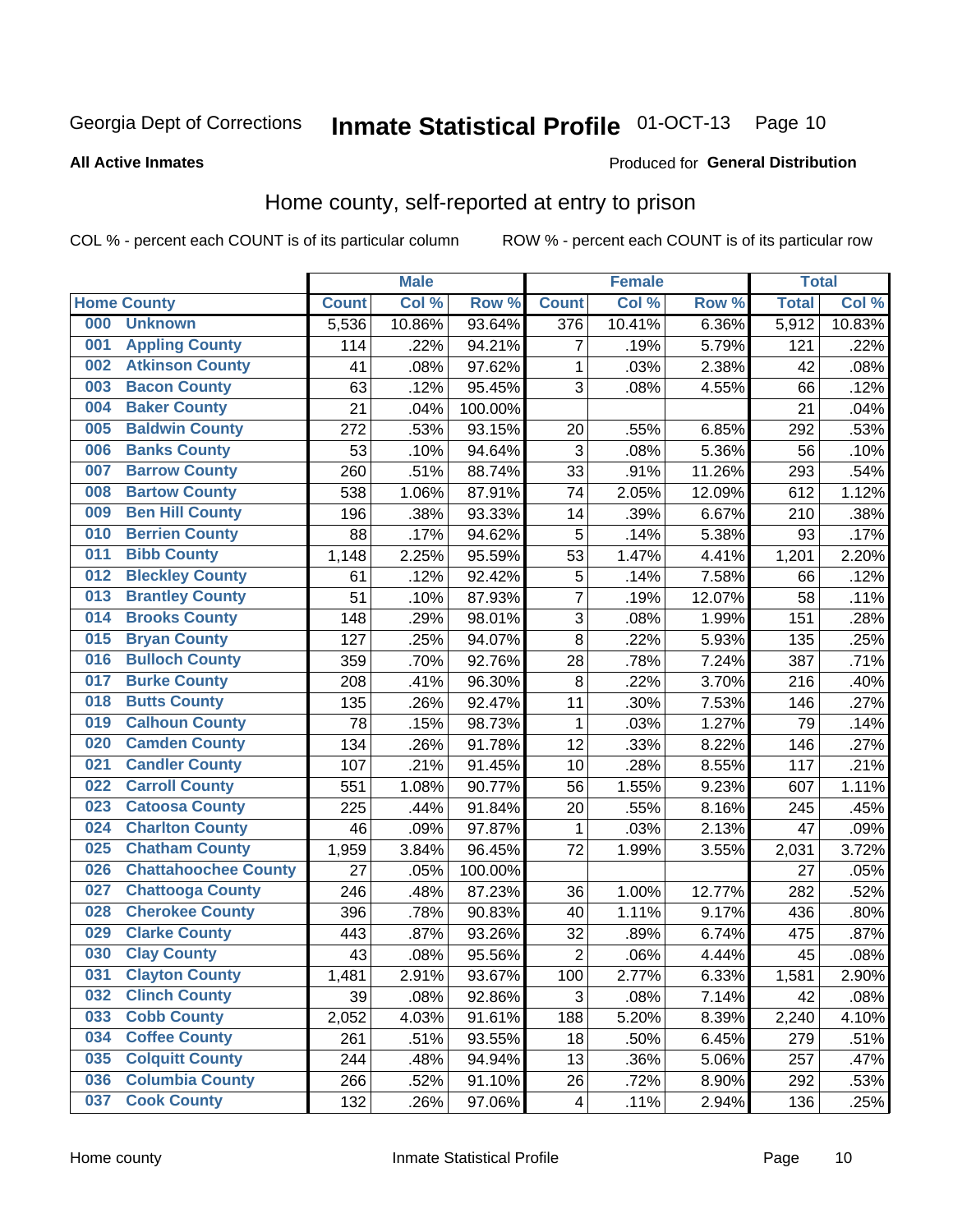# Inmate Statistical Profile 01-OCT-13 Page 11

**All Active Inmates** 

### **Produced for General Distribution**

### Home county, self-reported at entry to prison

COL % - percent each COUNT is of its particular column

|     |                         |              | <b>Male</b> |                  |                         | <b>Female</b> |          | <b>Total</b> |        |
|-----|-------------------------|--------------|-------------|------------------|-------------------------|---------------|----------|--------------|--------|
|     | <b>Home County</b>      | <b>Count</b> | Col%        | Row <sup>%</sup> | <b>Count</b>            | Col %         | Row %    | <b>Total</b> | Col %  |
| 038 | <b>Coweta County</b>    | 432          | .85%        | 94.95%           | 23                      | .64%          | 5.05%    | 455          | .83%   |
| 039 | <b>Crawford County</b>  | 41           | .08%        | 93.18%           | 3                       | .08%          | 6.82%    | 44           | .08%   |
| 040 | <b>Crisp County</b>     | 194          | .38%        | 96.04%           | $\bf 8$                 | .22%          | 3.96%    | 202          | .37%   |
| 041 | <b>Dade County</b>      | 56           | .11%        | 87.50%           | 8                       | .22%          | 12.50%   | 64           | .12%   |
| 042 | <b>Dawson County</b>    | 87           | .17%        | 89.69%           | 10                      | .28%          | 10.31%   | 97           | .18%   |
| 043 | <b>Decatur County</b>   | 282          | .55%        | 94.00%           | 18                      | .50%          | 6.00%    | 300          | .55%   |
| 044 | <b>Dekalb County</b>    | 3,083        | 6.05%       | 93.94%           | 199                     | 5.51%         | 6.06%    | 3,282        | 6.01%  |
| 045 | <b>Dodge County</b>     | 134          | .26%        | 88.16%           | 18                      | .50%          | 11.84%   | 152          | .28%   |
| 046 | <b>Dooly County</b>     | 86           | .17%        | 93.48%           | 6                       | .17%          | 6.52%    | 92           | .17%   |
| 047 | <b>Dougherty County</b> | 912          | 1.79%       | 94.80%           | 50                      | 1.38%         | 5.20%    | 962          | 1.76%  |
| 048 | <b>Douglas County</b>   | 660          | 1.29%       | 93.09%           | 49                      | 1.36%         | 6.91%    | 709          | 1.30%  |
| 049 | <b>Early County</b>     | 82           | .16%        | 95.35%           | 4                       | .11%          | 4.65%    | 86           | .16%   |
| 050 | <b>Echols County</b>    | 13           | .03%        | 100.00%          |                         |               |          | 13           | .02%   |
| 051 | <b>Effingham County</b> | 205          | .40%        | 93.18%           | 15                      | .42%          | 6.82%    | 220          | .40%   |
| 052 | <b>Elbert County</b>    | 141          | .28%        | 94.00%           | $\boldsymbol{9}$        | .25%          | 6.00%    | 150          | .27%   |
| 053 | <b>Emanuel County</b>   | 168          | .33%        | 93.85%           | 11                      | .30%          | 6.15%    | 179          | .33%   |
| 054 | <b>Evans County</b>     | 76           | .15%        | 92.68%           | 6                       | .17%          | 7.32%    | 82           | .15%   |
| 055 | <b>Fannin County</b>    | 80           | .16%        | 86.96%           | 12                      | .33%          | 13.04%   | 92           | .17%   |
| 056 | <b>Fayette County</b>   | 171          | .34%        | 87.69%           | 24                      | .66%          | 12.31%   | 195          | .36%   |
| 057 | <b>Floyd County</b>     | 698          | 1.37%       | 89.72%           | 80                      | 2.21%         | 10.28%   | 778          | 1.43%  |
| 058 | <b>Forsyth County</b>   | 190          | .37%        | 86.76%           | 29                      | .80%          | 13.24%   | 219          | .40%   |
| 059 | <b>Franklin County</b>  | 125          | .25%        | 91.24%           | 12                      | .33%          | 8.76%    | 137          | .25%   |
| 060 | <b>Fulton County</b>    | 5,263        | 10.33%      | 95.10%           | 271                     | 7.50%         | 4.90%    | 5,534        | 10.14% |
| 061 | <b>Gilmer County</b>    | 111          | .22%        | 94.07%           | 7                       | .19%          | 5.93%    | 118          | .22%   |
| 062 | <b>Glascock County</b>  | 8            | .02%        | 100.00%          |                         |               |          | 8            | .01%   |
| 063 | <b>Glynn County</b>     | 389          | .76%        | 94.88%           | 21                      | .58%          | 5.12%    | 410          | .75%   |
| 064 | <b>Gordon County</b>    | 282          | .55%        | 86.24%           | 45                      | 1.25%         | 13.76%   | 327          | .60%   |
| 065 | <b>Grady County</b>     | 175          | .34%        | 95.63%           | 8                       | .22%          | 4.37%    | 183          | .34%   |
| 066 | <b>Greene County</b>    | 102          | .20%        | 92.73%           | 8                       | 22%           | 7.27%    | 110          | .20%   |
| 067 | <b>Gwinnett County</b>  | 1,728        | 3.39%       | 92.46%           | 141                     | 3.90%         | 7.54%    | 1,869        | 3.42%  |
| 068 | <b>Habersham County</b> | 99           | .19%        | 97.06%           | 3                       | .08%          | 2.94%    | 102          | .19%   |
| 069 | <b>Hall County</b>      | 609          | 1.19%       | 90.49%           | 64                      | 1.77%         | 9.51%    | 673          | 1.23%  |
| 070 | <b>Hancock County</b>   | 55           | .11%        | 96.49%           | $\overline{2}$          | .06%          | 3.51%    | 57           | .10%   |
| 071 | <b>Haralson County</b>  | 138          | .27%        | 90.79%           | 14                      | .39%          | 9.21%    | 152          | .28%   |
| 072 | <b>Harris County</b>    | 91           | .18%        | 91.00%           | $\boldsymbol{9}$        | .25%          | $9.00\%$ | 100          | .18%   |
| 073 | <b>Hart County</b>      | 129          | .25%        | 94.16%           | $\bf 8$                 | .22%          | 5.84%    | 137          | .25%   |
| 074 | <b>Heard County</b>     | 54           | .11%        | 93.10%           | $\overline{\mathbf{4}}$ | .11%          | 6.90%    | 58           | .11%   |
| 075 | <b>Henry County</b>     | 568          | 1.11%       | 94.04%           | 36                      | 1.00%         | 5.96%    | 604          | 1.11%  |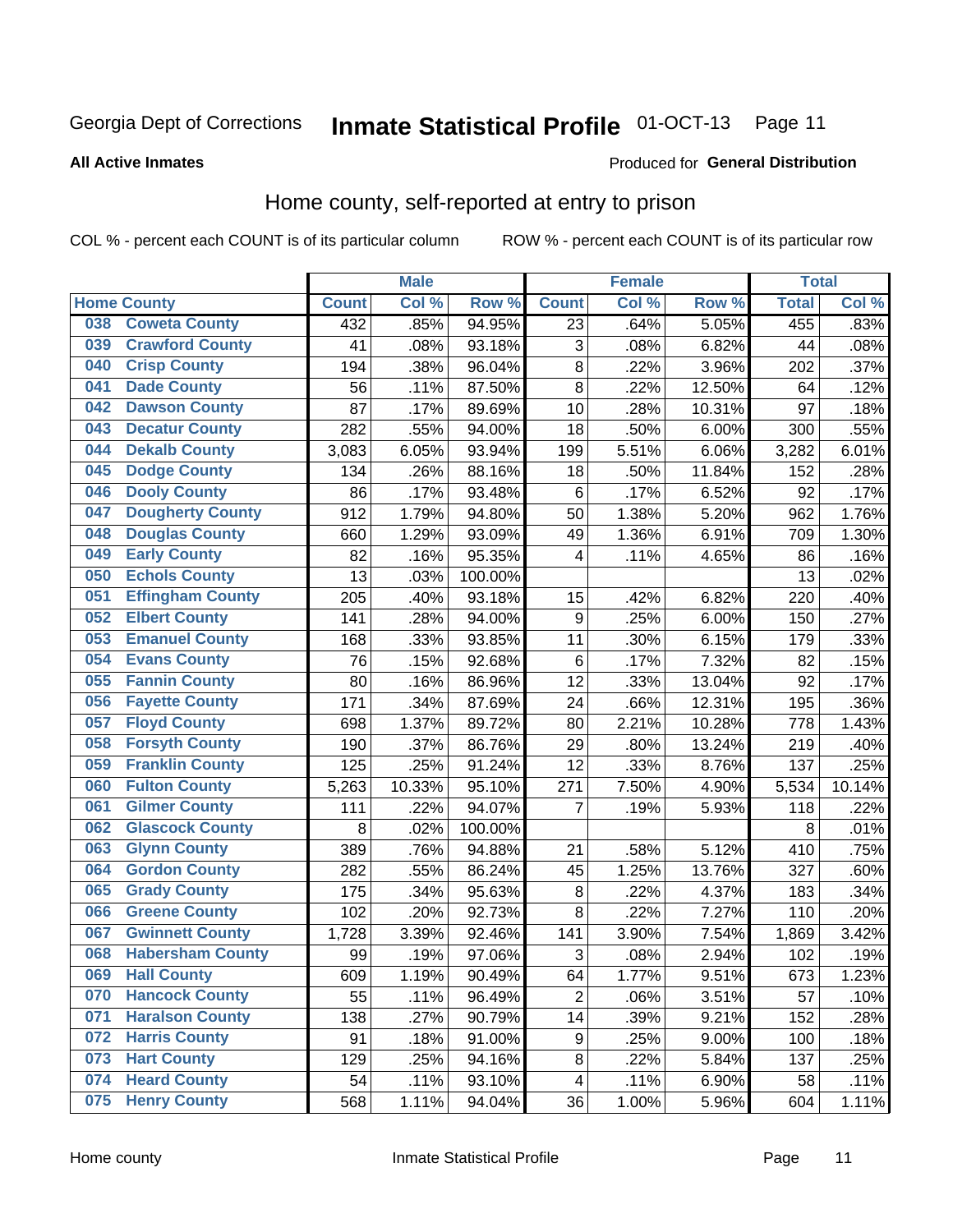# Inmate Statistical Profile 01-OCT-13 Page 12

### **All Active Inmates**

#### Produced for General Distribution

### Home county, self-reported at entry to prison

COL % - percent each COUNT is of its particular column

|     |                          |              | <b>Male</b> |         |                         | Female |        | <b>Total</b> |       |
|-----|--------------------------|--------------|-------------|---------|-------------------------|--------|--------|--------------|-------|
|     | <b>Home County</b>       | <b>Count</b> | Col %       | Row %   | <b>Count</b>            | Col %  | Row %  | <b>Total</b> | Col % |
| 076 | <b>Houston County</b>    | 549          | 1.08%       | 92.89%  | 42                      | 1.16%  | 7.11%  | 591          | 1.08% |
| 077 | <b>Irwin County</b>      | 75           | .15%        | 94.94%  | $\overline{\mathbf{4}}$ | .11%   | 5.06%  | 79           | .14%  |
| 078 | <b>Jackson County</b>    | 224          | .44%        | 90.32%  | 24                      | .66%   | 9.68%  | 248          | .45%  |
| 079 | <b>Jasper County</b>     | 68           | .13%        | 90.67%  | 7                       | .19%   | 9.33%  | 75           | .14%  |
| 080 | <b>Jeff Davis County</b> | 84           | .16%        | 94.38%  | 5                       | .14%   | 5.62%  | 89           | .16%  |
| 081 | <b>Jefferson County</b>  | 202          | .40%        | 94.39%  | 12                      | .33%   | 5.61%  | 214          | .39%  |
| 082 | <b>Jenkins County</b>    | 59           | .12%        | 95.16%  | 3                       | .08%   | 4.84%  | 62           | .11%  |
| 083 | <b>Johnson County</b>    | 42           | .08%        | 91.30%  | 4                       | .11%   | 8.70%  | 46           | .08%  |
| 084 | <b>Jones County</b>      | 122          | .24%        | 91.04%  | 12                      | .33%   | 8.96%  | 134          | .25%  |
| 085 | <b>Lamar County</b>      | 61           | .12%        | 93.85%  | $\overline{4}$          | .11%   | 6.15%  | 65           | .12%  |
| 086 | <b>Lanier County</b>     | 43           | .08%        | 100.00% |                         |        |        | 43           | .08%  |
| 087 | <b>Laurens County</b>    | 278          | .55%        | 93.60%  | 19                      | .53%   | 6.40%  | 297          | .54%  |
| 088 | <b>Lee County</b>        | 91           | .18%        | 90.10%  | 10                      | .28%   | 9.90%  | 101          | .19%  |
| 089 | <b>Liberty County</b>    | 259          | .51%        | 95.93%  | 11                      | .30%   | 4.07%  | 270          | .49%  |
| 090 | <b>Lincoln County</b>    | 29           | .06%        | 90.63%  | 3                       | .08%   | 9.38%  | 32           | .06%  |
| 091 | <b>Long County</b>       | 52           | .10%        | 89.66%  | 6                       | .17%   | 10.34% | 58           | .11%  |
| 092 | <b>Lowndes County</b>    | 498          | .98%        | 94.32%  | 30                      | .83%   | 5.68%  | 528          | .97%  |
| 093 | <b>Lumpkin County</b>    | 82           | .16%        | 92.13%  | $\overline{7}$          | .19%   | 7.87%  | 89           | .16%  |
| 094 | <b>Macon County</b>      | 77           | .15%        | 96.25%  | 3                       | .08%   | 3.75%  | 80           | .15%  |
| 095 | <b>Madison County</b>    | 130          | .26%        | 92.86%  | 10                      | .28%   | 7.14%  | 140          | .26%  |
| 096 | <b>Marion County</b>     | 43           | .08%        | 91.49%  | 4                       | .11%   | 8.51%  | 47           | .09%  |
| 097 | <b>Mcduffie County</b>   | 158          | .31%        | 95.76%  | $\overline{7}$          | .19%   | 4.24%  | 165          | .30%  |
| 098 | <b>Mcintosh County</b>   | 78           | .15%        | 93.98%  | 5                       | .14%   | 6.02%  | 83           | .15%  |
| 099 | <b>Meriwether County</b> | 168          | .33%        | 94.38%  | 10                      | .28%   | 5.62%  | 178          | .33%  |
| 100 | <b>Miller County</b>     | 41           | .08%        | 97.62%  | 1                       | .03%   | 2.38%  | 42           | .08%  |
| 101 | <b>Mitchell County</b>   | 203          | .40%        | 93.55%  | 14                      | .39%   | 6.45%  | 217          | .40%  |
| 102 | <b>Monroe County</b>     | 147          | .29%        | 96.08%  | $\,6$                   | .17%   | 3.92%  | 153          | .28%  |
| 103 | <b>Montgomery County</b> | 67           | .13%        | 91.78%  | $\,6$                   | .17%   | 8.22%  | 73           | .13%  |
| 104 | <b>Morgan County</b>     | 99           | .19%        | 92.52%  | 8                       | .22%   | 7.48%  | 107          | .20%  |
| 105 | <b>Murray County</b>     | 162          | .32%        | 88.52%  | 21                      | .58%   | 11.48% | 183          | .34%  |
| 106 | <b>Muscogee County</b>   | 1,132        | 2.22%       | 95.37%  | 55                      | 1.52%  | 4.63%  | 1,187        | 2.17% |
| 107 | <b>Newton County</b>     | 573          | 1.12%       | 91.97%  | 50                      | 1.38%  | 8.03%  | 623          | 1.14% |
| 108 | <b>Oconee County</b>     | 44           | .09%        | 91.67%  | 4                       | .11%   | 8.33%  | 48           | .09%  |
| 109 | <b>Oglethorpe County</b> | 58           | .11%        | 90.63%  | $\,6$                   | .17%   | 9.38%  | 64           | .12%  |
| 110 | <b>Paulding County</b>   | 317          | .62%        | 92.96%  | 24                      | .66%   | 7.04%  | 341          | .62%  |
| 111 | <b>Peach County</b>      | 110          | .22%        | 92.44%  | $\boldsymbol{9}$        | .25%   | 7.56%  | 119          | .22%  |
| 112 | <b>Pickens County</b>    | 104          | .20%        | 92.04%  | $\boldsymbol{9}$        | .25%   | 7.96%  | 113          | .21%  |
| 113 | <b>Pierce County</b>     | 76           | .15%        | 92.68%  | $\,6\,$                 | .17%   | 7.32%  | 82           | .15%  |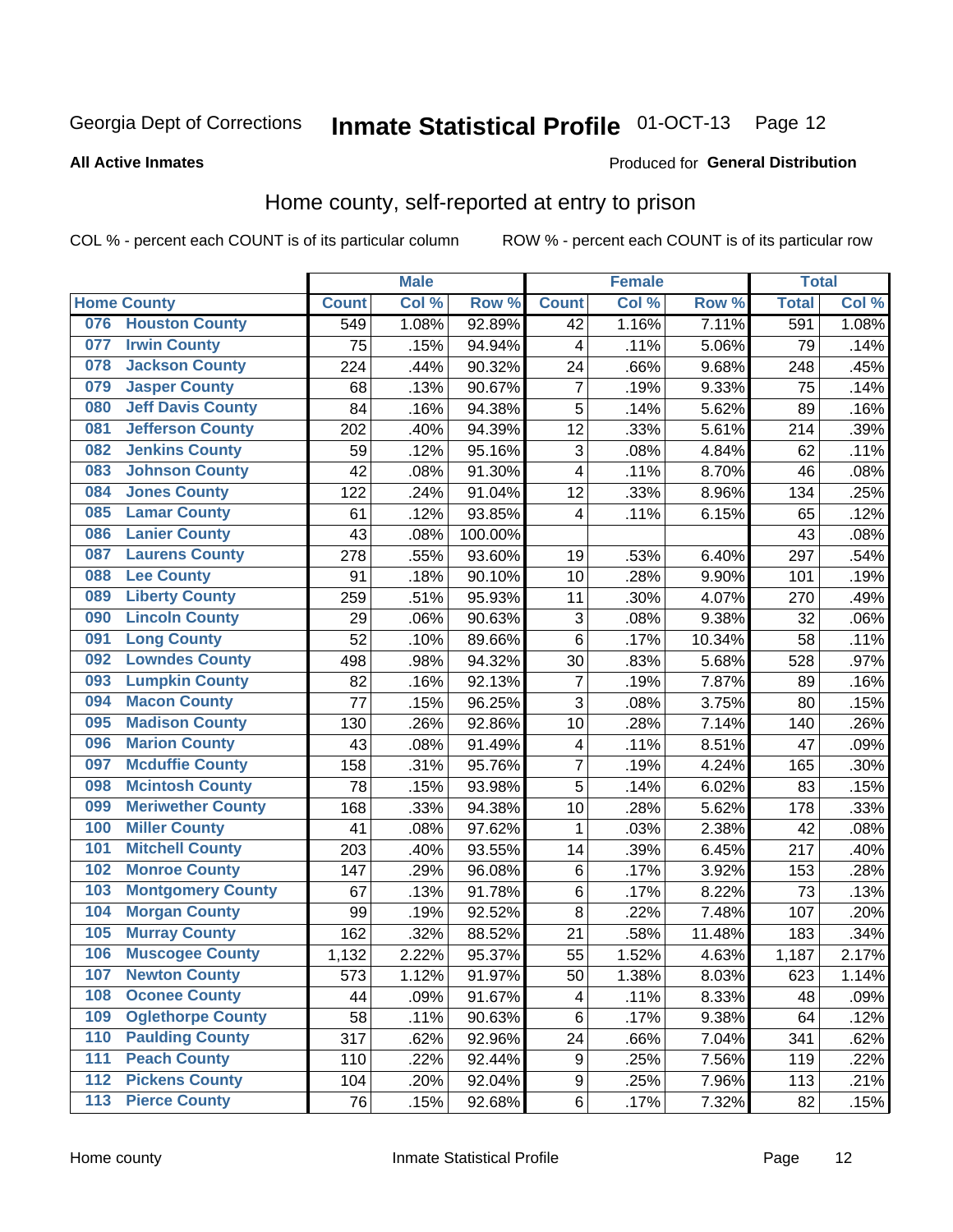# Inmate Statistical Profile 01-OCT-13 Page 13

### **All Active Inmates**

### Produced for General Distribution

### Home county, self-reported at entry to prison

COL % - percent each COUNT is of its particular column

|                                          |              | <b>Male</b> |                  |                  | <b>Female</b> |        |                 | <b>Total</b> |
|------------------------------------------|--------------|-------------|------------------|------------------|---------------|--------|-----------------|--------------|
| <b>Home County</b>                       | <b>Count</b> | Col %       | Row <sup>%</sup> | <b>Count</b>     | Col %         | Row %  | <b>Total</b>    | Col %        |
| 114<br><b>Pike County</b>                | 48           | .09%        | 92.31%           | 4                | .11%          | 7.69%  | $\overline{52}$ | .10%         |
| <b>Polk County</b><br>115                | 243          | .48%        | 92.05%           | 21               | .58%          | 7.95%  | 264             | .48%         |
| <b>Pulaski County</b><br>116             | 70           | .14%        | 90.91%           | 7                | .19%          | 9.09%  | 77              | .14%         |
| <b>Putnam County</b><br>117              | 178          | .35%        | 93.19%           | 13               | .36%          | 6.81%  | 191             | .35%         |
| 118<br><b>Quitman County</b>             | 20           | .04%        | 95.24%           | 1                | .03%          | 4.76%  | 21              | .04%         |
| <b>Rabun County</b><br>119               | 49           | .10%        | 85.96%           | 8                | .22%          | 14.04% | 57              | .10%         |
| <b>Randolph County</b><br>120            | 80           | .16%        | 95.24%           | $\overline{4}$   | .11%          | 4.76%  | 84              | .15%         |
| <b>Richmond County</b><br>121            | 1,688        | 3.31%       | 95.26%           | 84               | 2.33%         | 4.74%  | 1,772           | 3.25%        |
| <b>Rockdale County</b><br>122            | 341          | .67%        | 94.20%           | 21               | .58%          | 5.80%  | 362             | .66%         |
| <b>Schley County</b><br>123              | 20           | .04%        | 100.00%          |                  |               |        | 20              | .04%         |
| <b>Screven County</b><br>124             | 133          | .26%        | 93.66%           | 9                | .25%          | 6.34%  | 142             | .26%         |
| <b>Seminole County</b><br>125            | 52           | .10%        | 86.67%           | 8                | .22%          | 13.33% | 60              | .11%         |
| <b>Spalding County</b><br>126            | 464          | .91%        | 93.55%           | 32               | .89%          | 6.45%  | 496             | .91%         |
| <b>Stephens County</b><br>127            | 139          | .27%        | 91.45%           | 13               | .36%          | 8.55%  | 152             | .28%         |
| <b>Stewart County</b><br>128             | 32           | .06%        | 100.00%          |                  |               |        | 32              | .06%         |
| <b>Sumter County</b><br>129              | 209          | .41%        | 93.30%           | 15               | .42%          | 6.70%  | 224             | .41%         |
| <b>Talbot County</b><br>130              | 53           | .10%        | 94.64%           | 3                | .08%          | 5.36%  | 56              | .10%         |
| <b>Taliaferro County</b><br>131          | 12           | .02%        | 92.31%           | 1                | .03%          | 7.69%  | 13              | .02%         |
| <b>Tattnall County</b><br>132            | 161          | .32%        | 94.71%           | $\boldsymbol{9}$ | .25%          | 5.29%  | 170             | .31%         |
| <b>Taylor County</b><br>133              | 72           | .14%        | 92.31%           | 6                | .17%          | 7.69%  | 78              | .14%         |
| <b>Telfair County</b><br>134             | 99           | .19%        | 95.19%           | 5                | .14%          | 4.81%  | 104             | .19%         |
| <b>Terrell County</b><br>135             | 83           | .16%        | 95.40%           | 4                | .11%          | 4.60%  | 87              | .16%         |
| <b>Thomas County</b><br>136              | 219          | .43%        | 91.63%           | 20               | .55%          | 8.37%  | 239             | .44%         |
| <b>Tift County</b><br>137                | 277          | .54%        | 96.52%           | 10               | .28%          | 3.48%  | 287             | .53%         |
| <b>Toombs County</b><br>138              | 307          | .60%        | 92.47%           | 25               | .69%          | 7.53%  | 332             | .61%         |
| <b>Towns County</b><br>139               | 25           | .05%        | 86.21%           | 4                | .11%          | 13.79% | 29              | .05%         |
| <b>Treutlen County</b><br>140            | 67           | .13%        | 90.54%           | $\overline{7}$   | .19%          | 9.46%  | 74              | .14%         |
| <b>Troup County</b><br>141               | 495          | .97%        | 94.11%           | 31               | .86%          | 5.89%  | 526             | .96%         |
| <b>Turner County</b><br>$\overline{142}$ | 66           | .13%        | 92.96%           | 5                | .14%          | 7.04%  | 71              | .13%         |
| <b>Twiggs County</b><br>143              | 70           | .14%        | 92.11%           | $\,6$            | .17%          | 7.89%  | 76              | .14%         |
| <b>Union County</b><br>144               | 54           | .11%        | 85.71%           | $\overline{9}$   | .25%          | 14.29% | 63              | .12%         |
| 145<br><b>Upson County</b>               | 159          | .31%        | 95.21%           | 8                | .22%          | 4.79%  | 167             | .31%         |
| <b>Walker County</b><br>146              | 342          | .67%        | 90.72%           | 35               | .97%          | 9.28%  | 377             | .69%         |
| <b>Walton County</b><br>147              | 424          | .83%        | 91.97%           | 37               | 1.02%         | 8.03%  | 461             | .84%         |
| <b>Ware County</b><br>148                | 287          | .56%        | 96.31%           | 11               | .30%          | 3.69%  | 298             | .55%         |
| <b>Warren County</b><br>149              | 35           | .07%        | 92.11%           | 3                | .08%          | 7.89%  | 38              | .07%         |
| <b>Washington County</b><br>150          | 189          | .37%        | 89.57%           | 22               | .61%          | 10.43% | 211             | .39%         |
| <b>Wayne County</b><br>151               | 166          | .33%        | 89.73%           | 19               | .53%          | 10.27% | 185             | .34%         |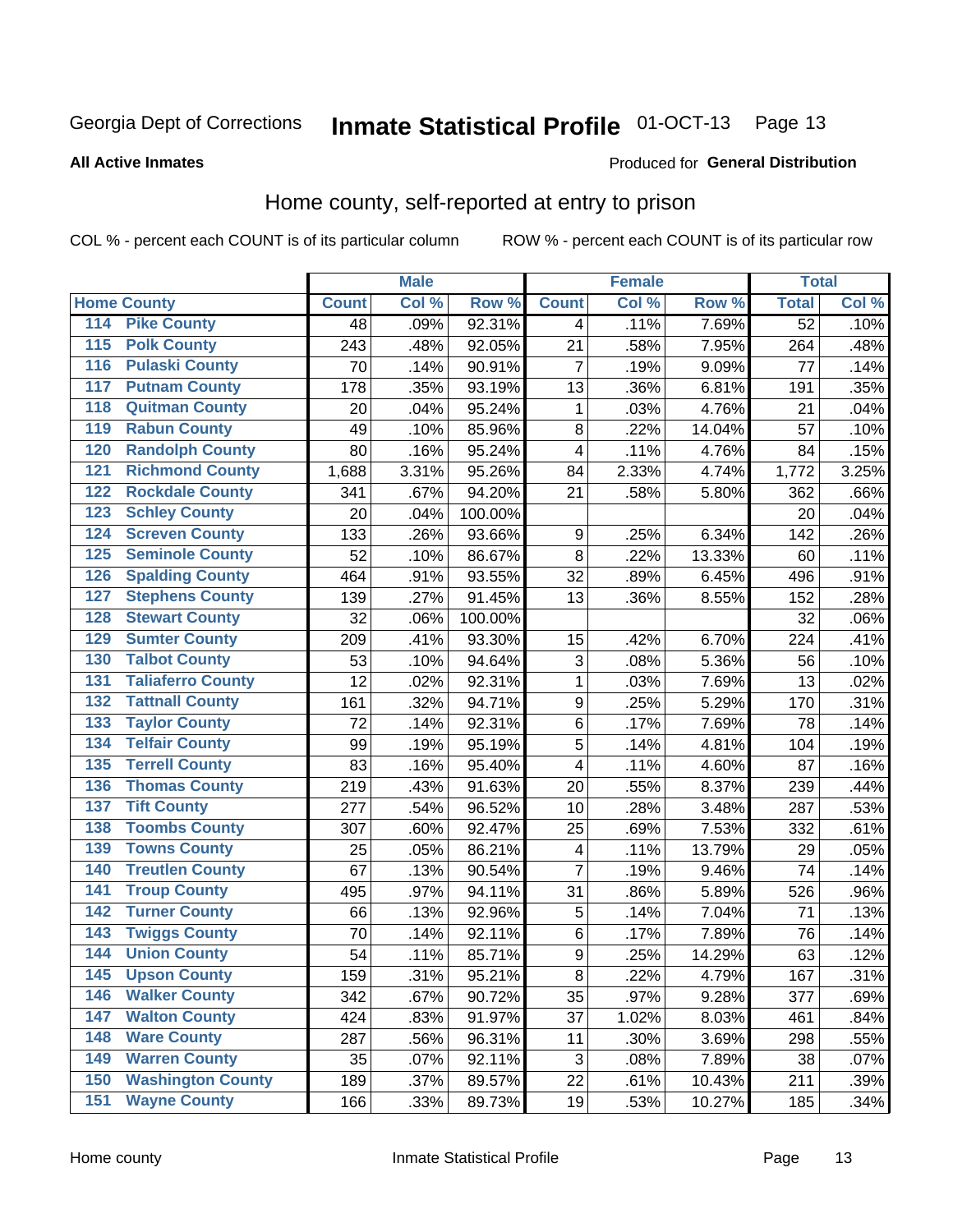# Inmate Statistical Profile 01-OCT-13 Page 14

**All Active Inmates** 

### Produced for General Distribution

### Home county, self-reported at entry to prison

COL % - percent each COUNT is of its particular column

|     |                             |        | <b>Male</b> |        |              | <b>Female</b> |        | <b>Total</b> |       |
|-----|-----------------------------|--------|-------------|--------|--------------|---------------|--------|--------------|-------|
|     | <b>Home County</b>          |        | Col %       | Row %  | <b>Count</b> | Col %         | Row %  | <b>Total</b> | Col % |
| 152 | <b>Webster County</b>       | 12     | .02%        | 92.31% |              | .03%          | 7.69%  | 13           | .02%  |
| 153 | <b>Wheeler County</b>       | 27     | .05%        | 84.38% | 5            | .14%          | 15.63% | 32           | .06%  |
| 154 | <b>White County</b>         | 76     | .15%        | 87.36% | 11           | .30%          | 12.64% | 87           | .16%  |
| 155 | <b>Whitfield County</b>     | 464    | .91%        | 90.80% | 47           | 1.30%         | 9.20%  | 511          | .94%  |
| 156 | <b>Wilcox County</b>        | 49     | .10%        | 89.09% | 6            | .17%          | 10.91% | 55           | .10%  |
| 157 | <b>Wilkes County</b>        | 57     | .11%        | 91.94% | 5            | .14%          | 8.06%  | 62           | .11%  |
| 158 | <b>Wilkinson County</b>     | 46     | .09%        | 93.88% | 3            | .08%          | 6.12%  | 49           | .09%  |
| 159 | <b>Worth County</b>         | 105    | .21%        | 93.75% | 7            | .19%          | 6.25%  | 112          | .21%  |
| 999 | <b>Other Custody/Out Of</b> | 234    | .46%        | 92.86% | 18           | .50%          | 7.14%  | 252          | .46%  |
|     | <b>State</b>                |        |             |        |              |               |        |              |       |
|     | <b>Total Rported</b>        | 50,969 | 100%        | 93.38% | 3,612        | 100%          | 6.62%  | 54,581       | 100%  |

| <b>Not</b><br>Reported |        |       |        |
|------------------------|--------|-------|--------|
| <b>Fotal</b>           | 50,969 | 2.642 | 54,581 |

| Mo<br>ıowr<br>nowr<br>าown<br>uent<br>--- |
|-------------------------------------------|
|-------------------------------------------|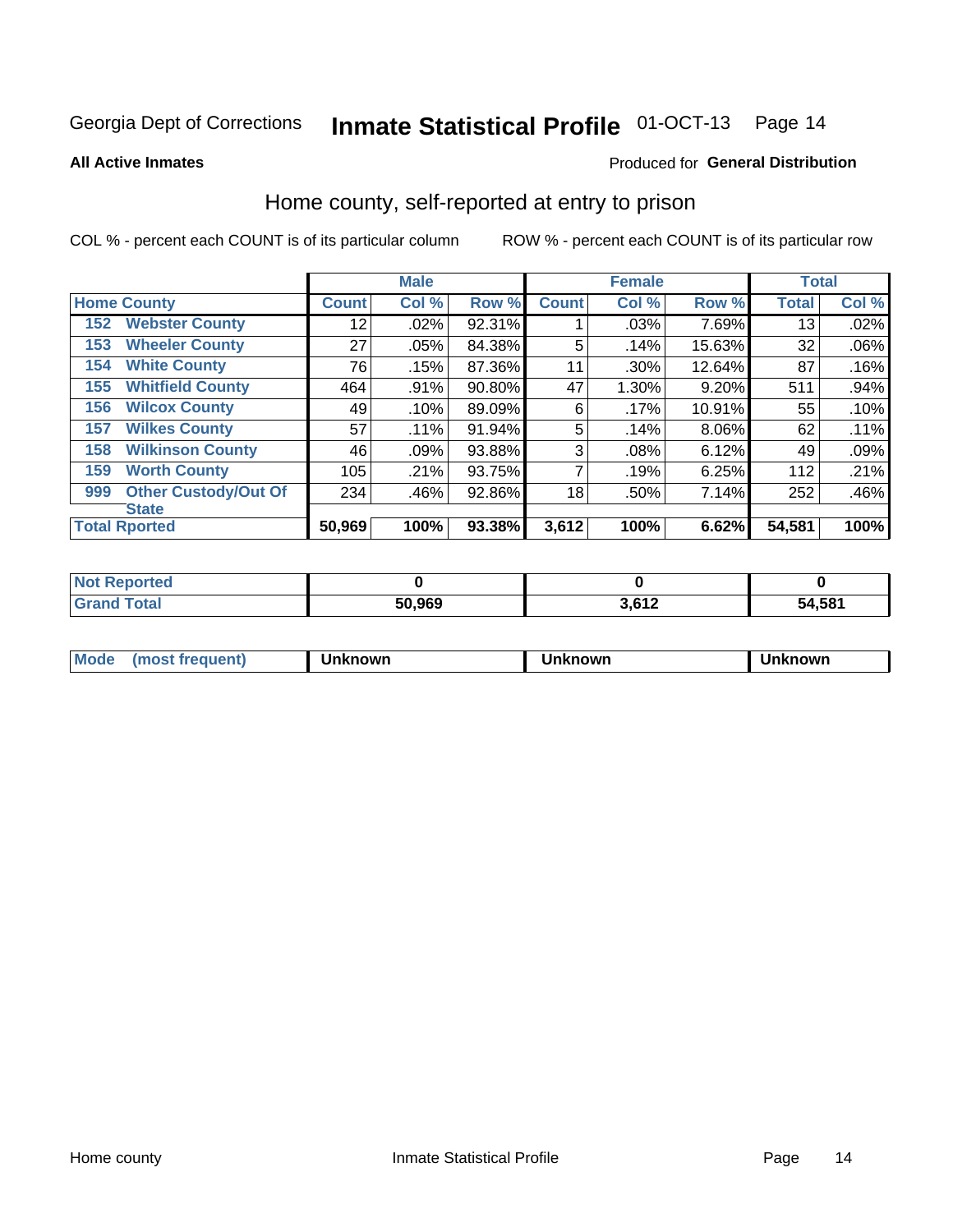# Inmate Statistical Profile 01-OCT-13 Page 15

#### **All Active Inmates**

#### Produced for General Distribution

### Socioeconomic class, self-reported at entry to prison

COL % - percent each COUNT is of its particular column

|                            |           | <b>Male</b> |        |              | <b>Female</b> |       |        | <b>Total</b> |
|----------------------------|-----------|-------------|--------|--------------|---------------|-------|--------|--------------|
| <b>Socioeconomic Class</b> | Count⊺    | Col %       | Row %  | <b>Count</b> | Col %         | Row % | Total  | Col %        |
| <b>Welfare</b>             | .725      | 9.76%       | 96.10% | 70           | 10.19%        | 3.90% | 1,795  | 9.78%        |
| <b>Occ Employ</b>          | 726       | 4.11%       | 99.45% |              | .58%          | .55%  | 730    | 3.98%        |
| <b>Minimum Std</b><br>3    | $7,380$ , | 41.76%      | 97.05% | 224          | $32.61\%$     | 2.95% | .604   | 41.42%       |
| <b>Middle</b>              | 7,842     | 44.37%      | 95.27% | 389          | 56.62%        | 4.73% | 8,231  | 44.83%       |
| <b>Total Reported</b>      | 17,673    | 100%        | 96.26% | 687          | 100%          | 3.74% | 18,360 | 100%         |

| <b>Not Reported</b> | 33,296 | 2,925 | 36,221 |
|---------------------|--------|-------|--------|
| <b>Total</b>        | 50,969 | 3,612 | 54,581 |

| ____<br>____ |
|--------------|
|--------------|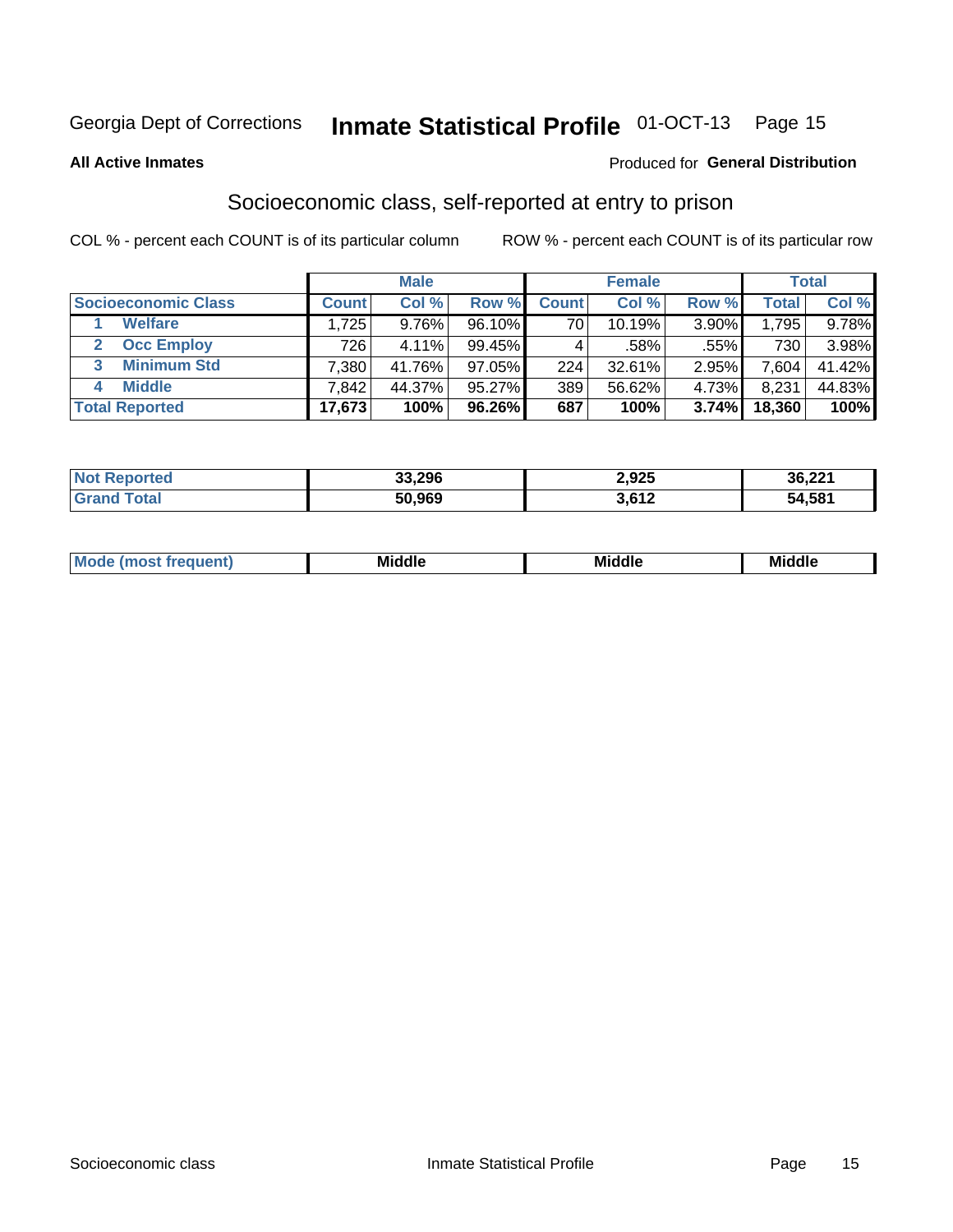# Inmate Statistical Profile 01-OCT-13 Page 16

**All Active Inmates** 

### **Produced for General Distribution**

### Environment to age 16, self-reported at entry to prison

COL % - percent each COUNT is of its particular column

|                                   |              | <b>Male</b> |        |              | <b>Female</b> |       |        | <b>Total</b> |
|-----------------------------------|--------------|-------------|--------|--------------|---------------|-------|--------|--------------|
| <b>Environment to age 16</b>      | <b>Count</b> | Col %       | Row %  | <b>Count</b> | Col %         | Row % | Total  | Col %        |
| <b>Rural/Farm</b>                 | 635          | 3.56%       | 96.36% | 24           | 3.47%         | 3.64% | 659    | 3.56%        |
| <b>Rural/Nfarm</b><br>$2^{\circ}$ | 941          | 5.27%       | 91.98% | 82           | 11.87%        | 8.02% | 1,023. | 5.52%        |
| <b>S.M.S.A</b><br>$\mathbf{3}$    | 6,552        | 36.73%      | 98.05% | 130          | 18.81%        | 1.95% | 6,682  | 36.06%       |
| <b>Urban</b><br>4                 | 3,975        | 22.28%      | 94.06% | 251          | 36.32%        | 5.94% | 4,226  | 22.81%       |
| <b>Small Town</b><br>5.           | 5,736        | 32.15%      | 96.57% | 204          | 29.52%        | 3.43% | 5,940  | 32.06%       |
| <b>Total Reported</b>             | 17,839       | 100%        | 96.27% | 691          | 100%          | 3.73% | 18,530 | 100%         |

| <b>Not Reported</b> | 33,130 | 2,921 | 36,051 |
|---------------------|--------|-------|--------|
| <b>Grand Total</b>  | 50,969 | 3,612 | 54,581 |

| Mo | M | Irhan<br>rva<br>______ | M<br>______ |
|----|---|------------------------|-------------|
|    |   |                        |             |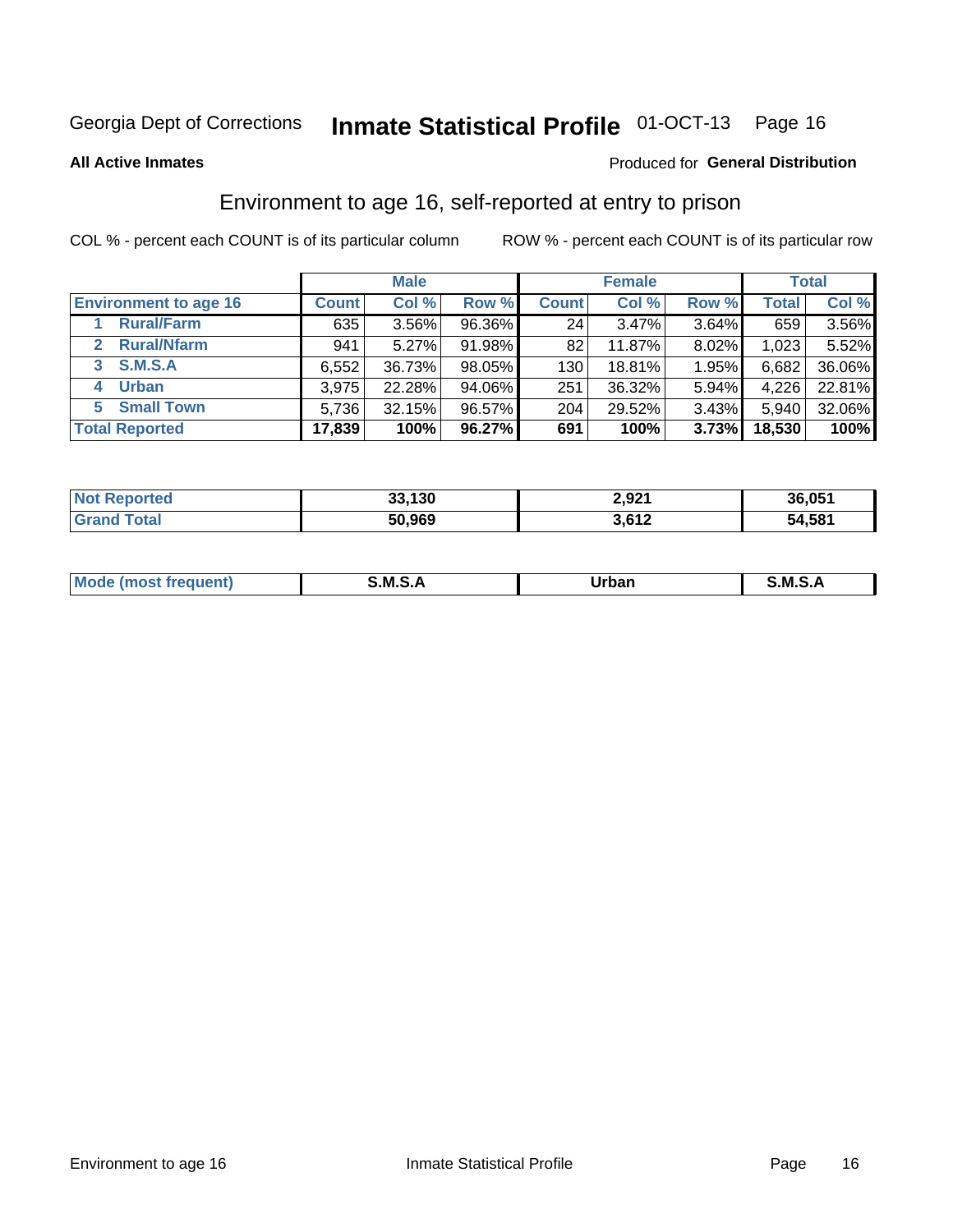# Inmate Statistical Profile 01-OCT-13 Page 17

#### **All Active Inmates**

### Produced for General Distribution

### Guardian status to age 16, self-reported at entry to prison

COL % - percent each COUNT is of its particular column

|                                  |              | <b>Male</b> |         |              | <b>Female</b> |       |              | <b>Total</b> |
|----------------------------------|--------------|-------------|---------|--------------|---------------|-------|--------------|--------------|
| <b>Guardian Status To Age 16</b> | <b>Count</b> | Col %       | Row %   | <b>Count</b> | Col %         | Row % | <b>Total</b> | Col %        |
| 1 Orphanage                      | 11           | $.07\%$     | 100.00% |              |               |       | 11           | $.06\%$      |
| 2 Father Only                    | 532          | 3.19%       | 97.97%  | 11           | 3.05%         | 2.03% | 543          | 3.19%        |
| <b>3 Both Parents</b>            | 6,415        | 38.49%      | 97.63%  | 156          | 43.21%        | 2.37% | 6,571        | 38.59%       |
| <b>4 Mother Only</b>             | 7,284        | 43.70%      | 98.30%  | 126          | 34.90%        | 1.70% | 7,410        | 43.51%       |
| <b>6 Oth Female</b>              | 439          | 2.63%       | 98.43%  |              | 1.94%         | 1.57% | 446          | 2.62%        |
| <b>7 Oth Male</b>                | 82           | .49%        | 98.80%  |              | .28%          | 1.20% | 83           | .49%         |
| 8 Step-Parents                   | 156          | .94%        | 100.00% |              |               |       | 156          | .92%         |
| 9 Foster Home                    | 282          | 1.69%       | 97.92%  | 6            | 1.66%         | 2.08% | 288          | 1.69%        |
| <b>10 Grand Parents</b>          | 1,467        | 8.80%       | 96.45%  | 54           | 14.96%        | 3.55% | 1,521        | 8.93%        |
| <b>Total Reported</b>            | 16,668       | 100%        | 97.88%  | 361          | 100%          | 2.12% | 17,029       | 100%         |

| <b>rreg</b><br>NO. | 34,301 | 3,251 | 37,552 |
|--------------------|--------|-------|--------|
| ∍Gr≤               | 50,969 | 3,612 | 54,581 |

| Mode | วทIv<br>Mot | <b>Both Parents</b><br>Parents | lM.<br>Only<br>. |
|------|-------------|--------------------------------|------------------|
|      |             |                                |                  |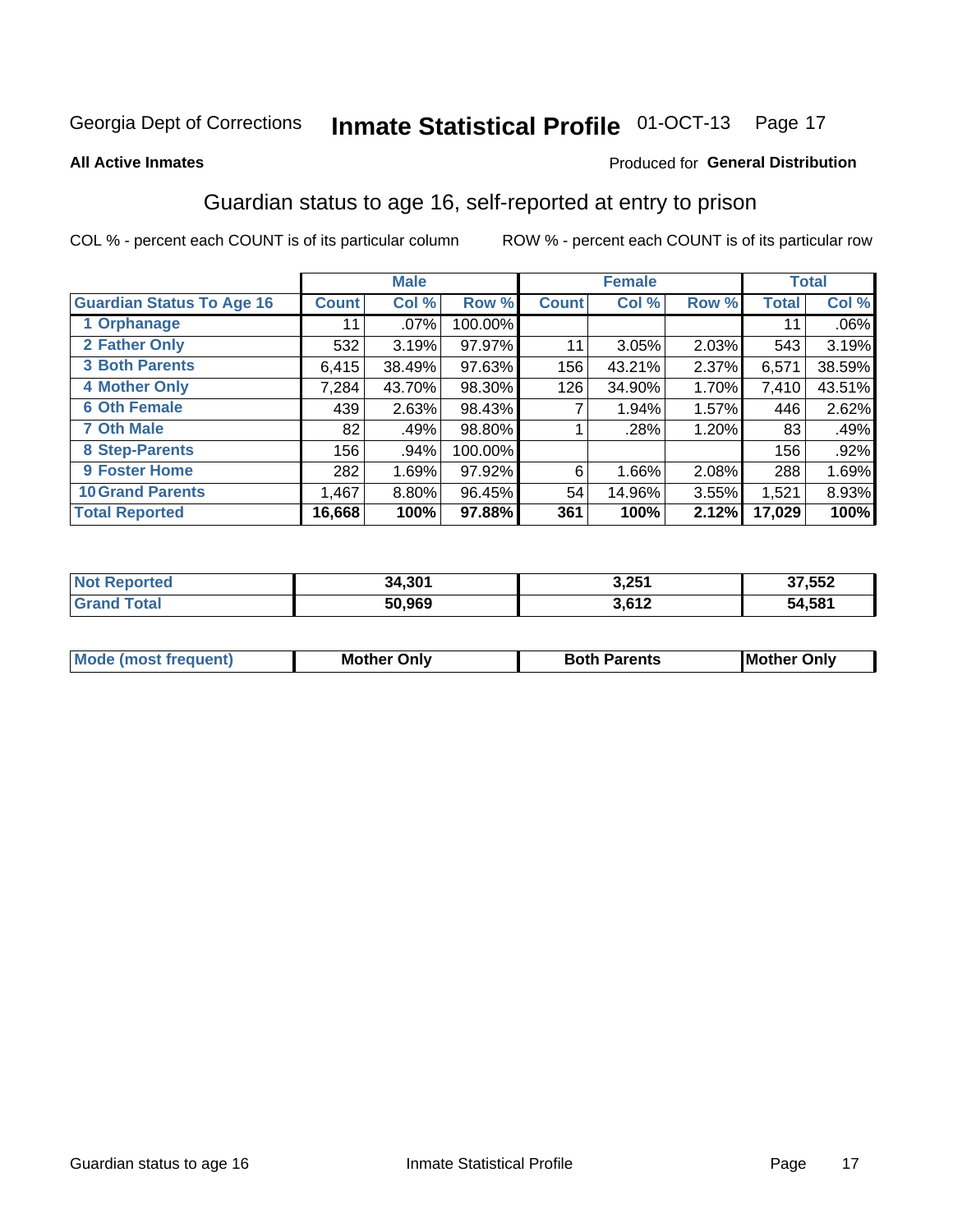#### Inmate Statistical Profile 01-OCT-13 Page 18

### **All Active Inmates**

### Produced for General Distribution

### Employment status before prison, self-reported at entry to prison

COL % - percent each COUNT is of its particular column

|                                  |              | <b>Male</b> |        |              | <b>Female</b> |        |        | <b>Total</b> |
|----------------------------------|--------------|-------------|--------|--------------|---------------|--------|--------|--------------|
| <b>Employment Status</b>         | <b>Count</b> | Col %       | Row %  | <b>Count</b> | Col %         | Row %  | Total  | Col %        |
| <b>Full Time</b>                 | 20,029       | 47.26%      | 97.14% | 589          | 19.25%        | 2.86%  | 20,618 | 45.38%       |
| <b>Part Time</b><br>$\mathbf{2}$ | 4,114        | 9.71%       | 96.71% | 140          | 4.58%         | 3.29%  | 4,254  | 9.36%        |
| Unempl $<$ 6m<br>3               | 3,064        | 7.23%       | 97.36% | 83           | 2.71%         | 2.64%  | 3,147  | 6.93%        |
| Unempl > 6m<br>4                 | 7,728        | 18.24%      | 82.13% | 1,681        | 54.93%        | 17.87% | 9,409  | 20.71%       |
| <b>Never Workd</b><br>5          | 4,388        | 10.35%      | 96.46% | 161          | 5.26%         | 3.54%  | 4,549  | 10.01%       |
| <b>Student</b><br>6              | 1,123        | 2.65%       | 94.93% | 60           | $1.96\%$      | 5.07%  | 1,183  | 2.60%        |
| <b>Incapable</b>                 | 1,931        | 4.56%       | 84.80% | 346          | 11.31%        | 15.20% | 2,277  | 5.01%        |
| <b>Total Reported</b>            | 42,377       | 100%        | 93.27% | 3,060        | 100%          | 6.73%  | 45,437 | 100%         |

| 'Teu<br>NO | 8,592  | 552    | 144    |
|------------|--------|--------|--------|
|            | 50.969 | ר גם כ | 54,581 |

| <b>Mode (most frequent)</b> | full "<br>the contract of the contract of the contract of the contract of the contract of the contract of the contract of | 6m | ïme<br>้นเ<br>the contract of the contract of the contract of the contract of the contract of the contract of the contract of |
|-----------------------------|---------------------------------------------------------------------------------------------------------------------------|----|-------------------------------------------------------------------------------------------------------------------------------|
|                             |                                                                                                                           |    |                                                                                                                               |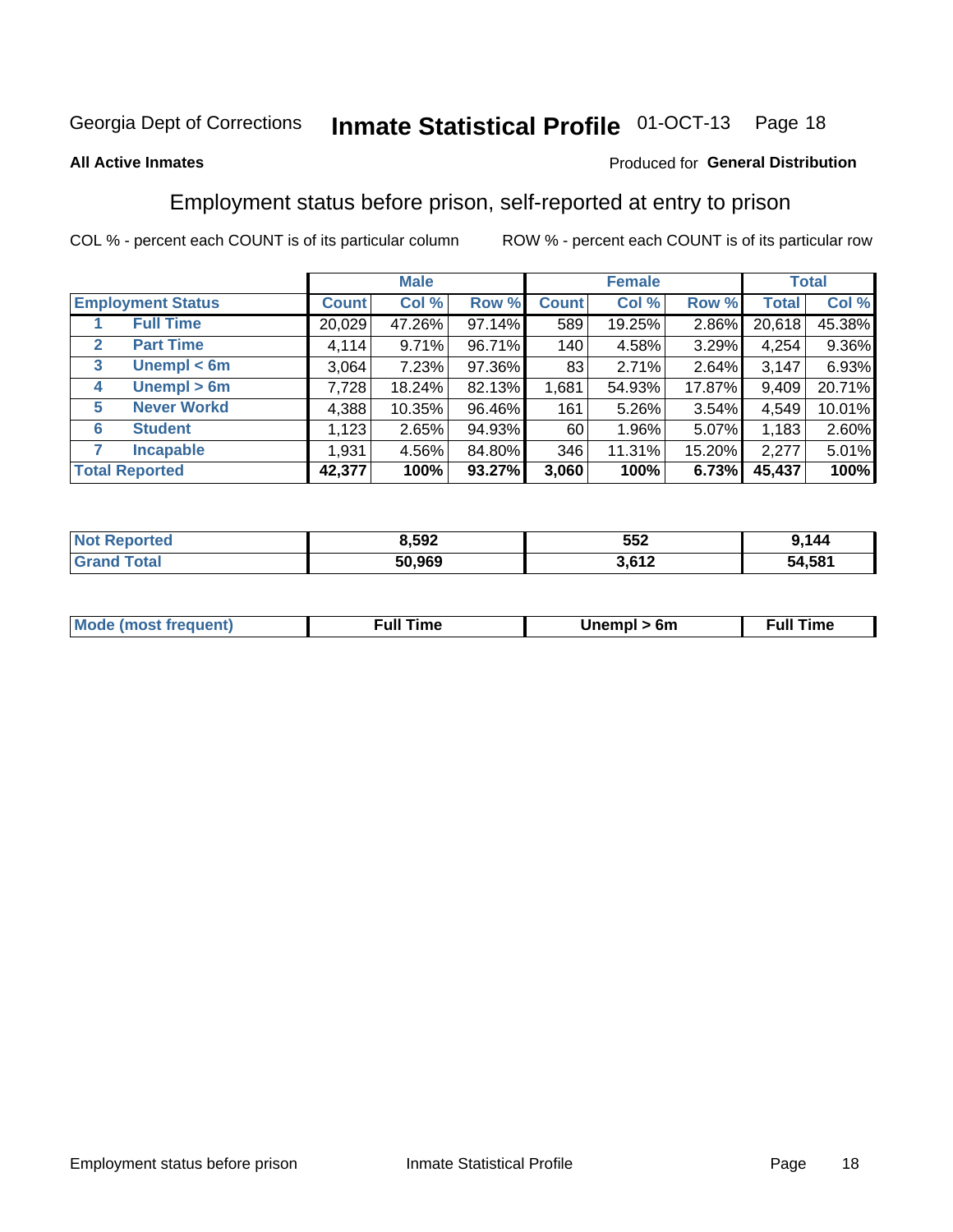### **All Active Inmates**

Produced for General Distribution

### Age at admission

COL % - percent each COUNT is of its particular column

|                         |              | <b>Male</b> |        |              | Female |       |              | <b>Total</b> |
|-------------------------|--------------|-------------|--------|--------------|--------|-------|--------------|--------------|
| <b>Age At Admission</b> | <b>Count</b> | Col %       | Row %  | <b>Count</b> | Col %  | Row % | <b>Total</b> | Col %        |
| 14                      | 19           | 0.04%       | 95.00% | 1            | 0.03%  | 5.00% | 20           | 0.04%        |
| $\overline{15}$         | 59           | 0.12%       | 98.33% | $\mathbf 1$  | 0.03%  | 1.67% | 60           | 0.11%        |
| 16                      | 185          | 0.36%       | 95.85% | 8            | 0.22%  | 4.15% | 193          | 0.35%        |
| $\overline{17}$         | 701          | 1.38%       | 96.96% | 22           | 0.61%  | 3.04% | 723          | 1.32%        |
| $\overline{18}$         | 1,481        | 2.91%       | 97.18% | 43           | 1.19%  | 2.82% | 1,524        | 2.79%        |
| 19                      | 2,109        | 4.14%       | 96.97% | 66           | 1.83%  | 3.03% | 2,175        | 3.99%        |
| $\overline{20}$         | 2,350        | 4.61%       | 95.72% | 105          | 2.91%  | 4.28% | 2,455        | 4.50%        |
| $\overline{21}$         | 2,300        | 4.51%       | 95.20% | 116          | 3.21%  | 4.80% | 2,416        | 4.43%        |
| $\overline{22}$         | 2,352        | 4.61%       | 95.18% | 119          | 3.30%  | 4.82% | 2,471        | 4.53%        |
| 23                      | 2,121        | 4.16%       | 93.48% | 148          | 4.10%  | 6.52% | 2,269        | 4.16%        |
| $\overline{24}$         | 2,029        | 3.98%       | 93.80% | 134          | 3.71%  | 6.20% | 2,163        | 3.96%        |
| 25                      | 1,938        | 3.80%       | 94.44% | 114          | 3.16%  | 5.56% | 2,052        | 3.76%        |
| $\overline{26}$         | 1,830        | 3.59%       | 94.23% | 112          | 3.10%  | 5.77% | 1,942        | 3.56%        |
| $\overline{27}$         | 1,823        | 3.58%       | 92.73% | 143          | 3.96%  | 7.27% | 1,966        | 3.60%        |
| 28                      | 1,762        | 3.46%       | 93.08% | 131          | 3.63%  | 6.92% | 1,893        | 3.47%        |
| 29                      | 1,678        | 3.29%       | 92.35% | 139          | 3.85%  | 7.65% | 1,817        | 3.33%        |
| 30                      | 1,683        | 3.30%       | 93.81% | 111          | 3.07%  | 6.19% | 1,794        | 3.29%        |
| $\overline{31}$         | 1,597        | 3.13%       | 92.79% | 124          | 3.43%  | 7.21% | 1,721        | 3.15%        |
| 32                      | 1,515        | 2.97%       | 92.32% | 126          | 3.49%  | 7.68% | 1,641        | 3.01%        |
| 33                      | 1,450        | 2.84%       | 91.89% | 128          | 3.54%  | 8.11% | 1,578        | 2.89%        |
| 34                      | 1,400        | 2.75%       | 91.32% | 133          | 3.68%  | 8.68% | 1,533        | 2.81%        |
| 35                      | 1,296        | 2.54%       | 92.57% | 104          | 2.88%  | 7.43% | 1,400        | 2.57%        |
| 36                      | 1,248        | 2.45%       | 92.17% | 106          | 2.94%  | 7.83% | 1,354        | 2.48%        |
| $\overline{37}$         | 1,164        | 2.28%       | 92.68% | 92           | 2.55%  | 7.32% | 1,256        | 2.30%        |
| 38                      | 1,135        | 2.23%       | 92.58% | 91           | 2.52%  | 7.42% | 1,226        | 2.25%        |
| 39                      | 1,032        | 2.02%       | 91.90% | 91           | 2.52%  | 8.10% | 1,123        | 2.06%        |
| 40                      | 1,051        | 2.06%       | 91.31% | 100          | 2.77%  | 8.69% | 1,151        | 2.11%        |
| 41                      | 1,009        | 1.98%       | 91.98% | 88           | 2.44%  | 8.02% | 1,097        | 2.01%        |
| 42                      | 958          | 1.88%       | 91.50% | 89           | 2.46%  | 8.50% | 1,047        | 1.92%        |
| 43                      | 883          | 1.73%       | 91.12% | 86           | 2.38%  | 8.88% | 969          | 1.78%        |
| 44                      | 819          | 1.61%       | 91.41% | 77           | 2.13%  | 8.59% | 896          | 1.64%        |
| 45                      | 794          | 1.56%       | 90.43% | 84           | 2.33%  | 9.57% | 878          | 1.61%        |
| 46                      | 784          | 1.54%       | 91.91% | 69           | 1.91%  | 8.09% | 853          | 1.56%        |
| 47                      | 758          | 1.49%       | 91.33% | 72           | 1.99%  | 8.67% | 830          | 1.52%        |
| 48                      | 724          | 1.42%       | 90.95% | 72           | 1.99%  | 9.05% | 796          | 1.46%        |
| 49                      | 639          | 1.25%       | 91.81% | 57           | 1.58%  | 8.19% | 696          | 1.28%        |
| 50                      | 585          | 1.15%       | 93.00% | 44           | 1.22%  | 7.00% | 629          | 1.15%        |
| 51                      | 502          | 0.98%       | 92.45% | 41           | 1.14%  | 7.55% | 543          | 0.99%        |
| 52                      | 497          | 0.98%       | 91.53% | 46           | 1.27%  | 8.47% | 543          | 0.99%        |
| 53                      | 436          | 0.86%       | 91.98% | 38           | 1.05%  | 8.02% | 474          | 0.87%        |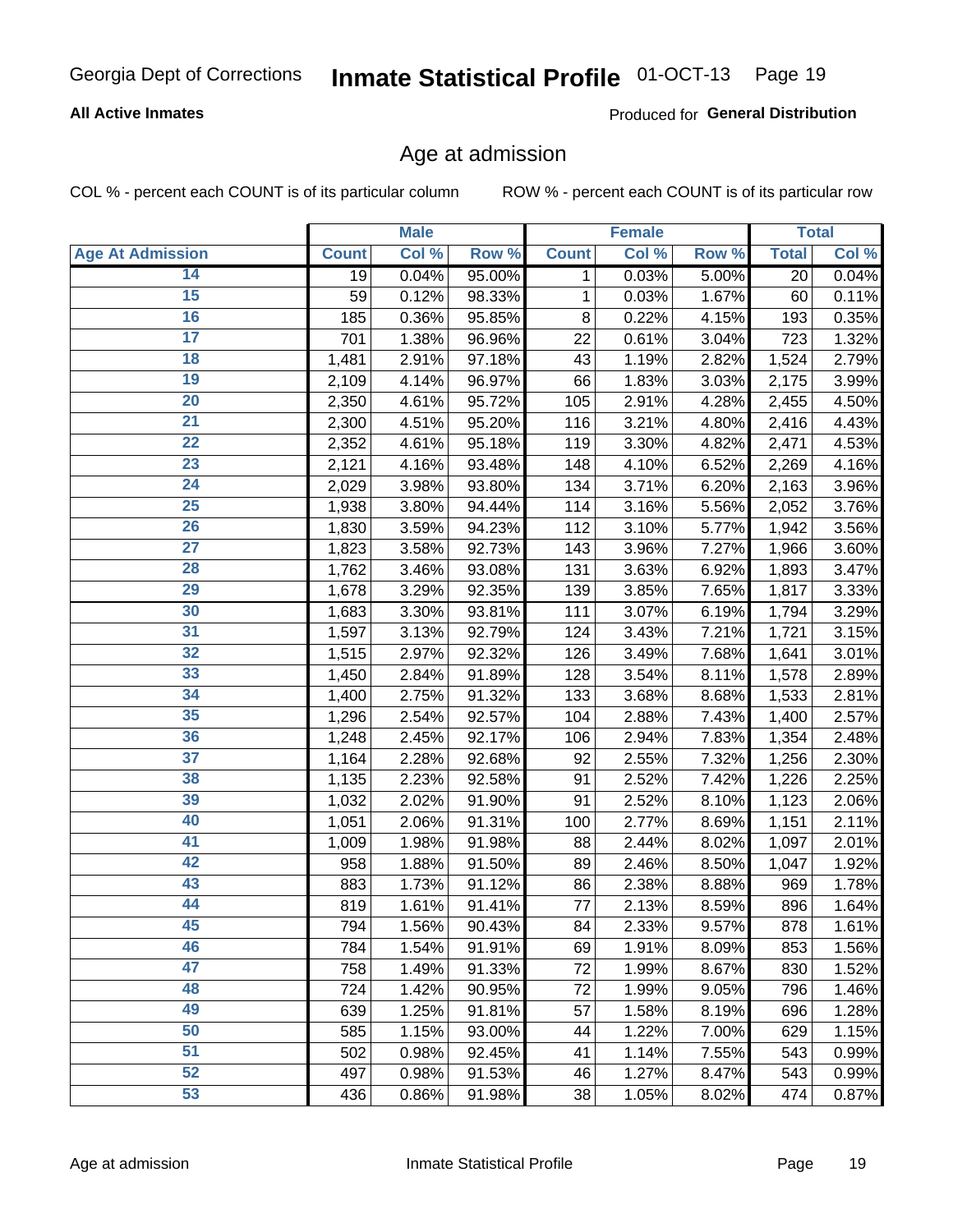### **All Active Inmates**

Produced for General Distribution

### Age at admission

COL % - percent each COUNT is of its particular column

|                         |                         | <b>Male</b> |         |                         | <b>Female</b> |        |                  | <b>Total</b> |
|-------------------------|-------------------------|-------------|---------|-------------------------|---------------|--------|------------------|--------------|
| <b>Age At Admission</b> | <b>Count</b>            | Col %       | Row %   | <b>Count</b>            | Col %         | Row %  | <b>Total</b>     | Col %        |
| 54                      | 351                     | 0.69%       | 93.10%  | 26                      | 0.72%         | 6.90%  | $\overline{377}$ | 0.69%        |
| 55                      | 313                     | 0.61%       | 92.88%  | 24                      | 0.66%         | 7.12%  | 337              | 0.62%        |
| 56                      | 269                     | 0.53%       | 93.08%  | $\overline{20}$         | 0.55%         | 6.92%  | 289              | 0.53%        |
| 57                      | 226                     | 0.44%       | 95.36%  | 11                      | 0.30%         | 4.64%  | 237              | 0.43%        |
| 58                      | 180                     | 0.35%       | 94.74%  | 10                      | 0.28%         | 5.26%  | 190              | 0.35%        |
| 59                      | 157                     | 0.31%       | 95.15%  | 8                       | 0.22%         | 4.85%  | 165              | 0.30%        |
| 60                      | 117                     | 0.23%       | 96.69%  | $\overline{\mathbf{4}}$ | 0.11%         | 3.31%  | 121              | 0.22%        |
| 61                      | 121                     | 0.24%       | 92.37%  | 10                      | 0.28%         | 7.63%  | 131              | 0.24%        |
| 62                      | 100                     | 0.20%       | 96.15%  | 4                       | 0.11%         | 3.85%  | 104              | 0.19%        |
| 63                      | 77                      | 0.15%       | 96.25%  | 3                       | 0.08%         | 3.75%  | 80               | 0.15%        |
| 64                      | 74                      | 0.15%       | 91.36%  | 7                       | 0.19%         | 8.64%  | 81               | 0.15%        |
| 65                      | 47                      | 0.09%       | 94.00%  | 3                       | 0.08%         | 6.00%  | 50               | 0.09%        |
| 66                      | 40                      | 0.08%       | 95.24%  | $\overline{2}$          | 0.06%         | 4.76%  | 42               | 0.08%        |
| 67                      | 36                      | 0.07%       | 97.30%  | 1                       | 0.03%         | 2.70%  | 37               | 0.07%        |
| 68                      | 30                      | 0.06%       | 93.75%  | $\overline{2}$          | 0.06%         | 6.25%  | 32               | 0.06%        |
| 69                      | 31                      | 0.06%       | 100.00% |                         |               |        | 31               | 0.06%        |
| 70                      | 19                      | 0.04%       | 86.36%  | 3                       | 0.08%         | 13.64% | 22               | 0.04%        |
| $\overline{71}$         | 16                      | 0.03%       | 100.00% |                         |               |        | 16               | 0.03%        |
| $\overline{72}$         | 19                      | 0.04%       | 95.00%  | 1                       | 0.03%         | 5.00%  | 20               | 0.04%        |
| $\overline{73}$         | 11                      | 0.02%       | 100.00% |                         |               |        | 11               | 0.02%        |
| $\overline{74}$         | 9                       | 0.02%       | 100.00% |                         |               |        | $\mathsf g$      | 0.02%        |
| 75                      | $\overline{7}$          | 0.01%       | 100.00% |                         |               |        | $\overline{7}$   | 0.01%        |
| 76                      | 6                       | 0.01%       | 100.00% |                         |               |        | 6                | 0.01%        |
| $\overline{77}$         | 6                       | 0.01%       | 100.00% |                         |               |        | 6                | 0.01%        |
| 78                      | $\overline{\mathbf{4}}$ | 0.01%       | 100.00% |                         |               |        | 4                | 0.01%        |
| 79                      | $\overline{2}$          | 0.01%       | 66.67%  | 1                       | 0.03%         | 33.33% | 3                | 0.01%        |
| 82                      | $\overline{2}$          | 0.01%       | 100.00% |                         |               |        | $\overline{2}$   | 0.01%        |
| 84                      | $\overline{2}$          | 0.01%       | 100.00% |                         |               |        | $\overline{2}$   | 0.01%        |
| <b>Total Reported</b>   | 50,968                  | 100%        | 93.38%  | 3,611                   | 100%          | 6.62%  | 54,579           | 100%         |

| тео<br>N    |        |                |        |
|-------------|--------|----------------|--------|
| <b>otal</b> | 50,969 | 2.642<br>או טו | 54,581 |

| Mean (average)         | 32.18 | 34.16    | 32.31     |
|------------------------|-------|----------|-----------|
| <b>Median (middle)</b> | 30    | ົ<br>აა  | 30        |
| Mode (most frequent)   | ∸∸    | ^^<br>25 | ne.<br>LL |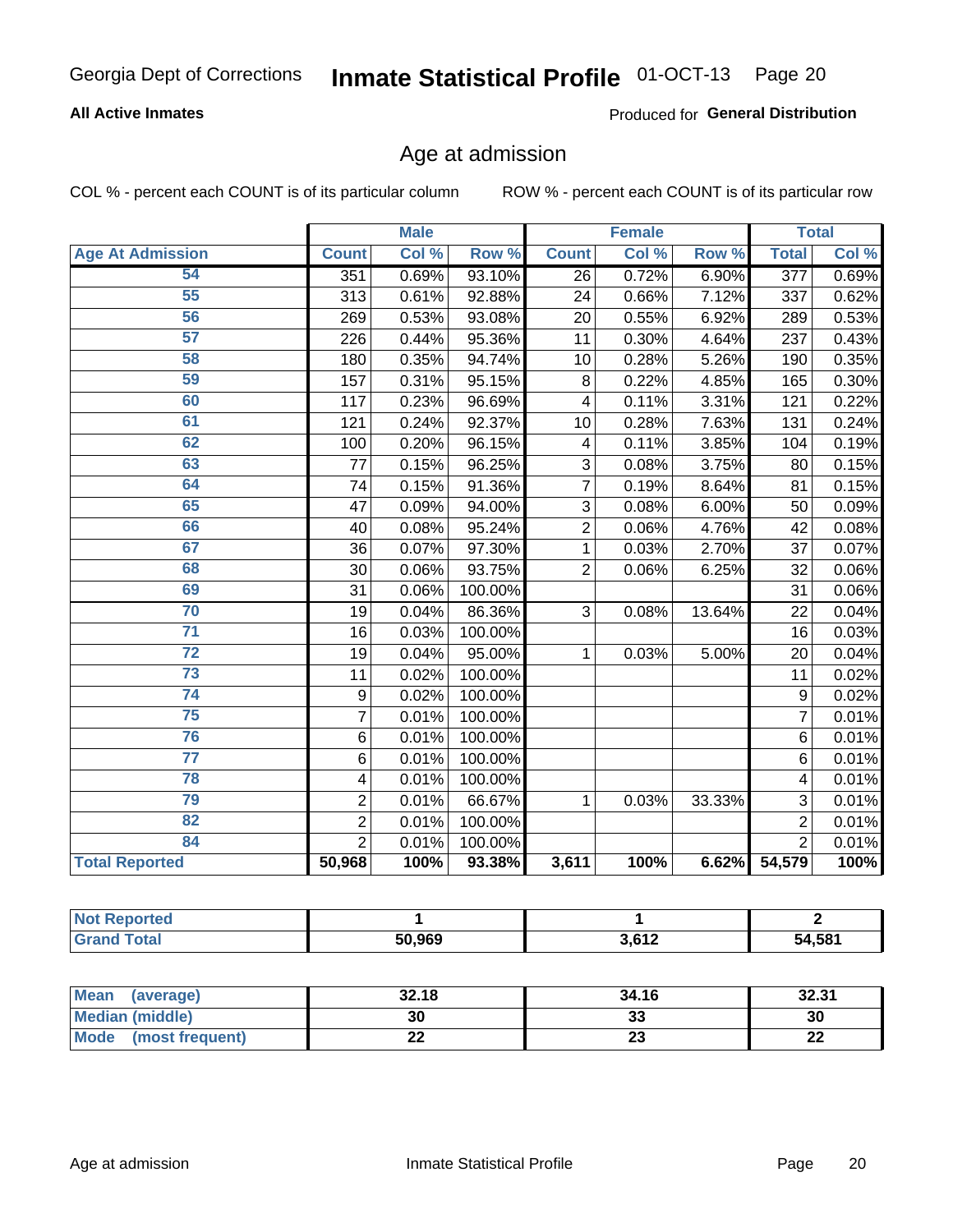### **All Active Inmates**

### Produced for General Distribution

### Height, measured at entry to prison

COL % - percent each COUNT is of its particular column

|                       |                | <b>Male</b> |         |              | <b>Female</b> |        | <b>Total</b>   |        |
|-----------------------|----------------|-------------|---------|--------------|---------------|--------|----------------|--------|
| <b>Height</b>         | <b>Count</b>   | Col %       | Row %   | <b>Count</b> | Col %         | Row %  | <b>Total</b>   | Col %  |
| 4'10"                 | 3              | 0.03%       | 15.79%  | 16           | 7.96%         | 84.21% | 19             | 0.16%  |
| 4'11''                | 10             | 0.08%       | 13.16%  | 66           | 32.84%        | 86.84% | 76             | 0.63%  |
| 5'02''                | $\sqrt{2}$     | 0.02%       | 66.67%  | 1            | 0.50%         | 33.33% | 3              | 0.02%  |
| 5'03''                | 1              | 0.01%       | 100.00% |              |               |        | 1              | 0.01%  |
| 5'05''                | 6              | 0.05%       | 100.00% |              |               |        | 6              | 0.05%  |
| 5'06''                | 9              | 0.08%       | 100.00% |              |               |        | 9              | 0.07%  |
| 5'07''                | 11             | 0.09%       | 100.00% |              |               |        | 11             | 0.09%  |
| 5'08''                | 10             | 0.08%       | 100.00% |              |               |        | 10             | 0.08%  |
| 5'09''                | 12             | 0.10%       | 100.00% |              |               |        | 12             | 0.10%  |
| 5'10''                | 5,709          | 48.00%      | 98.77%  | 71           | 35.32%        | 1.23%  | 5,780          | 47.79% |
| 5'11''                | 6,074          | 51.07%      | 99.23%  | 47           | 23.38%        | 0.77%  | 6,121          | 50.61% |
| 6'00''                | 13             | 0.11%       | 100.00% |              |               |        | 13             | 0.11%  |
| 6'01''                | 6              | 0.05%       | 100.00% |              |               |        | 6              | 0.05%  |
| 6'02''                | 6              | 0.05%       | 100.00% |              |               |        | 6              | 0.05%  |
| 6'03''                | 1              | 0.01%       | 100.00% |              |               |        | 1              | 0.01%  |
| 6'04''                | $\overline{c}$ | 0.02%       | 100.00% |              |               |        | $\overline{2}$ | 0.02%  |
| 6'05''                | $\overline{c}$ | 0.02%       | 100.00% |              |               |        | $\overline{2}$ | 0.02%  |
| 6'10''                | 6              | 0.05%       | 100.00% |              |               |        | 6              | 0.05%  |
| 6'11''                | 10             | 0.08%       | 100.00% |              |               |        | 10             | 0.08%  |
| Seven feet +          | 1              | 0.01%       | 100.00% |              |               |        |                | 0.01%  |
| <b>Total Reported</b> | 11,894         | 100%        | 98.34%  | 201          | 100%          | 1.66%  | 12,095         | 100%   |

| 'Not<br><b>Reported</b> | 39,075 | $\lambda$ 14    | 42,486 |
|-------------------------|--------|-----------------|--------|
| <b>ota</b>              | 50,969 | 2.612<br>J,∪ I⊥ | 54,581 |

| <b>Mean</b><br>(average) | 544" | 5'06" | 5'10" |
|--------------------------|------|-------|-------|
| <b>Median (middle)</b>   | 544" | 5'10" | 5'11" |
| Mode<br>(most frequent)  | 544" | 5'10" | 544"  |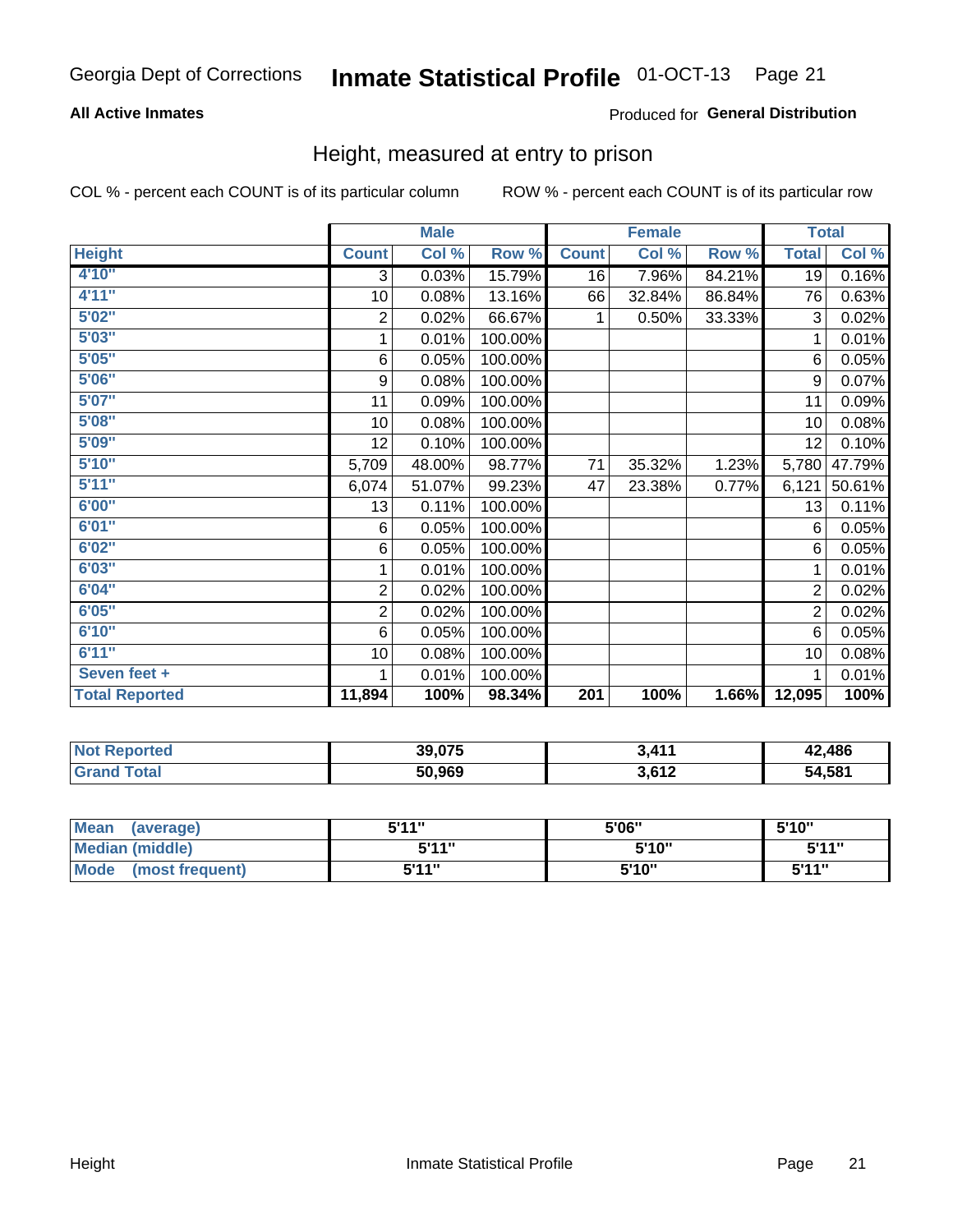### **All Active Inmates**

### Produced for General Distribution

### Weight, measured at entry to prison

COL % - percent each COUNT is of its particular column

|                        |                         | <b>Male</b> |         |                         | <b>Female</b> |        | <b>Total</b>            |                     |
|------------------------|-------------------------|-------------|---------|-------------------------|---------------|--------|-------------------------|---------------------|
| Weight                 | <b>Count</b>            | Col %       | Row %   | <b>Count</b>            | Col %         | Row %  | <b>Total</b>            | Col %               |
| <b>Under 80 pounds</b> | $\overline{13}$         | 0.03%       | 92.86%  | $\mathbf{1}$            | 0.03%         | 7.14%  | $\overline{14}$         | 0.03%               |
| 80 - 89 pounds         | $\overline{\mathbf{4}}$ | 0.01%       | 100.00% |                         |               |        | $\overline{\mathbf{4}}$ | 0.01%               |
| 90 - 99 pounds         | $\overline{2}$          | 0.01%       | 20.00%  | 8                       | 0.22%         | 80.00% | 10                      | 0.02%               |
| 100 - 109 pounds       | 24                      | 0.05%       | 46.15%  | 28                      | 0.78%         | 53.85% | 52                      | 0.10%               |
| 110 - 119 pounds       | 87                      | 0.17%       | 44.39%  | 109                     | 3.03%         | 55.61% | 196                     | 0.36%               |
| 120 - 129 pounds       | 426                     | 0.85%       | 67.09%  | 209                     | 5.81%         | 32.91% | 635                     | 1.18%               |
| 130 - 139 pounds       | 1,413                   | 2.80%       | 80.38%  | 345                     | 9.59%         | 19.62% | 1,758                   | 3.26%               |
| 140 - 149 pounds       | 3,125                   | 6.20%       | 88.98%  | 387                     | 10.76%        | 11.02% | 3,512                   | 6.51%               |
| 150 - 159 pounds       | 4,992                   | 9.91%       | 92.36%  | 413                     | 11.48%        | 7.64%  | 5,405                   | 10.01%              |
| 160 - 169 pounds       | 6,654                   | 13.21%      | 93.98%  | 426                     | 11.85%        | 6.02%  | 7,080                   | 13.12%              |
| 170 - 179 pounds       | 6,454                   | 12.81%      | 94.98%  | 341                     | 9.48%         | 5.02%  | 6,795                   | 12.59%              |
| 180 - 189 pounds       | 6,675                   | 13.25%      | 95.15%  | 340                     | 9.45%         | 4.85%  | 7,015                   | 13.00%              |
| 190 - 199 pounds       | 4,703                   | 9.34%       | 95.36%  | 229                     | 6.37%         | 4.64%  | 4,932                   | 9.14%               |
| 200 - 209 pounds       | 4,067                   | 8.07%       | 95.94%  | 172                     | 4.78%         | 4.06%  | 4,239                   | 7.85%               |
| 210 - 219 pounds       | 3,092                   | 6.14%       | 96.11%  | 125                     | 3.48%         | 3.89%  | 3,217                   | 5.96%               |
| 220 - 229 pounds       | 2,563                   | 5.09%       | 96.06%  | 105                     | 2.92%         | 3.94%  | 2,668                   | 4.94%               |
| 230 - 239 pounds       | 1,738                   | 3.45%       | 95.18%  | 88                      | 2.45%         | 4.82%  | 1,826                   | 3.38%               |
| 240 - 249 pounds       | 1,324                   | 2.63%       | 94.17%  | 82                      | 2.28%         | 5.83%  | 1,406                   | 2.61%               |
| 250 - 259 pounds       | 898                     | 1.78%       | 94.83%  | 49                      | 1.36%         | 5.17%  | 947                     | 1.75%               |
| 260 - 269 pounds       | 651                     | 1.29%       | 94.48%  | 38                      | 1.06%         | 5.52%  | 689                     | 1.28%               |
| 270 - 279 pounds       | 430                     | 0.85%       | 93.48%  | 30                      | 0.83%         | 6.52%  | 460                     | 0.85%               |
| 280 - 289 pounds       | 340                     | 0.67%       | 94.44%  | 20                      | 0.56%         | 5.56%  | 360                     | 0.67%               |
| 290 - 299 pounds       | 180                     | 0.36%       | 94.24%  | 11                      | 0.31%         | 5.76%  | 191                     | 0.35%               |
| 300 - 309 pounds       | 168                     | 0.33%       | 88.42%  | 22                      | 0.61%         | 11.58% | 190                     | 0.35%               |
| 310 - 319 pounds       | 93                      | 0.18%       | 97.89%  | 2                       | 0.06%         | 2.11%  | 95                      | $\overline{0.18\%}$ |
| 320 - 329 pounds       | 88                      | 0.17%       | 94.62%  | 5                       | 0.14%         | 5.38%  | 93                      | 0.17%               |
| 330 - 339 pounds       | 48                      | 0.10%       | 94.12%  | 3                       | 0.08%         | 5.88%  | 51                      | 0.09%               |
| 340 - 349 pounds       | 33                      | 0.07%       | 97.06%  | $\mathbf{1}$            | 0.03%         | 2.94%  | 34                      | 0.06%               |
| 350 - 359 pounds       | 31                      | 0.06%       | 100.00% |                         |               |        | 31                      | 0.06%               |
| 360 - 369 pounds       | 16                      | 0.03%       | 80.00%  | $\overline{\mathbf{4}}$ | 0.11%         | 20.00% | 20                      | 0.04%               |
| 370 - 379 pounds       | 13                      | 0.03%       | 100.00% |                         |               |        | 13                      | 0.02%               |
| 380 - 389 pounds       | $\overline{\mathbf{4}}$ | 0.01%       | 100.00% |                         |               |        | $\overline{4}$          | 0.01%               |
| 390 - 399 pounds       | 5                       | 0.01%       | 100.00% |                         |               |        | 5                       | 0.01%               |
| 400 pounds and over    | 22                      | 0.04%       | 88.00%  | 3                       | 0.08%         | 12.00% | 25                      | 0.05%               |
| <b>Total Reported</b>  | 50,376                  | 100%        | 93.34%  | 3,596                   | 100%          | 6.66%  | 53,972                  | 100.0%              |

| rteo<br>NO1 | 593    |                       | 609    |
|-------------|--------|-----------------------|--------|
|             | 50.969 | <b>1 בים</b><br>J.VIZ | 54,581 |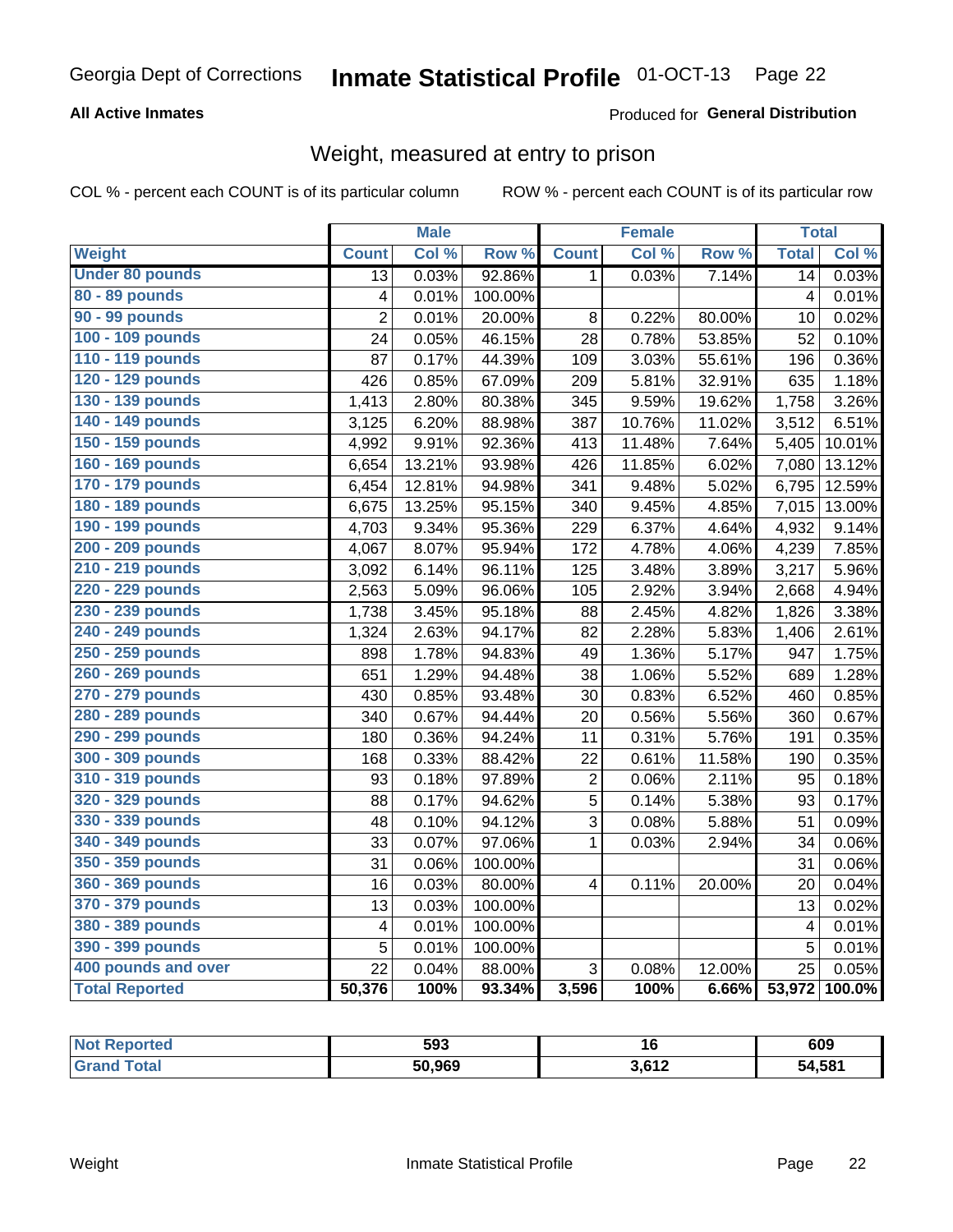### **All Active Inmates**

### Produced for General Distribution

### Weight, measured at entry to prison

COL % - percent each COUNT is of its particular column

|                          | <b>Male</b> | <b>Female</b> | Total |
|--------------------------|-------------|---------------|-------|
| <b>Mean</b><br>(average) | 186         | 172           | 185   |
| <b>Median (middle)</b>   | 180         | 165           | 180   |
| Mode<br>(most frequent)  | 180         | 150           | 180   |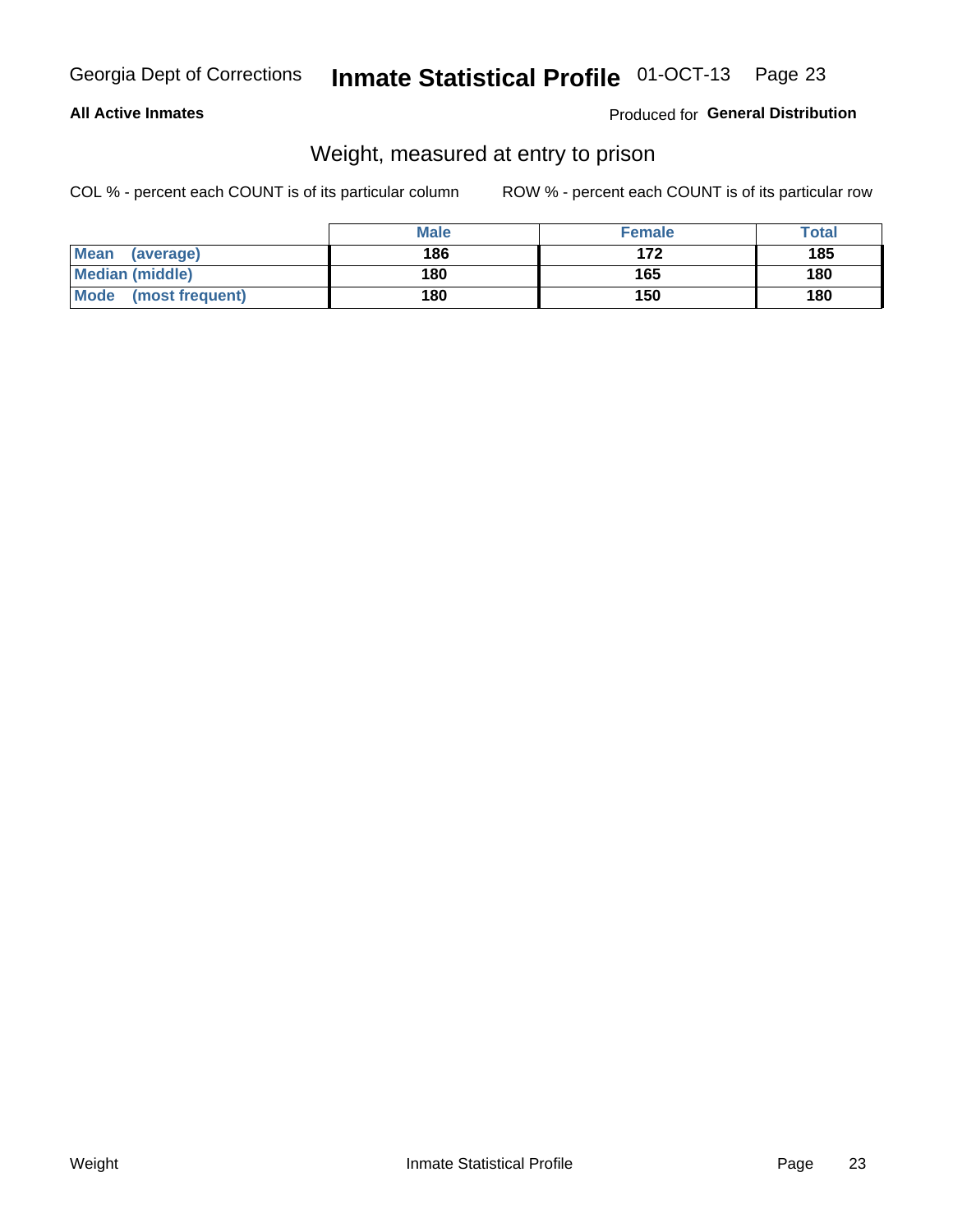#### Inmate Statistical Profile 01-OCT-13 Page 24

**All Active Inmates** 

Produced for General Distribution

### Military service

COL % - percent each COUNT is of its particular column

|                               | <b>Male</b>  |        |                    | <b>Female</b> |        |         | <b>Total</b> |        |
|-------------------------------|--------------|--------|--------------------|---------------|--------|---------|--------------|--------|
| <b>Military service</b>       | <b>Count</b> | Col %  | <b>Row % Count</b> |               | Col %  | Row %   | Total        | Col %  |
| <b>Air Force</b>              | 1,534        | 59.76% | 98.40%             | 25            | 69.44% | 1.60%   | 1,559        | 59.89% |
| $\mathbf{2}^-$<br><b>Army</b> | 204          | 7.95%  | 99.03%             | റ             | 5.56%  | $.97\%$ | 206          | 7.91%  |
| <b>Navy</b><br>3              | 457          | 17.80% | 98.49%             |               | 19.44% | 1.51%   | 464          | 17.83% |
| <b>Marines</b><br>4           | 21           | .82%   | 100.00%            |               |        |         | 21           | .81%   |
| <b>Coast Guard</b><br>5.      | 351          | 13.67% | 99.43%             | 2             | 5.56%  | $.57\%$ | 353          | 13.56% |
| <b>Total Reported</b>         | 2,567        | 100%   | 98.62%             | 36            | 100%   | 1.38%   | 2,603        | 100%   |

| <b>ported</b><br><b>NOT</b> | 48,402 | 3,576 | 51.978 |
|-----------------------------|--------|-------|--------|
| ™າtal                       | 50,969 | 3.612 | 54,581 |

| <b>Mode (most frequent)</b> | <b>Force</b> | <b>Air Force</b> | ∙orce |
|-----------------------------|--------------|------------------|-------|
|                             |              |                  |       |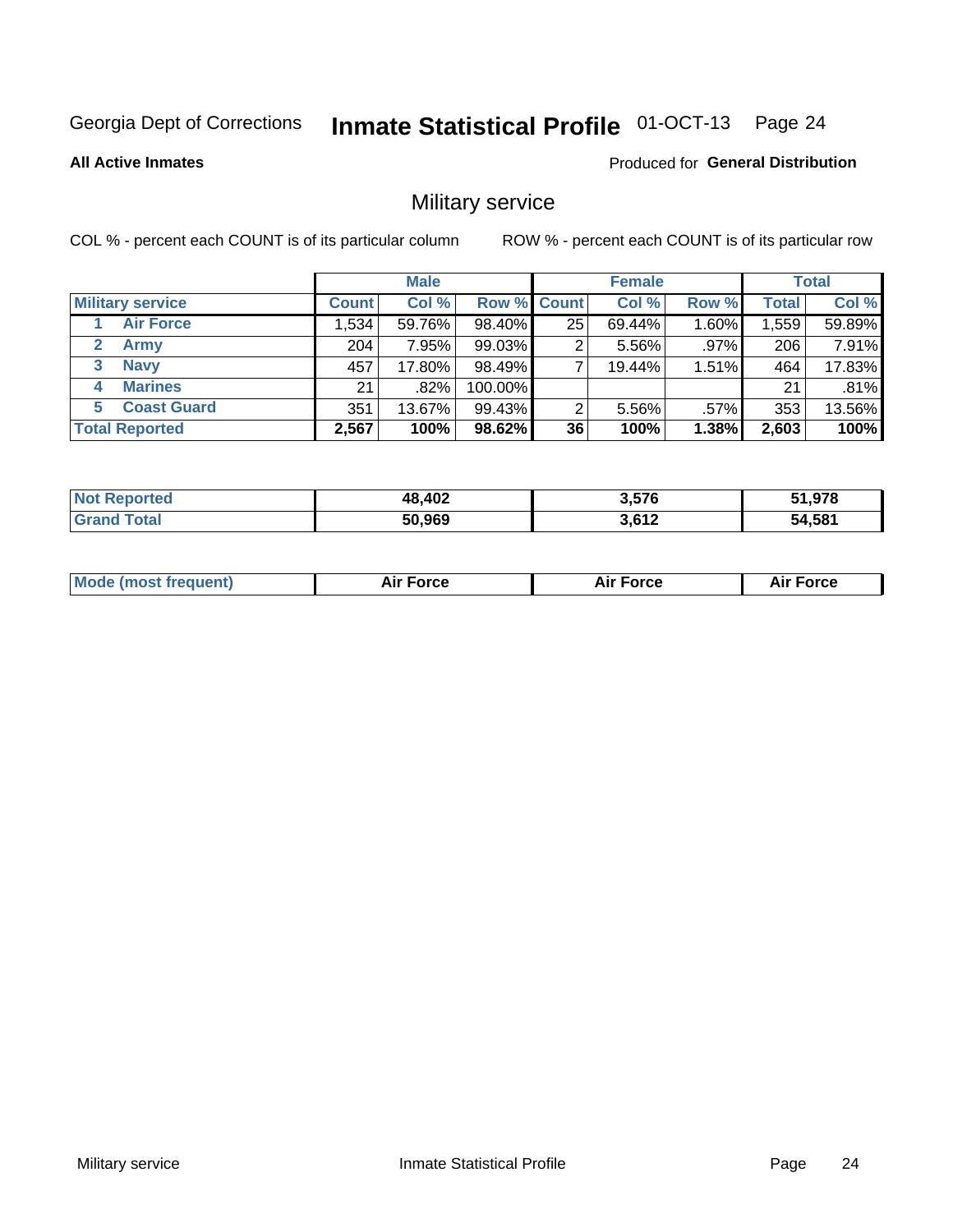# Inmate Statistical Profile 01-OCT-13 Page 25

**All Active Inmates** 

### **Produced for General Distribution**

### Type of admission to prison

COL % - percent each COUNT is of its particular column

|    |                                |                | <b>Male</b> |                    |     | <b>Female</b> |        |              | <b>Total</b> |
|----|--------------------------------|----------------|-------------|--------------------|-----|---------------|--------|--------------|--------------|
|    | <b>Type of Admission</b>       | <b>Count</b>   | Col %       | <b>Row % Count</b> |     | Col %         | Row %  | <b>Total</b> | Col %        |
| 52 | <b>New Sentence</b>            | 41,372         | 81.23%      | 93.63% 2,813       |     | 77.92%        | 6.37%  | 44,185       | 81.01%       |
| 53 | <b>Probation Rev Partial</b>   | 2,164          | 4.25%       | 88.91%             | 270 | 7.48%         | 11.09% | 2,434        | 4.46%        |
| 54 | <b>Probation Rev Remainder</b> | 3,106          | 6.10%       | 89.64%             | 359 | 9.94%         | 10.36% | 3,465        | 6.35%        |
| 55 | <b>Parole Rev New Sentence</b> | 2,859          | 5.61%       | 96.10%             | 116 | 3.21%         | 3.90%  | 2,975        | 5.45%        |
| 56 | <b>Parole Rev No New</b>       | 1,351          | 2.65%       | 96.29%             | 52  | 1.44%         | 3.71%  | 1,403        | 2.57%        |
|    | <b>Sentence</b>                |                |             |                    |     |               |        |              |              |
| 57 | <b>Released In Error</b>       | 13             | .03%        | 100.00%            |     |               |        | 13           | .02%         |
| 65 | <b>Return Appeal/Bond</b>      | $\overline{2}$ | .01%        | 100.00%            |     |               |        | 2            | .01%         |
| 66 | <b>Prob Viol/Total Rev</b>     |                | .01%        | 100.00%            |     |               |        |              | .01%         |
| 67 | <b>Admit Fm Other Cust</b>     | 7              | .01%        | 100.00%            |     |               |        | 7            | .01%         |
| 69 | <b>New Sent/Par Rev Pnd</b>    | 6              | .01%        | 100.00%            |     |               |        | 6            | .01%         |
| 70 | <b>Life W/O Parole</b>         | 15             | .03%        | 100.00%            |     |               |        | 15           | .03%         |
| 72 | <b>Par Rev/Rsn Unknown</b>     | 32             | .06%        | 100.00%            |     |               |        | 32           | .06%         |
| 74 | <b>Pb Parole Rescinded</b>     | $\overline{2}$ | .01%        | 100.00%            |     |               |        | 2            | .01%         |
| 76 | <b>Par Rev/Revoc Center</b>    | $\overline{2}$ | .01%        | 100.00%            |     |               |        | 2            | .01%         |
|    | <b>Total Reported</b>          | 50,932         | 100%        | 93.38% 3,610       |     | 100%          | 6.62%  | 54,542       | 100%         |

| 'teo<br>NO |        |     | 39     |
|------------|--------|-----|--------|
|            | 50,969 | 647 | 54.581 |

| Mode (most frequent) | <b>New Sentence</b> | <b>New Sentence</b> | <b>New Sentence</b> |
|----------------------|---------------------|---------------------|---------------------|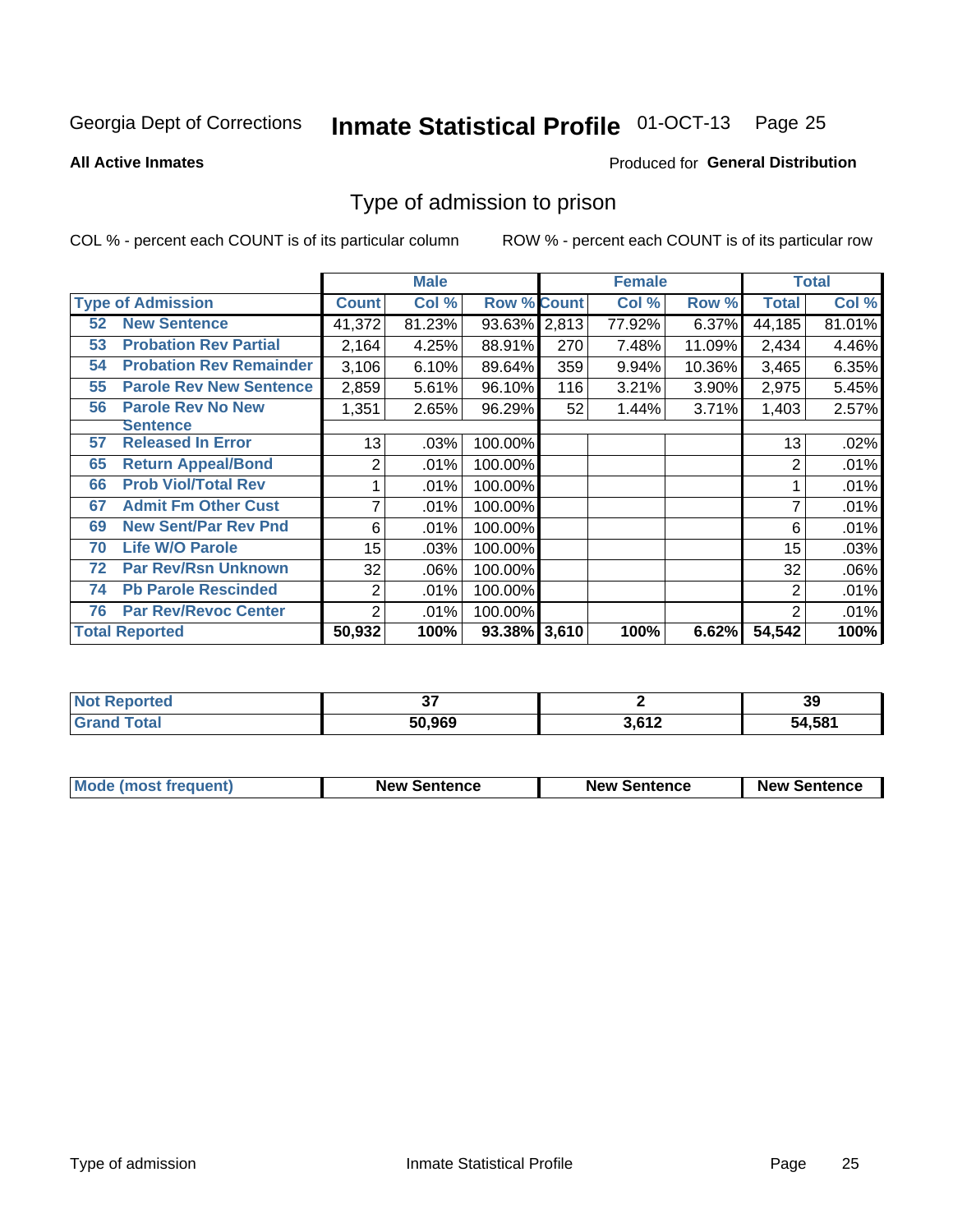# Inmate Statistical Profile 01-OCT-13 Page 26

**All Active Inmates** 

### **Produced for General Distribution**

### Current / last security status

COL % - percent each COUNT is of its particular column

|                        |              | <b>Male</b> |             |       | <b>Female</b> |          |              | <b>Total</b> |  |
|------------------------|--------------|-------------|-------------|-------|---------------|----------|--------------|--------------|--|
| <b>Security Status</b> | <b>Count</b> | Col %       | Row % Count |       | Col %         | Row %    | <b>Total</b> | Col %        |  |
| 1 Wrk Releas           | 2            | $.01\%$     | 66.67%      |       | $.03\%$       | 33.33%   | 3            | .01%         |  |
| 2 Trusty               |              | .01%        | 100.00%     |       | $.00\%$       |          |              | .01%         |  |
| 3 Minimum              | 9,528        | 19.29%      | 86.02%      | 1,549 | 45.49%        | 13.98%   | 11,077       | 20.98%       |  |
| 4 Medium               | 30,776       | 62.30%      | 94.89%      | ,656  | 48.63%        | $5.11\%$ | 32,432       | 61.42%       |  |
| 5 Close                | 9,004        | 18.23%      | 97.84%      | 199   | 5.84%         | 2.16%    | 9,203        | 17.43%       |  |
| <b>6 Maximum</b>       | 85           | .17%        | 100.00%     |       | $.00\%$       |          | 85           | .16%         |  |
| <b>Total Reported</b>  | 49,399       | 100%        | 93.55%      | 3,405 | 100%          | 6.45%    | 52,804       | 100%         |  |

| <b>Still being diagnosed</b> |        |       |        |
|------------------------------|--------|-------|--------|
| <b>Not Reported</b>          | 570.،  | 207   | 777.،  |
| <b>Grand Total</b>           | 50,969 | 3.612 | 54,581 |

| <b>Mo</b><br>ети | M.<br>. .<br>dium | M٢<br>. | <br><b>Medium</b> |
|------------------|-------------------|---------|-------------------|
|                  |                   |         |                   |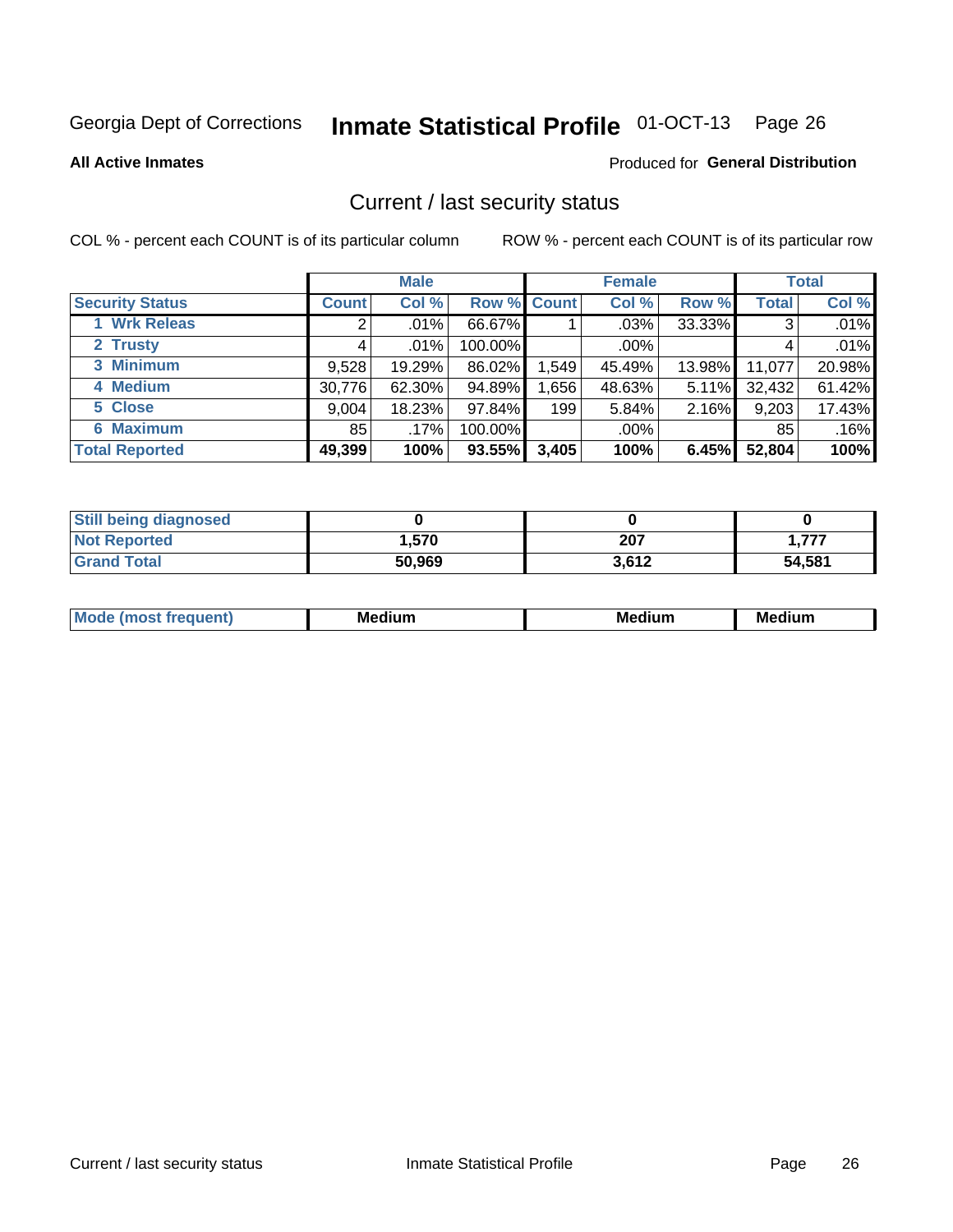# Inmate Statistical Profile 01-OCT-13 Page 27

**All Active Inmates** 

### Produced for General Distribution

### Current / last type of institution

COL % - percent each COUNT is of its particular column

|                                   |              | <b>Male</b> |             |       | <b>Female</b> |          |              | <b>Total</b> |
|-----------------------------------|--------------|-------------|-------------|-------|---------------|----------|--------------|--------------|
| <b>Type of Institution</b>        | <b>Count</b> | Col %       | Row % Count |       | Col %         | Row %    | <b>Total</b> | Col %        |
| <b>County Ci</b>                  | 4,962        | $9.77\%$    | 99.98%      |       | .03%          | $.02\%$  | 4,963        | 9.13%        |
| <b>Probation Detention Center</b> | 3            | .01%        | 100.00%     |       |               |          | 3            | .01%         |
| <b>State Prison</b>               | 35,748       | 70.40%      | 91.35%      | 3,383 | $93.66\%$     | $8.65\%$ | 39,131       | 71.95%       |
| <b>Transitional Center</b>        | 2,009        | 3.96%       | 90.50%      | 211   | 5.84%         | $9.50\%$ | 2,220        | 4.08%        |
| <b>Private Prison</b>             | 8,024        | 15.80%      | 100.00%     |       |               |          | 8,024        | 14.75%       |
| <b>County Jail</b>                | 25           | .05%        | 92.59%      | 2     | $.06\%$       | $7.41\%$ | 27           | .05%         |
| <b>Rsat - Center</b>              |              | $.01\%$     | $6.67\%$    | 14    | .39%          | 93.33%   | 15           | .03%         |
| <b>State Hospital</b>             | 3            | .01%        | 75.00%      |       | .03%          | 25.00%   | 4            | .01%         |
| <b>Total Reported</b>             | 50,775       | 100%        | 93.36%      | 3,612 | 100%          | 6.64%    | 54,387       | 100%         |

| oorted<br>NO1  |        |                        |        |
|----------------|--------|------------------------|--------|
| `otal<br>. Gro | 50,775 | ר גם כ<br><b>J.OIZ</b> | 54,387 |

| Mode (most frequent) | <b>State Prison</b> | <b>State Prison</b> | <b>State Prison</b> |
|----------------------|---------------------|---------------------|---------------------|
|                      |                     |                     |                     |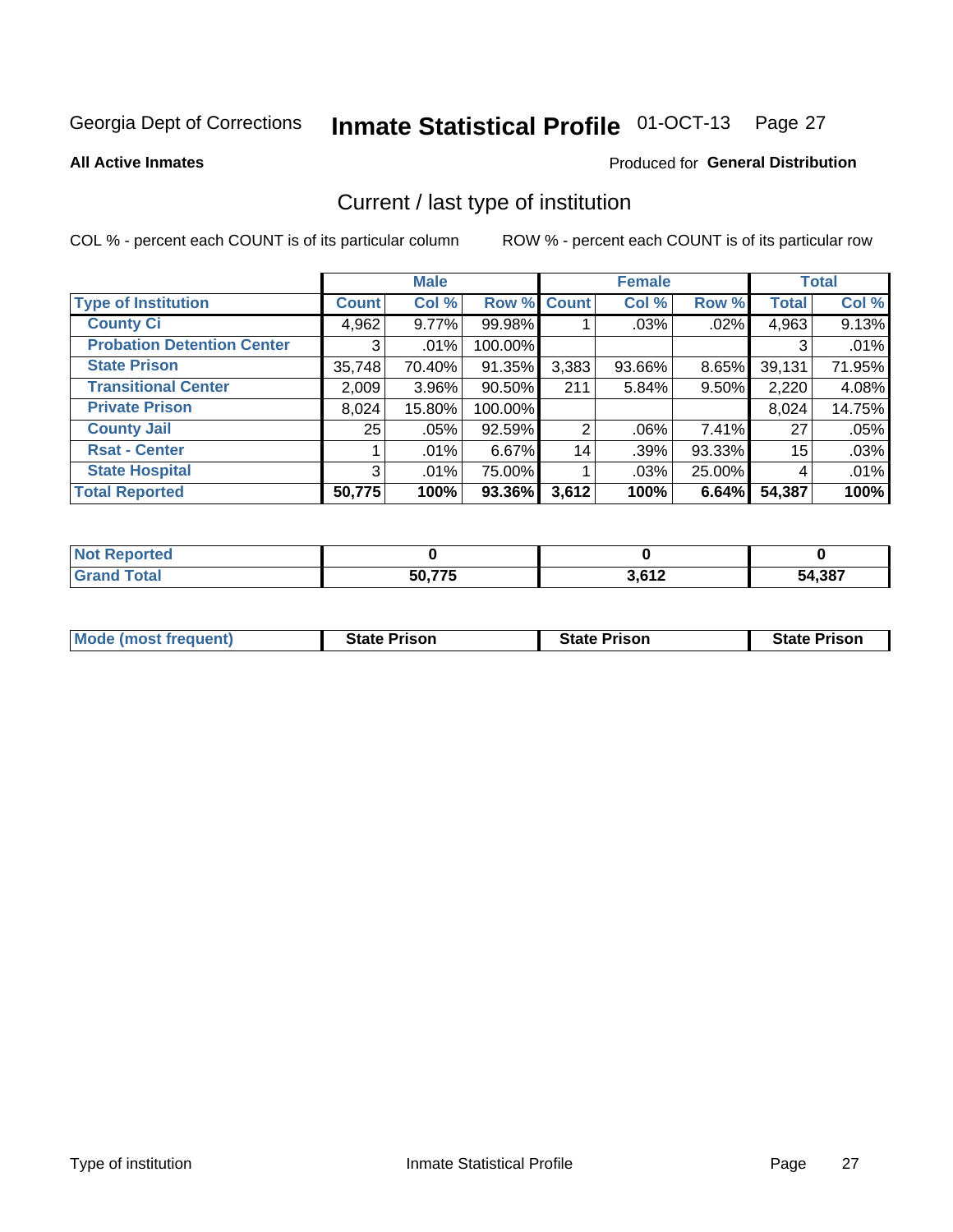#### Inmate Statistical Profile 01-OCT-13 Page 28

#### **All Active Inmates**

### Produced for General Distribution

### Institution type - transitional centers

COL % - percent each COUNT is of its particular column

|                                          |              | <b>Male</b> |         |              | <b>Female</b> |         |              | <b>Total</b> |
|------------------------------------------|--------------|-------------|---------|--------------|---------------|---------|--------------|--------------|
| <b>Institution Type - Trans. Centers</b> | <b>Count</b> | Col %       | Row %   | <b>Count</b> | Col %         | Row %   | <b>Total</b> | Col %        |
| <b>Albany Transitional Ct</b>            | 149          | 6.49%       | 100.00% |              |               |         | 149          | 5.70%        |
| <b>Arrendale State Prison</b>            |              |             |         | 107          | 33.65%        | 100.00% | 107          | 4.09%        |
| <b>Atl. Transitional Ctr (M)</b>         | 242          | 10.54%      | 100.00% |              |               |         | 242          | 9.25%        |
| <b>Augusta Tc</b>                        | 199          | 8.66%       | 100.00% |              |               |         | 199          | 7.61%        |
| <b>Clayton Tc</b>                        | 343          | 14.93%      | 100.00% |              |               |         | 343          | 13.12%       |
| <b>Coastal Tc</b>                        | 261          | 11.36%      | 100.00% |              |               |         | 261          | 9.98%        |
| <b>Columbus Tc</b>                       | 140          | 6.09%       | 100.00% |              |               |         | 140          | 5.35%        |
| <b>Lagrange Tc</b>                       | 154          | 6.70%       | 100.00% |              |               |         | 154          | 5.89%        |
| <b>Macon Transitional Ctr (M)</b>        | 155          | 6.75%       | 100.00% |              |               |         | 155          | 5.93%        |
| <b>Macon Womens Transit Ctr</b>          |              |             |         | 3            | .94%          | 100.00% | 3            | .11%         |
| <b>Metro Transitional Ctr</b>            |              |             |         | 208          | 65.41%        | 100.00% | 208          | 7.95%        |
| <b>Phillips State Prison</b>             | 288          | 12.54%      | 100.00% |              |               |         | 288          | 11.01%       |
| Smith T.C                                | 210          | 9.14%       | 100.00% |              |               |         | 210          | 8.03%        |
| <b>Valdosta Tc</b>                       | 156          | 6.79%       | 100.00% |              |               |         | 156          | 5.97%        |
| <b>Total Reported</b>                    | 2,297        | 100%        | 87.84%  | 318          | 100%          | 12.16%  | 2,615        | 100%         |

| orted<br>$\sim$ |       |      |       |
|-----------------|-------|------|-------|
| <b>ota</b>      | 2,297 | - 14 | .,615 |

| Mode (most frequent) | <b>Phillips State Prison</b> | Arrendale State Prison | <b>Phillips State</b><br>Prison |
|----------------------|------------------------------|------------------------|---------------------------------|
|                      |                              |                        |                                 |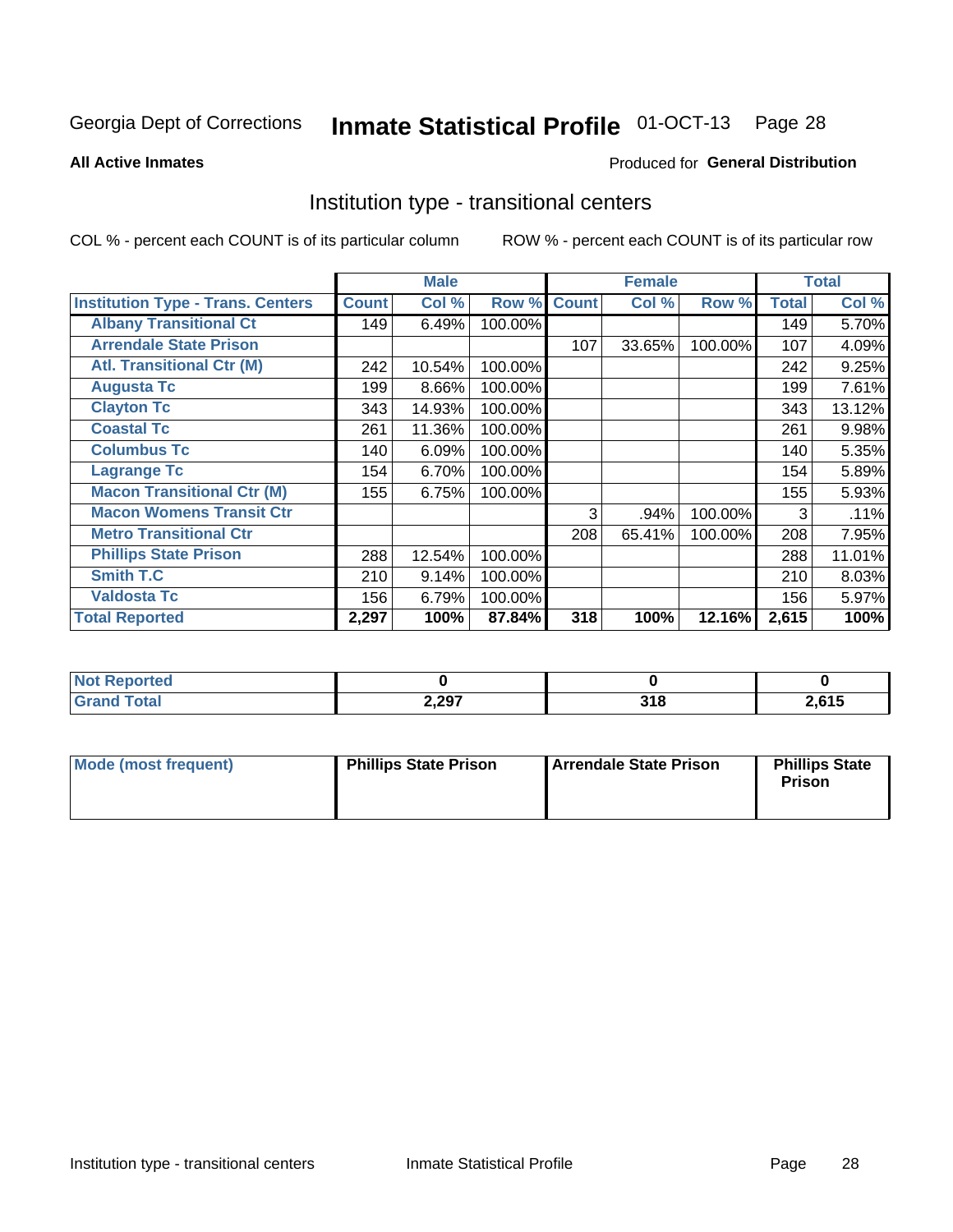# Inmate Statistical Profile 01-OCT-13 Page 29

#### **All Active Inmates**

#### Produced for General Distribution

### Institution type - county prisons

COL % - percent each COUNT is of its particular column

|                                          |                | <b>Male</b> |         |              | <b>Female</b> |       |                | <b>Total</b> |
|------------------------------------------|----------------|-------------|---------|--------------|---------------|-------|----------------|--------------|
| <b>Institution Type - County Prisons</b> | <b>Count</b>   | Col %       | Row %   | <b>Count</b> | Col %         | Row % | <b>Total</b>   | Col %        |
| <b>Baldwin County Ci</b>                 | $\overline{2}$ | .04%        | 100.00% |              |               |       | $\overline{2}$ | .04%         |
| <b>Bulloch County Ci</b>                 | 135            | 2.72%       | 100.00% |              |               |       | 135            | 2.72%        |
| <b>Carroll County Ci</b>                 | 235            | 4.74%       | 100.00% |              |               |       | 235            | 4.74%        |
| <b>Clarke County Ci</b>                  | 105            | 2.12%       | 100.00% |              |               |       | 105            | 2.12%        |
| <b>Clayton County Ci</b>                 | 230            | 4.64%       | 100.00% |              |               |       | 230            | 4.63%        |
| <b>Colquitt County Ci</b>                | 169            | 3.41%       | 100.00% |              |               |       | 169            | 3.41%        |
| <b>Cook County Ci</b>                    | 1              | .02%        | 100.00% |              |               |       | 1              | .02%         |
| <b>Coweta County Ci</b>                  | 201            | 4.05%       | 100.00% |              |               |       | 201            | 4.05%        |
| <b>Decatur County Ci</b>                 | 219            | 4.41%       | 100.00% |              |               |       | 219            | 4.41%        |
| <b>Dougherty County Ci</b>               | 1              | .02%        | 100.00% |              |               |       | 1              | .02%         |
| <b>Effingham County Ci</b>               | 184            | 3.71%       | 100.00% |              |               |       | 184            | 3.71%        |
| <b>Floyd County Ci</b>                   | 417            | 8.40%       | 100.00% |              |               |       | 417            | 8.40%        |
| <b>Fulton County Ci</b>                  | 9              | .18%        | 100.00% |              |               |       | 9              | .18%         |
| <b>Gilmer County Ci</b>                  | 5              | .10%        | 100.00% |              |               |       | 5              | .10%         |
| <b>Grady County Ci</b>                   | $\overline{2}$ | .04%        | 100.00% |              |               |       | $\overline{2}$ | .04%         |
| <b>Gwinnett County Ci</b>                | 118            | 2.38%       | 100.00% |              |               |       | 118            | 2.38%        |
| <b>Hall County Ci</b>                    | 201            | 4.05%       | 100.00% |              |               |       | 201            | 4.05%        |
| <b>Hancock County Ci</b>                 | 1              | .02%        | 100.00% |              |               |       | 1              | .02%         |
| <b>Harris County Ci</b>                  | 113            | 2.28%       | 100.00% |              |               |       | 113            | 2.28%        |
| <b>Hart County Ci</b>                    | 5              | .10%        | 100.00% |              |               |       | 5              | .10%         |
| <b>Henry County Ci</b>                   | 1              | .02%        | 100.00% |              |               |       | $\mathbf{1}$   | .02%         |
| Jackson County Ci                        | 147            | 2.96%       | 100.00% |              |               |       | 147            | 2.96%        |
| <b>Jefferson County Ci</b>               | 188            | 3.79%       | 100.00% |              |               |       | 188            | 3.79%        |
| <b>Meriwether County Ci</b>              | 3              | .06%        | 100.00% |              |               |       | 3              | .06%         |
| <b>Miller County Ci</b>                  | $\overline{2}$ | .04%        | 100.00% |              |               |       | $\overline{2}$ | .04%         |
| <b>Mitchell County Ci</b>                | 95             | 1.91%       | 100.00% |              |               |       | 95             | 1.91%        |
| <b>Morgan County Ci</b>                  | 1              | .02%        | 100.00% |              |               |       | 1              | .02%         |
| <b>Muscogee County Ci</b>                | 508            | 10.24%      | 100.00% |              |               |       | 508            | 10.24%       |
| <b>Richmond County Ci</b>                | 216            | 4.35%       | 100.00% |              |               |       | 216            | 4.35%        |
| <b>Screven County Ci</b>                 | 139            | 2.80%       | 100.00% |              |               |       | 139            | 2.80%        |
| <b>Spalding County Ci</b>                | 378            | 7.62%       | 100.00% |              |               |       | 378            | 7.62%        |
| <b>Stewart County Ci</b>                 | $\overline{2}$ | .04%        | 100.00% |              |               |       | $\overline{2}$ | .04%         |
| <b>Sumter County Ci</b>                  | 349            | 7.03%       | 100.00% |              |               |       | 349            | 7.03%        |
| <b>Terrell County Ci</b>                 | 125            | 2.52%       | 100.00% |              |               |       | 125            | 2.52%        |
| <b>Thomas County Ci</b>                  | 179            | 3.61%       | 100.00% |              |               |       | 179            | 3.61%        |
| <b>Tift County Ci</b>                    | 1.             | .02%        | 100.00% |              |               |       | 1              | .02%         |
| <b>Troup County Ci</b>                   | 264            | 5.32%       | 100.00% |              |               |       | 264            | 5.32%        |
| <b>Turner County Ci</b>                  | $\mathbf 1$    | .02%        | 100.00% |              |               |       | 1              | .02%         |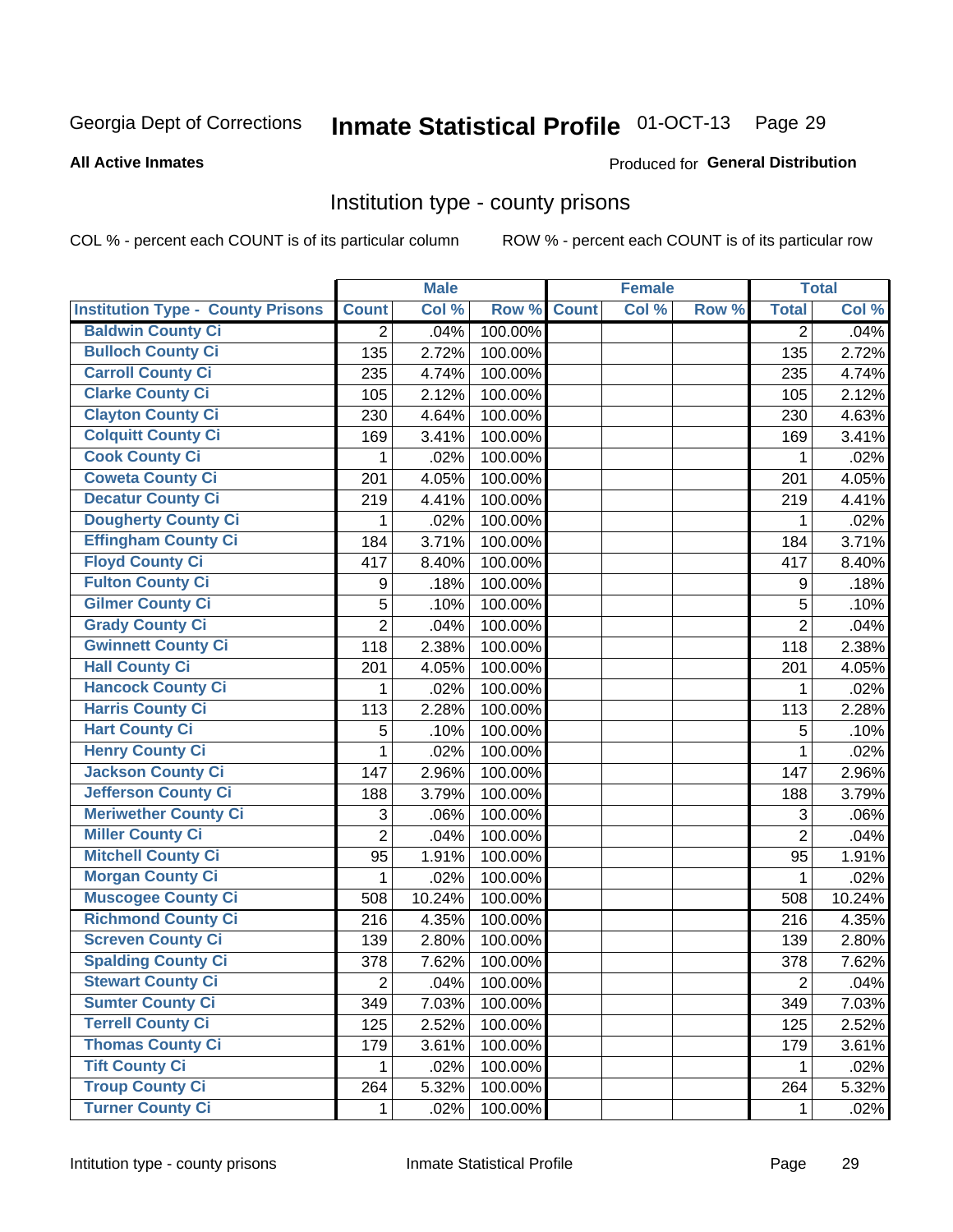# Inmate Statistical Profile 01-OCT-13 Page 30

**All Active Inmates** 

### Produced for General Distribution

### Institution type - county prisons

COL % - percent each COUNT is of its particular column

|                                          |              | <b>Male</b> |             | <b>Female</b> |         |         | <b>Total</b> |       |
|------------------------------------------|--------------|-------------|-------------|---------------|---------|---------|--------------|-------|
| <b>Institution Type - County Prisons</b> | <b>Count</b> | Col %       | Row % Count |               | Col %   | Row %   | <b>Total</b> | Col % |
| <b>Upson County Ci</b>                   | 2            | $.04\%$     | 100.00%     |               |         |         |              | .04%  |
| <b>Walker County Ci</b>                  | 3            | $.06\%$     | 100.00%     |               |         |         |              | .06%  |
| <b>Walton County Ci</b>                  | 3            | $.06\%$     | 100.00%     |               |         |         |              | .06%  |
| <b>Wilkes County Ci</b>                  |              | $.02\%$     | 100.00%     |               |         |         |              | .02%  |
| <b>Womens Ci</b>                         |              |             |             |               | 100.00% | 100.00% |              | .02%  |
| <b>Worth County Ci</b>                   |              | $.02\%$     | 100.00%     |               |         |         |              | .02%  |
| <b>Total Reported</b>                    | 4,962        | 100%        | 99.98%      |               | 100%    | $.02\%$ | 4,963        | 100%  |

| .eported     |       |       |
|--------------|-------|-------|
| <b>Total</b> | 1.962 | 4,963 |

| <b>Mode (most frequent)</b> | Muscogee County Ci | <b>Womens Ci</b> | Muscogee County |
|-----------------------------|--------------------|------------------|-----------------|
|-----------------------------|--------------------|------------------|-----------------|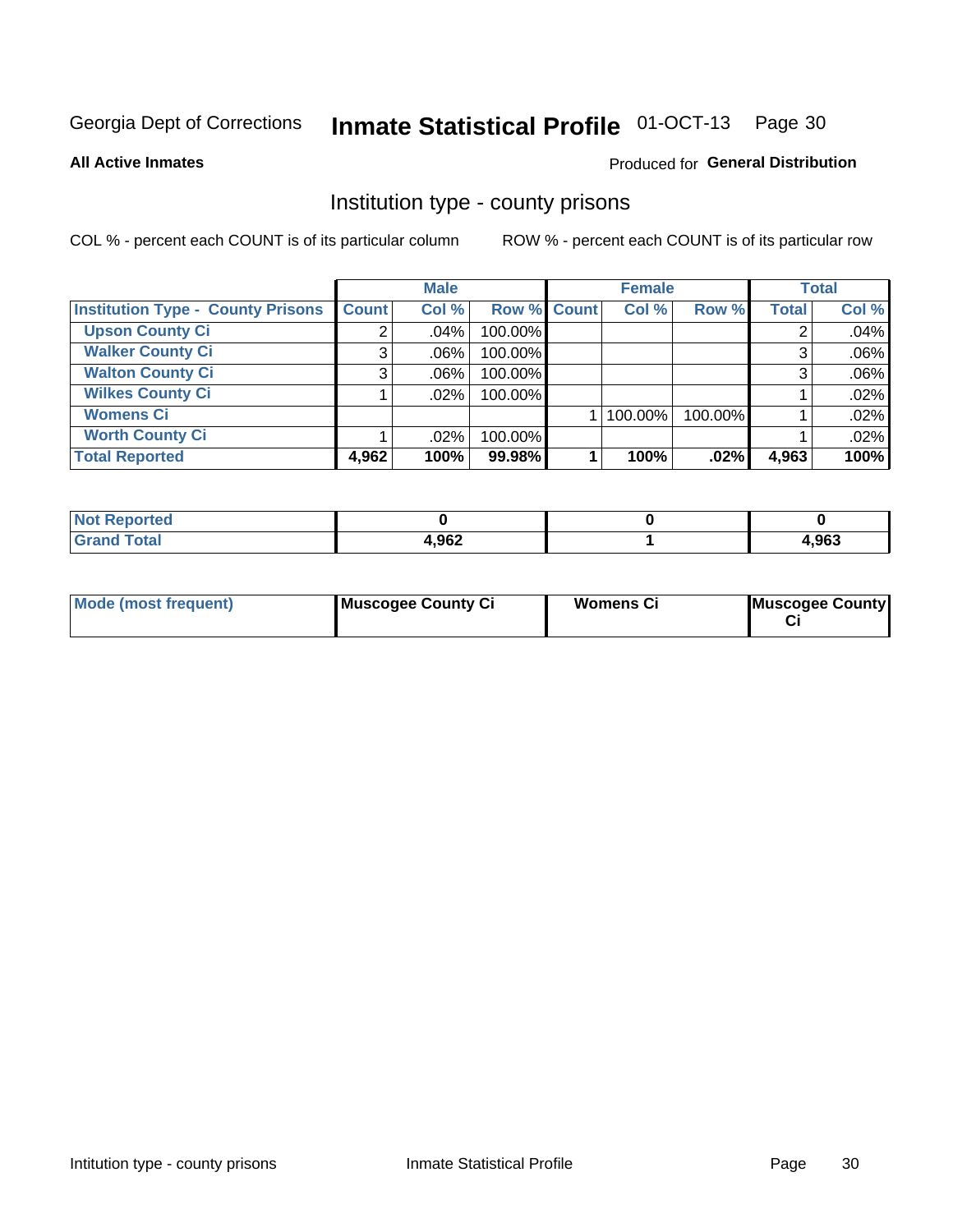#### Inmate Statistical Profile 01-OCT-13 Page 31

#### **All Active Inmates**

### Produced for General Distribution

### Institution type - state prisons

COL % - percent each COUNT is of its particular column

|                                         |                 | <b>Male</b> |         |              | <b>Female</b> |         | <b>Total</b> |       |
|-----------------------------------------|-----------------|-------------|---------|--------------|---------------|---------|--------------|-------|
| <b>Institution Type - State Prisons</b> | <b>Count</b>    | Col %       | Row %   | <b>Count</b> | Col %         | Row %   | <b>Total</b> | Col % |
| <b>Arrendale State Prison</b>           |                 |             |         | 1,455        | 43.01%        | 100.00% | 1,455        | 3.72% |
| <b>Augusta State Med. Prison</b>        | 1,286           | 3.60%       | 99.61%  | 5            | .15%          | .39%    | 1,291        | 3.30% |
| <b>Autry State Prison</b>               | 1,710           | 4.78%       | 100.00% |              |               |         | 1,710        | 4.37% |
| <b>Baldwin State Prison</b>             | 969             | 2.71%       | 100.00% |              |               |         | 969          | 2.48% |
| <b>Burrus Corr Trn Cntr</b>             | 697             | 1.95%       | 100.00% |              |               |         | 697          | 1.78% |
| <b>Calhoun State Prison</b>             | 1,639           | 4.58%       | 100.00% |              |               |         | 1,639        | 4.19% |
| <b>Central State Prison</b>             | 1,096           | 3.07%       | 100.00% |              |               |         | 1,096        | 2.80% |
| <b>Chatham State Prison</b>             | 7               | .02%        | 100.00% |              |               |         | 7            | .02%  |
| <b>Coastal State Prison</b>             | 1,611           | 4.51%       | 100.00% |              |               |         | 1,611        | 4.12% |
| <b>Dodge State Prison</b>               | 1,213           | 3.39%       | 100.00% |              |               |         | 1,213        | 3.10% |
| <b>Dooly State Prison</b>               | 1,694           | 4.74%       | 100.00% |              |               |         | 1,694        | 4.33% |
| <b>Emanuel - Swainsboro</b>             |                 |             |         | 317          | 9.37%         | 100.00% | 317          | .81%  |
| <b>Ga Diag Class Prison</b>             | 2,832           | 7.92%       | 100.00% |              |               |         | 2,832        | 7.24% |
| <b>Ga State Prison</b>                  | 1,526           | 4.27%       | 100.00% |              |               |         | 1,526        | 3.90% |
| <b>Hancock State Prison</b>             | 1,131           | 3.16%       | 100.00% |              |               |         | 1,131        | 2.89% |
| <b>Hays State Prison</b>                | 1,314           | 3.68%       | 100.00% |              |               |         | 1,314        | 3.36% |
| <b>Helms Facility</b>                   | 20              | .06%        | 48.78%  | 21           | .62%          | 51.22%  | 41           | .10%  |
| <b>Johnson State Prison</b>             | 1,555           | 4.35%       | 100.00% |              |               |         | 1,555        | 3.97% |
| <b>Lee State Prison</b>                 | 737             | 2.06%       | 100.00% |              |               |         | 737          | 1.88% |
| Long                                    | 226             | .63%        | 100.00% |              |               |         | 226          | .58%  |
| <b>Lowndes Unit</b>                     | $6\phantom{1}6$ | .02%        | 100.00% |              |               |         | 6            | .02%  |
| <b>Macon State Prison</b>               | 1,626           | 4.55%       | 100.00% |              |               |         | 1,626        | 4.16% |
| <b>Metro State Prison (W)</b>           |                 |             |         | 1            | .03%          | 100.00% | 1            | .01%  |
| <b>Montgomery State Prison</b>          | 398             | 1.11%       | 100.00% |              |               |         | 398          | 1.02% |
| <b>Phillips State Prison</b>            | 1,153           | 3.23%       | 100.00% |              |               |         | 1,153        | 2.95% |
| <b>Pulaski State Prison</b>             |                 |             |         | 1,171        | 34.61%        | 100.00% | 1,171        | 2.99% |
| <b>Putnam State Prison</b>              | $\sqrt{3}$      | .01%        | 100.00% |              |               |         | 3            | .01%  |
| <b>Rivers State Prison</b>              | 1               | .01%        | 100.00% |              |               |         | 1            | .01%  |
| <b>Rogers State Prison</b>              | 1,481           | 4.14%       | 100.00% |              |               |         | 1,481        | 3.78% |
| <b>Rutledge State Prison</b>            | 606             | 1.70%       | 100.00% |              |               |         | 606          | 1.55% |
| <b>Smith State Prison</b>               | 1,546           | 4.32%       | 100.00% |              |               |         | 1,546        | 3.95% |
| Telfair State Prison                    | 1,305           | 3.65%       | 100.00% |              |               |         | 1,305        | 3.33% |
| <b>Valdosta Sp</b>                      | 1,236           | 3.46%       | 100.00% |              |               |         | 1,236        | 3.16% |
| <b>Walker State Prison</b>              | 402             | 1.12%       | 100.00% |              |               |         | 402          | 1.03% |
| <b>Ware State Prison</b>                | 1,525           | 4.27%       | 100.00% |              |               |         | 1,525        | 3.90% |
| <b>Washington State Prison</b>          | 1,331           | 3.72%       | 100.00% |              |               |         | 1,331        | 3.40% |
| <b>Wayne State Prison</b>               | 2               | .01%        | 100.00% |              |               |         | 2            | .01%  |
| <b>Whitworth Facility</b>               |                 |             |         | 413          | 12.21%        | 100.00% | 413          | 1.06% |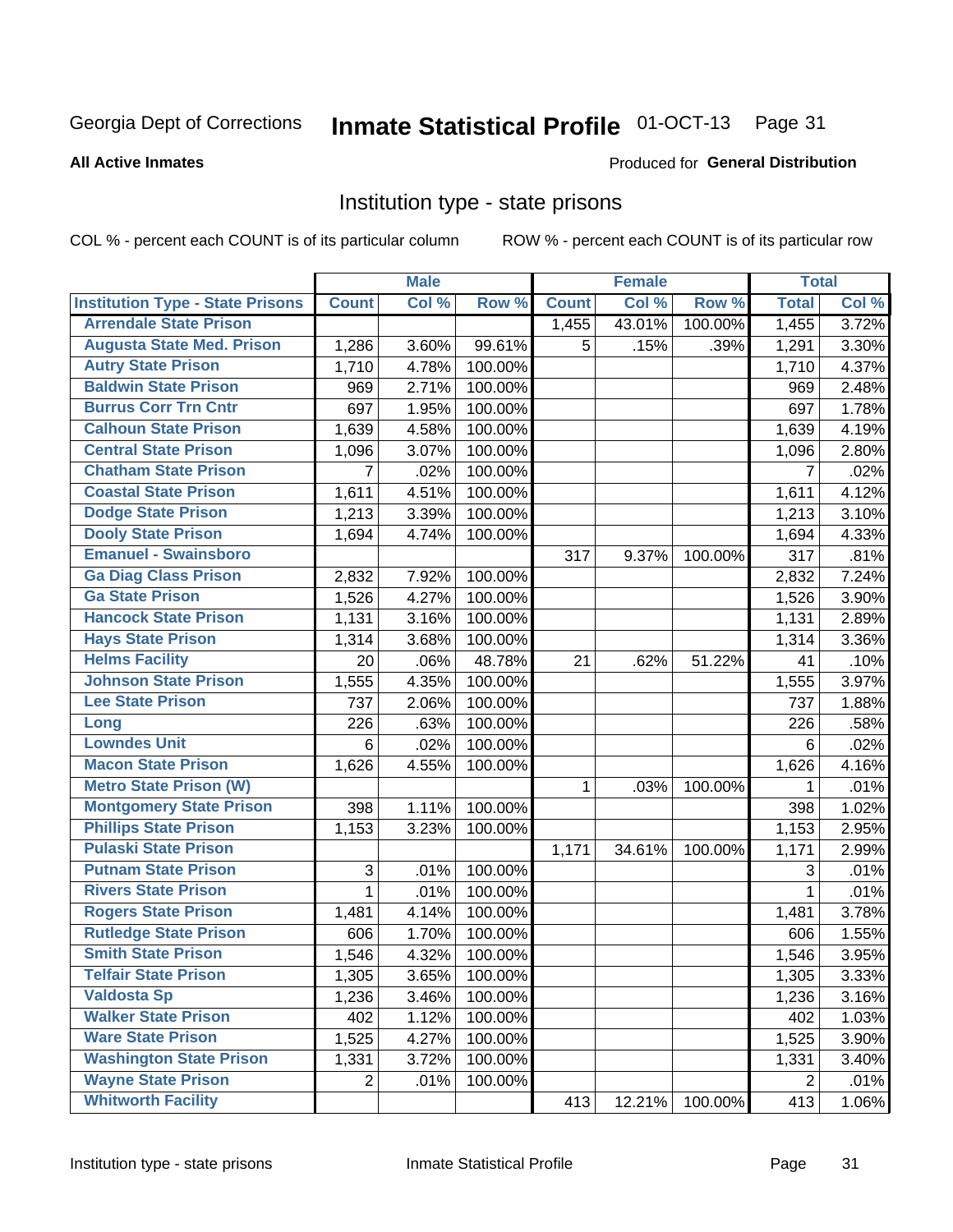# Inmate Statistical Profile 01-OCT-13 Page 32

**All Active Inmates** 

Produced for General Distribution

### Institution type - state prisons

COL % - percent each COUNT is of its particular column

|                                         |              | <b>Male</b>                 |           |                               | <b>Female</b> |       |                                       | <b>Total</b> |  |  |
|-----------------------------------------|--------------|-----------------------------|-----------|-------------------------------|---------------|-------|---------------------------------------|--------------|--|--|
| <b>Institution Type - State Prisons</b> | <b>Count</b> | Col %                       | Row %     | <b>Count</b>                  | Col %         | Row % | <b>Total</b>                          | Col %        |  |  |
| <b>Wilcox State Prison</b>              | 1,864        | 5.21%                       | 100.00%   |                               |               |       | 1,864                                 | 4.76%        |  |  |
| <b>Total Reported</b>                   | 35,748       | 100%                        | $91.35\%$ | 3,383                         | 100%          | 8.65% | 39,131                                | 100%         |  |  |
|                                         |              |                             |           |                               |               |       |                                       |              |  |  |
| <b>Not Reported</b>                     |              |                             |           |                               |               |       |                                       |              |  |  |
| <b>Grand Total</b>                      |              | 35,748                      |           |                               | 3.383         |       |                                       | 39,131       |  |  |
| <b>Mode (most frequent)</b>             |              | <b>Ga Diag Class Prison</b> |           | <b>Arrendale State Prison</b> |               |       | <b>Ga Diag Class</b><br><b>Prison</b> |              |  |  |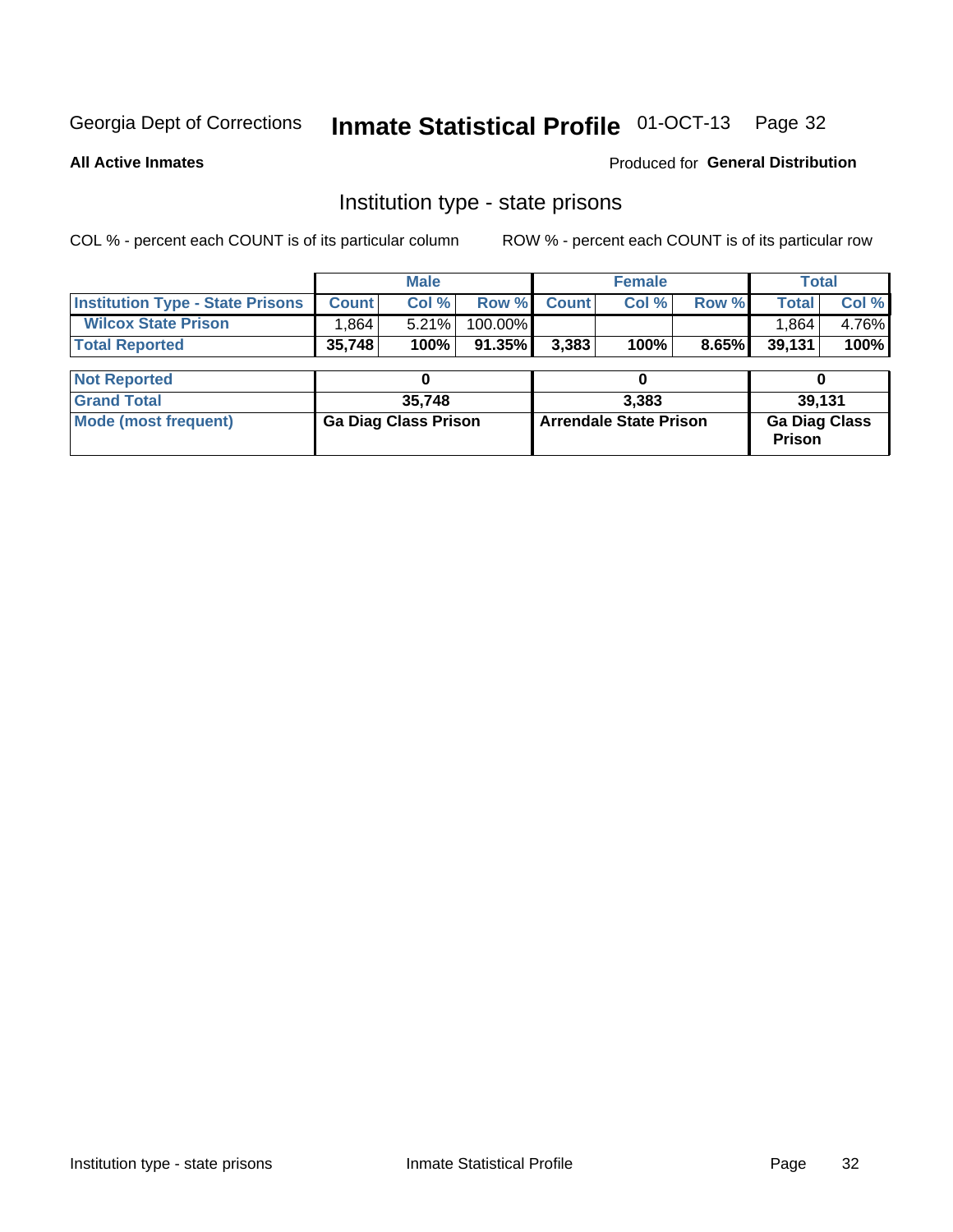# Inmate Statistical Profile 01-OCT-13 Page 33

**All Active Inmates** 

### Produced for General Distribution

### Institution type - private prisons

COL % - percent each COUNT is of its particular column

|                                           | <b>Male</b>  |           |                    | <b>Female</b> |       |       | <b>Total</b> |        |
|-------------------------------------------|--------------|-----------|--------------------|---------------|-------|-------|--------------|--------|
| <b>Institution Type - Private Prisons</b> | <b>Count</b> | Col %     | <b>Row % Count</b> |               | Col % | Row % | Total        | Col %  |
| <b>Coffee Corr Facility</b>               | 2.639        | 32.89%    | 100.00%            |               |       |       | 2,639        | 32.89% |
| <b>Jenkins Corr Facility</b>              | .162         | 14.48%    | 100.00%            |               |       |       | 1,162        | 14.48% |
| <b>Riverbend Corr Facility</b>            | .503         | 18.73%    | 100.00%            |               |       |       | 1,503        | 18.73% |
| <b>Wheeler Corr Facility</b>              | 2,720        | $33.90\%$ | 100.00%            |               |       |       | 2,720        | 33.90% |
| <b>Total Reported</b>                     | 8,024        | 100%      | $100\%$            |               |       | %     | 8,024        | 100%   |

| 'Not<br><b>Reported</b> |       |       |
|-------------------------|-------|-------|
| <b>Total</b>            | 8,024 | 8,024 |

| <b>Mode (most frequent)</b> | <b>Wheeler Corr Facility</b> | Null | <b>Wheeler Corr</b><br>Facility |
|-----------------------------|------------------------------|------|---------------------------------|
|-----------------------------|------------------------------|------|---------------------------------|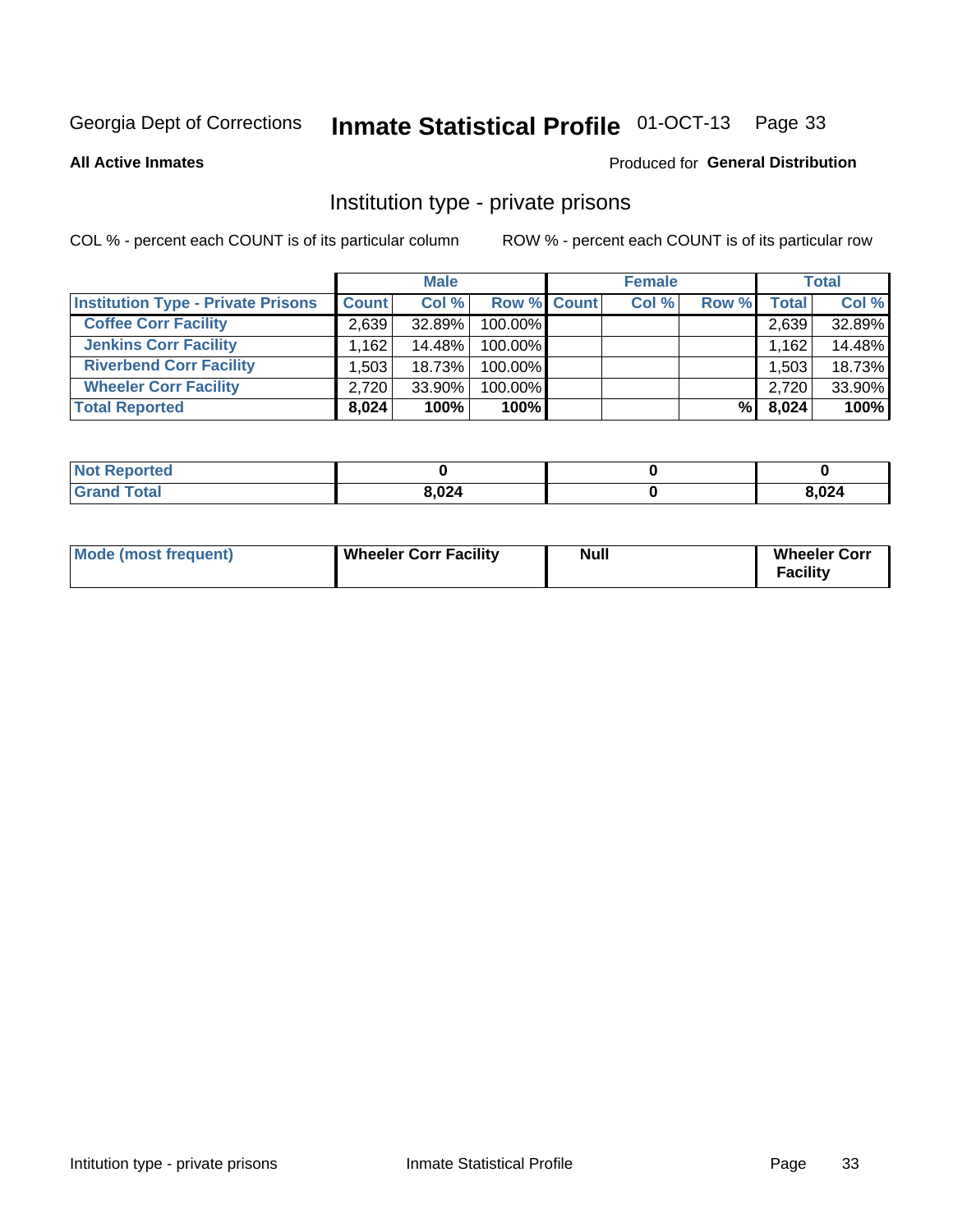## Inmate Statistical Profile 01-OCT-13 Page 34

**All Active Inmates** 

### Produced for General Distribution

# Institution type - pre-release centers

COL % - percent each COUNT is of its particular column

|                                                   | <b>Male</b> |                    | <b>Female</b> |             | <b>Total</b> |
|---------------------------------------------------|-------------|--------------------|---------------|-------------|--------------|
| <b>Institution Type - Prison Annexe   Count  </b> | Col %       | <b>Row % Count</b> | Col %         | Row % Total | Col %        |
| <b>Total Reported</b>                             |             |                    |               |             |              |

| <b>Reported</b><br>I NOT |  |  |
|--------------------------|--|--|
| <b>Total</b><br>$C$ ren  |  |  |

| $^{\circ}$ Mo<br>frequent)<br>⊥(most | <b>Null</b> | Noll<br><b>vull</b> | <b>Null</b> |
|--------------------------------------|-------------|---------------------|-------------|
|                                      |             |                     |             |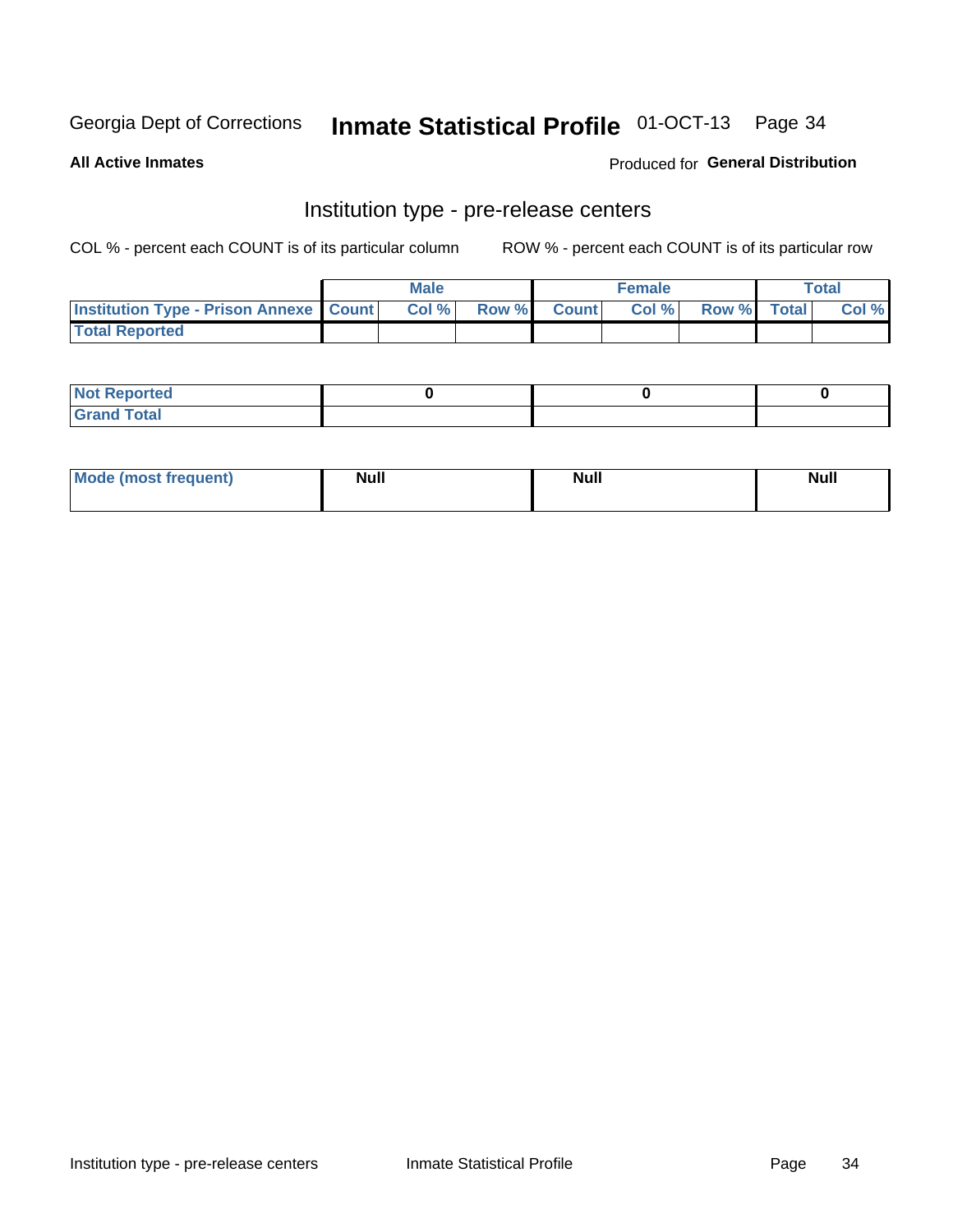# Inmate Statistical Profile 01-OCT-13 Page 35

**All Active Inmates** 

### Produced for General Distribution

### Institution type - inmate boot camp

COL % - percent each COUNT is of its particular column

|                                      |                  | <b>Male</b> |              |              | <b>Female</b> |             | <b>Total</b> |
|--------------------------------------|------------------|-------------|--------------|--------------|---------------|-------------|--------------|
| <b>Institution Type - Boot Camps</b> | <b>I</b> Count I | Col %       | <b>Row %</b> | <b>Count</b> | Col %         | Row % Total | Col %        |
| <b>Total Rported</b>                 |                  |             |              |              |               |             |              |

| <b>Not Reported</b>            |  |  |
|--------------------------------|--|--|
| <b>Total</b><br>C <sub>r</sub> |  |  |

| <b>I Mode (most frequent)</b> | <b>Null</b> | <b>Null</b> | <b>Null</b> |
|-------------------------------|-------------|-------------|-------------|
|                               |             |             |             |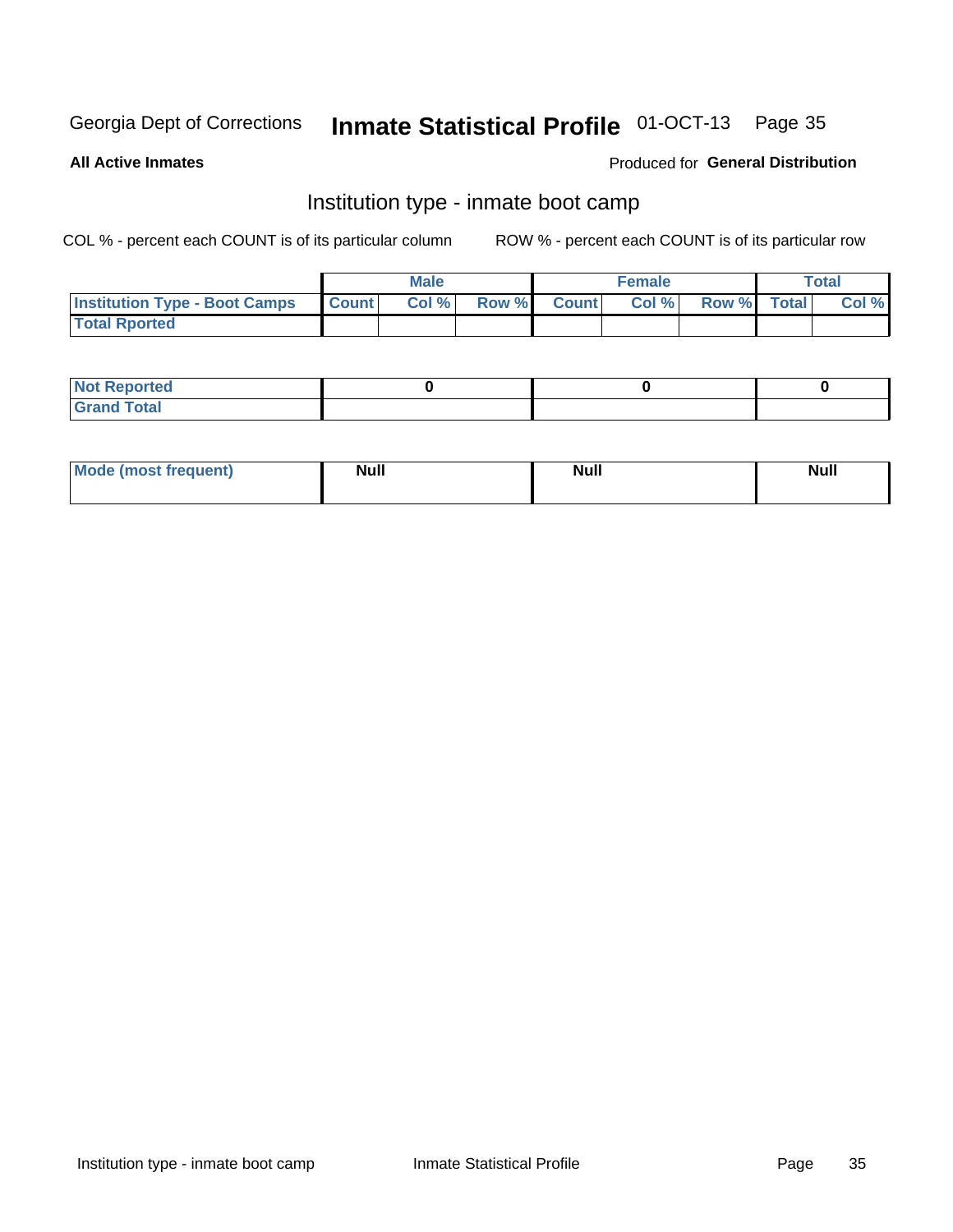# Inmate Statistical Profile 01-OCT-13 Page 36

#### **All Active Inmates**

#### Produced for General Distribution

### Number of disciplinary reports

COL % - percent each COUNT is of its particular column

|                                       |              | <b>Male</b> |        |       | <b>Female</b> |          |              | <b>Total</b> |
|---------------------------------------|--------------|-------------|--------|-------|---------------|----------|--------------|--------------|
| <b>Number of Disciplinary Reports</b> | <b>Count</b> | Col %       | Row %  | Count | Col %         | Row %    | <b>Total</b> | Col %        |
|                                       | 22,282       | 43.72%      | 91.49% | 2,073 | 57.39%        | $8.51\%$ | 24,355       | 44.62%       |
|                                       | 6,483        | 12.72%      | 92.46% | 529   | 14.65%        | $7.54\%$ | 7,012        | 12.85%       |
| $\overline{2}$                        | 4,085        | 8.01%       | 94.67% | 230   | 6.37%         | 5.33%    | 4,315        | 7.91%        |
| 3                                     | 2,618        | 5.14%       | 94.38% | 156   | 4.32%         | $5.62\%$ | 2,774        | 5.08%        |
| 4                                     | 1,959        | $3.84\%$    | 94.50% | 114   | 3.16%         | 5.50%    | 2,073        | 3.80%        |
| 5                                     | 1,625        | 3.19%       | 96.10% | 66    | 1.83%         | $3.90\%$ | 1,691        | 3.10%        |
| <b>More Than 5</b>                    | 11,917       | 23.38%      | 96.41% | 444   | 12.29%        | $3.59\%$ | 12,361       | 22.65%       |
| <b>Total Reported</b>                 | 50,969       | 100%        | 93.38% | 3,612 | 100.0%        | 6.62%    | 54,581       | 100.0%       |

| orted<br><b>NOT</b> |        |       |             |
|---------------------|--------|-------|-------------|
| Total               | 50.969 | 2.642 | ,581<br>54. |

| Mean (average)         | 5.38 | 2.85 | E 94<br>. J.Z. |
|------------------------|------|------|----------------|
| <b>Median (middle)</b> |      |      |                |
| Mode (most frequent)   |      |      |                |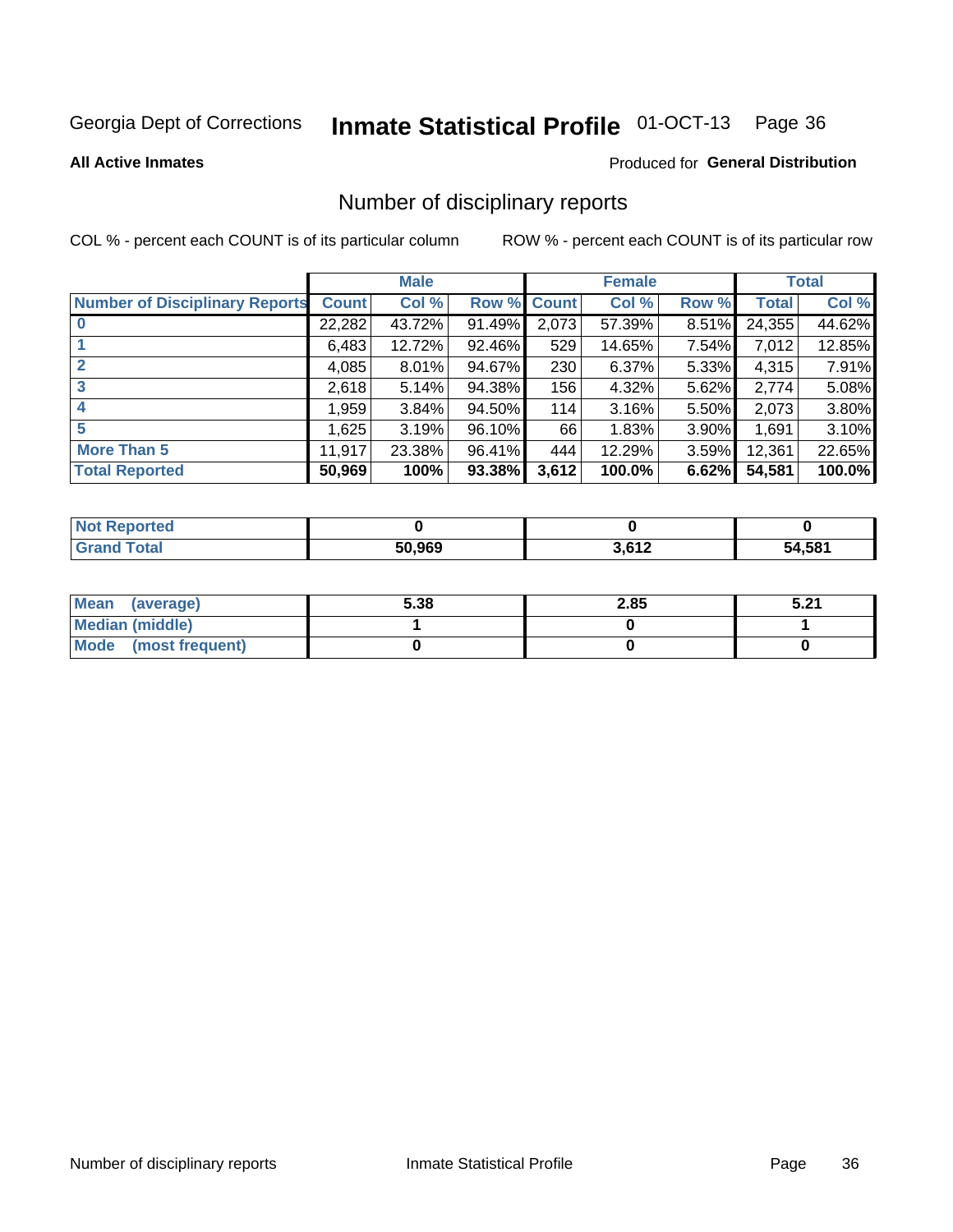# Inmate Statistical Profile 01-OCT-13 Page 37

#### **All Active Inmates**

### **Produced for General Distribution**

## Number of transfers

COL % - percent each COUNT is of its particular column

|                            |         | <b>Male</b> |        |              | <b>Female</b> |          |              | <b>Total</b> |
|----------------------------|---------|-------------|--------|--------------|---------------|----------|--------------|--------------|
| <b>Number of Transfers</b> | Count l | Col %       | Row %  | <b>Count</b> | Col %         | Row %    | <b>Total</b> | Col %        |
|                            | 3,912   | 7.68%       | 83.82% | 755          | 20.90%        | 16.18%   | 4,667        | 8.55%        |
|                            | 457     | $0.90\%$    | 82.79% | 95           | 2.63%         | 17.21%   | 552          | 1.01%        |
| $\mathbf{2}$               | 15,988  | 31.37%      | 91.99% | 1,392        | 38.54%        | $8.01\%$ | 17,380       | 31.84%       |
| 3                          | 2,084   | 4.09%       | 91.36% | 197          | 5.45%         | $8.64\%$ | 2,281        | 4.18%        |
|                            | 6,845   | 13.43%      | 93.81% | 452          | 12.51%        | 6.19%    | 7,297        | 13.37%       |
| 5                          | 2,432   | 4.77%       | 95.15% | 124          | 3.43%         | 4.85%    | 2,556        | 4.68%        |
| <b>More Than 5</b>         | 19,251  | 37.77%      | 96.99% | 597          | 16.53%        | $3.01\%$ | 19,848       | 36.36%       |
| <b>Total Reported</b>      | 50,969  | 100%        | 93.38% | 3,612        | 100%          | 6.62%    | 54,581       | 100%         |

| <b>Not Reported</b> |        |       |        |
|---------------------|--------|-------|--------|
| <b>Total</b>        | 50.969 | 2.612 | 54,581 |

| Mean (average)       | 6.00 | 3.02 | 5.81 |
|----------------------|------|------|------|
| Median (middle)      |      |      |      |
| Mode (most frequent) |      |      |      |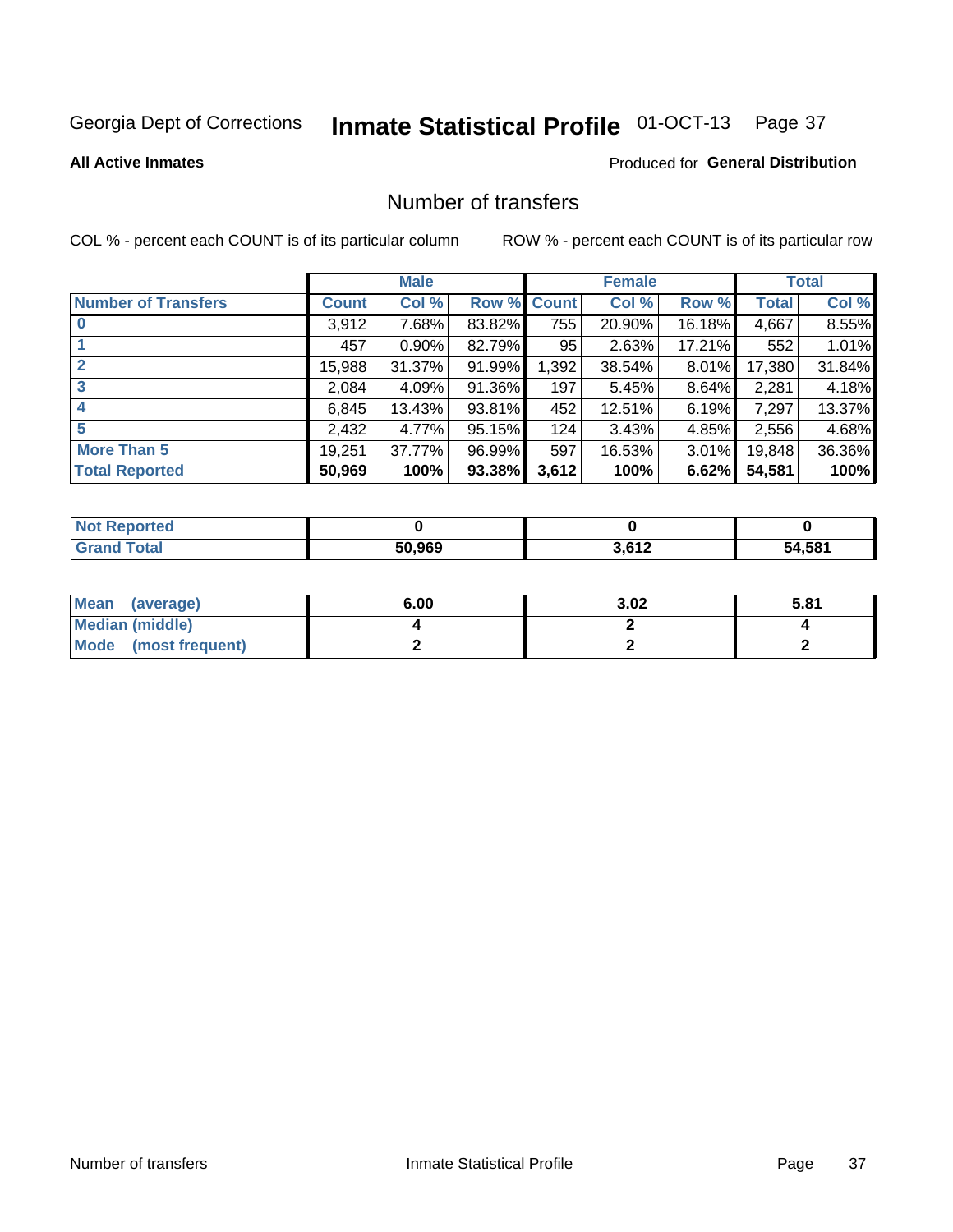# Inmate Statistical Profile 01-OCT-13 Page 38

**All Active Inmates** 

#### Produced for General Distribution

## Number of escapes

COL % - percent each COUNT is of its particular column

|                          |              | <b>Male</b> |             |       | <b>Female</b> |       |        | <b>Total</b> |
|--------------------------|--------------|-------------|-------------|-------|---------------|-------|--------|--------------|
| <b>Number of Escapes</b> | <b>Count</b> | Col %       | Row % Count |       | Col %         | Row % | Total  | Col %        |
|                          | 50,376       | 98.84%      | 93.33%      | 3,600 | 99.67%        | 6.67% | 53,976 | 98.89%       |
|                          | 534          | 1.05%       | 97.80%      | 12    | 0.33%         | 2.20% | 546    | 1.00%        |
|                          | 52           | 0.10%       | 100.00%     |       |               |       | 52     | 0.10%        |
|                          | 6            | 0.01%       | 100.00%     |       |               |       | 6      | 0.01%        |
|                          |              | 0.01%       | 100.00%     |       |               |       |        | 0.01%        |
| <b>Total Reported</b>    | 50,969       | 100%        | 93.38%      | 3,612 | 100%          | 6.62% | 54,581 | 100.0%       |

| <b>Not Reported</b> |        |                  |        |
|---------------------|--------|------------------|--------|
| <b>Grand Total</b>  | 50.969 | 2.612<br>J.V I 4 | 54,581 |

| Mean (average)         |  | .0 |
|------------------------|--|----|
| <b>Median (middle)</b> |  |    |
| Mode (most frequent)   |  |    |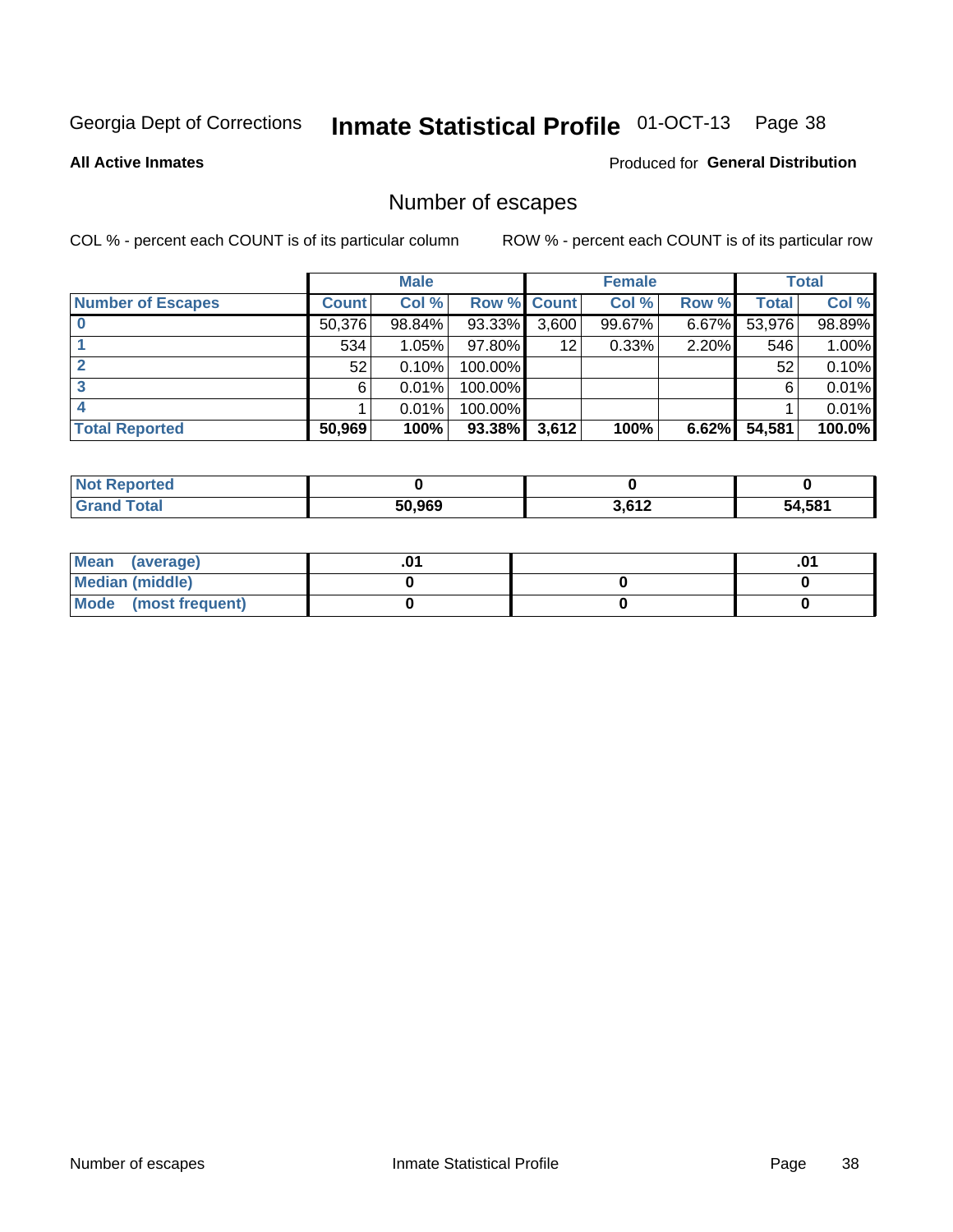#### Inmate Statistical Profile 01-OCT-13 Page 39

**All Active Inmates** 

#### Produced for General Distribution

## Split sentences - Probation to follow

COL % - percent each COUNT is of its particular column

|                            |              | <b>Male</b> |                    |       | <b>Female</b> |          |                 | <b>Total</b> |
|----------------------------|--------------|-------------|--------------------|-------|---------------|----------|-----------------|--------------|
| <b>Probation to follow</b> | <b>Count</b> | Col%        | <b>Row % Count</b> |       | Col %         | Row %    | <b>Total</b>    | Col %        |
| <b>Yes</b>                 | 33.761       | 66.24%      | 92.72%             | 2,651 | 73.39%        | $7.28\%$ | 36,412          | 66.71%       |
| <b>No</b>                  | 17.208       | 33.76%      | 94.71%             | 961   | 26.61%        | $5.29\%$ | 18,169          | 33.29%       |
| <b>Total Reported</b>      | 50,969       | 100%        | $93.38\%$ 3,612    |       | 100%          |          | $6.62\%$ 54,581 | 100%         |

|  |  | 50.969 | c 1 n<br>. | 54.581 |
|--|--|--------|------------|--------|
|--|--|--------|------------|--------|

| M<br>reauent)<br>/٥<br>$\sim$<br>v.,<br>.<br>w<br>$\cdot$ - $\cdot$ |
|---------------------------------------------------------------------|
|---------------------------------------------------------------------|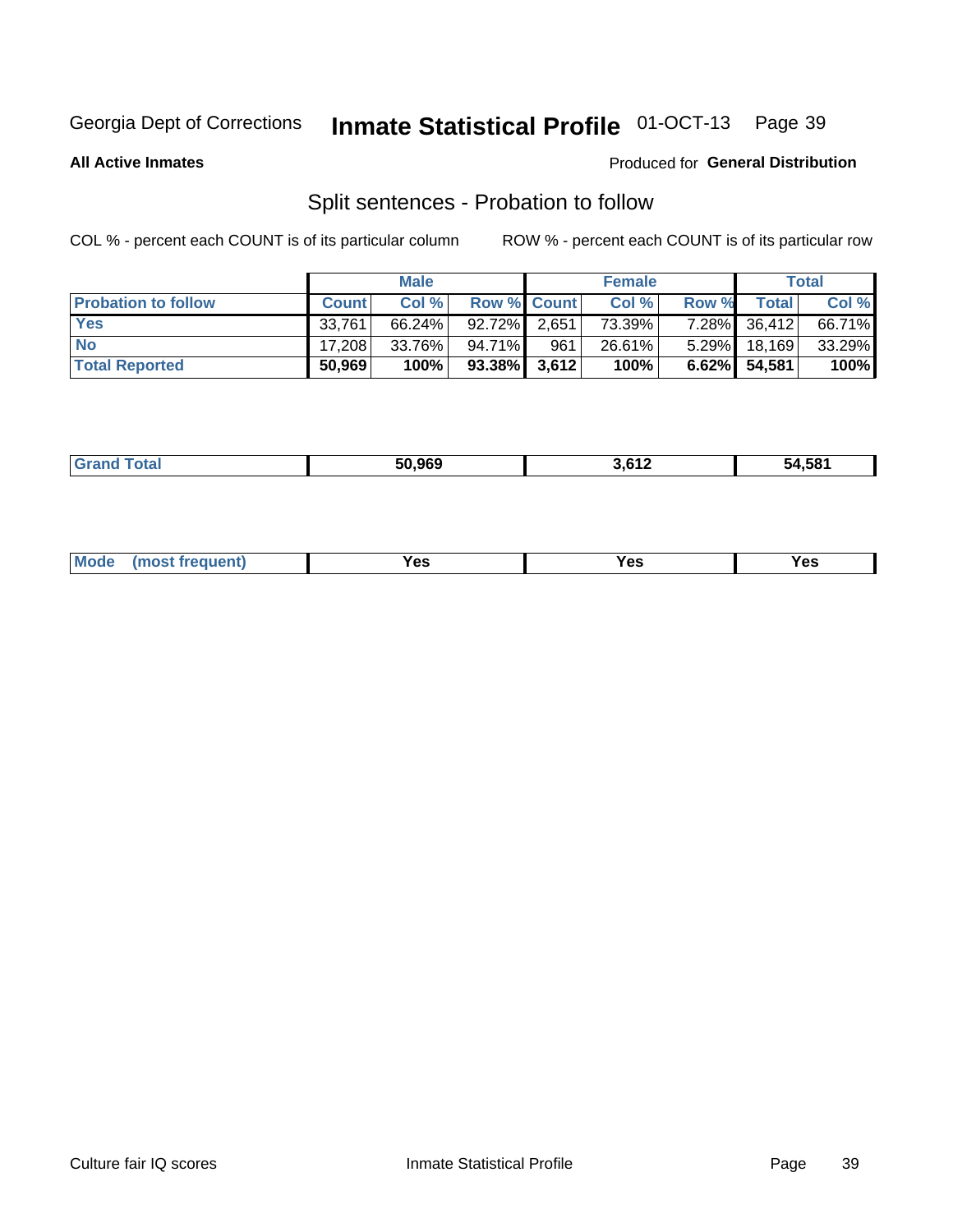#### Inmate Statistical Profile 01-OCT-13 Page 40

**All Active Inmates** 

#### Produced for General Distribution

## Probable future release type of still active inmates

COL % - percent each COUNT is of its particular column

|                                         |              | <b>Male</b> |                |      | <b>Female</b> |       | <b>Total</b> |        |
|-----------------------------------------|--------------|-------------|----------------|------|---------------|-------|--------------|--------|
| <b>Probable Future Release Type</b>     | <b>Count</b> | Col %       | Row % Count    |      | Col%          | Row % | <b>Total</b> | Col %  |
| <b>Paroled with probation to follow</b> | 9,785        | 19.60%      | 92.17%         | 831  | 23.55%        | 7.83% | 10,616       | 19.86% |
| Paroled w/o probation to follow         | 2,927        | $5.86\%$    | 94.21%         | 180  | 5.10%         | 5.79% | 3,107        | 5.81%  |
| <b>Maxout with probation to follow</b>  | 22,328       | 44.73%      | 92.79% 1.735   |      | 49.16%        | 7.21% | 24,063       | 45.02% |
| <b>Maxout w/o probation to follow</b>   | 7,009        | 14.04%      | 94.30%         | 424' | 12.01%        | 5.70% | 7,433        | 13.91% |
| Life, LWOP or death sentence            | 7,869        | 15.76%      | 95.64%         | 359  | 10.17%        | 4.36% | 8,228        | 15.39% |
| <b>Total Reported</b>                   | 49,918       | 100%        | $93.4\%$ 3,529 |      | 100%          | 6.6%  | 53,447       | 100%   |

| <b>otal</b> | <b>AQ 018</b> | 3,529 | ,447<br>- - |
|-------------|---------------|-------|-------------|

| <b>Mode (most frequent)</b> | Maxout with PROB follow   Maxout with PROB follow   Maxout with PROB |        |
|-----------------------------|----------------------------------------------------------------------|--------|
|                             |                                                                      | follow |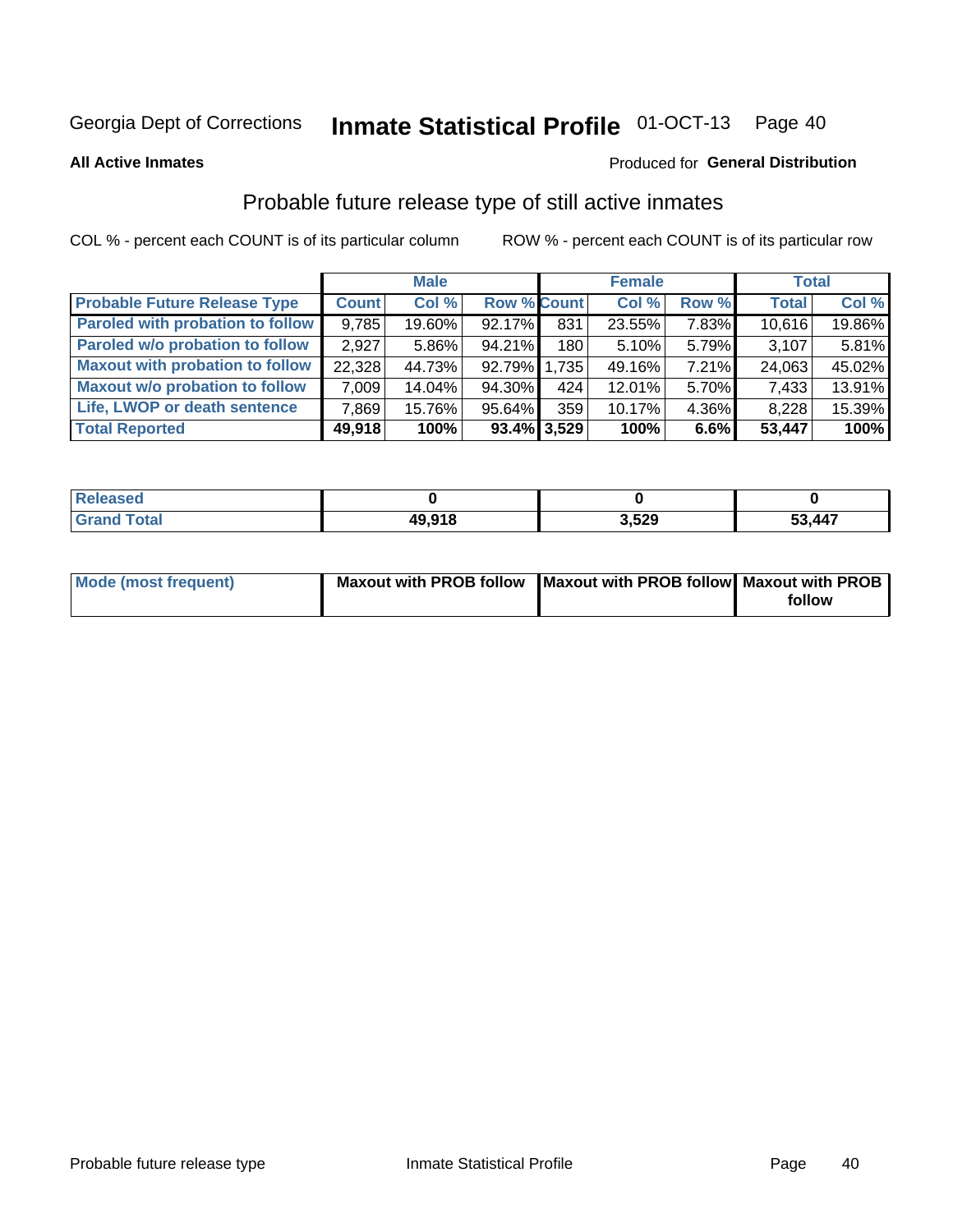### **All Active Inmates**

### **Produced for General Distribution**

# Time served in current (or last) institution

COL % - percent each COUNT is of its particular column

|                            |              | <b>Male</b> |        |              | <b>Female</b> |        |              | <b>Total</b> |
|----------------------------|--------------|-------------|--------|--------------|---------------|--------|--------------|--------------|
| <b>Time In Institution</b> | <b>Count</b> | Col %       | Row %  | <b>Count</b> | Col %         | Row %  | <b>Total</b> | Col %        |
| 0 to 3 months              | 12,411       | 24.35%      | 93.08% | 922          | 25.53%        | 6.92%  | 13,333       | 24.43%       |
| <b>3.01 to 6 months</b>    | 7,715        | 15.14%      | 92.99% | 582          | 16.11%        | 7.01%  | 8,297        | 15.20%       |
| 6.01 to 9 months           | 5,915        | 11.61%      | 89.93% | 662          | 18.33%        | 10.07% | 6,577        | 12.05%       |
| 9.01 to 12 months          | 3,776        | 7.41%       | 94.92% | 202          | 5.59%         | 5.08%  | 3,978        | 7.29%        |
| 12.01 to 18 months         | 6,405        | 12.57%      | 94.99% | 338          | 9.36%         | 5.01%  | 6,743        | 12.35%       |
| <b>18.01 to 24 months</b>  | 4,109        | 8.06%       | 95.71% | 184          | 5.09%         | 4.29%  | 4,293        | 7.87%        |
| $2.01$ to 3 years          | 4,298        | 8.43%       | 91.96% | 376          | 10.41%        | 8.04%  | 4,674        | 8.56%        |
| 3.01 to 4 years            | 2,336        | 4.58%       | 95.08% | 121          | 3.35%         | 4.92%  | 2,457        | 4.50%        |
| $4.01$ to 5 years          | 1,442        | 2.83%       | 95.56% | 67           | 1.85%         | 4.44%  | 1,509        | 2.76%        |
| 5.01 to 6 years            | 770          | 1.51%       | 94.83% | 42           | 1.16%         | 5.17%  | 812          | 1.49%        |
| $6.01$ to 7 years          | 364          | 0.71%       | 94.30% | 22           | 0.61%         | 5.70%  | 386          | 0.71%        |
| 7.01 to 8 years            | 306          | 0.60%       | 93.01% | 23           | 0.64%         | 6.99%  | 329          | 0.60%        |
| $8.01$ to 9 years          | 195          | 0.38%       | 85.53% | 33           | 0.91%         | 14.47% | 228          | 0.42%        |
| 9.01 to 10 years           | 141          | 0.28%       | 94.00% | 9            | 0.25%         | 6.00%  | 150          | 0.27%        |
| Over 10 years              | 786          | 1.54%       | 96.44% | 29           | 0.80%         | 3.56%  | 815          | 1.49%        |
| <b>Total Reported</b>      | 50,969       | 100%        | 93.38% | 3,612        | 100%          | 6.62%  | 54,581       | 100%         |

| <b>Penorted</b><br><b>Not</b> |        |     |        |
|-------------------------------|--------|-----|--------|
| √otal                         | 50.969 | 642 | 54.581 |

| <b>Mean</b><br>(average) | 21 months | 15 months | 21 months |
|--------------------------|-----------|-----------|-----------|
| Median (middle)          | 9 months  | 7 months  | 9 months  |
| Mode (most frequent)     | 0 months  | months    | l months  |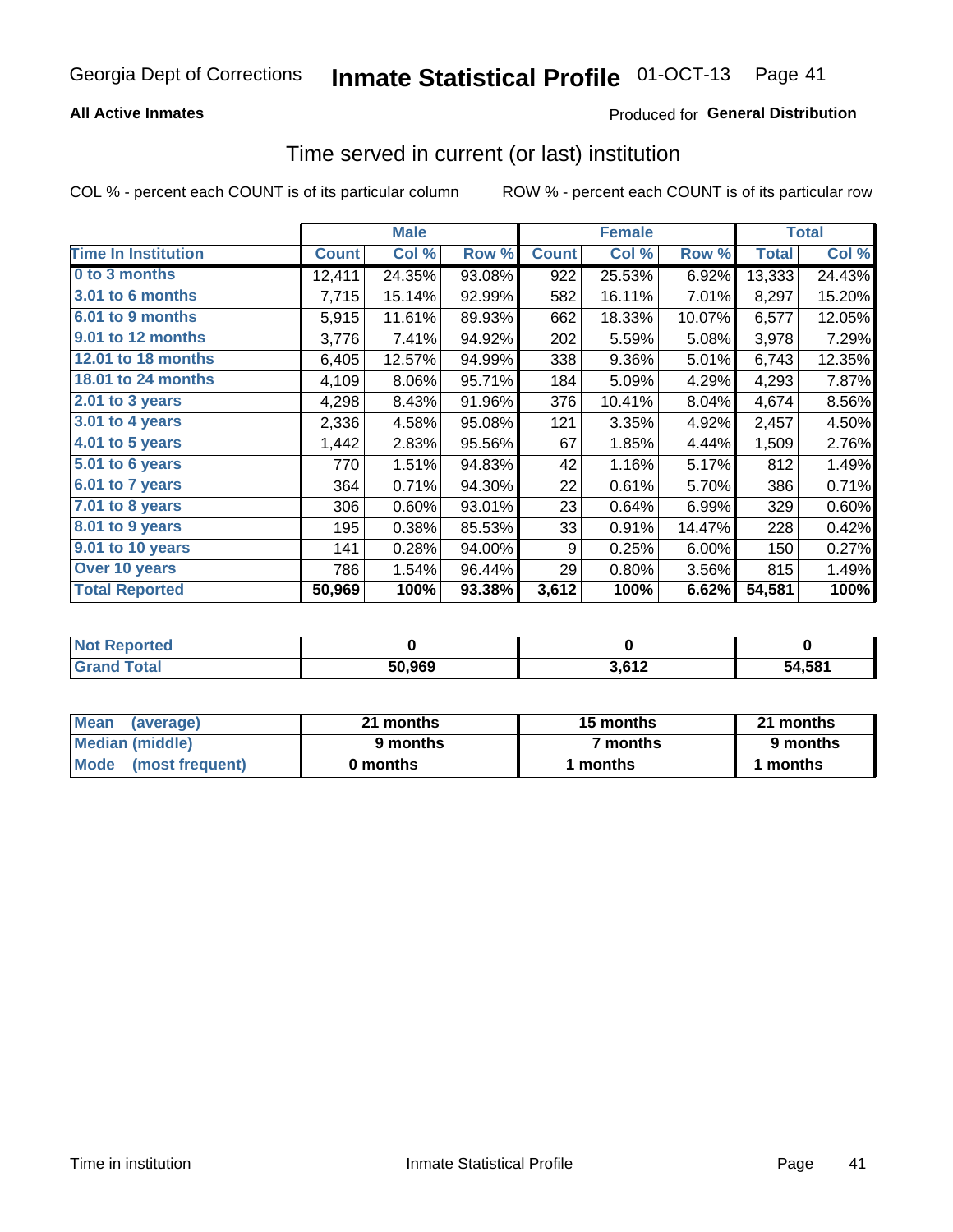# Inmate Statistical Profile 01-OCT-13 Page 42

#### **All Active Inmates**

#### Produced for General Distribution

### Highest grade level attained

COL % - percent each COUNT is of its particular column

|                              |                 | <b>Male</b> |         |                  | <b>Female</b> |        |              | <b>Total</b> |
|------------------------------|-----------------|-------------|---------|------------------|---------------|--------|--------------|--------------|
| <b>Grade Level</b>           | <b>Count</b>    | Col %       | Row %   | <b>Count</b>     | Col %         | Row %  | <b>Total</b> | Col %        |
| No school at all             | $\overline{18}$ | 0.04%       | 94.74%  | 1                | 0.03%         | 5.26%  | 19           | 0.04%        |
| Grade 1                      | 38              | 0.08%       | 97.44%  | 1                | 0.03%         | 2.56%  | 39           | 0.08%        |
| <b>Grade 2</b>               | 76              | 0.16%       | 95.00%  | 4                | 0.11%         | 5.00%  | 80           | 0.15%        |
| <b>Grade 3</b>               | 117             | 0.24%       | 94.35%  | 7                | 0.20%         | 5.65%  | 124          | 0.24%        |
| Grade 4                      | 133             | 0.28%       | 97.79%  | 3                | 0.09%         | 2.21%  | 136          | 0.26%        |
| Grade 5                      | 169             | 0.35%       | 94.94%  | $\boldsymbol{9}$ | 0.26%         | 5.06%  | 178          | 0.34%        |
| Grade 6                      | 639             | 1.32%       | 95.09%  | 33               | 0.94%         | 4.91%  | 672          | 1.30%        |
| <b>Grade 7</b>               | 865             | 1.79%       | 92.91%  | 66               | 1.88%         | 7.09%  | 931          | 1.80%        |
| <b>Grade 8</b>               | 3,249           | 6.72%       | 92.38%  | 268              | 7.62%         | 7.62%  | 3,517        | 6.78%        |
| Grade 9                      | 5,897           | 12.20%      | 94.47%  | 345              | 9.81%         | 5.53%  | 6,242        | 12.04%       |
| Grade 10                     | 7,761           | 16.06%      | 95.39%  | 375              | 10.66%        | 4.61%  | 8,136        | 15.69%       |
| Grade 11                     | 7,834           | 16.21%      | 95.47%  | 372              | 10.58%        | 4.53%  | 8,206        | 15.83%       |
| <b>Grade 12 or GED</b>       | 16,352          | 33.83%      | 93.59%  | 1,120            | 31.85%        | 6.41%  | 17,472       | 33.70%       |
| <b>Some tech school</b>      | 271             | 0.56%       | 70.21%  | 115              | 3.27%         | 29.79% | 386          | 0.74%        |
| <b>Completed tech school</b> | 296             | 0.61%       | 65.49%  | 156              | 4.44%         | 34.51% | 452          | 0.87%        |
| College, 1 year              | 1,444           | 2.99%       | 88.48%  | 188              | 5.35%         | 11.52% | 1,632        | 3.15%        |
| College, 2 year              | 1,890           | 3.91%       | 88.03%  | 257              | 7.31%         | 11.97% | 2,147        | 4.14%        |
| College, 3 year              | 490             | 1.01%       | 87.97%  | 67               | 1.91%         | 12.03% | 557          | 1.07%        |
| <b>Bachelor's degree</b>     | 620             | 1.28%       | 85.64%  | 104              | 2.96%         | 14.36% | 724          | 1.40%        |
| <b>Master's degree</b>       | 120             | 0.25%       | 86.33%  | 19               | 0.54%         | 13.67% | 139          | 0.27%        |
| Ph.D. degree                 | 19              | 0.04%       | 90.48%  | $\overline{2}$   | 0.06%         | 9.52%  | 21           | 0.04%        |
| Law degree                   | 19              | 0.04%       | 86.36%  | 3                | 0.09%         | 13.64% | 22           | 0.04%        |
| <b>Some medical school</b>   | 3               | 0.01%       | 100.00% |                  |               |        | 3            | 0.01%        |
| <b>Medical degree</b>        | 10              | 0.02%       | 83.33%  | $\overline{2}$   | 0.06%         | 16.67% | 12           | 0.02%        |
| <b>Total Reported</b>        | 48,330          | 100%        | 93.22%  | 3,517            | 100.1%        | 6.78%  | 51,847       | 100%         |

| 2,639  | 95         | 2.734  |
|--------|------------|--------|
| 50.969 | 2.612<br>. | 54.581 |

| <b>Mean</b><br>(average)       | 10.85           | 11.42           | 10.89           |
|--------------------------------|-----------------|-----------------|-----------------|
| Median (middle)                | Grade 11        | Grade 12 or GED | Grade 11        |
| <b>Mode</b><br>(most frequent) | Grade 12 or GED | Grade 12 or GED | Grade 12 or GED |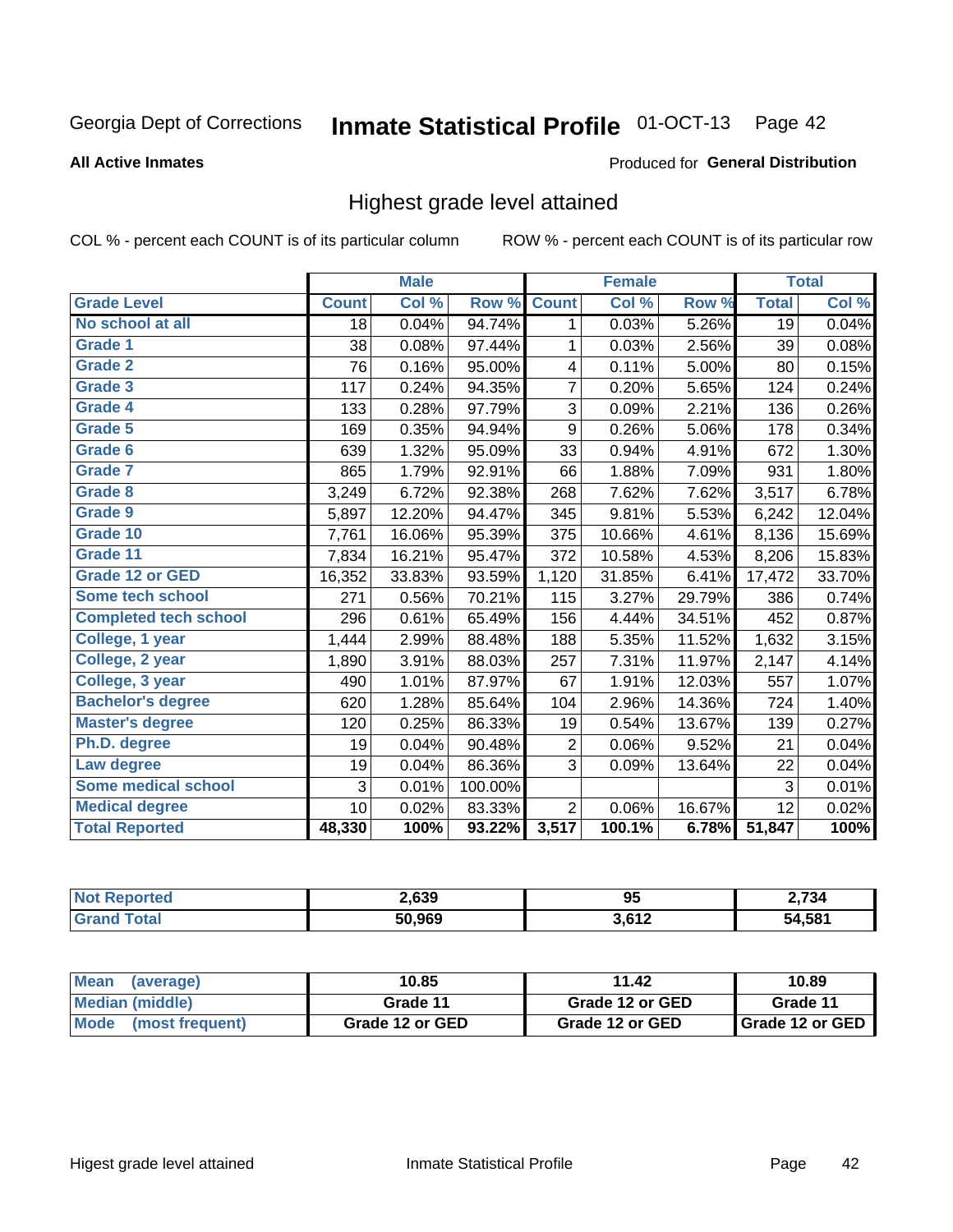# Inmate Statistical Profile 01-OCT-13 Page 43

#### **All Active Inmates**

### **Produced for General Distribution**

## Culture fair IQ scores

COL % - percent each COUNT is of its particular column

|                       |              | <b>Male</b> |             |       | <b>Female</b> |          |                 | <b>Total</b> |
|-----------------------|--------------|-------------|-------------|-------|---------------|----------|-----------------|--------------|
| <b>IQ Scores</b>      | <b>Count</b> | Col %       | Row % Count |       | Col %         | Row %    | <b>Total</b>    | Col %        |
| $60 - 69$             | 1,191        | 2.58%       | 94.52%      | 69    | 2.16%         | 5.48%    | 1,260           | 2.56%        |
| $70 - 79$             | 3,397        | 7.37%       | 92.51%      | 275   | 8.62%         | 7.49%    | 3,672           | 7.45%        |
| $80 - 89$             | 6,988        | 15.15%      | 89.83%      | 791   | 24.80%        | 10.17%   | 7,779           | 15.78%       |
| $90 - 99$             | 12,923       | 28.02%      | 91.74%      | 1,164 | 36.50%        | 8.26%    | 14,087          | 28.57%       |
| $100 - 109$           | 12,318       | 26.71%      | 96.23%      | 483   | 15.15%        | $3.77\%$ | 12,801          | 25.96%       |
| $110 - 119$           | 7,851        | 17.03%      | 97.33%      | 215   | 6.74%         | 2.67%    | 8,066           | 16.36%       |
| $120 - 129$           | 1,378        | 2.99%       | 91.81%      | 123   | 3.86%         | 8.19%    | 1,501           | 3.04%        |
| $130 - 139$           | 56           | 0.12%       | 52.83%      | 50    | 1.57%         | 47.17%   | 106             | 0.22%        |
| 140 & Up              | 11           | 0.02%       | 36.67%      | 19    | 0.60%         | 63.33%   | 30 <sub>1</sub> | 0.06%        |
| <b>Total Reported</b> | 46,113       | 100%        | 93.53%      | 3,189 | 100%          | 6.47%    | 49,302          | 100%         |

| <b>Not Reported</b>         | 3,989  | 242   | 4,231  |
|-----------------------------|--------|-------|--------|
| <b>Not Valid (under 60)</b> | 867    | 181   | 1,048  |
| <b>Grand Total</b>          | 50,969 | 3,612 | 54,581 |

| <b>Mean</b><br>(average)       | 98 | 95 | 98 |
|--------------------------------|----|----|----|
| <b>Median (middle)</b>         | 99 | 94 | 99 |
| <b>Mode</b><br>(most frequent) | 99 | 99 | 99 |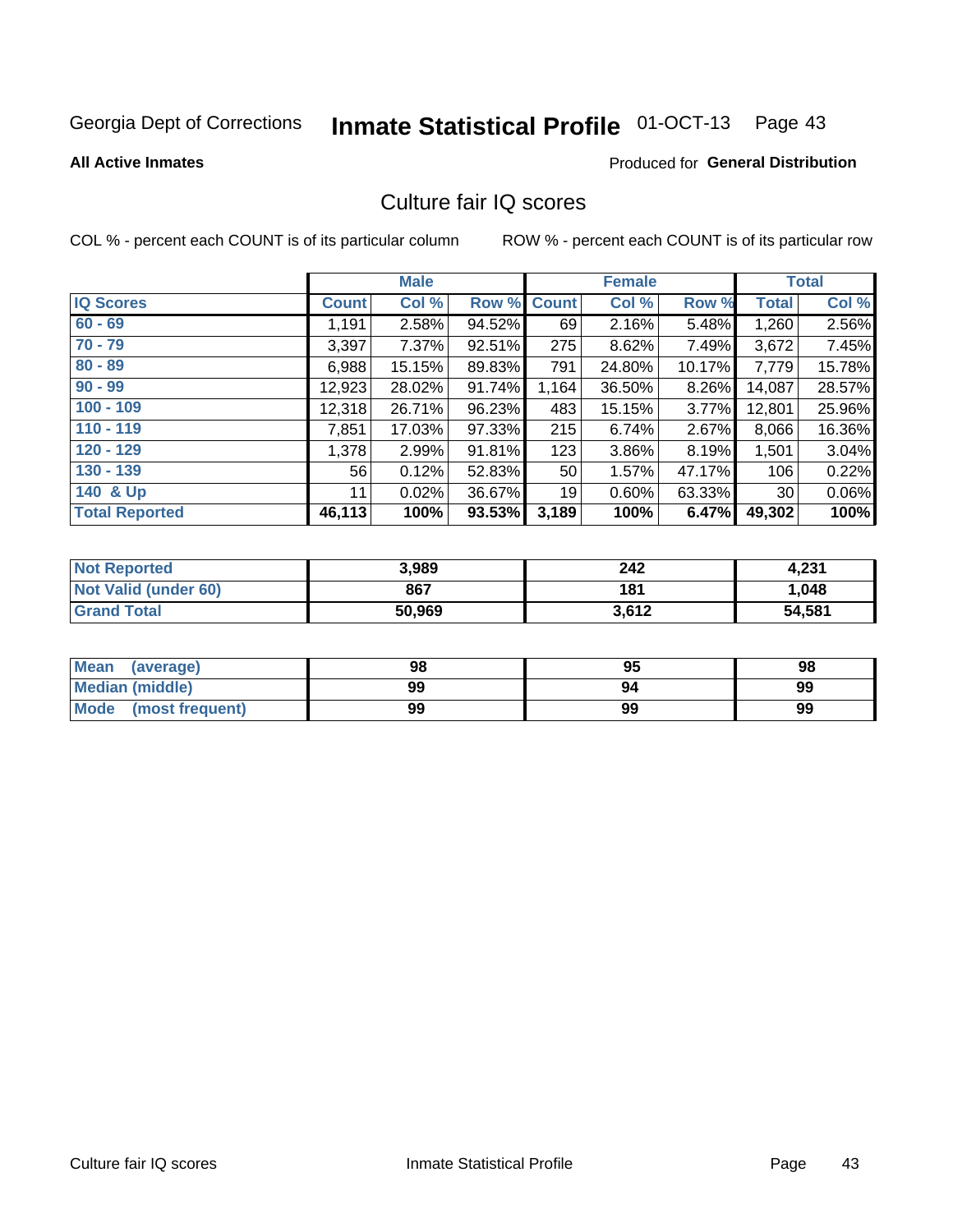#### Inmate Statistical Profile 01-OCT-13 Page 44

#### **All Active Inmates**

#### Produced for General Distribution

## Wide Range Achievement Test (WRAT) reading score

COL % - percent each COUNT is of its particular column

|                           |         | <b>Male</b> |        |              | <b>Female</b> |       |              | <b>Total</b> |
|---------------------------|---------|-------------|--------|--------------|---------------|-------|--------------|--------------|
| <b>WRAT Reading Score</b> | Count l | Col %       | Row %  | <b>Count</b> | Col %         | Row % | <b>Total</b> | Col %        |
| $0.1$ to $0.9$            | 466     | 2.01%       | 98.73% | 6            | 0.66%         | 1.27% | 472          | 1.96%        |
| 1.0 to 1.9                | 541     | 2.34%       | 98.36% | 9            | 0.99%         | 1.64% | 550          | 2.29%        |
| 2.0 to 2.9                | 1,046   | 4.52%       | 97.67% | 25           | 2.74%         | 2.33% | 1,071        | 4.45%        |
| 3.0 to 3.9                | 1,944   | 8.40%       | 97.93% | 41           | 4.50%         | 2.07% | 1,985        | 8.25%        |
| 4.0 to 4.9                | 2,252   | 9.73%       | 96.86% | 73           | 8.00%         | 3.14% | 2,325        | 9.67%        |
| 5.0 to 5.9                | 1,948   | 8.42%       | 97.50% | 50           | 5.48%         | 2.50% | 1,998        | 8.31%        |
| 6.0 to 6.9                | 1,958   | 8.46%       | 96.69% | 67           | 7.35%         | 3.31% | 2,025        | 8.42%        |
| 7.0 to 7.9                | 961     | 4.15%       | 95.62% | 44           | 4.82%         | 4.38% | 1,005        | 4.18%        |
| 8.0 to 8.9                | 1,916   | 8.28%       | 96.57% | 68           | 7.46%         | 3.43% | 1,984        | 8.25%        |
| 9.0 to 9.9                | 1,540   | 6.66%       | 97.22% | 44           | 4.82%         | 2.78% | 1,584        | 6.59%        |
| 10.0 to 10.9              | 1,230   | 5.32%       | 95.79% | 54           | 5.92%         | 4.21% | 1,284        | 5.34%        |
| 11.0 to 11.9              | 1,563   | 6.76%       | 95.65% | 71           | 7.79%         | 4.35% | 1,634        | 6.79%        |
| 12.0 to 12.9              | 4,634   | 20.03%      | 95.11% | 238          | 26.10%        | 4.89% | 4,872        | 20.26%       |
| 13                        | 1,139   | 4.92%       | 90.33% | 122          | 13.38%        | 9.67% | 1,261        | 5.24%        |
| <b>Total Reported</b>     | 23,138  | 100%        | 96.21% | 912          | 100.0%        | 3.79% | 24,050       | 100%         |

| ∩rteo<br><b>NOT</b> | 27,831 | 2,700 | 30,531 |
|---------------------|--------|-------|--------|
|                     | 50,969 | 3,612 | 54,581 |

| <b>Mean</b><br>(average)       | 8.04       | 9.39 | 8.09 |
|--------------------------------|------------|------|------|
| Median (middle)                | י ה<br>0.Z | 10.5 | 0.Z  |
| <b>Mode</b><br>(most frequent) | 12.8       | 12.9 | 12.8 |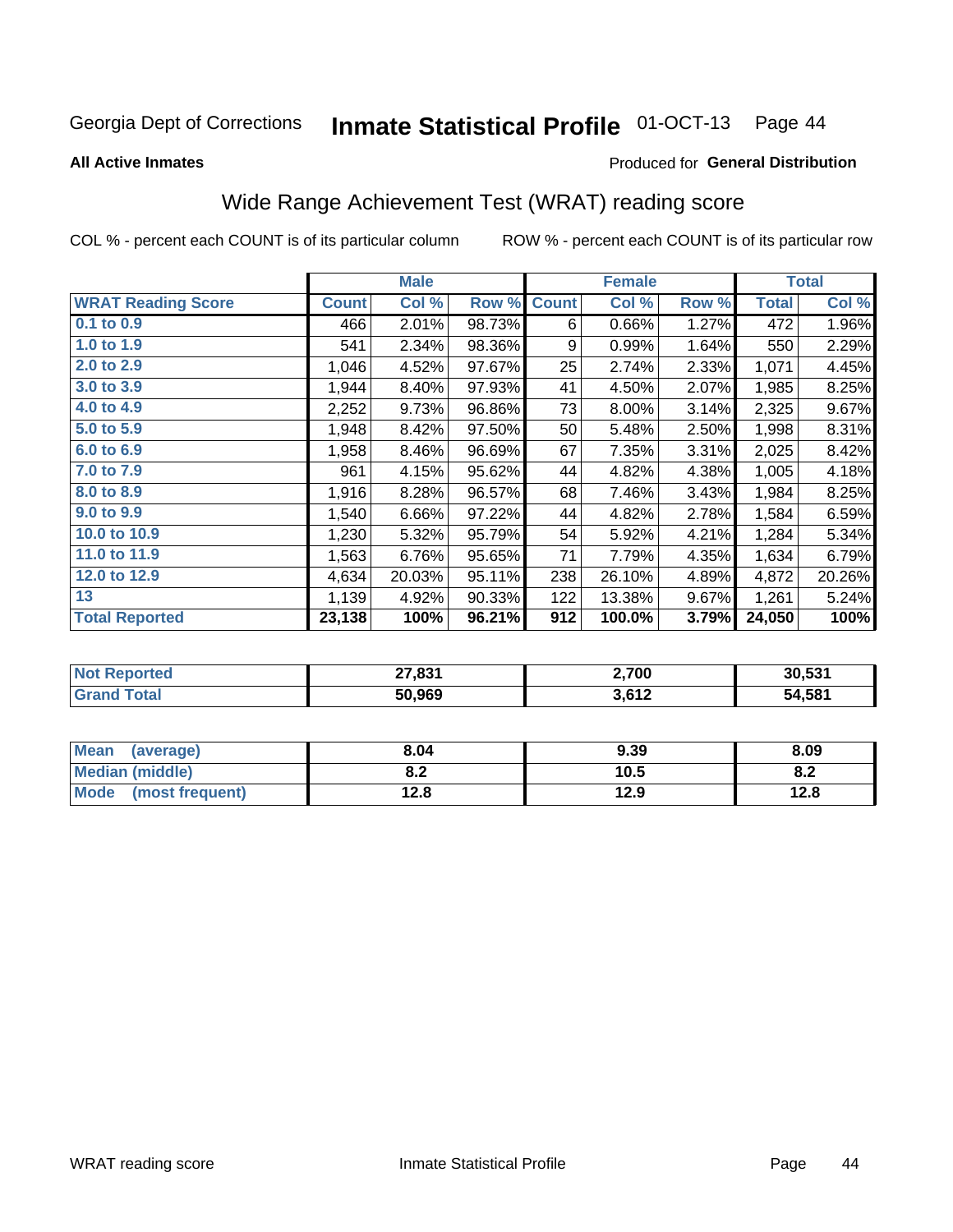#### Inmate Statistical Profile 01-OCT-13 Page 45

**All Active Inmates** 

#### Produced for General Distribution

## Wide Range Achievement Test (WRAT) math score

COL % - percent each COUNT is of its particular column

|                              |              | <b>Male</b> |         |              | <b>Female</b> |        |              | <b>Total</b> |
|------------------------------|--------------|-------------|---------|--------------|---------------|--------|--------------|--------------|
| <b>WRAT Mathematic Score</b> | <b>Count</b> | Col %       | Row %   | <b>Count</b> | Col %         | Row %  | <b>Total</b> | Col %        |
| $0.1$ to $0.9$               | 71           | 0.31%       | 100.00% |              |               |        | 71           | 0.30%        |
| 1.0 to 1.9                   | 152          | 0.66%       | 98.06%  | 3            | 0.33%         | 1.94%  | 155          | 0.65%        |
| 2.0 to 2.9                   | 544          | 2.36%       | 96.97%  | 17           | 1.88%         | 3.03%  | 561          | 2.34%        |
| 3.0 to 3.9                   | 1,403        | 6.08%       | 97.43%  | 37           | 4.09%         | 2.57%  | 1,440        | 6.00%        |
| 4.0 to 4.9                   | 2,696        | 11.68%      | 97.22%  | 77           | 8.51%         | 2.78%  | 2,773        | 11.56%       |
| 5.0 to 5.9                   | 3,351        | 14.52%      | 97.05%  | 102          | 11.27%        | 2.95%  | 3,453        | 14.39%       |
| 6.0 to 6.9                   | 5,273        | 22.84%      | 96.75%  | 177          | 19.56%        | 3.25%  | 5,450        | 22.72%       |
| 7.0 to 7.9                   | 2,702        | 11.70%      | 96.43%  | 100          | 11.05%        | 3.57%  | 2,802        | 11.68%       |
| 8.0 to 8.9                   | 1,933        | 8.37%       | 95.27%  | 96           | 10.61%        | 4.73%  | 2,029        | 8.46%        |
| 9.0 to 9.9                   | 1,590        | 6.89%       | 95.78%  | 70           | 7.73%         | 4.22%  | 1,660        | 6.92%        |
| 10.0 to 10.9                 | 787          | 3.41%       | 97.04%  | 24           | 2.65%         | 2.96%  | 811          | 3.38%        |
| 11.0 to 11.9                 | 810          | 3.51%       | 93.75%  | 54           | 5.97%         | 6.25%  | 864          | 3.60%        |
| 12.0 to 12.9                 | 1,637        | 7.09%       | 92.85%  | 126          | 13.92%        | 7.15%  | 1,763        | 7.35%        |
| 13                           | 137          | 0.59%       | 86.16%  | 22           | 2.43%         | 13.84% | 159          | 0.66%        |
| <b>Total Reported</b>        | 23,086       | 100%        | 96.23%  | 905          | 100%          | 3.77%  | 23,991       | 100.0%       |

| "teu | 27,883 | 707            | 30.590 |
|------|--------|----------------|--------|
| NO   |        | 2,7 V I        |        |
|      | 50.969 | , 649<br>JUIZ. | 54,581 |

| <b>Mean</b><br>(average) | 7.08 | 7.98 | 744<br>. |
|--------------------------|------|------|----------|
| <b>Median (middle)</b>   | כ.ס  |      | o.o      |
| Mode<br>(most frequent)  | υ.υ  | 12.9 | დ.g      |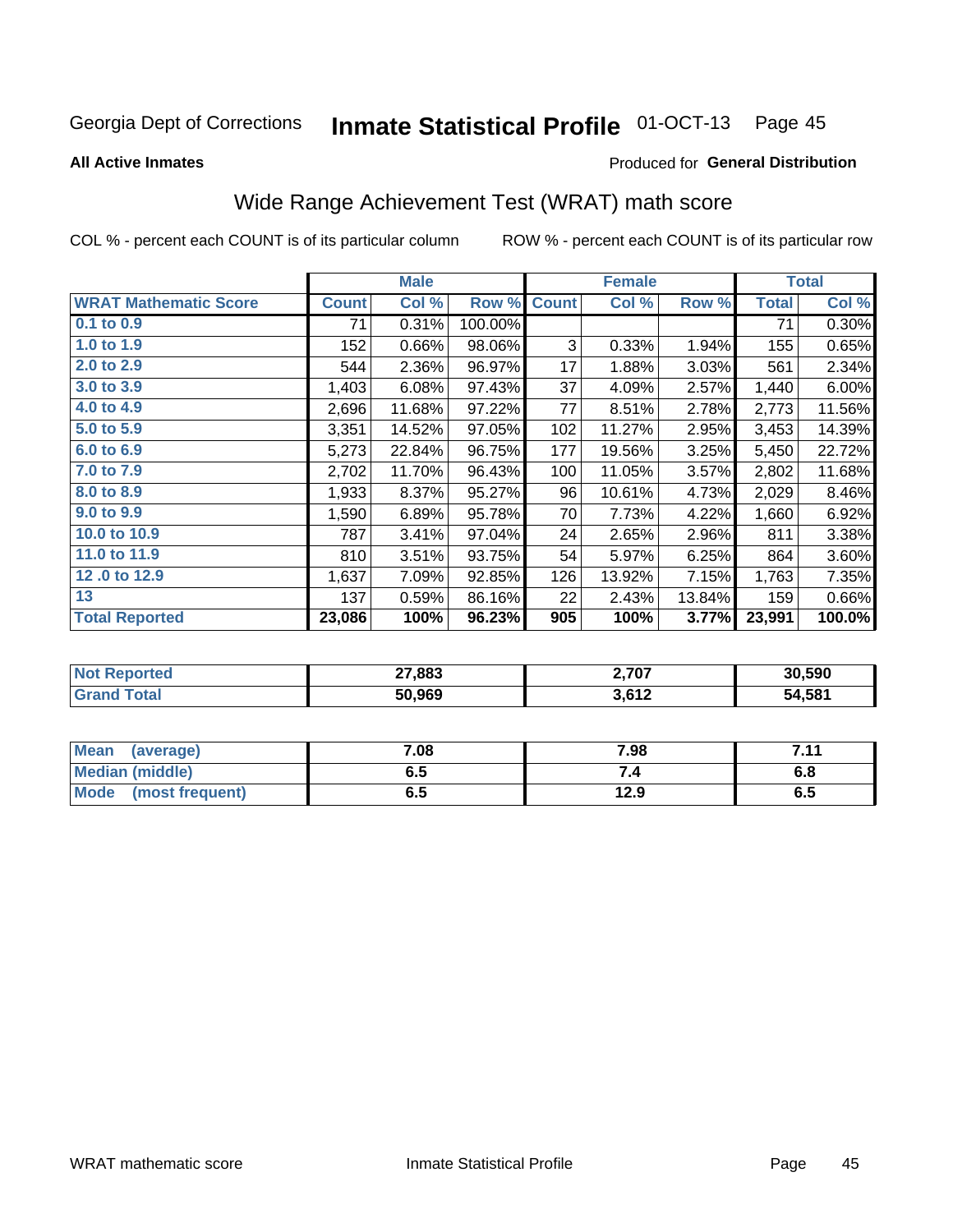#### **Inmate Statistical Profile 01-OCT-13** Page 46

**All Active Inmates** 

#### Produced for General Distribution

## Wide Range Achievement Test (WRAT) spelling score

COL % - percent each COUNT is of its particular column

|                            |              | <b>Male</b> |        |              | <b>Female</b> |        |              | <b>Total</b> |
|----------------------------|--------------|-------------|--------|--------------|---------------|--------|--------------|--------------|
| <b>WRAT Spelling Score</b> | <b>Count</b> | Col %       | Row %  | <b>Count</b> | Col %         | Row %  | <b>Total</b> | Col %        |
| 0.1 to 0.9                 | 478          | 2.06%       | 99.38% | 3            | 0.33%         | 0.62%  | 481          | 2.00%        |
| 1.0 to 1.9                 | 871          | 3.76%       | 98.75% | 11           | 1.20%         | 1.25%  | 882          | 3.66%        |
| 2.0 to 2.9                 | 1,496        | 6.46%       | 98.68% | 20           | 2.17%         | 1.32%  | 1,516        | 6.29%        |
| 3.0 to 3.9                 | 1,953        | 8.43%       | 98.44% | 31           | 3.37%         | 1.56%  | 1,984        | 8.23%        |
| 4.0 to 4.9                 | 1,991        | 8.59%       | 97.79% | 45           | 4.89%         | 2.21%  | 2,036        | 8.45%        |
| 5.0 to 5.9                 | 2,747        | 11.85%      | 97.17% | 80           | 8.70%         | 2.83%  | 2,827        | 11.73%       |
| 6.0 to 6.9                 | 2,513        | 10.84%      | 97.03% | 77           | 8.37%         | 2.97%  | 2,590        | 10.75%       |
| 7.0 to 7.9                 | 1,927        | 8.31%       | 96.16% | 77           | 8.37%         | 3.84%  | 2,004        | 8.32%        |
| 8.0 to 8.9                 | 1,790        | 7.72%       | 95.88% | 77           | 8.37%         | 4.12%  | 1,867        | 7.75%        |
| 9.0 to 9.9                 | 1,439        | 6.21%       | 96.06% | 59           | 6.41%         | 3.94%  | 1,498        | 6.22%        |
| 10.0 to 10.9               | 1,318        | 5.69%       | 95.65% | 60           | 6.52%         | 4.35%  | 1,378        | 5.72%        |
| 11.0 to 11.9               | 1,216        | 5.25%       | 95.22% | 61           | 6.63%         | 4.78%  | 1,277        | 5.30%        |
| 12.0 to 12.9               | 2,916        | 12.58%      | 92.19% | 247          | 26.85%        | 7.81%  | 3,163        | 13.13%       |
| 13                         | 520          | 2.24%       | 87.84% | 72           | 7.83%         | 12.16% | 592          | 2.46%        |
| <b>Total Reported</b>      | 23,175       | 100%        | 96.18% | 920          | 100.0%        | 3.82%  | 24,095       | 100.0%       |

| <b>rteg</b><br>NOT | 27,794 | 2,692 | 30,486 |
|--------------------|--------|-------|--------|
|                    | 50,969 | 3,612 | 54,581 |

| <b>Mean</b><br>(average)       | 7.20 | 9.25 | 7.28                |
|--------------------------------|------|------|---------------------|
| <b>Median (middle)</b>         | ס.ס  | 9.6  | c 7<br>$\mathbf{v}$ |
| <b>Mode</b><br>(most frequent) | l2.9 | 12.9 | 12.9                |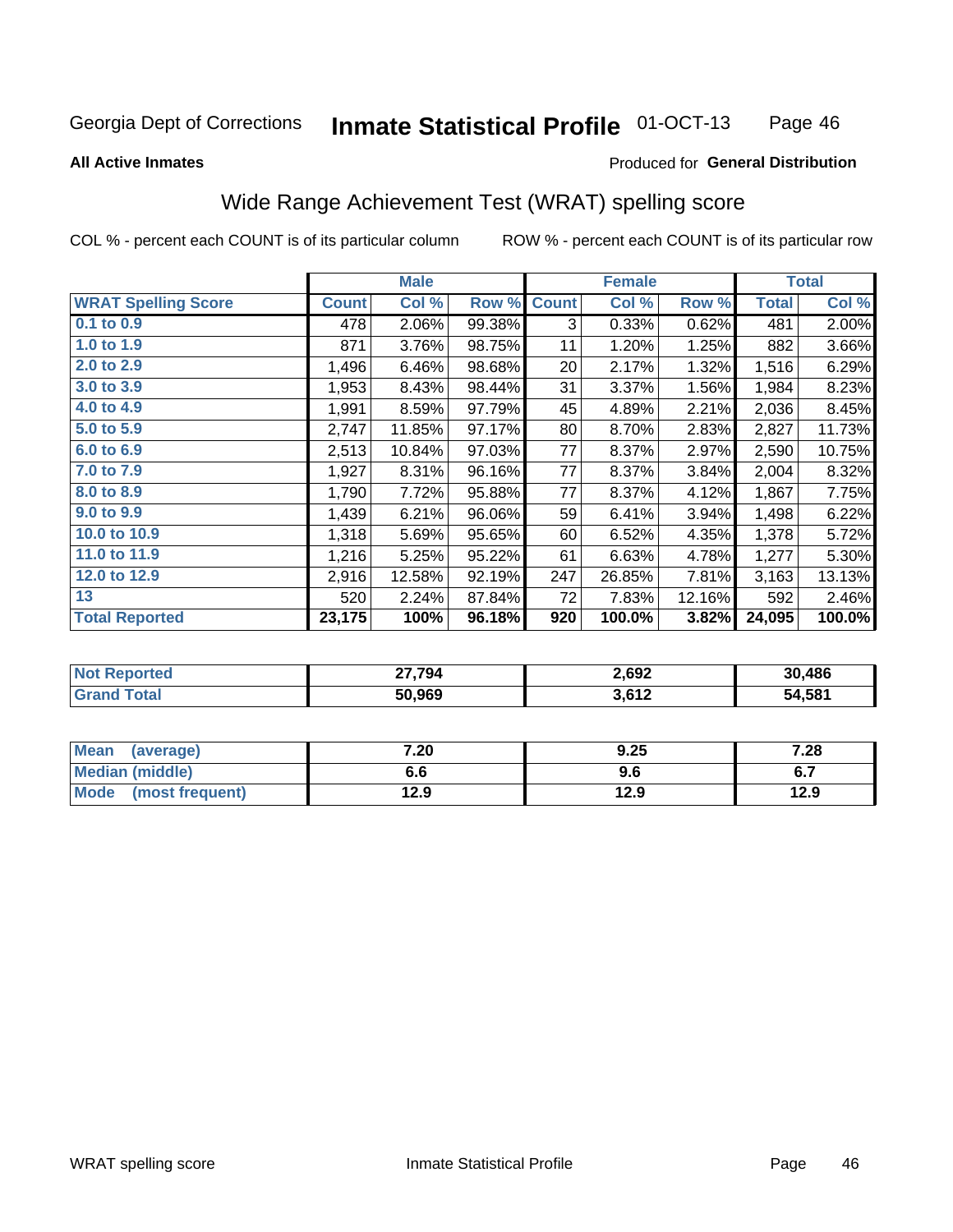#### **All Active Inmates**

### **Produced for General Distribution**

# Scope of substance abuse - summary

COL % - percent each COUNT is of its particular column

|                        |              | <b>Male</b> |           |              | <b>Female</b> |       |              | <b>Total</b> |
|------------------------|--------------|-------------|-----------|--------------|---------------|-------|--------------|--------------|
| <b>Substance Abuse</b> | <b>Count</b> | Col %       | Row %     | <b>Count</b> | Col %         | Row % | <b>Total</b> | Col %        |
| <b>None</b>            | 39,268       | 77.04%      | 92.45%    | 3,206        | 88.76%        | 7.55% | 42.474       | 77.82%       |
| <b>Drugs only</b>      | 6,264        | 12.29%      | 95.47%    | 297          | 8.22%         | 4.53% | 6,561        | 12.02%       |
| <b>Alcohol only</b>    | .380         | 2.71%       | 98.01%    | 28           | 0.78%         | 1.99% | 1,408        | 2.58%        |
| Drugs and alcohol      | 4,057        | 7.96%       | 98.04%    | 81           | 2.24%         | 1.96% | 4,138        | 7.58%        |
| <b>Total Reported</b>  | 50,969       | 100%        | $93.38\%$ | 3,612        | 100%          | 6.62% | 54,581       | 100%         |

| <b>Not Reported</b> |        |       |        |
|---------------------|--------|-------|--------|
| <b>Grand Total</b>  | 50.969 | 3,612 | 54,581 |

| nuem | <b>Mo</b> | None | <b>None</b> | None |
|------|-----------|------|-------------|------|
|------|-----------|------|-------------|------|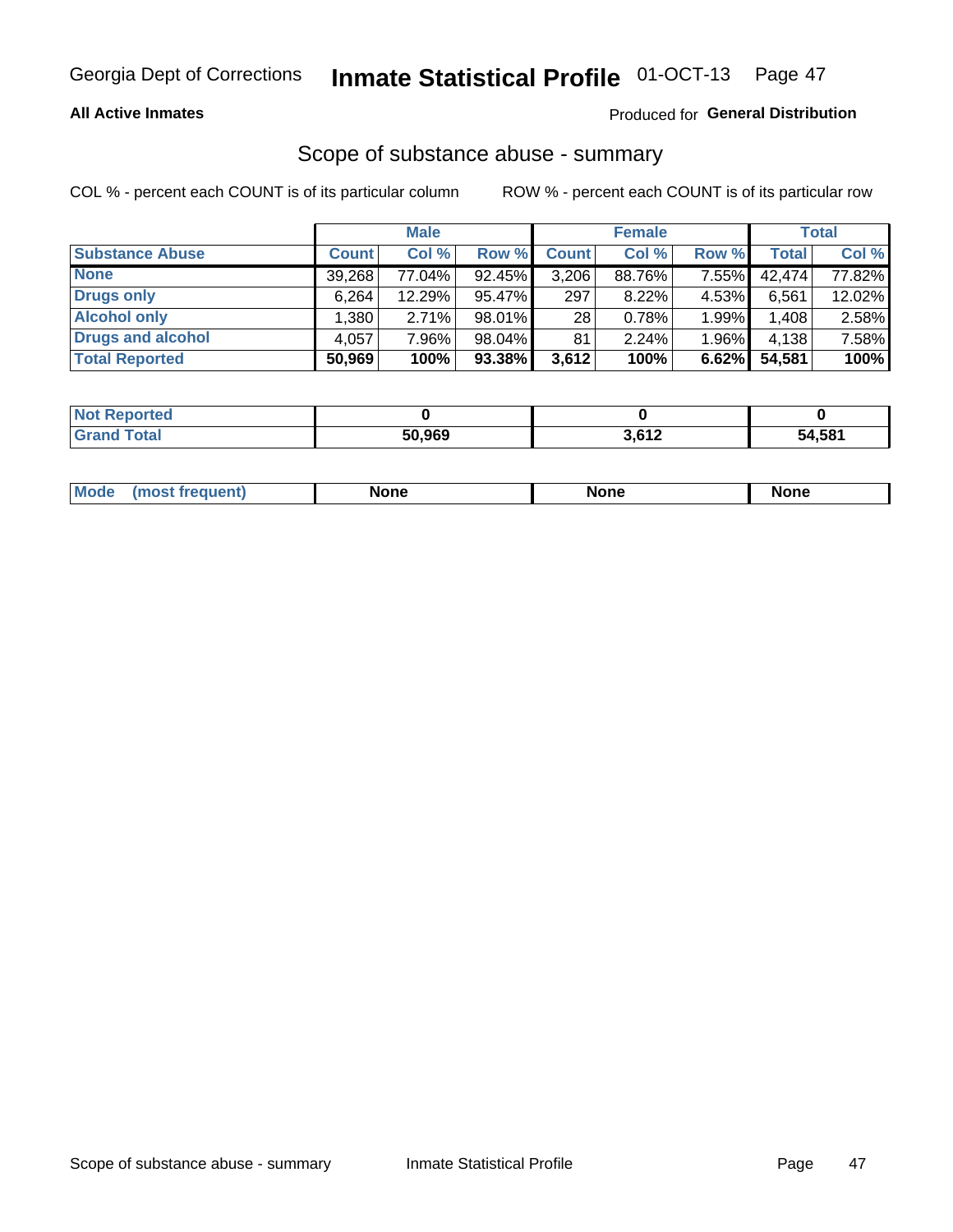#### **All Active Inmates**

### **Produced for General Distribution**

### Scope of substance abuse - detail

COL % - percent each COUNT is of its particular column

|                                      |              | <b>Male</b> |         |              | <b>Female</b> |       |              | <b>Total</b> |
|--------------------------------------|--------------|-------------|---------|--------------|---------------|-------|--------------|--------------|
| <b>Substance Abuse</b>               | <b>Count</b> | Col %       | Row %   | <b>Count</b> | Col %         | Row % | <b>Total</b> | Col %        |
| No drug or alcohol problems          | 39,268       | 77.04%      | 92.45%  | 3,206        | 88.76%        | 7.55% | 42,474       | 77.82%       |
| Drug addiction but no alcohol        | 118          | 0.23%       | 93.65%  | 8            | 0.22%         | 6.35% | 126          | 0.23%        |
| <b>Drug addiction and alcohol</b>    | 64           | 0.13%       | 98.46%  |              | 0.03%         | 1.54% | 65           | 0.12%        |
| <b>labuse</b>                        |              |             |         |              |               |       |              |              |
| <b>Drug addiction and alcoholism</b> | 46           | 0.09%       | 100.00% |              |               |       | 46           | 0.08%        |
| No drug problem but alcohol          | 1,143        | 2.24%       | 99.13%  | 10           | 0.28%         | 0.87% | 1,153        | 2.11%        |
| <b>labuse</b>                        |              |             |         |              |               |       |              |              |
| No drug problem but alcoholism       | 237          | 0.46%       | 92.94%  | 18           | 0.50%         | 7.06% | 255          | 0.47%        |
| Drug experiment but no alcohol       | 3,254        | 6.38%       | 97.43%  | 86           | 2.38%         | 2.57% | 3,340        | 6.12%        |
| <b>Drug experiment &amp; alcohol</b> | 656          | 1.29%       | 98.65%  | 9            | 0.25%         | 1.35% | 665          | 1.22%        |
| <b>labuse</b>                        |              |             |         |              |               |       |              |              |
| Drug experiment & alcoholism         | 210          | 0.41%       | 95.45%  | 10           | 0.28%         | 4.55% | 220          | 0.40%        |
| Drug abuse but no alcohol            | 2,892        | 5.67%       | 93.44%  | 203          | 5.62%         | 6.56% | 3,095        | 5.67%        |
| Drug abuse and alcohol abuse         | 2,596        | 5.09%       | 98.86%  | 30           | 0.83%         | 1.14% | 2,626        | 4.81%        |
| <b>Drug abuse and alcoholism</b>     | 485          | 0.95%       | 93.99%  | 31           | 0.86%         | 6.01% | 516          | 0.95%        |
| <b>Total Reported</b>                | 50,969       | 100%        | 93.38%  | 3,612        | 100%          | 6.62% | 54,581       | 100%         |

| ported<br><b>NOT</b> |        |       |        |
|----------------------|--------|-------|--------|
| <b>otal</b>          | 50,969 | 3,612 | 54,581 |

| Mode (most frequent) | No drug or alcohol problems No drug or alcohol problems No drug or alcohol |          |
|----------------------|----------------------------------------------------------------------------|----------|
|                      |                                                                            | problems |
|                      |                                                                            |          |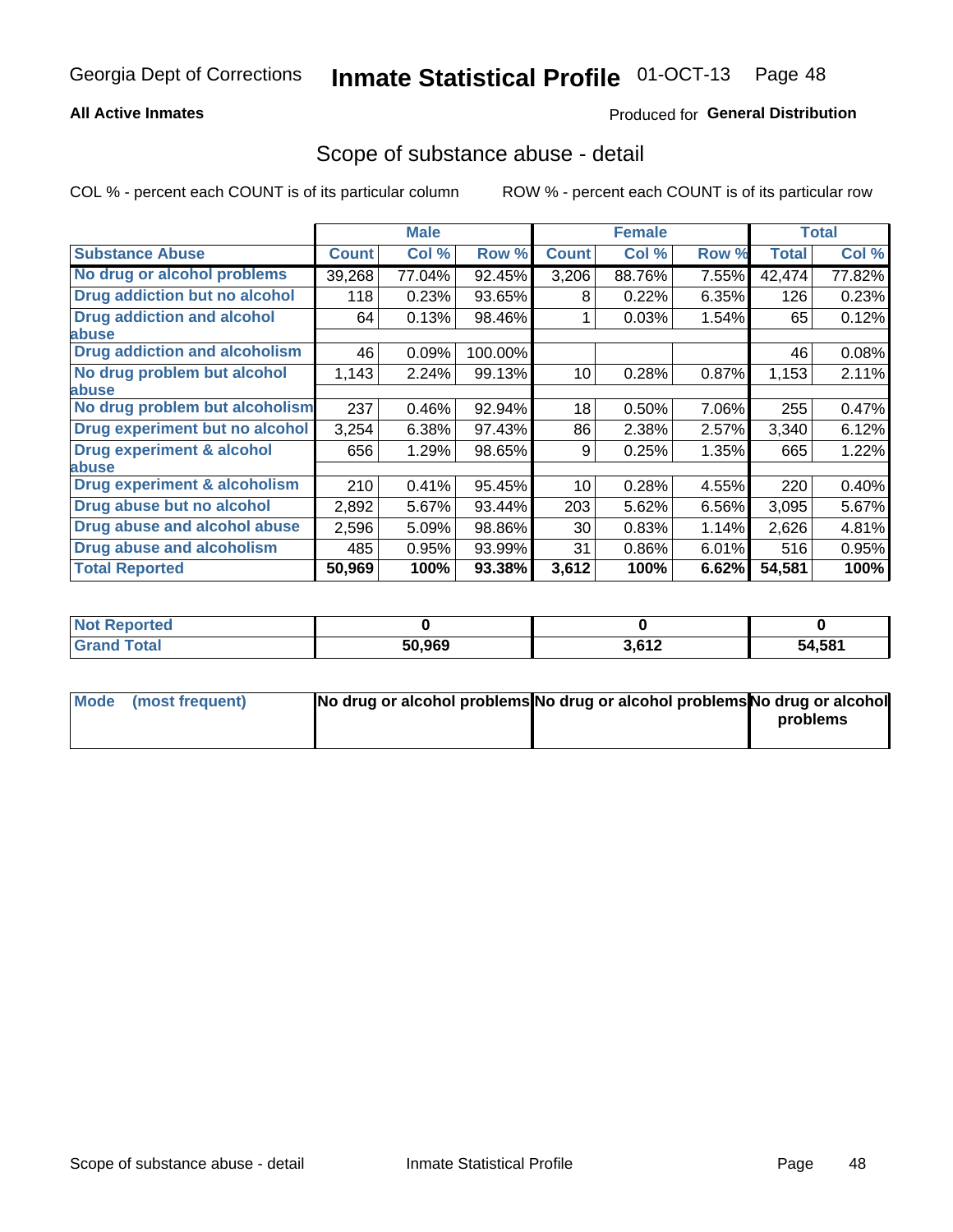# Inmate Statistical Profile 01-OCT-13 Page 49

#### **All Active Inmates**

#### **Produced for General Distribution**

## Current / last mental health treatment level

COL % - percent each COUNT is of its particular column

|                                    |              | <b>Male</b> |         |              | <b>Female</b> |           |              | <b>Total</b> |
|------------------------------------|--------------|-------------|---------|--------------|---------------|-----------|--------------|--------------|
| <b>Mental Health Treatment Lev</b> | <b>Count</b> | Col %       | Row %   | <b>Count</b> | Col %         | Row %     | <b>Total</b> | Col %        |
| 1 No problem at current time       | 7,892        | 51.82%      | 92.24%  | 664          | 27.68%        | 7.76%     | 8,556        | 48.53%       |
| 2 Receiving outpatient             | 5,371        | 35.27%      | 76.11%  | 1,686        | 70.28%        | 23.89%    | 7,057        | 40.03%       |
| <b>Treatment</b>                   |              |             |         |              |               |           |              |              |
| 3 Inpatient, moderate              | 1,586        | 10.41%      | 97.66%  | 38           | 1.58%         | 2.34%     | 1,624        | 9.21%        |
| Treatment                          |              |             |         |              |               |           |              |              |
| 4 Inpatient, intensive             | 360          | 2.36%       | 97.04%  | 11           | 0.46%         | 2.96%     | 371          | 2.10%        |
| <b>Treatment</b>                   |              |             |         |              |               |           |              |              |
| <b>5 Undergoing crisis</b>         | 17           | 0.11%       | 100.00% |              |               |           | 17           | 0.10%        |
| <b>Stabilization</b>               |              |             |         |              |               |           |              |              |
| <b>6 Hospital for criminally</b>   | 4            | 0.03%       | 100.00% |              |               |           | 4            | 0.02%        |
| <b>Tinsane</b>                     |              |             |         |              |               |           |              |              |
| <b>Total Evaluated</b>             | 15,230       | 100%        | 86.39%  | 2,399        | 100%          | $13.61\%$ | 17,629       | 100%         |

| Never had MH evaluation | 35,739 | 1,213 | 36,952 |
|-------------------------|--------|-------|--------|
| <b>Grand Total</b>      | 50,969 | 3.612 | 54,581 |

| Median (middle) | No problem at current time | <b>Receiving outpatient</b><br>treatment | <b>Receiving</b><br>outpatient<br>treatment |
|-----------------|----------------------------|------------------------------------------|---------------------------------------------|
| <b>Mode</b>     | No problem at current time | <b>Receiving outpatient</b>              | No problem at                               |
| (most frequent) |                            | treatment                                | current time                                |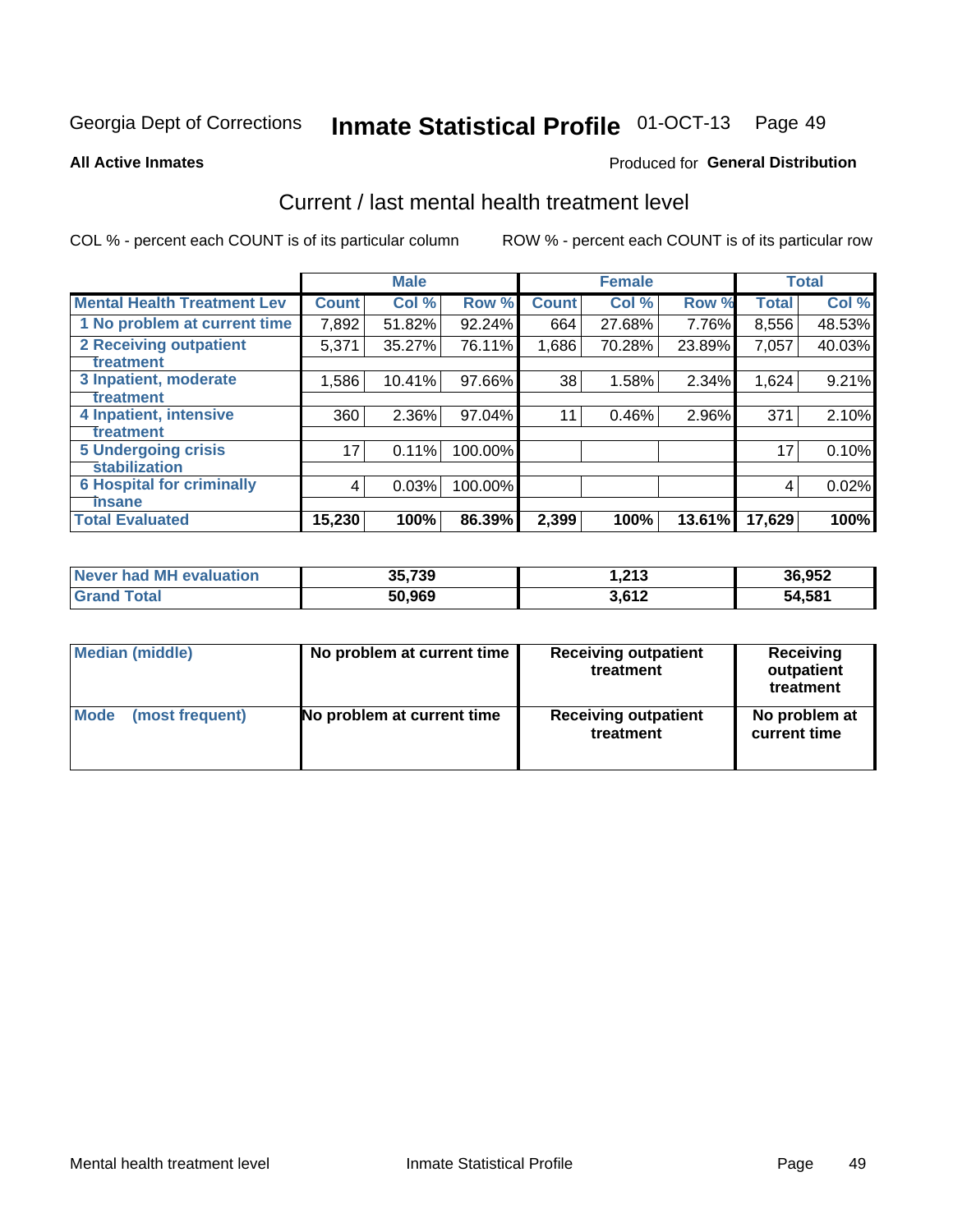#### **All Active Inmates**

### Produced for General Distribution

## PULHESDWIT medical scale - 'P' overall condition ('P'hysical)

COL % - percent each COUNT is of its particular column

|                                  |              | <b>Male</b> |         |              | <b>Female</b> |         |                 | <b>Total</b> |
|----------------------------------|--------------|-------------|---------|--------------|---------------|---------|-----------------|--------------|
| 'P' Overall Condition            | <b>Count</b> | Col %       | Row %   | <b>Count</b> | Col %         | Row %   | <b>Total</b>    | Col %        |
| 1 No medical illness             | 34,438       | 73.82%      | 94.34%  | 2,067        | 61.05%        | 5.66%   | 36,505          | 72.96%       |
| 2 Well-controlled chronic        | 11,041       | 23.67%      | 90.20%  | 1,200        | 35.44%        | 9.80%   | 12,241          | 24.46%       |
| <b>lillness</b>                  |              |             |         |              |               |         |                 |              |
| 3 Poorly-controlled chronic      | 1,078        | 2.31%       | 94.73%  | 60           | 1.77%         | 5.27%   | 1,138           | 2.27%        |
| <b>lillness</b>                  |              |             |         |              |               |         |                 |              |
| 4 Significant problems requiring | 80           | 0.17%       | 87.91%  | 11           | 0.32%         | 12.09%  | 91              | 0.18%        |
| special housing                  |              |             |         |              |               |         |                 |              |
| 5 Terminal illness, < 6 months   | 14           | 0.03%       | 100.00% |              |               |         | 14 <sub>1</sub> | 0.03%        |
| to live                          |              |             |         |              |               |         |                 |              |
| 6 Inmate is pregnant             |              |             |         | 48           | 1.42%         | 100.00% | 48              | 0.10%        |
| <b>Total Reported</b>            | 46,651       | 100%        | 93.23%  | 3,386        | 100%          | 6.77%   | 50,037          | 100%         |

| тео | 210<br>1.J I O | 226  | .544            |
|-----|----------------|------|-----------------|
|     | EN NGN         | 0.40 | $54.58^{\circ}$ |

| Mode | (most frequent) | 1 No medical illness | 1 No medical illness | 1 No medical<br>illness |
|------|-----------------|----------------------|----------------------|-------------------------|
|------|-----------------|----------------------|----------------------|-------------------------|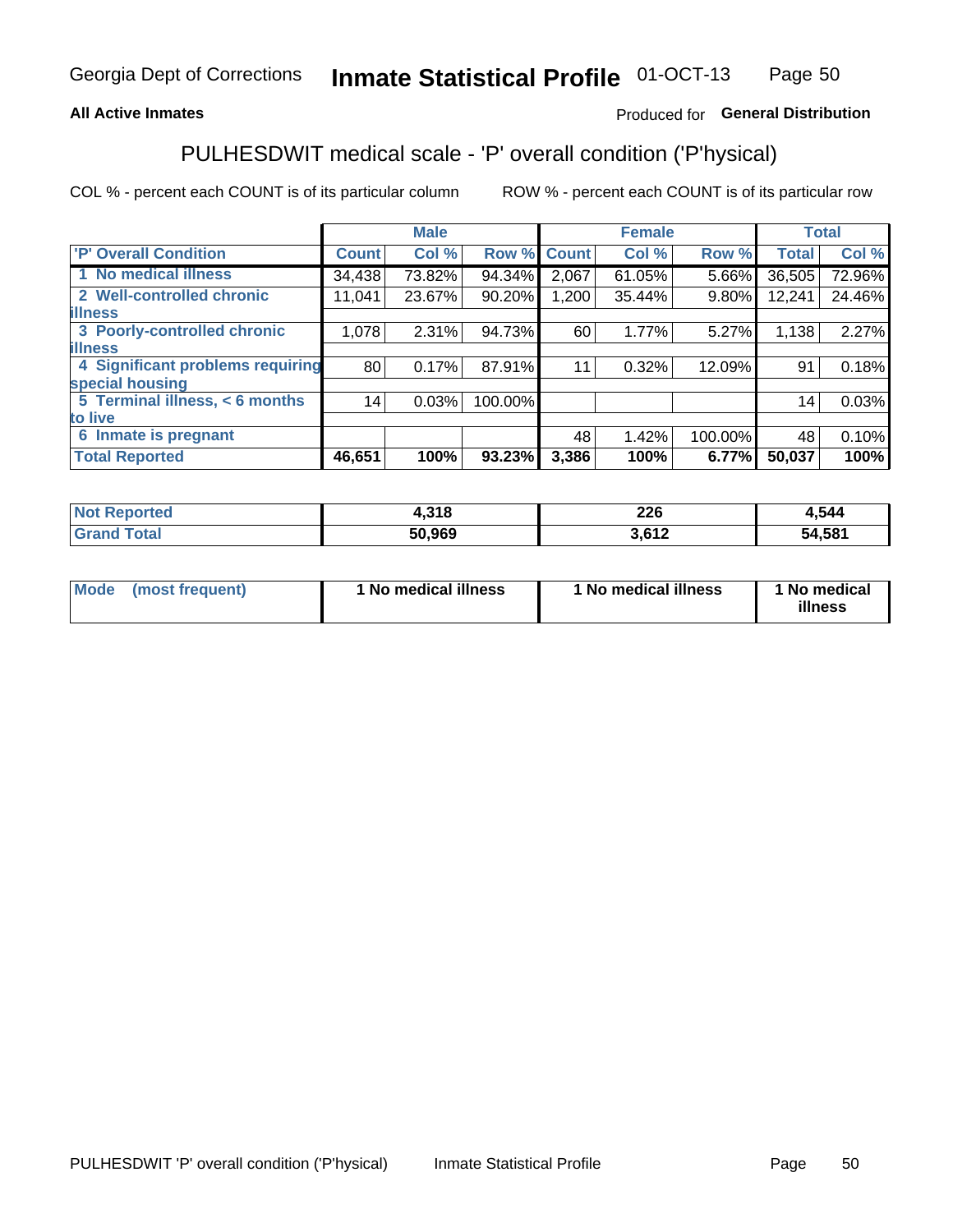#### **All Active Inmates**

### Produced for General Distribution

# PULHESDWIT medical scale - 'U' upper body

COL % - percent each COUNT is of its particular column

|                              |              | <b>Male</b> |         |                | <b>Female</b> |       |              | <b>Total</b> |
|------------------------------|--------------|-------------|---------|----------------|---------------|-------|--------------|--------------|
| <b>U' Upper Body</b>         | <b>Count</b> | Col %       | Row %   | <b>Count</b>   | Col %         | Row % | <b>Total</b> | Col %        |
| 1 Upper bones, joints,       | 44,384       | 95.32%      | 93.22%  | 3,229          | 95.34%        | 6.78% | 47,613       | 95.32%       |
| muscles all OK               |              |             |         |                |               |       |              |              |
| 2 One or both arms minimally | 1,865        | 4.01%       | 92.97%  | 141            | 4.16%         | 7.03% | 2,006        | 4.02%        |
| limited                      |              |             |         |                |               |       |              |              |
| 3 One or both arms           | 270          | 0.58%       | 94.74%  | 15             | 0.44%         | 5.26% | 285          | 0.57%        |
| <b>moderately limited</b>    |              |             |         |                |               |       |              |              |
| 4 One arm disabled,          | 42           | 0.09%       | 95.45%  | $\overline{2}$ | 0.06%         | 4.55% | 44           | 0.09%        |
| paralyzed, or amputated      |              |             |         |                |               |       |              |              |
| 5 Both arms disabled,        | 3            | 0.01%       | 100.00% |                |               |       | 3            | 0.01%        |
| paralyzed, or amputated      |              |             |         |                |               |       |              |              |
| <b>Total Reported</b>        | 46,564       | 100%        | 93.22%  | 3,387          | 100%          | 6.78% | 49,951       | 100.0%       |

| <b>Not Reported</b>          | 4,405  | 225   | 4,630  |
|------------------------------|--------|-------|--------|
| <b>Total</b><br><b>Grand</b> | 50,969 | 3,612 | 54,581 |

| Mode (most frequent) | 1 Upper bones, joints,<br>muscles all OK | 1 Upper bones, joints,<br>muscles all OK | 1 Upper bones,<br>joints, muscles all<br>ΟK |
|----------------------|------------------------------------------|------------------------------------------|---------------------------------------------|
|----------------------|------------------------------------------|------------------------------------------|---------------------------------------------|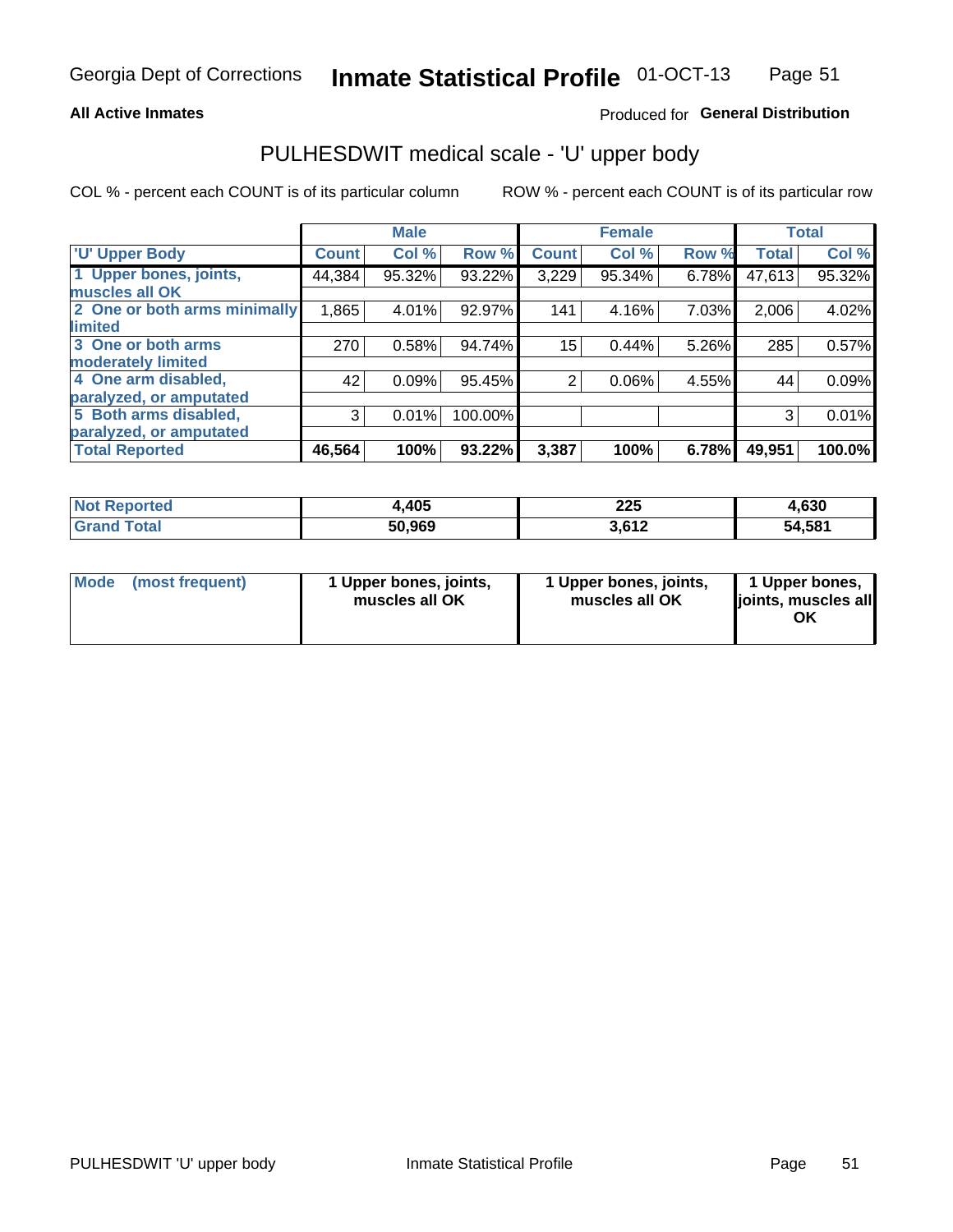#### **All Active Inmates**

### Produced for General Distribution

## PULHESDWIT medical scale - 'L' lower body

COL % - percent each COUNT is of its particular column

|                                |               | <b>Male</b> |         |              | <b>Female</b> |       |              | <b>Total</b> |
|--------------------------------|---------------|-------------|---------|--------------|---------------|-------|--------------|--------------|
| 'L' Lower Body                 | <b>Count!</b> | Col %       | Row %   | <b>Count</b> | Col %         | Row % | <b>Total</b> | Col %        |
| 1 Lower bones, joints,         | 41,087        | 88.24%      | 93.14%  | 3,028        | 89.43%        | 6.86% | 44,115       | 88.32%       |
| muscles all OK                 |               |             |         |              |               |       |              |              |
| 2 One or both legs minimally   | 4,659         | 10.01%      | 93.37%  | 331          | 9.78%         | 6.63% | 4,990        | 9.99%        |
| limited                        |               |             |         |              |               |       |              |              |
| 3 One or both legs             | 696           | 1.49%       | 96.94%  | 22           | 0.65%         | 3.06% | 718          | 1.44%        |
| moderately limited             |               |             |         |              |               |       |              |              |
| 4 One leg disabled, paralyzed, | 115           | 0.25%       | 95.83%  | 5            | 0.15%         | 4.17% | 120          | 0.24%        |
| or amputated                   |               |             |         |              |               |       |              |              |
| 5 Both legs disabled,          | 8             | 0.02%       | 100.00% |              |               |       | 8            | 0.02%        |
| paralyzed, or amputated        |               |             |         |              |               |       |              |              |
| <b>Total Reported</b>          | 46,565        | 100%        | 93.22%  | 3,386        | 100%          | 6.78% | 49,951       | 100.0%       |

| <b>Not Reported</b>          | 4,404  | 226   | 4,630  |
|------------------------------|--------|-------|--------|
| <b>Total</b><br><b>Grand</b> | 50,969 | 3,612 | 54,581 |

| Mode | (most frequent) | 1 Lower bones, joints,<br>muscles all OK | I Lower bones, joints,<br>muscles all OK | 1 Lower bones,<br>joints, muscles all<br>ΟK |
|------|-----------------|------------------------------------------|------------------------------------------|---------------------------------------------|
|------|-----------------|------------------------------------------|------------------------------------------|---------------------------------------------|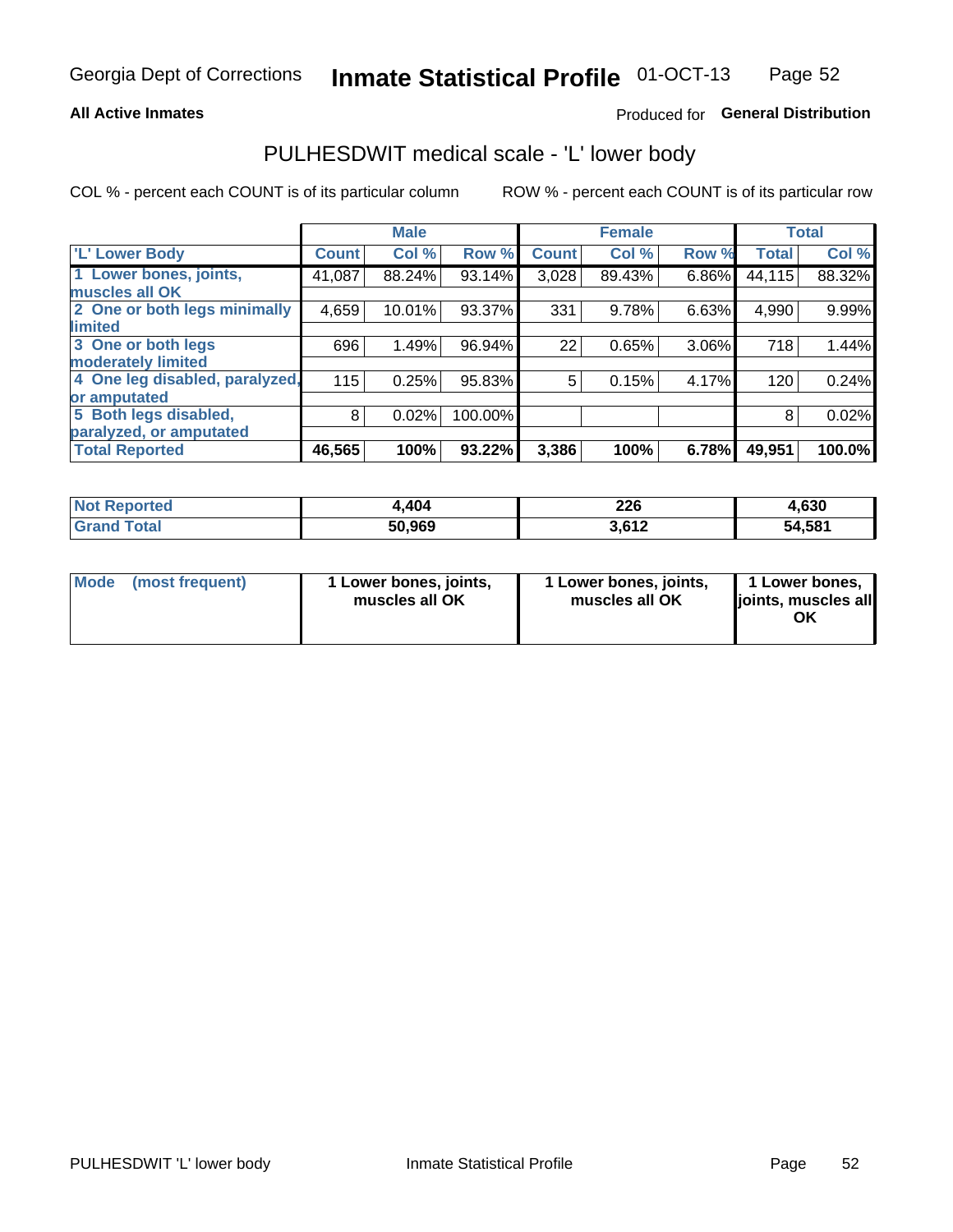#### **All Active Inmates**

### Produced for General Distribution

### PULHESDWIT medical scale - 'H' hearing

COL % - percent each COUNT is of its particular column

|                                |                 | <b>Male</b> |             |       | <b>Female</b> |       | <b>Total</b> |        |
|--------------------------------|-----------------|-------------|-------------|-------|---------------|-------|--------------|--------|
| <b>'H' Hearing</b>             | <b>Count</b>    | Col %       | Row % Count |       | Col %         | Row % | <b>Total</b> | Col %  |
| 1 Normal hearing both ears     | 45,954          | 98.72%      | 93.21%      | 3,347 | 98.97%        | 6.79% | 49,301       | 98.74% |
| 2 Some loss in one ear with    | 448             | 0.96%       | 93.53%      | 31    | 0.92%         | 6.47% | 479          | 0.96%  |
| other OK, or mild loss in both |                 |             |             |       |               |       |              |        |
| 3 Total loss in one ear with   | 109             | 0.23%       | 98.20%      | 2     | $0.06\%$      | 1.80% | 111          | 0.22%  |
| mild loss in other             |                 |             |             |       |               |       |              |        |
| 4 Severe loss in both ears     | 25              | 0.05%       | 96.15%      |       | 0.03%         | 3.85% | 26           | 0.05%  |
| 5 Total loss in both ears,     | 12 <sub>1</sub> | 0.03%       | 92.31%      |       | 0.03%         | 7.69% | 13           | 0.03%  |
| requiring special housing      |                 |             |             |       |               |       |              |        |
| <b>Total Reported</b>          | 46,548          | 100%        | 93.23%      | 3,382 | 100%          | 6.77% | 49,930       | 100%   |

| <b>Not Renc</b><br>norted | $\overline{A}$<br>. | 230                        | 1.651  |
|---------------------------|---------------------|----------------------------|--------|
| Total                     | 50,969              | 2.61 <sup>c</sup><br>JUIZ. | 54,581 |

| Mode (most frequent) | 1 Normal hearing both ears 1 Normal hearing both ears 1 Normal hearing | both ears |
|----------------------|------------------------------------------------------------------------|-----------|
|                      |                                                                        |           |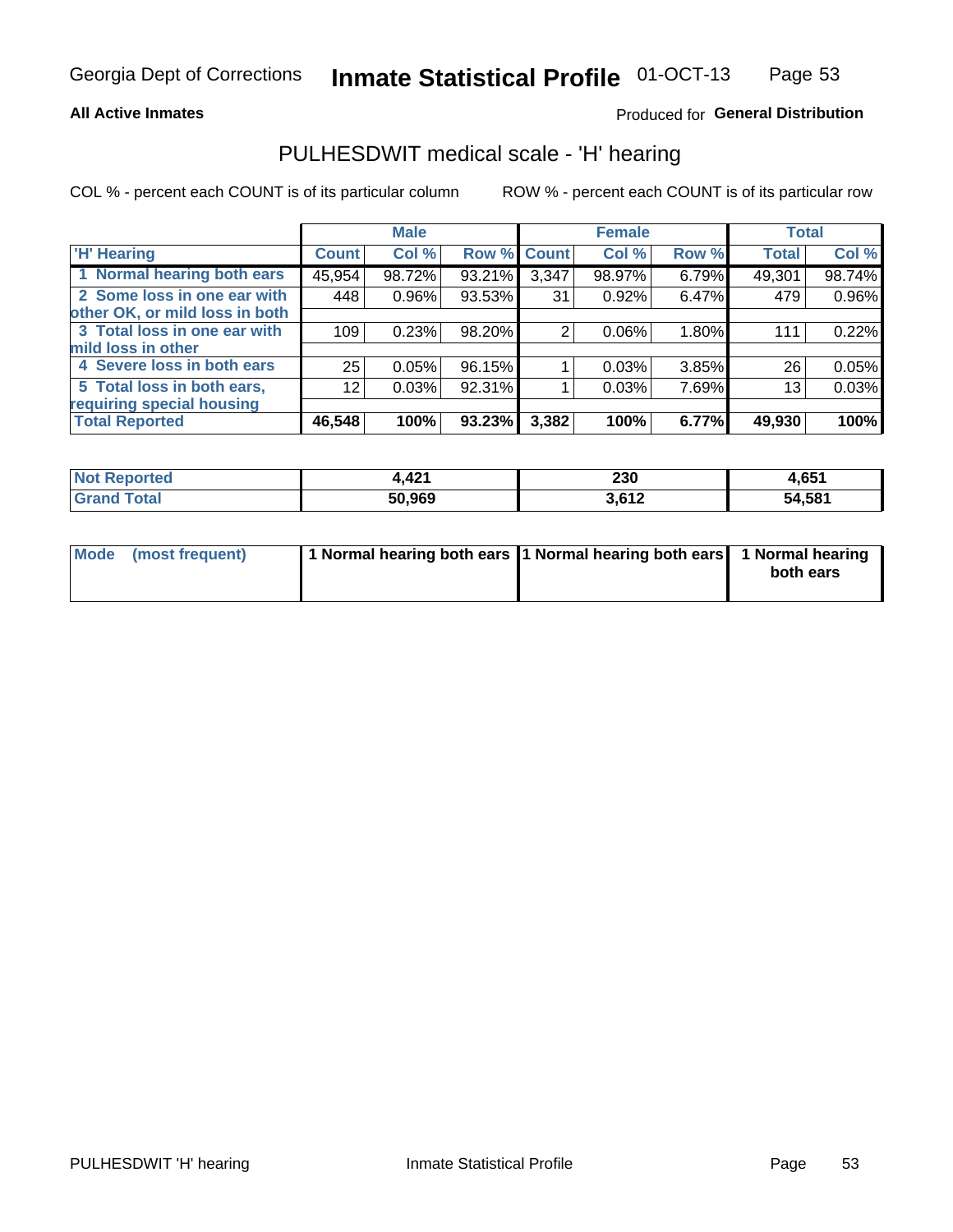#### **All Active Inmates**

### Produced for General Distribution

## PULHESDWIT medical scale - 'E' vision

COL % - percent each COUNT is of its particular column

|                                 |              | <b>Male</b> |        |              | <b>Female</b> |        |              | <b>Total</b> |
|---------------------------------|--------------|-------------|--------|--------------|---------------|--------|--------------|--------------|
| 'E' Vision                      | <b>Count</b> | Col %       | Row %  | <b>Count</b> | Col %         | Row %  | <b>Total</b> | Col %        |
| 1 Correctable to 20/40 in both  | 35,882       | 78.42%      | 95.91% | .532         | 45.45%        | 4.09%  | 37,414       | 76.16%       |
| eyes                            |              |             |        |              |               |        |              |              |
| 2 Correctable to 20/70 in one   | 8,936        | 19.53%      | 85.26% | 1,545        | 45.83%        | 14.74% | 10,481       | 21.33%       |
| eye, may be blind in other      |              |             |        |              |               |        |              |              |
| 3 Correctable to 20/200 in one  | 800          | 1.75%       | 76.85% | 241          | 7.15%         | 23.15% | 1,041        | 2.12%        |
| leye, may be blind in other     |              |             |        |              |               |        |              |              |
| 4 One eye not correctable to    | 123          | 0.27%       | 70.29% | 52           | 1.54%         | 29.71% | 175          | 0.36%        |
| 20/200, other may be blind      |              |             |        |              |               |        |              |              |
| 5 Blind in both eyes, requiring | 15           | 0.03%       | 93.75% |              | 0.03%         | 6.25%  | 16           | 0.03%        |
| special housing                 |              |             |        |              |               |        |              |              |
| <b>Total Reported</b>           | 45,756       | 100%        | 93.14% | 3,371        | 100%          | 6.86%  | 49,127       | 100%         |

| <b>Not</b>                              | : 242   | 241                   | 5,454  |
|-----------------------------------------|---------|-----------------------|--------|
| anorted and                             | ◡ └ └ ┘ |                       |        |
| $T$ otol $\blacksquare$<br><b>C</b> roy | 50,969  | 2.012<br><b>.o</b> ι∠ | 54,581 |

| Mode (most frequent) | 1 Correctable to 20/40 in both 2 Correctable to 20/70 in one 1 Correctable to |                                                |  |
|----------------------|-------------------------------------------------------------------------------|------------------------------------------------|--|
|                      | eves                                                                          | eye, may be blind in other 120/40 in both eyes |  |
|                      |                                                                               |                                                |  |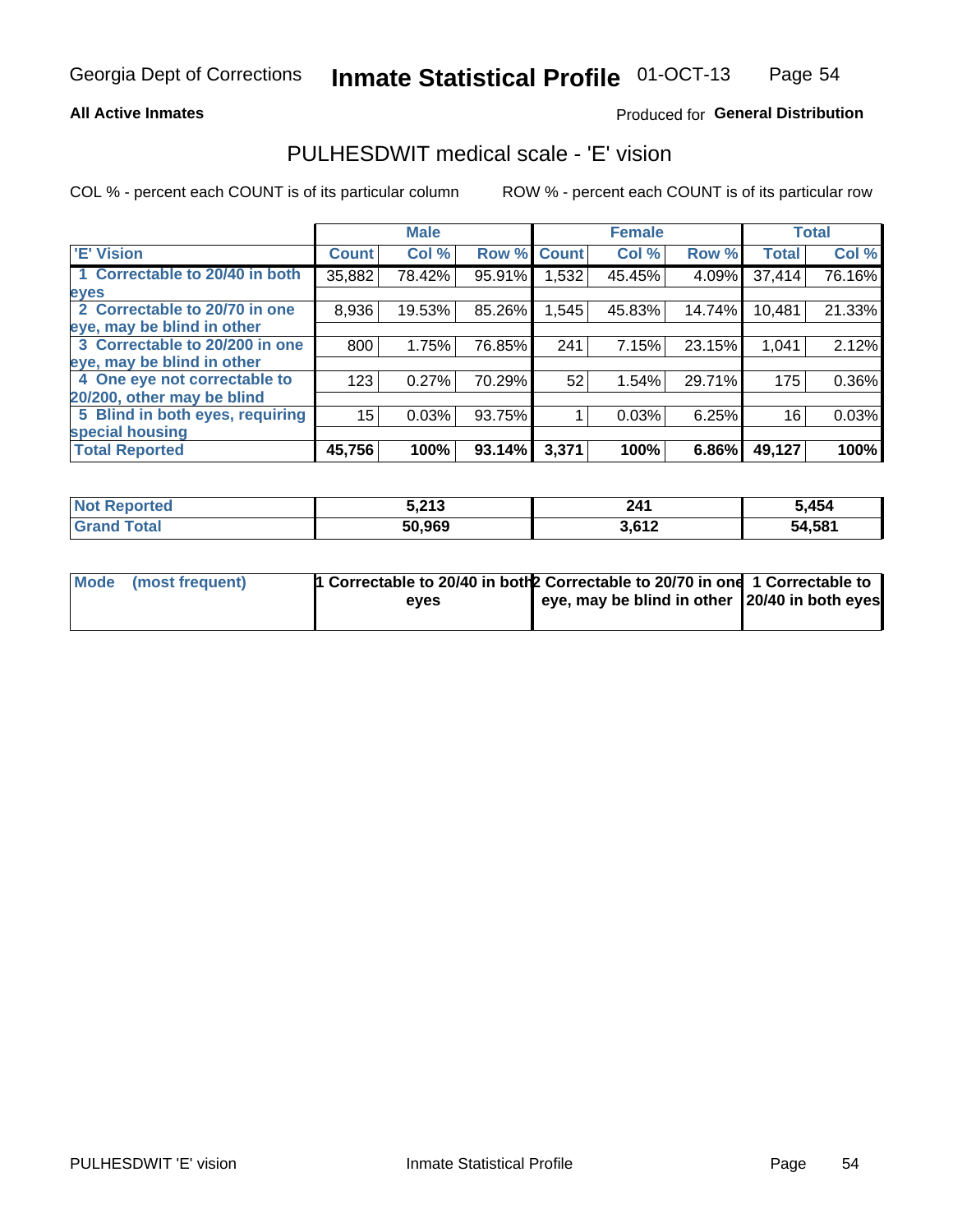#### **All Active Inmates**

### Produced for General Distribution

## PULHESDWIT medical scale - 'S' pSychiatric

COL % - percent each COUNT is of its particular column

|                                        |              | <b>Male</b> |        |                    | <b>Female</b> |        |              | <b>Total</b> |
|----------------------------------------|--------------|-------------|--------|--------------------|---------------|--------|--------------|--------------|
| 'S' pSychiatric                        | <b>Count</b> | Col %       |        | <b>Row % Count</b> | Col %         | Row %  | <b>Total</b> | Col %        |
| 1 No impairment or disorders           | 39,185       | 86.41%      | 95.80% | 1,720              | 54.55%        | 4.20%  | 40,905       | 84.34%       |
| 2 Stable, or in remission, or          | 4,864        | 10.73%      | 77.51% | 1,411              | 44.75%        | 22.49% | 6,275        | 12.94%       |
| mild impairment or retardation         |              |             |        |                    |               |        |              |              |
| 3 Requires moderate inpatient          | 1,087        | 2.40%       | 98.64% | 15                 | 0.48%         | 1.36%  | 1,102        | 2.27%        |
| treatment                              |              |             |        |                    |               |        |              |              |
| 4 Requires intensive inpatient         | 191          | 0.42%       | 96.95% | 6                  | 0.19%         | 3.05%  | 197          | 0.41%        |
| treatment                              |              |             |        |                    |               |        |              |              |
| <b>5 Requires Crisis Stabilization</b> | 22           | 0.05%       | 95.65% |                    | 0.03%         | 4.35%  | 23           | 0.05%        |
| Unit (CSU) inpatient care              |              |             |        |                    |               |        |              |              |
| <b>Total Reported</b>                  | 45,349       | 100%        | 93.50% | 3,153              | 100%          | 6.50%  | 48,502       | 100.0%       |

| <b>Not Reported</b> | 5,620  | 459              | 6,079  |
|---------------------|--------|------------------|--------|
| <b>Total</b>        | 50,969 | 2.642<br>3.V I 4 | 54,581 |

| Mode<br>1 No impairment or disorders<br>(most frequent) | 1 No impairment or<br>disorders | 1 No impairment or<br>disorders |
|---------------------------------------------------------|---------------------------------|---------------------------------|
|---------------------------------------------------------|---------------------------------|---------------------------------|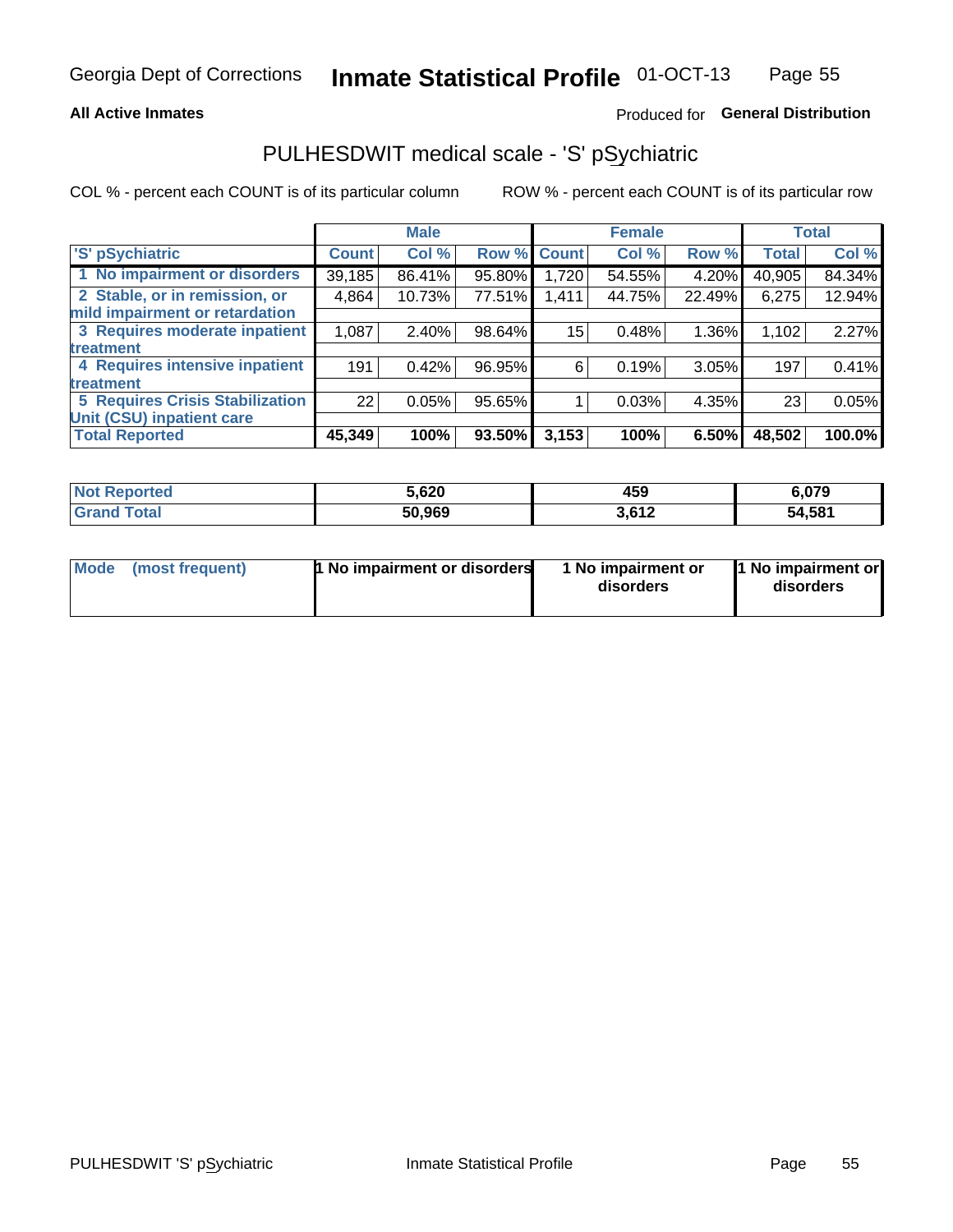#### **All Active Inmates**

### Produced for General Distribution

## PULHESDWIT medical scale - 'D' dental

COL % - percent each COUNT is of its particular column

|                                 |              | <b>Male</b> |         |              | <b>Female</b> |       |              | <b>Total</b> |
|---------------------------------|--------------|-------------|---------|--------------|---------------|-------|--------------|--------------|
| <b>D'</b> Dental                | <b>Count</b> | Col %       | Row %   | <b>Count</b> | Col %         | Row % | <b>Total</b> | Col %        |
| 1 Minimal routine dental health | 24,134       | 55.76%      | 92.54%  | .946         | 60.81%        | 7.46% | 26,080       | 56.11%       |
| <b>needs</b>                    |              |             |         |              |               |       |              |              |
| 2 Moderate cavities and/or gum  | 15,080       | 34.84%      | 93.56%  | 1,038        | 32.44%        | 6.44% | 16, 118      | 34.68%       |
| disease                         |              |             |         |              |               |       |              |              |
| 3 Extensive gum disease         | 4,050        | 9.36%       | 94.96%  | 215          | 6.72%         | 5.04% | 4,265        | 9.18%        |
| and/or widespread decay         |              |             |         |              |               |       |              |              |
| 4 Urgent need for dental        | 17           | 0.04%       | 94.44%  |              | 0.03%         | 5.56% | 18           | 0.04%        |
| <b>services</b>                 |              |             |         |              |               |       |              |              |
| 5 Life-threatening disease or   |              | 0.01%       | 100.00% |              |               |       |              | 0.01%        |
| extreme pain or infection       |              |             |         |              |               |       |              |              |
| <b>Total Reported</b>           | 43,282       | 100%        | 93.12%  | 3,200        | 100%          | 6.88% | 46,482       | 100.0%       |

| <b>Not Reported</b>   | 7,687  | 11 <sup>c</sup><br>7 I 4 | 8,099  |
|-----------------------|--------|--------------------------|--------|
| Total<br><b>Grand</b> | 50,969 | 2.642<br><b>J.OIZ</b>    | 54,581 |

| 1 Minimal routine dental<br>Mode<br>(most frequent)<br>health needs | 1 Minimal routine dental 1 Minimal routine<br>health needs | dental health<br>needs |
|---------------------------------------------------------------------|------------------------------------------------------------|------------------------|
|---------------------------------------------------------------------|------------------------------------------------------------|------------------------|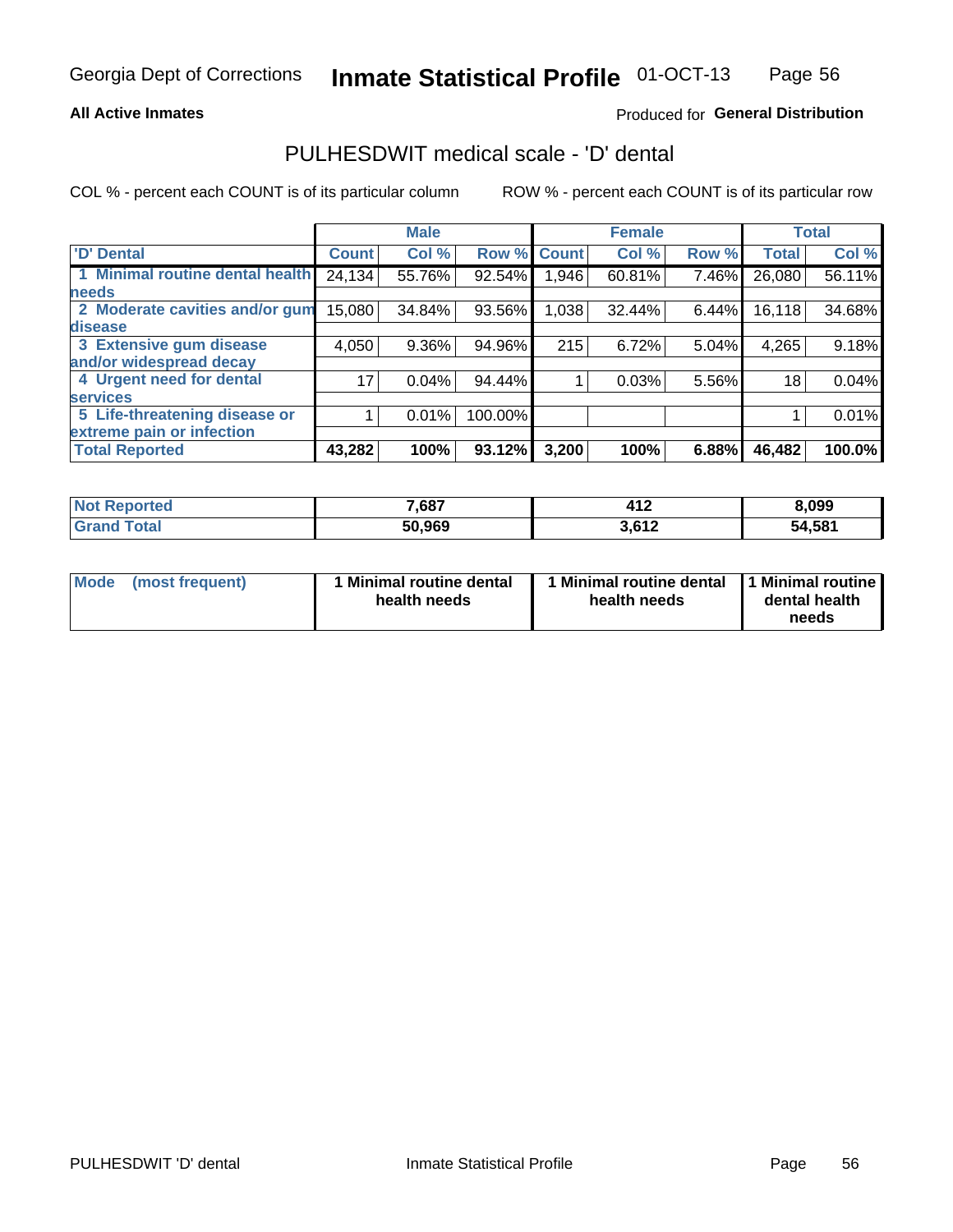#### **All Active Inmates**

### Produced for General Distribution

## PULHESDWIT medical scale - 'W' work ability

COL % - percent each COUNT is of its particular column

|                                 |              | <b>Male</b> |        |             | <b>Female</b> |        |              | <b>Total</b> |
|---------------------------------|--------------|-------------|--------|-------------|---------------|--------|--------------|--------------|
| 'W' work ability                | <b>Count</b> | Col %       |        | Row % Count | Col %         | Row %  | <b>Total</b> | Col %        |
| 1 Unrestricted work or activity | 38,653       | 83.00%      | 93.03% | 2,897       | 85.56%        | 6.97%  | 41,550       | 83.18%       |
| 2 Minor restrictions on type of | 6,273        | 13.47%      | 94.83% | 342         | $10.10\%$     | 5.17%  | 6,615        | 13.24%       |
| <b>work</b>                     |              |             |        |             |               |        |              |              |
| 3 Moderate restrictions on type | 1,106        | 2.38%       | 93.97% | 71          | 2.10%         | 6.03%  | 1,177        | 2.36%        |
| lof work                        |              |             |        |             |               |        |              |              |
| 4 Major restrictions on type of | 393          | 0.84%       | 87.92% | 54          | 1.59%         | 12.08% | 447          | 0.89%        |
| <b>work</b>                     |              |             |        |             |               |        |              |              |
| 5 Cannot work under any         | 143          | 0.31%       | 86.67% | 22          | 0.65%         | 13.33% | 165          | 0.33%        |
| <b>circumstances</b>            |              |             |        |             |               |        |              |              |
| <b>Total Reported</b>           | 46,568       | 100%        | 93.22% | 3,386       | 100%          | 6.78%  | 49,954       | 100%         |

| <b>Not Reported</b>   | .401   | າາເ<br>ZZU | $\sim$<br>4.621 |
|-----------------------|--------|------------|-----------------|
| Total<br><b>Grand</b> | 50,969 | 3,612      | 54,581          |

| Mode (most frequent) | 1 Unrestricted work or | 1 Unrestricted work or | 1 Unrestricted   |
|----------------------|------------------------|------------------------|------------------|
|                      | activity               | activity               | work or activity |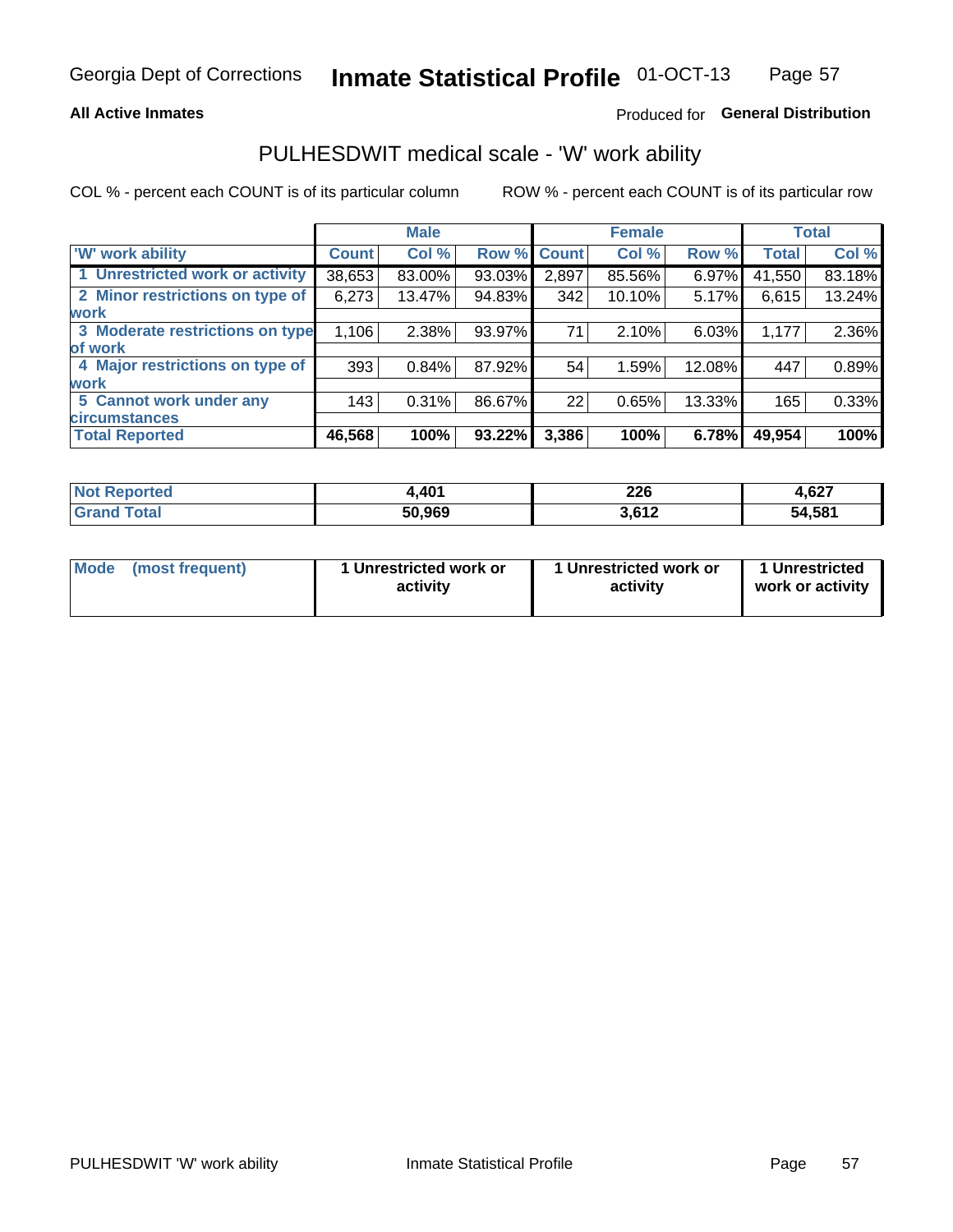#### **All Active Inmates**

### Produced for General Distribution

## PULHESDWIT medical scale - 'I' impairment

COL % - percent each COUNT is of its particular column ROW % - percent each COUNT is of its particular row

|                                   |              | <b>Male</b> |        |              | <b>Female</b> |       |              | <b>Total</b> |
|-----------------------------------|--------------|-------------|--------|--------------|---------------|-------|--------------|--------------|
| <b>T</b> Impairment               | <b>Count</b> | Col %       | Row %  | <b>Count</b> | Col %         | Row % | <b>Total</b> | Col %        |
| 1 No impairments or               | 46,212       | 99.28%      | 93.23% | 3,358        | 99.23%        | 6.77% | 49,570       | 99.28%       |
| disabilities                      |              |             |        |              |               |       |              |              |
| 2 Wheelchair-bound but            | 226          | 0.49%       | 91.50% | 21           | 0.62%         | 8.50% | 247          | 0.49%        |
| otherwise OK                      |              |             |        |              |               |       |              |              |
| <b>3 Needs low-level Assisted</b> | 35           | 0.08%       | 94.59% | 2            | 0.06%         | 5.41% | 37           | 0.07%        |
| Living (level I)                  |              |             |        |              |               |       |              |              |
| 4 Needs moderate Assisted         | 14           | 0.03%       | 93.33% |              | 0.03%         | 6.67% | 15           | 0.03%        |
| <b>Living (level II)</b>          |              |             |        |              |               |       |              |              |
| <b>5 Needs maximal Assisted</b>   | 61           | 0.13%       | 96.83% | 2            | 0.06%         | 3.17% | 63           | 0.13%        |
| <b>Living (level III)</b>         |              |             |        |              |               |       |              |              |
| <b>Total Reported</b>             | 46,548       | 100%        | 93.22% | 3,384        | 100%          | 6.78% | 49,932       | 100%         |

| <b>Not</b>      | 404    | 228  | 4,649  |
|-----------------|--------|------|--------|
| <b>Reported</b> | 4.421  | __   |        |
| <b>Total</b>    | 50,969 | 0.42 | 54,581 |

| Mode | (most frequent) | 1 No impairments or<br>disabilities | 1 No impairments or<br>disabilities | 1 No impairments<br>or disabilities |
|------|-----------------|-------------------------------------|-------------------------------------|-------------------------------------|
|------|-----------------|-------------------------------------|-------------------------------------|-------------------------------------|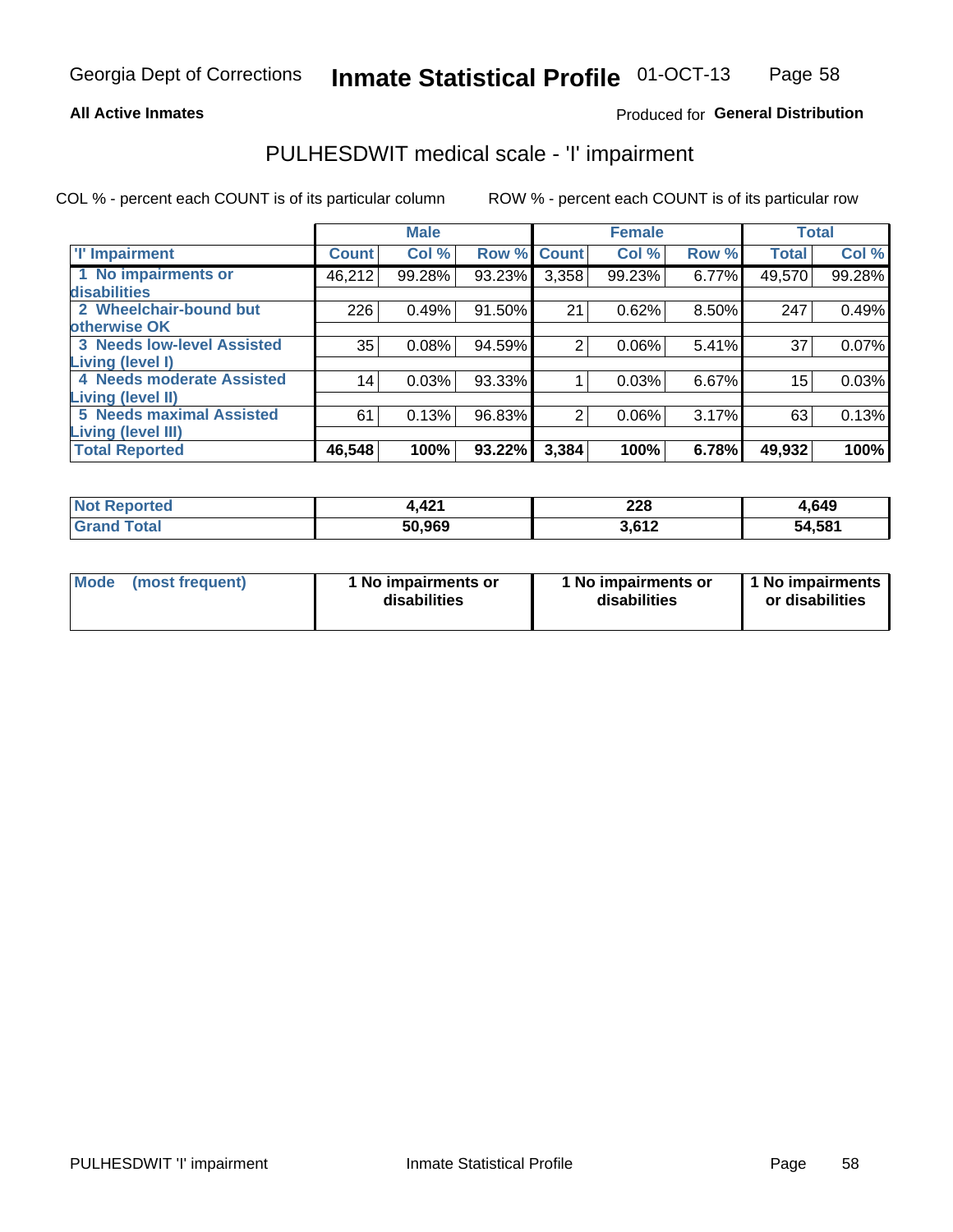#### **All Active Inmates**

### Produced fo General Distribution

## PULHESDWIT medical scale - 'T' transportability

COL % - percent each COUNT is of its particular column

|                              |              | <b>Male</b> |         |              | <b>Female</b> |        |              | <b>Total</b> |
|------------------------------|--------------|-------------|---------|--------------|---------------|--------|--------------|--------------|
| <b>T' Transportability</b>   | <b>Count</b> | Col %       | Row %   | <b>Count</b> | Col %         | Row %  | <b>Total</b> | Col %        |
| 1 Can be transported in any  | 46,309       | 99.45%      | 93.25%  | 3,354        | 99.38%        | 6.75%  | 49,663       | 99.44%       |
| ordinary approved vehicle    |              |             |         |              |               |        |              |              |
| 2 Wheelchair-bound, not      | 79           | 0.17%       | 90.80%  | 8            | 0.24%         | 9.20%  | 87           | 0.17%        |
| needing special vehicle      |              |             |         |              |               |        |              |              |
| 3 Wheelchair-bound, requires | 13           | 0.03%       | 81.25%  | 3            | 0.09%         | 18.75% | 16           | 0.03%        |
| special vehicle              |              |             |         |              |               |        |              |              |
| 4 Needs specially-equipped   | 9            | 0.02%       | 100.00% |              |               |        | 9            | 0.02%        |
| medical vehicle              |              |             |         |              |               |        |              |              |
| <b>5 Requires ambulance</b>  | 157          | 0.34%       | 94.01%  | 10           | 0.30%         | 5.99%  | 167          | 0.33%        |
| transport                    |              |             |         |              |               |        |              |              |
| <b>Total Reported</b>        | 46,567       | 100%        | 93.24%  | 3,375        | 100%          | 6.76%  | 49,942       | 100%         |

| <b>Not</b><br>Reported | 1,402  | ິ<br>، د ے<br>$-$ | 4,639  |
|------------------------|--------|-------------------|--------|
| Total                  | 50,969 | 3,612             | 54,581 |

|  | Mode (most frequent) | 1 Can be transported in any 1 Can be transported in any<br>ordinary approved vehicle   ordinary approved vehicle   transported in any |  | 1 Can be<br>  ordinary approved  <br>vehicle |
|--|----------------------|---------------------------------------------------------------------------------------------------------------------------------------|--|----------------------------------------------|
|--|----------------------|---------------------------------------------------------------------------------------------------------------------------------------|--|----------------------------------------------|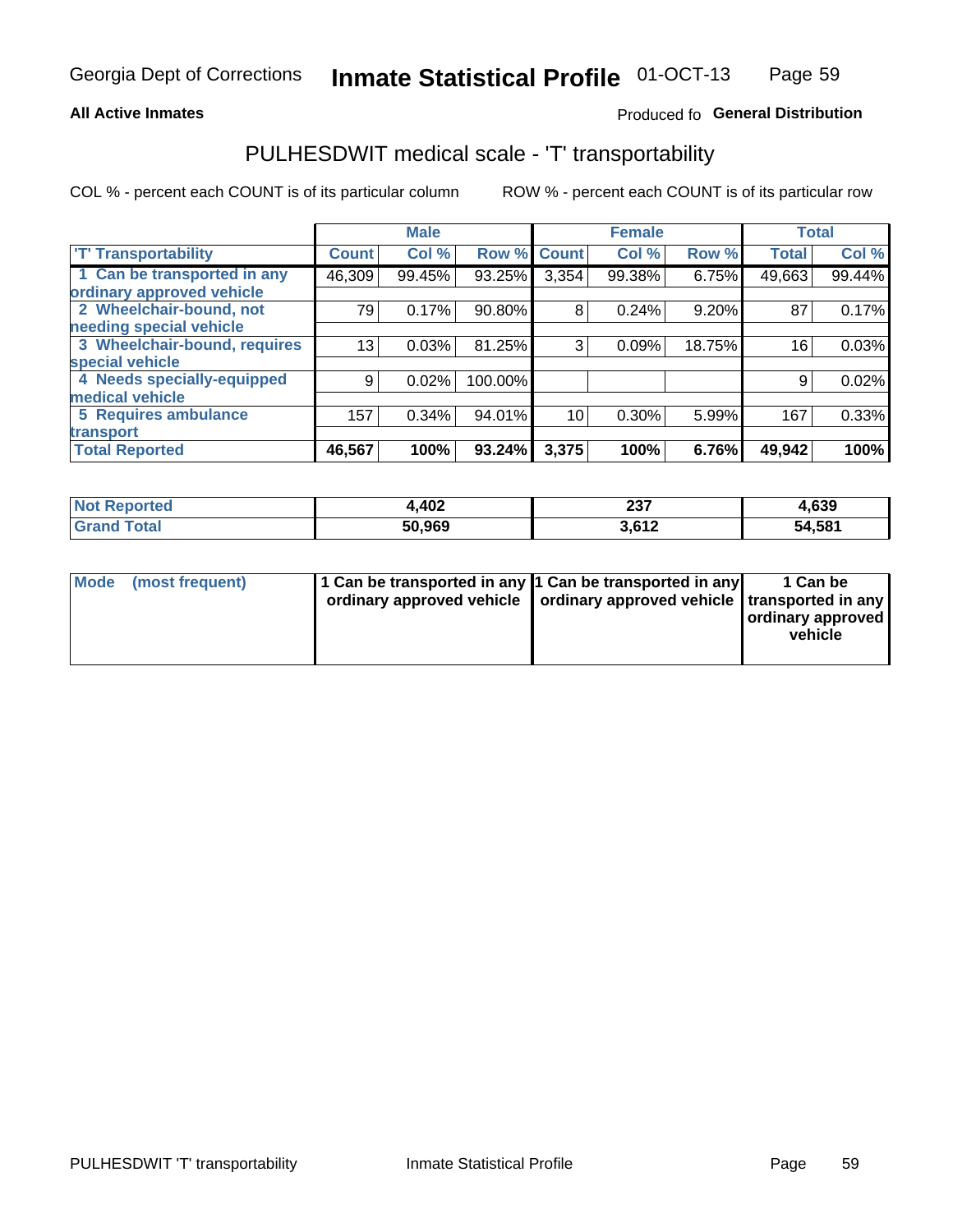#### **All Active Inmates**

### Produced for General Distribution

### Criminality in family, self-reported

COL % - percent each COUNT is of its particular column

|                              |              | <b>Male</b> |           |              | <b>Female</b> |          |                   | Total  |
|------------------------------|--------------|-------------|-----------|--------------|---------------|----------|-------------------|--------|
| <b>Criminality In Family</b> | <b>Count</b> | Col%        | Row %     | <b>Count</b> | Col %         | Row %    | <b>Total</b>      | Col %  |
| Yes, criminality in family   | 4.445        | $23.57\%$   | $94.27\%$ | 270          | $38.35\%$     | $5.73\%$ | 4.715             | 24.10% |
| No criminality in family     | 14.417       | 76.43%      | $97.08\%$ | 434          | 61.65%        | $2.92\%$ | 14,851            | 75.90% |
| <b>Total Reported</b>        | 18,862       | 100%        | 96.40%    | 704          | 100%          |          | $3.60\%$   19,566 | 100%   |

| <b>Not Reported</b> | 32,107 | 2,908 | 35.015 |
|---------------------|--------|-------|--------|
| Total               | 50,969 | 3,612 | 54,581 |

|  | Mode (most frequent) | No criminality in family | No criminality in family | No criminality in<br>family |
|--|----------------------|--------------------------|--------------------------|-----------------------------|
|--|----------------------|--------------------------|--------------------------|-----------------------------|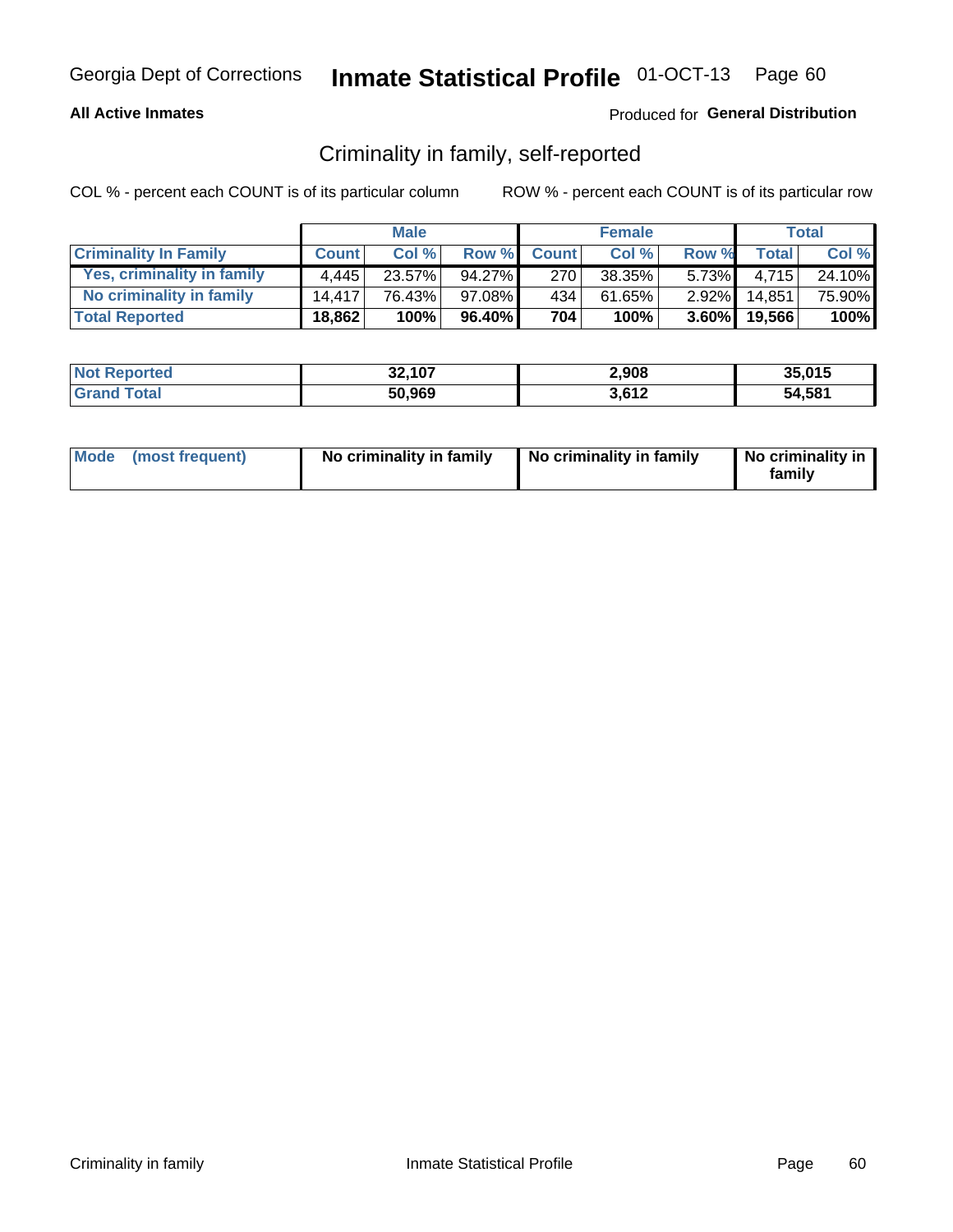### **All Active Inmates**

### Produced for General Distribution

### Alcoholism in family, self-reported

COL % - percent each COUNT is of its particular column

|                             |              | <b>Male</b> |        |              | <b>Female</b> |          |              | <b>Total</b> |
|-----------------------------|--------------|-------------|--------|--------------|---------------|----------|--------------|--------------|
| <b>Alcoholism In Family</b> | <b>Count</b> | Col%        | Row %  | <b>Count</b> | Col%          | Row %    | <b>Total</b> | Col %        |
| Yes, alcoholism in family   | 2.776        | 14.72%      | 94.10% | 174          | 24.72%        | $5.90\%$ | 2,950        | 15.08%       |
| No alcoholism in family     | 16.086       | 85.28%      | 96.81% | 530          | 75.28%        | $3.19\%$ | 16.616       | 84.92%       |
| <b>Total Reported</b>       | 18,862       | 100%        | 96.40% | 704          | 100%          | $3.60\%$ | 19,566       | $100\%$      |

| <b>Not Reported</b> | 32,107 | 2,908 | 35.015 |
|---------------------|--------|-------|--------|
| Гоtа                | 50,969 | 3,612 | 54,581 |

|  | Mode (most frequent) | No alcoholism in family | No alcoholism in family | No alcoholism in<br>family |
|--|----------------------|-------------------------|-------------------------|----------------------------|
|--|----------------------|-------------------------|-------------------------|----------------------------|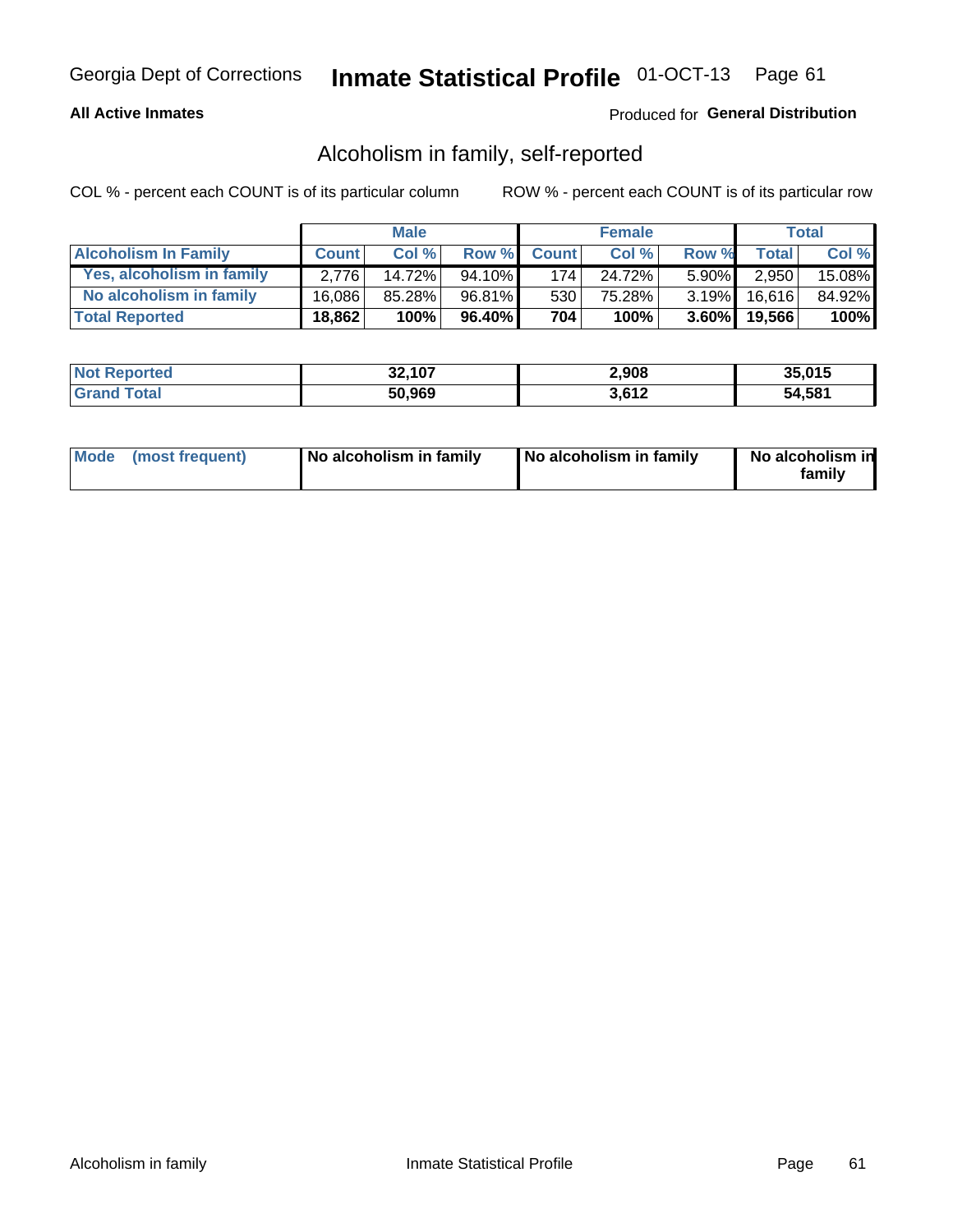#### **All Active Inmates**

### Produced for General Distribution

### Drug abuse in family, self-reported

COL % - percent each COUNT is of its particular column

|                           |              | <b>Male</b> |           |              | <b>Female</b> |          |                   | Total    |
|---------------------------|--------------|-------------|-----------|--------------|---------------|----------|-------------------|----------|
| Drug Abuse In Family      | <b>Count</b> | Col%        | Row %     | <b>Count</b> | Col%          | Row %    | <b>Total</b>      | Col %    |
| Yes, drug abuse in family | 1.559        | $8.27\%$    | 91.33%    | 148          | 21.02%        | $8.67\%$ | 1.707             | $8.72\%$ |
| No drug abuse in family   | 17.303       | 91.73%      | 96.89%    | 556          | 78.98%        | $3.11\%$ | 17,859            | 91.28%   |
| <b>Total Reported</b>     | 18,862       | 100%        | $96.40\%$ | 704          | 100%          |          | $3.60\%$   19,566 | $100\%$  |

| <b>Not Reported</b> | 32,107 | 2,908 | 35.015 |
|---------------------|--------|-------|--------|
| Гоtа                | 50,969 | 3,612 | 54,581 |

|  | Mode (most frequent) | No drug abuse in family | No drug abuse in family | No drug abuse in<br>familv |
|--|----------------------|-------------------------|-------------------------|----------------------------|
|--|----------------------|-------------------------|-------------------------|----------------------------|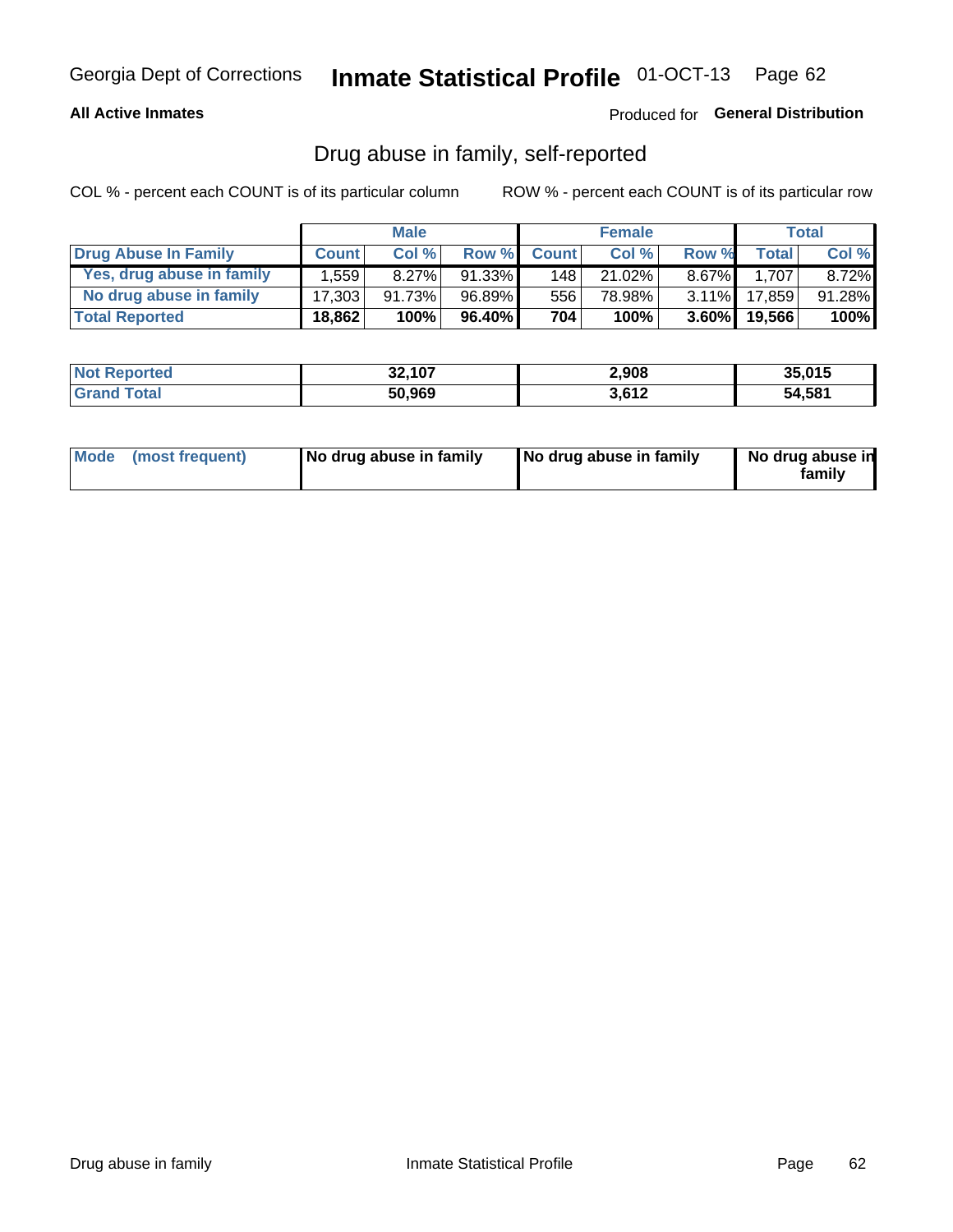#### **All Active Inmates**

### Produced for General Distribution

### Subjected to frequent beatings, self-reported

COL % - percent each COUNT is of its particular column

|                            |              | <b>Male</b> |        |              | <b>Female</b> |          |              | Total  |
|----------------------------|--------------|-------------|--------|--------------|---------------|----------|--------------|--------|
| <b>Frequent beatings</b>   | <b>Count</b> | Col %       | Row %  | <b>Count</b> | Col %         | Row %    | <b>Total</b> | Col%   |
| Yes, subjected to frequent | 900          | 4.77%       | 87.89% | 124          | 17.61%        | 12.11%   | 1.024        | 5.23%  |
| <b>beatings</b>            |              |             |        |              |               |          |              |        |
| Not subjected to frequent  | 17,962       | 95.23%      | 96.87% | 580          | 82.39%        | $3.13\%$ | 18.542       | 94.77% |
| <b>beatings</b>            |              |             |        |              |               |          |              |        |
| <b>Total Reported</b>      | 18,862       | 100%        | 96.40% | 704          | 100%          | $3.60\%$ | 19,566       | 100%   |

| <b>Not Reported</b> | 32,107 | 2,908 | 35,015 |
|---------------------|--------|-------|--------|
| <b>Grand Total</b>  | 50,969 | 3,612 | 54,581 |

| Mode (most frequent) | Not subjected to frequent<br>beatings | Not subjected to frequent<br>beatings | Not subjected to<br><b>frequent beatings</b> |
|----------------------|---------------------------------------|---------------------------------------|----------------------------------------------|
|                      |                                       |                                       |                                              |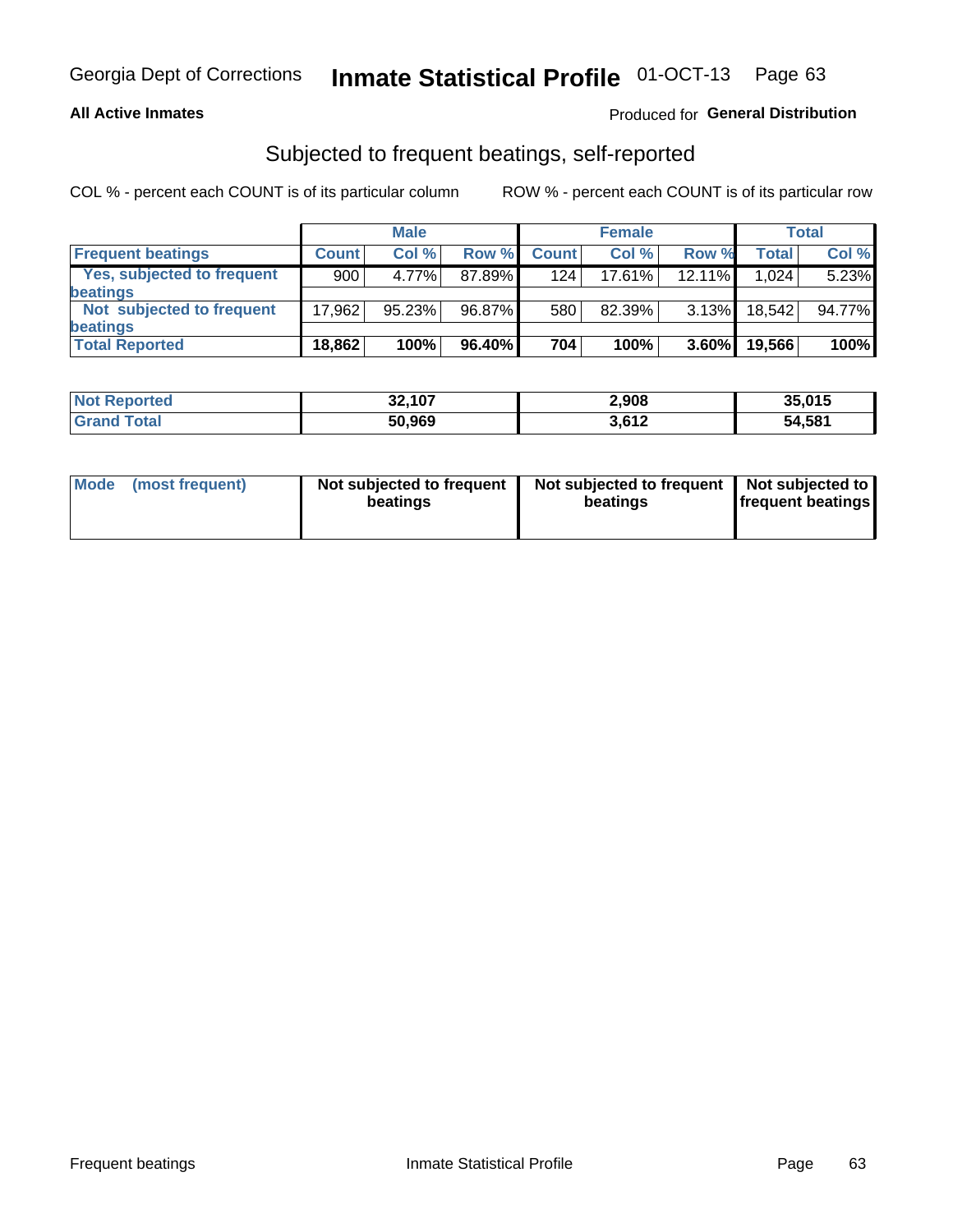### **All Active Inmates**

### **Produced for General Distribution**

### Father absent during inmate's childhood

COL % - percent each COUNT is of its particular column

|                           |              | <b>Male</b> |           |              | <b>Female</b> |          |              | <b>Total</b> |
|---------------------------|--------------|-------------|-----------|--------------|---------------|----------|--------------|--------------|
| <b>Father Absent</b>      | <b>Count</b> | Col%        | Row %     | <b>Count</b> | Col %         | Row %    | <b>Total</b> | Col %        |
| Yes, father was absent    | 9.163        | 48.58%      | $97.22\%$ | 262          | $37.22\%$     | 2.78%I   | 9.425        | 48.17%       |
| No, father was not absent | 9.699        | $51.42\%$   | 95.64%I   | 442          | 62.78%        | $4.36\%$ | 10.141       | 51.83%       |
| <b>Total Reported</b>     | 18,862       | 100%        | $96.40\%$ | 704          | 100%          | $3.60\%$ | 19,566       | 100%         |

| <b>Not Reported</b> | 32,107 | 2,908 | 35,015 |
|---------------------|--------|-------|--------|
| <b>Grand Total</b>  | 50,969 | 3,612 | 54,581 |

|  | Mode (most frequent) | No, father was not absent No, father was not absent |  | No, father was not<br>absent |
|--|----------------------|-----------------------------------------------------|--|------------------------------|
|--|----------------------|-----------------------------------------------------|--|------------------------------|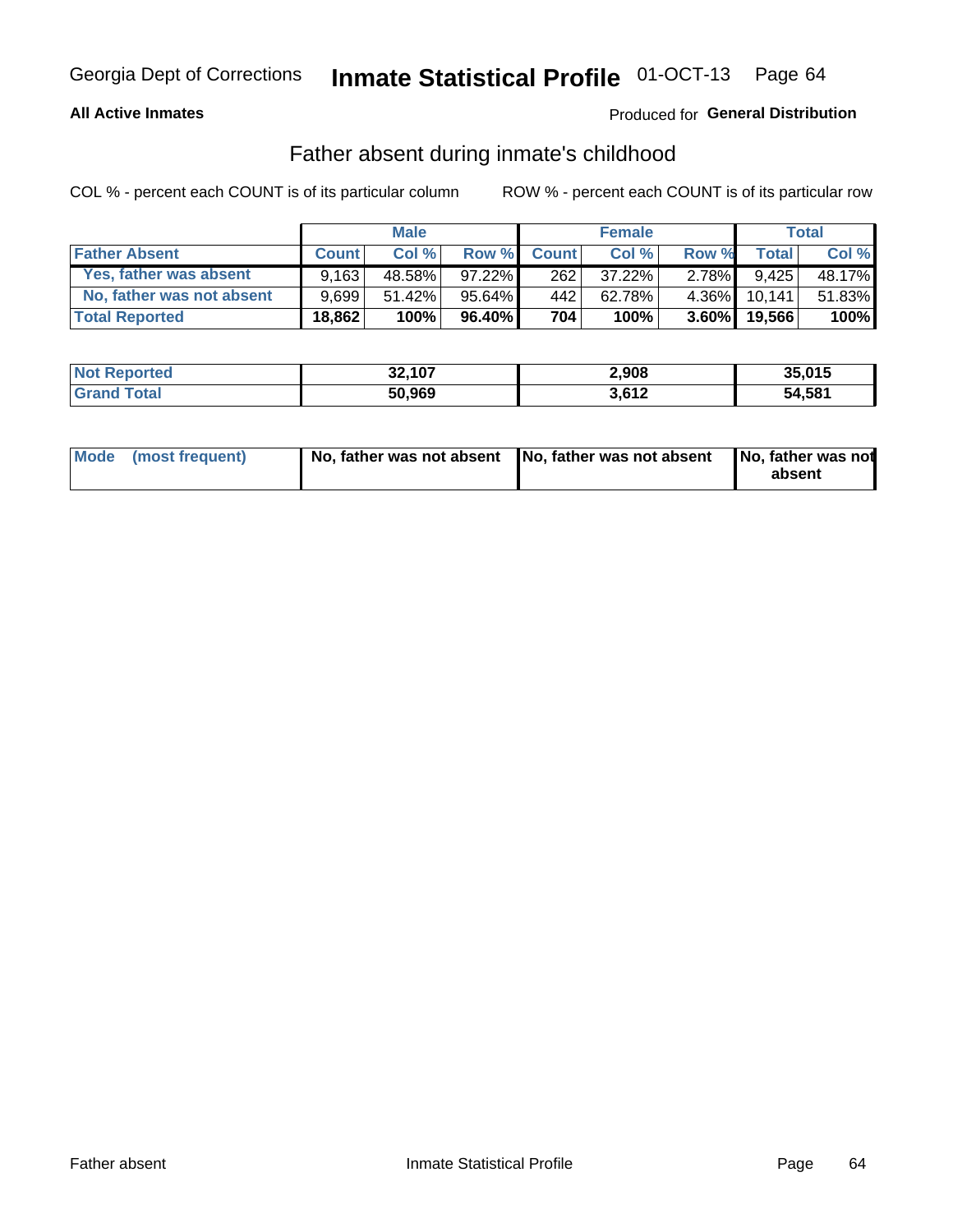#### **All Active Inmates**

### Produced for General Distribution

### Mother absent during inmate's childhood

COL % - percent each COUNT is of its particular column

|                           | <b>Male</b>  |        |        | <b>Female</b> |        |          | Total  |        |
|---------------------------|--------------|--------|--------|---------------|--------|----------|--------|--------|
| <b>Mother Absent</b>      | <b>Count</b> | Col%   | Row %  | <b>Count</b>  | Col %  | Row %    | Total  | Col %  |
| Yes, mother was absent    | 2.410        | 12.78% | 96.21% | 95            | 13.49% | $3.79\%$ | 2,505  | 12.80% |
| No, mother was not absent | 16.452       | 87.22% | 96.43% | 609           | 86.51% | $3.57\%$ | 17.061 | 87.20% |
| <b>Total Reported</b>     | 18,862       | 100%   | 96.40% | 704           | 100%   | $3.60\%$ | 19,566 | 100%   |

| <b>Not Reported</b> | 32,107 | 2,908 | 35.015 |
|---------------------|--------|-------|--------|
| Total               | 50,969 | 3,612 | 54,581 |

| Mode (most frequent) | No, mother was not absent   No, mother was not absent   No, mother was | not absent |
|----------------------|------------------------------------------------------------------------|------------|
|                      |                                                                        |            |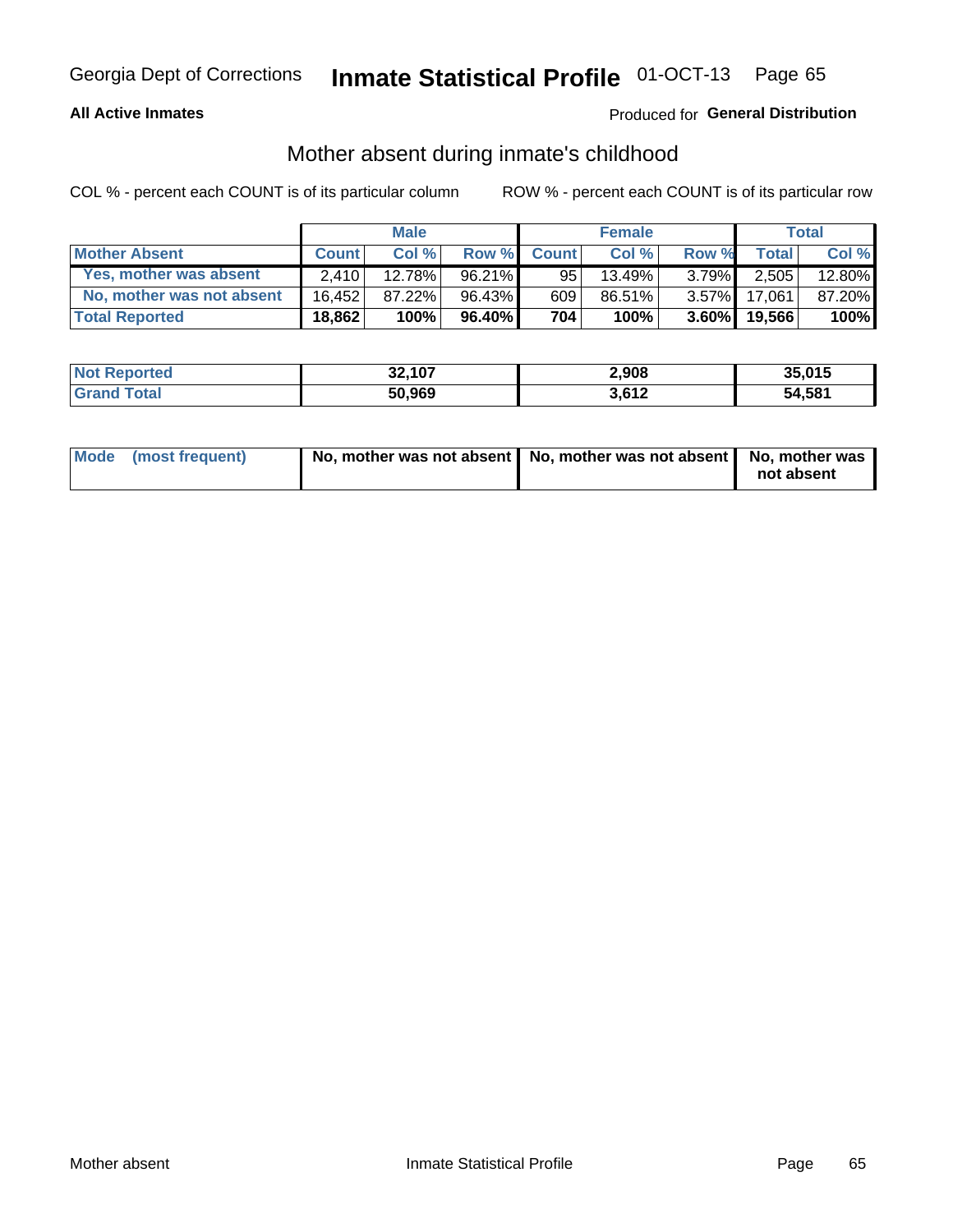#### **All Active Inmates**

### Produced for General Distribution

### Inmate diagnosed as manipulative

COL % - percent each COUNT is of its particular column

|                       | <b>Male</b>  |        |           | <b>Female</b>   |        |          | Total        |        |
|-----------------------|--------------|--------|-----------|-----------------|--------|----------|--------------|--------|
| <b>Manipulative</b>   | <b>Count</b> | Col %  | Row %     | <b>Count</b>    | Col%   | Row %    | <b>Total</b> | Col %  |
| Yes, manipulative     | 3.661        | 20.19% | 99.59%    | 15 <sup>1</sup> | 2.13%  | 0.41%    | 3.676        | 19.51% |
| No, not manipulative  | 14.473       | 79.81% | $95.46\%$ | 688             | 97.87% | $4.54\%$ | 15.161       | 80.49% |
| <b>Total Reported</b> | 18,134       | 100%   | 96.27%    | 703             | 100%   | 3.73%    | 18.837       | 100%   |

| <b>Not Reported</b> | 32,835 | 2,909 | 35,744 |
|---------------------|--------|-------|--------|
| <b>Grand Total</b>  | 50,969 | 3,612 | 54,581 |

|  | Mode (most frequent) | No. not manipulative | No, not manipulative | No. not<br><b>I</b> manipulative |
|--|----------------------|----------------------|----------------------|----------------------------------|
|--|----------------------|----------------------|----------------------|----------------------------------|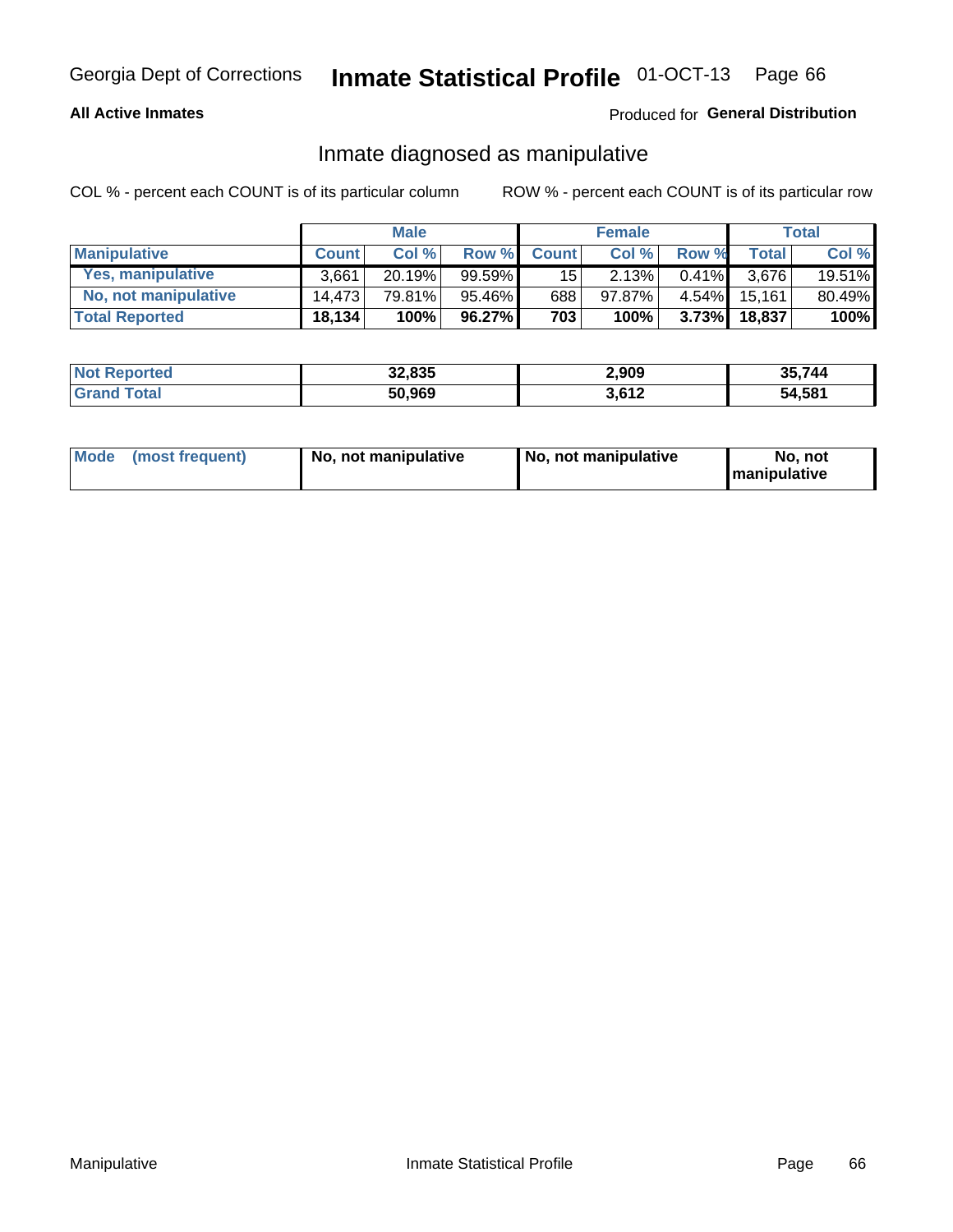#### **All Active Inmates**

#### Produced for General Distribution

### Inmate diagnosed as assaultive

COL % - percent each COUNT is of its particular column

|                       | <b>Male</b>  |           |        | <b>Female</b> |           |          | Total  |        |
|-----------------------|--------------|-----------|--------|---------------|-----------|----------|--------|--------|
| <b>Assaultive</b>     | <b>Count</b> | Col %     | Row %  | <b>Count</b>  | Col %     | Row %    | Totall | Col %  |
| Yes, assaultive       | 10.818       | 59.66%    | 95.95% | 457           | $65.01\%$ | $4.05\%$ | 11,275 | 59.86% |
| No, not assaultive    | 7.316        | $40.34\%$ | 96.75% | 246           | 34.99%    | $3.25\%$ | 7,562  | 40.14% |
| <b>Total Reported</b> | 18,134       | 100%      | 96.27% | 703           | 100%      | $3.73\%$ | 18,837 | 100%   |

| <b>Not Reported</b> | 32,835 | 2,909 | 35.744 |
|---------------------|--------|-------|--------|
| Total               | 50,969 | 3,612 | 54,581 |

| Mode (most frequent)<br>Yes, assaultive | Yes, assaultive | <b>Yes, assaultive</b> |
|-----------------------------------------|-----------------|------------------------|
|-----------------------------------------|-----------------|------------------------|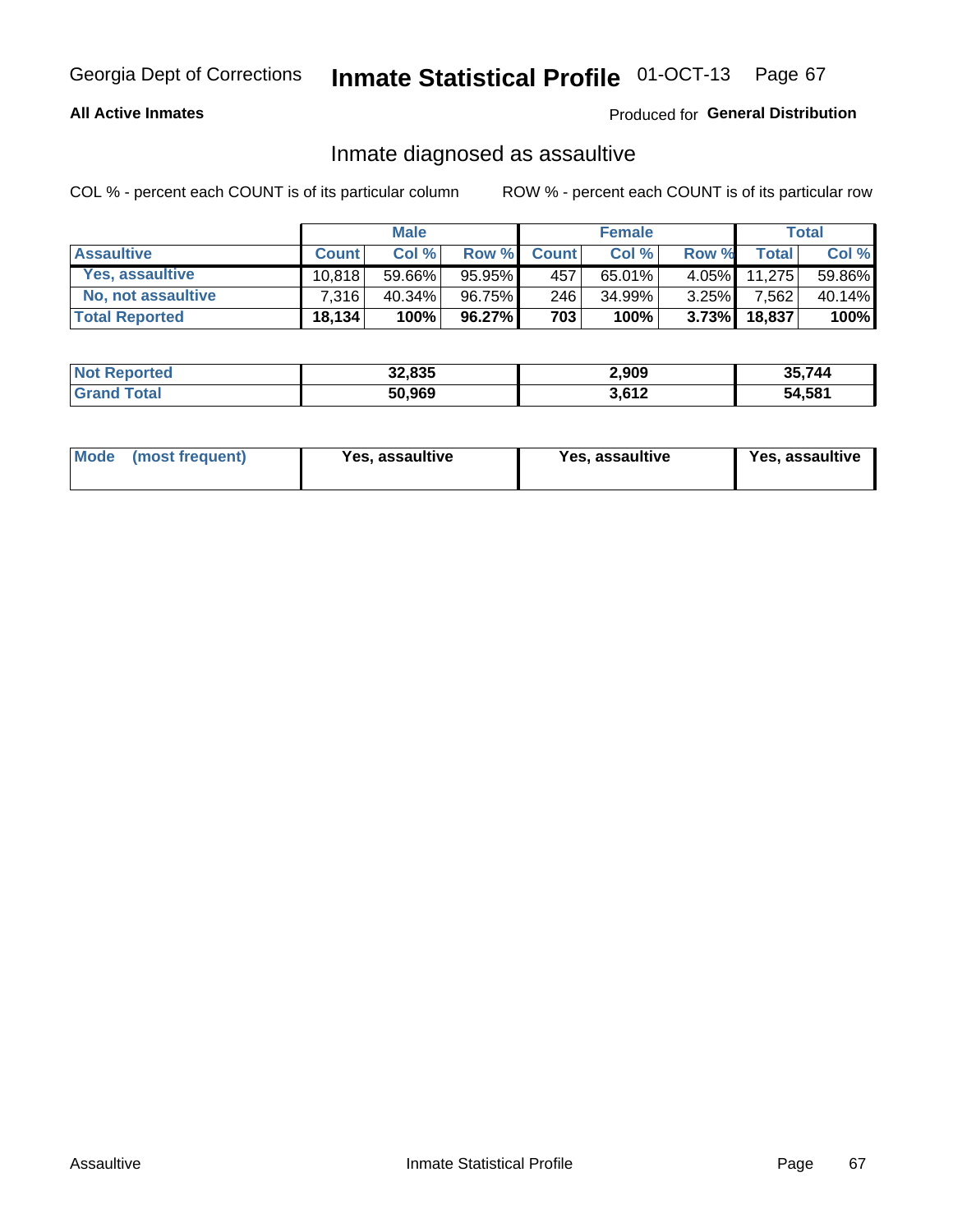#### Inmate Statistical Profile 01-OCT-13 Page 68

#### **All Active Inmates**

#### Produced for General Distribution

### Number of prior Georgia incarcerations

COL % - percent each COUNT is of its particular column

|                                       |              | <b>Male</b> |             |       | <b>Female</b> |       |        | <b>Total</b> |
|---------------------------------------|--------------|-------------|-------------|-------|---------------|-------|--------|--------------|
| <b>Num of Prior GA Incarcerations</b> | <b>Count</b> | Col %       | Row % Count |       | Col %         | Row % | Total  | Col %        |
|                                       | 29,398       | 57.68%      | 91.70%      | 2,661 | 73.67%        | 8.30% | 32,059 | 58.74%       |
|                                       | 9,086        | 17.83%      | 95.47%      | 431   | 11.93%        | 4.53% | 9,517  | 17.44%       |
| $\overline{2}$                        | 5,125        | 10.06%      | 95.83%      | 223   | 6.17%         | 4.17% | 5,348  | 9.80%        |
| 3                                     | 2,911        | 5.71%       | 95.26%      | 145   | 4.01%         | 4.74% | 3,056  | 5.60%        |
| $\boldsymbol{4}$                      | 1,820        | 3.57%       | 96.86%      | 59    | 1.63%         | 3.14% | 1,879  | 3.44%        |
| 5                                     | 1,079        | 2.12%       | 97.03%      | 33    | 0.91%         | 2.97% | 1,112  | 2.04%        |
| <b>More Than 5</b>                    | 1.550        | 3.04%       | 96.27%      | 60    | 1.66%         | 3.73% | 1.610  | 2.95%        |
| <b>Total Reported</b>                 | 50,969       | 100%        | $93.38\%$   | 3,612 | 100%          | 6.62% | 54,581 | 100.0%       |

| orted<br>NO.      |        |       |        |
|-------------------|--------|-------|--------|
| <b>otal</b><br>Gr | 50,969 | . 640 | 54.581 |

| Mean (average)       | $\overline{.02}$ | .59 | .99 |
|----------------------|------------------|-----|-----|
| Median (middle)      |                  |     |     |
| Mode (most frequent) |                  |     |     |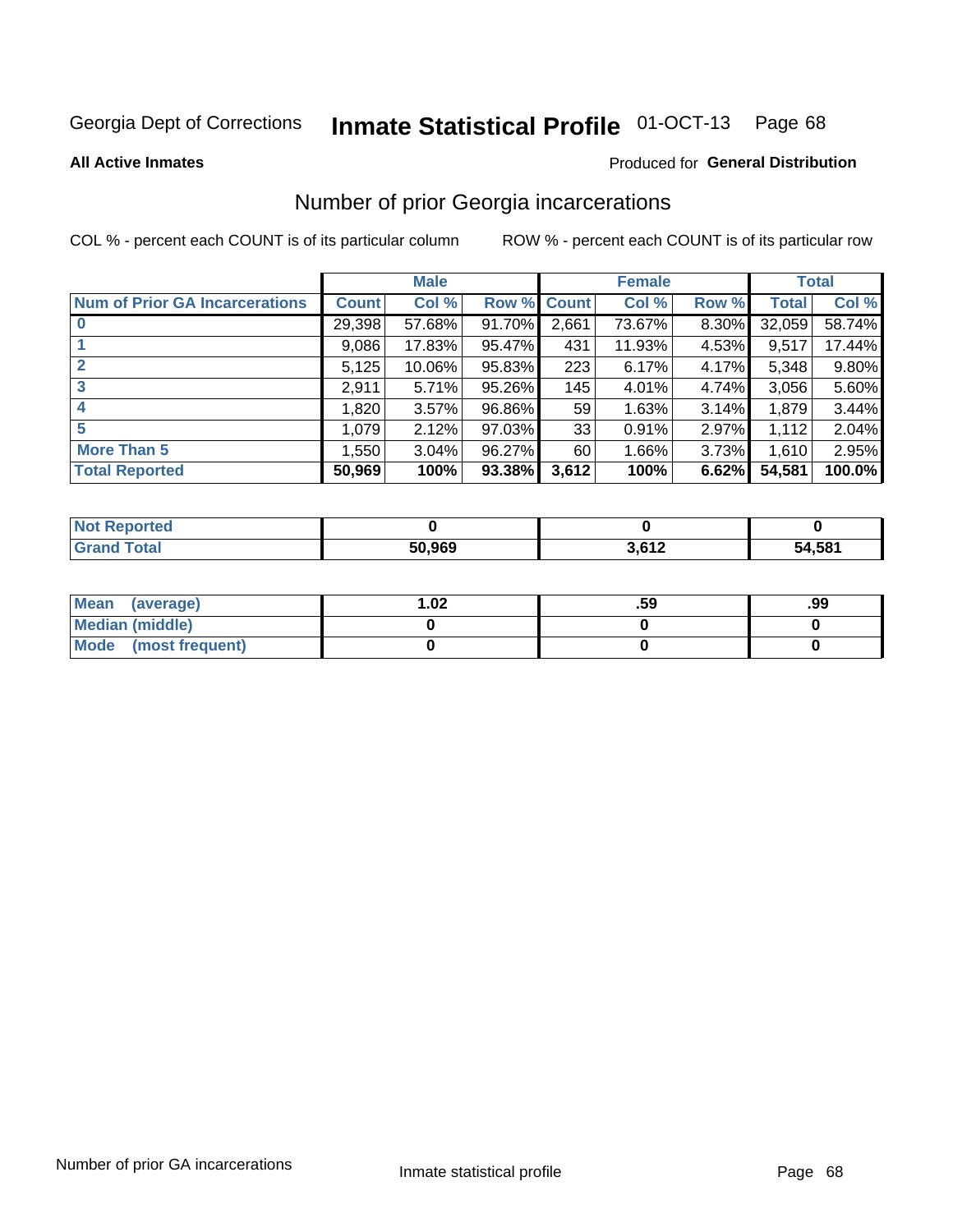#### Inmate Statistical Profile 01-OCT-13 Page 69

#### **All Active Inmates**

#### Produced for General Distribution

### Prison sentence in years

COL % - percent each COUNT is of its particular column

ROW % - percent each COUNT is of its particular row

|                                 | <b>Male</b>    |        |         | <b>Female</b> |        |       | <b>Total</b>   |        |
|---------------------------------|----------------|--------|---------|---------------|--------|-------|----------------|--------|
| <b>Prison Sentence In Years</b> | <b>Count</b>   | Col %  | Row %   | <b>Count</b>  | Col %  | Row % | <b>Total</b>   | Col %  |
| $0 - 1$                         | 3,607          | 7.08%  | 93.66%  | 244           | 6.76%  | 6.34% | 3,851          | 7.06%  |
| $1.1 - 2$                       | 636            | 1.25%  | 90.08%  | 70            | 1.94%  | 9.92% | 706            | 1.29%  |
| $2.1 - 3$                       | 884            | 1.73%  | 91.61%  | 81            | 2.24%  | 8.39% | 965            | 1.77%  |
| $3.1 - 4$                       | 908            | 1.78%  | 91.90%  | 80            | 2.21%  | 8.10% | 988            | 1.81%  |
| $4.1 - 5$                       | 2,245          | 4.40%  | 91.00%  | 222           | 6.15%  | 9.00% | 2,467          | 4.52%  |
| $5.1 - 6$                       | 1,146          | 2.25%  | 90.81%  | 116           | 3.21%  | 9.19% | 1,262          | 2.31%  |
| $6.1 - 7$                       | 1,285          | 2.52%  | 92.91%  | 98            | 2.71%  | 7.09% | 1,383          | 2.53%  |
| $7.1 - 8$                       | 1,216          | 2.39%  | 90.61%  | 126           | 3.49%  | 9.39% | 1,342          | 2.46%  |
| $8.1 - 9$                       | 1,179          | 2.31%  | 91.68%  | 107           | 2.96%  | 8.32% | 1,286          | 2.36%  |
| $9.1 - 10$                      | 5,867          | 11.51% | 90.99%  | 581           | 16.09% | 9.01% | 6,448          | 11.81% |
| $10.1 - 12$                     | 2,899          | 5.69%  | 91.68%  | 263           | 7.28%  | 8.32% | 3,162          | 5.79%  |
| $12.1 - 15$                     | 5,577          | 10.94% | 92.37%  | 461           | 12.76% | 7.63% | 6,038          | 11.06% |
| $15.1 - 20$                     | 9,524          | 18.69% | 94.26%  | 580           | 16.06% | 5.74% | 10,104         | 18.51% |
| 20.1 - Over                     | 8,800          | 17.27% | 95.50%  | 415           | 11.49% | 4.50% | 9,215          | 16.88% |
| Life                            | 4,764          | 9.35%  | 96.67%  | 164           | 4.54%  | 3.33% | 4,928          | 9.03%  |
| <b>Life Without Parole</b>      | 363            | 0.71%  | 99.18%  | 3             | 0.08%  | 0.82% | 366            | 0.67%  |
| <b>Death</b>                    | 67             | 0.13%  | 98.53%  |               | 0.03%  | 1.47% | 68             | 0.12%  |
| <b>Youthful Offenders</b>       | $\overline{2}$ | 0.01%  | 100.00% |               |        |       | $\overline{2}$ | 0.01%  |
| <b>Total Reported</b>           | 50,969         | 100%   | 93.38%  | 3,612         | 100%   | 6.62% | 54,581         | 100%   |

| oorted<br>I NOT |        |                       |        |
|-----------------|--------|-----------------------|--------|
| CT              | 50.969 | <b>1 בים</b> כ<br>. . | 54,581 |

#### **Determinate (numeric) sentences only**

| <b>Mear</b> | $\rightarrow$ $\rightarrow$ $\rightarrow$<br>. . | $\overline{ }$<br>า4.6.<br>___ | $ \sim$<br>. სა |
|-------------|--------------------------------------------------|--------------------------------|-----------------|
|             |                                                  |                                |                 |

All sentences (including determinate), with life, life without parole, and death sentences figured at 45 years

| Me | 25.00<br>____ | . . | 24.88<br>$ -$ |
|----|---------------|-----|---------------|
|    |               |     |               |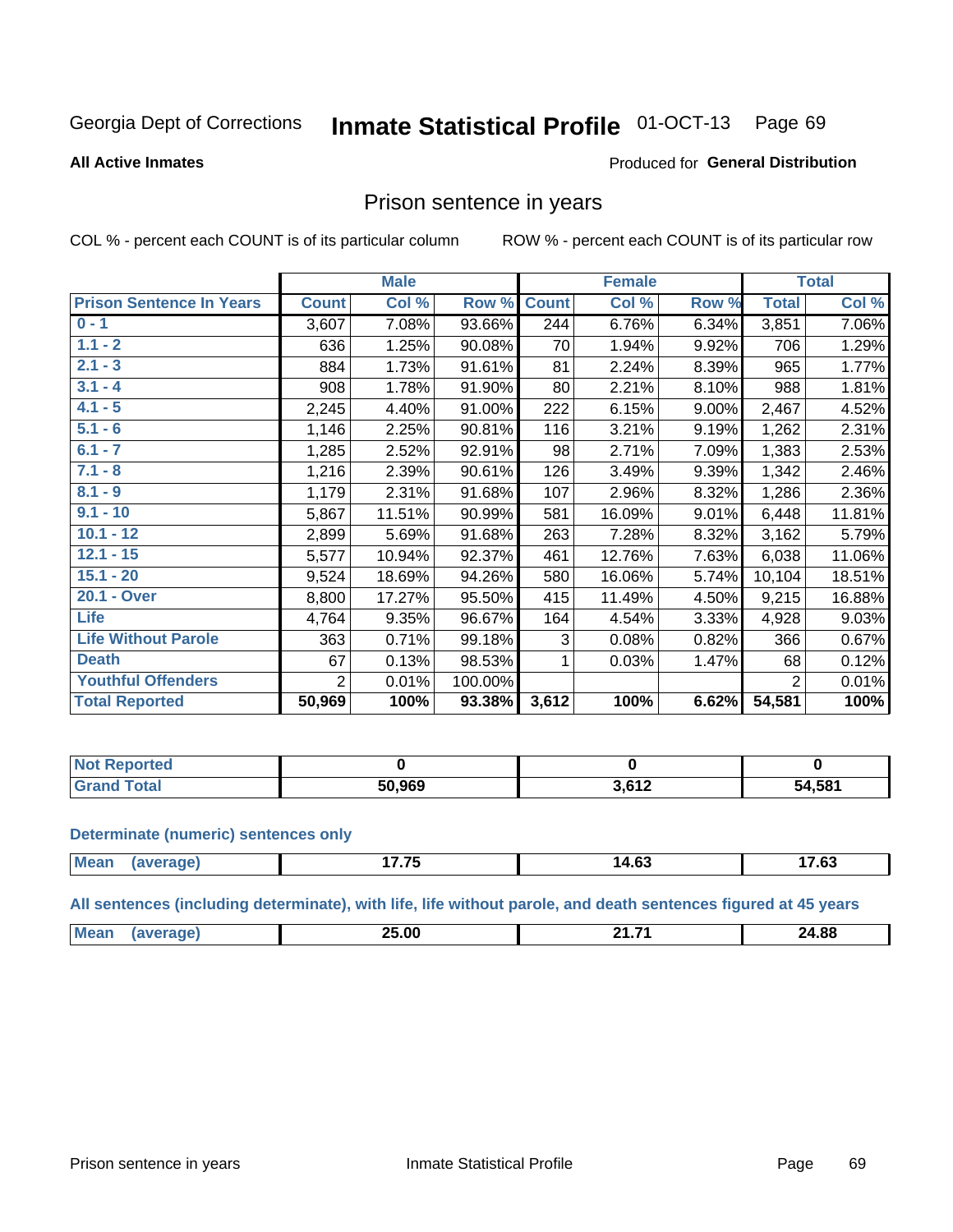#### Inmate Statistical Profile 01-OCT-13 Page 70

#### **All Active Inmates**

#### **Produced for General Distribution**

## Primary offense, broken out into felonies vs misdemeanors

COL % - percent each COUNT is of its particular column

|                                  | <b>Male</b>  |        |                    | <b>Female</b> |        |       | Total        |        |
|----------------------------------|--------------|--------|--------------------|---------------|--------|-------|--------------|--------|
| <b>Felonies and Misdemeanors</b> | <b>Count</b> | Col %  | <b>Row % Count</b> |               | Col %  | Row % | <b>Total</b> | Col %  |
| <b>Felonies</b>                  | 50.771       | 99.77% | $93.37\%$          | 3.604         | 99.81% | 6.63% | 54.375       | 99.77% |
| <b>Misdemeanors</b>              | 117          | .23%   | 94.35%             |               | .19%'  | 5.65% | 124          | .23%   |
| <b>Total Reported</b>            | 50,888       | 100%   | 93.37%             | 3,611         | 100%   | 6.63% | 54,499       | 100%   |

| <b>Not</b><br>Reported |        |        | $\mathbf{f}$<br>ОZ |
|------------------------|--------|--------|--------------------|
| <b>Grand</b><br>™otal  | 50.969 | 50,889 | 54,581             |

| M      | .    | nes | onies |
|--------|------|-----|-------|
| nuenti | ____ | .   | .     |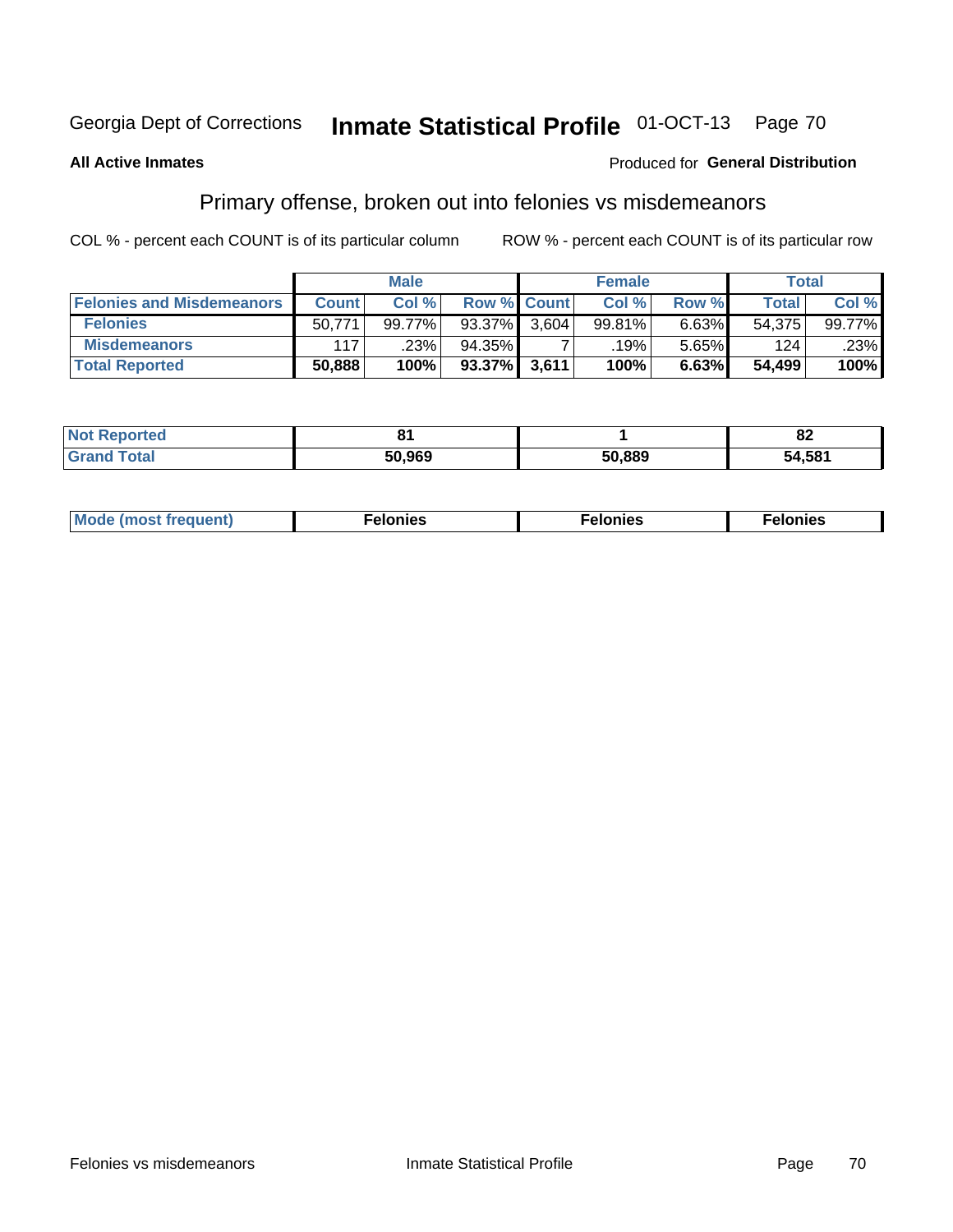## Georgia Dept of Corrections **Inmate Statistical Profile** 01-OCT-13 Page 71

#### **All Active Inmates**

#### Produced for **General Distribution**

## Primary offense, broken out into six broad crime categories

COL % - percent each COUNT is of its particular column ROW % - percent each COUNT is of its particular row

|                                 | <b>Male</b>  |        |           | <b>Female</b> |          |        | <b>Total</b> |        |
|---------------------------------|--------------|--------|-----------|---------------|----------|--------|--------------|--------|
| <b>Crime Categories</b>         | <b>Count</b> | Col %  |           | Row % Count   | Col %    | Row %  | <b>Total</b> | Col %  |
| <b>Violent</b>                  | 24,838       | 49.04% | 94.22%    | 1,523         | 42.40%   | 5.78%  | 26,361       | 48.60% |
| <b>Sex Crime</b><br>2           | 8,214        | 16.22% | 98.55%    | 121           | $3.37\%$ | 1.45%  | 8,335        | 15.37% |
| $\mathbf{3}$<br><b>Property</b> | 9,569        | 18.89% | 89.66%    | 1,104         | 30.73%   | 10.34% | 10,673       | 19.68% |
| <b>Drug</b><br>4                | 5,935        | 11.72% | 89.58%    | 690           | 19.21%   | 10.42% | 6,625        | 12.22% |
| <b>Habit/DUI</b><br>5           | 92           | .18%   | 81.42%    | 21            | .58%     | 18.58% | 113          | .21%   |
| <b>Other</b><br>6               | 1,996        | 3.94%  | 93.75%    | 133           | 3.70%    | 6.25%  | 2,129        | 3.93%  |
| <b>Total Reported</b>           | 50,644       | 100%   | $93.38\%$ | 3,592         | 100%     | 6.62%  | 54,236       | 100%   |

| 'teo<br>NO  | 325    | 20            | 345                    |  |  |
|-------------|--------|---------------|------------------------|--|--|
| <b>Tata</b> | 50,969 | 0.42<br>או טו | .58 <sup>4</sup><br>54 |  |  |

| Mo<br>uent)<br>nos | .<br>/iolent | <br>Violent | - --<br><b>Tiolent</b> |
|--------------------|--------------|-------------|------------------------|
|                    |              |             |                        |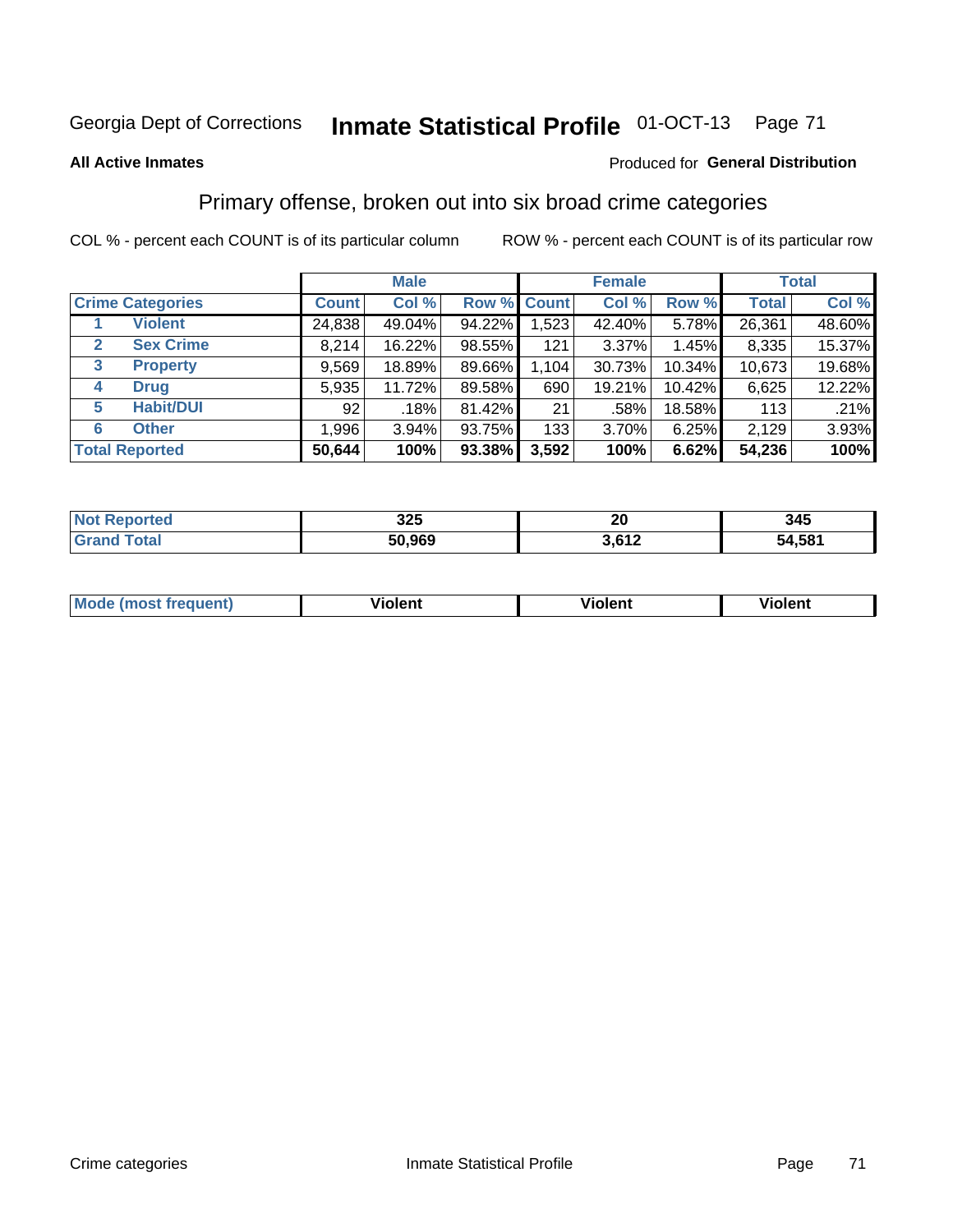## Georgia Dept of Corrections **Inmate Statistical Profile** 01-OCT-13 Page 72

#### **All Active Inmates**

#### Produced for **General Distribution**

## Primary offense, detailed offense code

COL % - percent each COUNT is of its particular column ROW % - percent each COUNT is of its particular row

|   |                                            |                         | <b>Male</b> |         |                | <b>Female</b> |         |                | <b>Total</b> |
|---|--------------------------------------------|-------------------------|-------------|---------|----------------|---------------|---------|----------------|--------------|
|   | <b>Primary Offense</b>                     | <b>Count</b>            | Col %       | Row %   | <b>Count</b>   | Col %         | Row %   | <b>Total</b>   | Col %        |
| F | <b>Abuse, Neglect</b>                      |                         |             |         | 1.             | .03%          | 100.00% | 1              | .01%         |
|   | <b>Elder/Disab</b>                         |                         |             |         |                |               |         |                |              |
| F | <b>Agg Aslt W Intnt To Rape</b>            | 56                      | .11%        | 100.00% |                |               |         | 56             | .10%         |
| F | <b>Agg Sex Battery Atmpt</b>               | $\overline{2}$          | .01%        | 100.00% |                |               |         | $\overline{2}$ | .01%         |
| F | <b>Aggrav Assault</b>                      | 4,934                   | 9.70%       | 94.74%  | 274            | 7.59%         | 5.26%   | 5,208          | 9.56%        |
| F | <b>Aggrav Assault Peace</b><br><b>Ofcr</b> | 277                     | .54%        | 95.85%  | 12             | .33%          | 4.15%   | 289            | .53%         |
| F | <b>Aggrav Battery</b>                      | 1,133                   | 2.23%       | 94.42%  | 67             | 1.86%         | 5.58%   | 1,200          | 2.20%        |
| F | <b>Aggrav Battery Peace</b><br><b>Ofcr</b> | 20                      | .04%        | 95.24%  | 1              | .03%          | 4.76%   | 21             | .04%         |
| F | <b>Aggrav Ch Molest, Atmpt</b>             | 4                       | .01%        | 100.00% |                |               |         | 4              | .01%         |
| F | <b>Aggrav Child Molestation</b>            | 1,261                   | 2.48%       | 98.36%  | 21             | .58%          | 1.64%   | 1,282          | 2.35%        |
| F | <b>Aggrav Cruelty To</b>                   | 9                       | .02%        | 100.00% |                |               |         | 9              | .02%         |
|   | <b>Animals</b>                             |                         |             |         |                |               |         |                |              |
| F | <b>Aggrav Sexual Battery</b>               | 181                     | .36%        | 99.45%  | 1              | .03%          | .55%    | 182            | .33%         |
| F | <b>Aggrav Sodomy</b>                       | 208                     | .41%        | 99.05%  | $\overline{2}$ | .06%          | .95%    | 210            | .39%         |
| F | <b>Aggrav Stalking</b>                     | 273                     | .54%        | 97.50%  | $\overline{7}$ | .19%          | 2.50%   | 280            | .51%         |
| F | <b>Aggravated Assault On</b><br>$65+$      | 5                       | .01%        | 100.00% |                |               |         | 5              | .01%         |
| F | <b>Aiding Escape</b>                       | 1                       | .01%        | 100.00% |                |               |         | 1              | .01%         |
| F | <b>Aircraft Hijacking</b>                  | 4                       | .01%        | 100.00% |                |               |         | 4              | .01%         |
| F | <b>Alter Id</b>                            | $\overline{2}$          | .01%        | 100.00% |                |               |         | $\overline{2}$ | .01%         |
| F | <b>Armed Robbery</b>                       | 5,554                   | 10.91%      | 96.74%  | 187            | 5.18%         | 3.26%   | 5,741          | 10.53%       |
| F | <b>Arson 1st Degree</b>                    | 80                      | .16%        | 90.91%  | 8              | .22%          | 9.09%   | 88             | .16%         |
| F | <b>Arson 2nd Degree</b>                    | 8                       | .02%        | 80.00%  | $\overline{2}$ | .06%          | 20.00%  | 10             | .02%         |
| F | <b>Arson 3rd Degree</b>                    | $\overline{c}$          | .01%        | 66.67%  | 1              | .03%          | 33.33%  | 3              | .01%         |
| F | <b>Arson Misc</b>                          | $\overline{2}$          | .01%        | 100.00% |                |               |         | $\overline{2}$ | .01%         |
| F | <b>Atmpt Aggrav Assault</b>                | 9                       | .02%        | 90.00%  | 1              | .03%          | 10.00%  | 10             | .02%         |
| F | <b>Atmpt Aggrav Sodomy</b>                 | 5                       | .01%        | 100.00% |                |               |         | 5              | .01%         |
| F | <b>Atmpt Armed Robbery</b>                 | 104                     | .20%        | 95.41%  | 5              | .14%          | 4.59%   | 109            | .20%         |
| F | <b>Atmpt Burglary</b>                      | 38                      | .07%        | 95.00%  | $\overline{2}$ | .06%          | 5.00%   | 40             | .07%         |
| F | <b>Atmpt Child Molestation</b>             | 21                      | .04%        | 100.00% |                |               |         | 21             | .04%         |
| F | <b>Atmpt Escape</b>                        | $\mathbf{1}$            | .01%        | 100.00% |                |               |         | 1              | .01%         |
| F | <b>Atmpt Kidnap</b>                        | $\overline{\mathbf{4}}$ | .01%        | 100.00% |                |               |         | 4              | .01%         |
| F | <b>Atmpt Murder</b>                        | 49                      | .10%        | 92.45%  | 4              | .11%          | 7.55%   | 53             | .10%         |
| F | <b>Atmpt Rape</b>                          | 44                      | .09%        | 97.78%  | $\mathbf 1$    | .03%          | 2.22%   | 45             | .08%         |
| F | <b>Atmpt Robbery</b>                       | 55                      | .11%        | 93.22%  | 4              | .11%          | 6.78%   | 59             | .11%         |
| F | <b>Atmpt Sodomy</b>                        | 1                       | .01%        | 100.00% |                |               |         | 1              | .01%         |
| F | <b>Atmpt Theft By Taking</b>               | 5                       | .01%        | 100.00% |                |               |         | 5              | .01%         |
| F | <b>Atmpt Viol Substance</b>                | 20                      | .04%        | 86.96%  | 3 <sup>1</sup> | .08%          | 13.04%  | 23             | .04%         |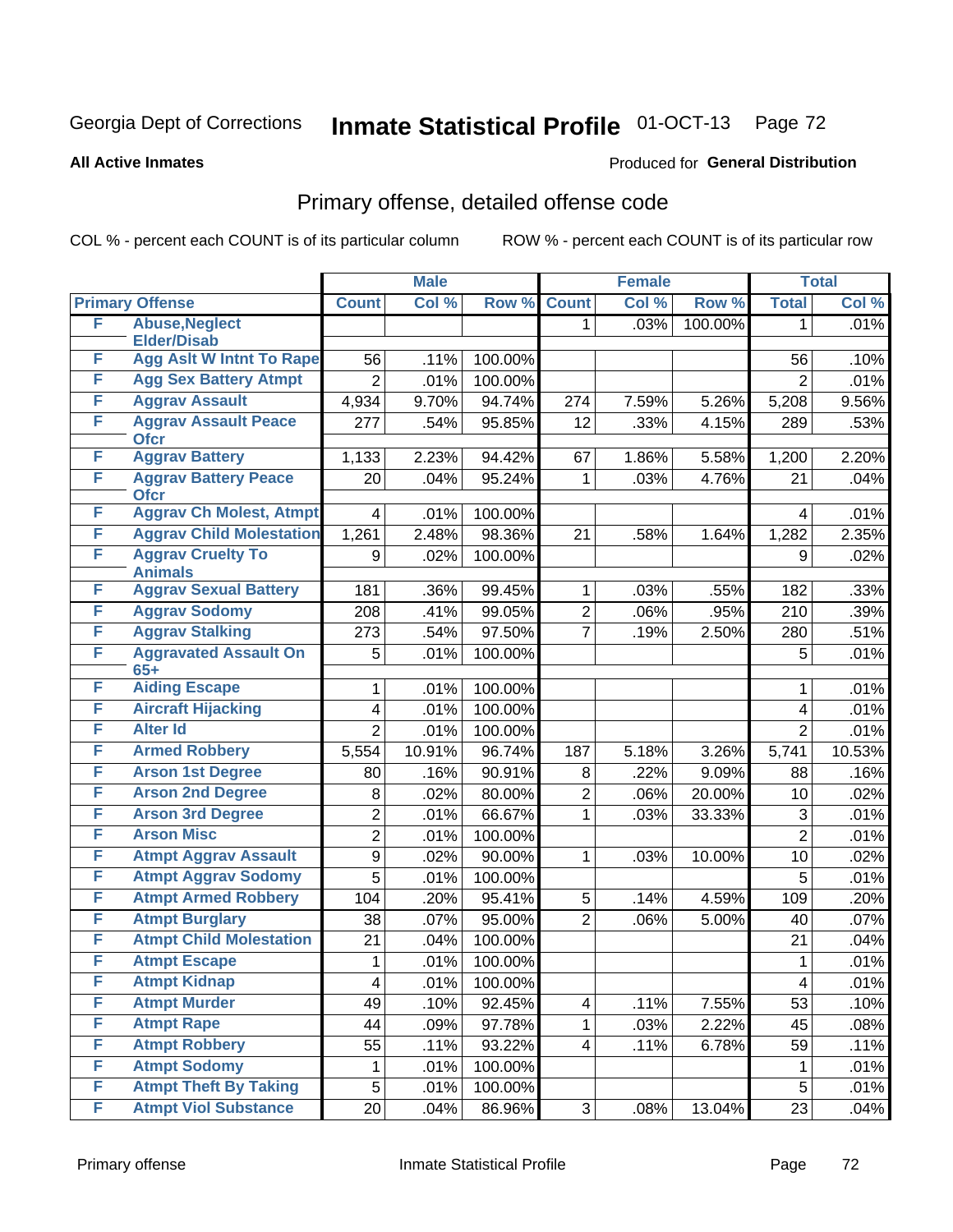#### **All Active Inmates**

### Produced for **General Distribution**

### Primary offense, detailed offense code

|   |                                            |                         | <b>Male</b> |         |                | <b>Female</b> |         |                | <b>Total</b> |
|---|--------------------------------------------|-------------------------|-------------|---------|----------------|---------------|---------|----------------|--------------|
|   | <b>Primary Offense</b>                     | <b>Count</b>            | Col %       | Row %   | <b>Count</b>   | Col %         | Row %   | <b>Total</b>   | Col %        |
|   | <b>Act</b>                                 |                         |             |         |                |               |         |                |              |
| F | <b>Att/Consprcy Commt</b><br>C/S/Of        | 51                      | .10%        | 89.47%  | 6              | .17%          | 10.53%  | 57             | .10%         |
| F | <b>Bad Checks</b>                          | 3                       | .01%        | 42.86%  | 4              | .11%          | 57.14%  | $\overline{7}$ | .01%         |
| F | <b>Bail Jumping</b>                        | 5                       | .01%        | 50.00%  | $\overline{5}$ | .14%          | 50.00%  | 10             | .02%         |
| F | <b>Barratry</b>                            | 1                       | .01%        | 100.00% |                |               |         | 1              | .01%         |
| F | <b>Bestiality</b>                          | 1                       | .01%        | 50.00%  | $\mathbf 1$    | .03%          | 50.00%  | $\overline{2}$ | .01%         |
| F | <b>Bribery Govt Officer</b>                | 1                       | .01%        | 100.00% |                |               |         | $\mathbf{1}$   | .01%         |
| F | <b>Bribery Of Contestant</b>               | 1                       | .01%        | 100.00% |                |               |         | $\mathbf{1}$   | .01%         |
| F | <b>Burg 1st Aft 6/30/12</b>                | 72                      | .14%        | 96.00%  | 3              | .08%          | 4.00%   | 75             | .14%         |
| F | <b>Burg 2nd Aft 6/30/12</b>                | 18                      | .04%        | 94.74%  | 1              | .03%          | 5.26%   | 19             | .03%         |
| F | <b>Burg Bef 7/1/12</b>                     | 5,832                   | 11.46%      | 96.14%  | 234            | 6.48%         | 3.86%   | 6,066          | 11.13%       |
| F | <b>Carry Concealed Weapon</b>              | 3                       | .01%        | 100.00% |                |               |         | 3              | .01%         |
| F | <b>Carry Weapon At School</b>              | $\overline{7}$          | .01%        | 100.00% |                |               |         | $\overline{7}$ | .01%         |
| F | <b>Child Molestation</b>                   | 2,653                   | 5.21%       | 97.90%  | 57             | 1.58%         | 2.10%   | 2,710          | 4.97%        |
| F | <b>Chop Shop Violation</b>                 | $\overline{2}$          | .01%        | 100.00% |                |               |         | $\overline{2}$ | .01%         |
| F | <b>Cnspire Traffic Cntrl Sub</b>           | 10                      | .02%        | 100.00% |                |               |         | 10             | .02%         |
| F | <b>Cntrbtng Delingency</b><br><b>Minor</b> |                         |             |         | 1              | .03%          | 100.00% | 1              | .01%         |
| F | <b>Computer Pornography</b>                | 66                      | .13%        | 100.00% |                |               |         | 66             | .12%         |
| F | <b>Computer Theft</b>                      | 9                       | .02%        | 52.94%  | 8              | .22%          | 47.06%  | 17             | .03%         |
| F | <b>Conceal Contraband</b>                  | 1                       | .01%        | 100.00% |                |               |         | 1              | .01%         |
| F | <b>Conceal Death Of</b><br><b>Another</b>  | 11                      | .02%        | 78.57%  | 3              | .08%          | 21.43%  | 14             | .03%         |
| F | <b>Conspiracy</b>                          | 37                      | .07%        | 84.09%  | $\overline{7}$ | .19%          | 15.91%  | 44             | .08%         |
| F | <b>Convsn Paymnts Real</b>                 | 1                       | .01%        | 100.00% |                |               |         | $\mathbf{1}$   | .01%         |
|   | <b>Propy</b>                               |                         |             |         |                |               |         |                |              |
| F | <b>Crmnl Damage 1st</b><br><b>Degree</b>   | 32                      | .06%        | 94.12%  | 2              | .06%          | 5.88%   | 34             | .06%         |
| F | <b>Crmnl Damage 2nd</b>                    | 87                      | .17%        | 93.55%  | 6              | .17%          | 6.45%   | 93             | .17%         |
|   | <b>Degree</b>                              |                         |             |         |                |               |         |                |              |
| F | <b>Crmnl Interfere Govt</b>                | 23                      | .05%        | 88.46%  | 3 <sup>1</sup> | .08%          | 11.54%  | 26             | .05%         |
|   | <b>Prop</b>                                |                         |             |         |                |               |         |                |              |
| F | <b>Crmnl Poss Explosives</b>               | $\mathbf 1$             | .01%        | 100.00% |                |               |         | $\mathbf{1}$   | .01%         |
| F | <b>Crmnl Solicitation</b>                  |                         |             |         | $\mathbf 1$    | .03%          | 100.00% | $\mathbf{1}$   | .01%         |
| F | <b>Crmnl Trespassing</b>                   | $\overline{\mathbf{c}}$ | .01%        | 100.00% |                |               |         | $\overline{c}$ | .01%         |
| F | <b>Cruelty To Animals</b>                  | $\overline{\mathbf{4}}$ | .01%        | 100.00% |                |               |         | 4              | .01%         |
| F | <b>Cruelty To Children</b>                 | 298                     | .59%        | 79.05%  | 79             | 2.19%         | 20.95%  | 377            | .69%         |
| F | <b>Cruelty To Elder Person</b>             | 17                      | .03%        | 73.91%  | 6              | .17%          | 26.09%  | 23             | .04%         |
| F | <b>Defrauding State</b>                    | $\overline{2}$          | .01%        | 100.00% |                |               |         | $\overline{c}$ | .01%         |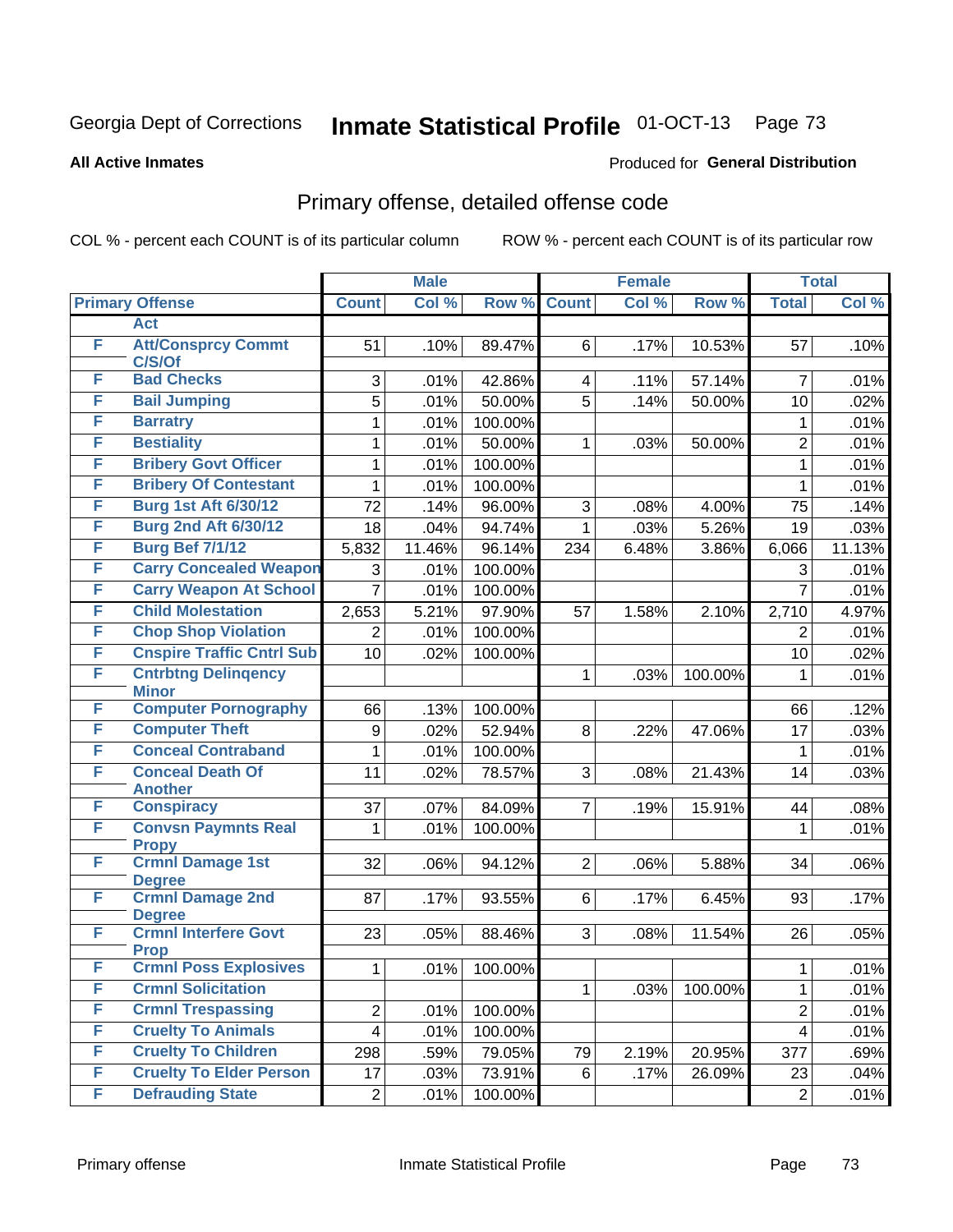#### **All Active Inmates**

#### Produced for **General Distribution**

### Primary offense, detailed offense code

|   |                                  |                         | <b>Male</b> |         |                         | <b>Female</b> |        |                         | <b>Total</b> |
|---|----------------------------------|-------------------------|-------------|---------|-------------------------|---------------|--------|-------------------------|--------------|
|   | <b>Primary Offense</b>           | <b>Count</b>            | Col %       | Row %   | <b>Count</b>            | Col %         | Row %  | <b>Total</b>            | Col %        |
| F | <b>Dogfighting</b>               | 1                       | .01%        | 100.00% |                         |               |        | 1                       | .01%         |
| F | <b>Drvng Habtl Violator</b>      | 5                       | .01%        | 62.50%  | 3                       | .08%          | 37.50% | 8                       | .01%         |
| F | <b>Eavesdrop &amp;</b>           | 4                       | .01%        | 100.00% |                         |               |        | $\overline{\mathbf{4}}$ | .01%         |
|   | <b>Surveillance</b>              |                         |             |         |                         |               |        |                         |              |
| F | <b>Entering Vehicle</b>          | 101                     | .20%        | 99.02%  | $\mathbf{1}$            | .03%          | .98%   | 102                     | .19%         |
| F | <b>Entice Child, Attempted</b>   | 8                       | .02%        | 100.00% |                         |               |        | 8                       | .01%         |
| F | <b>Enticing Child-Indec</b>      | 73                      | .14%        | 96.05%  | 3                       | .08%          | 3.95%  | 76                      | .14%         |
| F | <b>Purp</b><br><b>Escape</b>     | 22                      | .04%        | 81.48%  | 5                       | .14%          | 18.52% | 27                      | .05%         |
| F | <b>False Imprisonment</b>        | 186                     | .37%        | 94.90%  | 10                      | .28%          | 5.10%  | 196                     | $.36\%$      |
| F | <b>False Public Alarm</b>        | 1                       | .01%        | 100.00% |                         |               |        | 1                       | .01%         |
| F | <b>False Statements Govt</b>     | 28                      | .06%        | 77.78%  | 8                       | .22%          | 22.22% | 36                      | .07%         |
| F | <b>False Swearing</b>            |                         |             |         |                         |               |        |                         |              |
| F | <b>False Swearng Writtn</b>      | $\overline{2}$          | .01%        | 50.00%  | $\overline{2}$          | .06%          | 50.00% | 4                       | .01%         |
|   | <b>Stmt</b>                      | $\overline{\mathbf{4}}$ | .01%        | 66.67%  | $\overline{2}$          | .06%          | 33.33% | 6                       | .01%         |
| F | <b>Family Violence Battery</b>   | 117                     | .23%        | 98.32%  | $\overline{2}$          | .06%          | 1.68%  | 119                     | .22%         |
| F | <b>Feticide</b>                  | 1.                      | .01%        | 50.00%  | $\mathbf{1}$            | .03%          | 50.00% | $\overline{2}$          | .01%         |
| F | <b>Feticide By Vehicle</b>       | 1                       | .01%        | 20.00%  | $\overline{\mathbf{4}}$ | .11%          | 80.00% | 5                       | .01%         |
| F | <b>Financial Identity Fraud</b>  | 36                      | .07%        | 57.14%  | 27                      | .75%          | 42.86% | 63                      | .12%         |
| F | <b>Fleeing/Eluding Police</b>    | 237                     | .47%        | 94.80%  | 13                      | .36%          | 5.20%  | 250                     | .46%         |
| F | <b>Forg 1st Aft 6/30/12</b>      | 3                       | .01%        | 100.00% |                         |               |        | 3                       | .01%         |
| F | <b>Forg 1st Bef 7/1/12</b>       | 864                     | 1.70%       | 71.46%  | 345                     | 9.55%         | 28.54% | 1,209                   | 2.22%        |
| F | <b>Forg 2nd Bef 7/1/12</b>       | 15                      | .03%        | 83.33%  | 3                       | .08%          | 16.67% | 18                      | .03%         |
| F | Forg 3rd Aft 6/30/12             | 1                       | .01%        | 100.00% |                         |               |        | 1                       | .01%         |
| F | <b>Fraudulent Access</b>         | $\overline{2}$          | .01%        | 100.00% |                         |               |        | $\overline{2}$          | .01%         |
|   | <b>Compute</b>                   |                         |             |         |                         |               |        |                         |              |
| F | <b>Fraudulent Checks</b>         | $\overline{4}$          | .01%        | 100.00% |                         |               |        | 4                       | .01%         |
| F | <b>Fraudulent Credit Card</b>    | 63                      | .12%        | 68.48%  | 29                      | .80%          | 31.52% | 92                      | .17%         |
| F | <b>Gang Participation</b>        | 28                      | .06%        | 100.00% |                         |               |        | 28                      | .05%         |
| F | <b>Guard Line</b>                | 14                      | .03%        | 70.00%  | 6                       | .17%          | 30.00% | 20                      | .04%         |
|   | <b>W/Weapon/Drugs</b>            |                         |             |         |                         |               |        |                         |              |
| F | <b>Habit Traf Viol/Impaired</b>  | 23                      | .05%        | 92.00%  | $\overline{2}$          | .06%          | 8.00%  | 25                      | .05%         |
| F | <b>Habit Traf Viol/Other</b>     | 13                      | .03%        | 92.86%  | $\mathbf{1}$            | .03%          | 7.14%  | 14                      | .03%         |
| F | <b>Hijacking Motor Vehicle</b>   | 37                      | .07%        | 97.37%  | 1                       | .03%          | 2.63%  | 38                      | .07%         |
| F | <b>Hindering Appreh Or Pun</b>   | 4                       | .01%        | 80.00%  | $\mathbf 1$             | .03%          | 20.00% | 5                       | .01%         |
| F | <b>Hit-Run W/Injury/Fatality</b> | 14                      | .03%        | 82.35%  | 3                       | .08%          | 17.65% | 17                      | .03%         |
| F | <b>Homicide By Vessel</b>        | 25                      | .05%        | 89.29%  | 3                       | .08%          | 10.71% | 28                      | .05%         |
| F | <b>Illegal Attm To Obt Drugs</b> | 6                       | .01%        | 85.71%  | $\mathbf{1}$            | .03%          | 14.29% | $\overline{7}$          | .01%         |
| F | <b>Impersonating Officer</b>     | 4                       | .01%        | 100.00% |                         |               |        | 4                       | .01%         |
| F | <b>Impersonation</b>             | 3                       | .01%        | 100.00% |                         |               |        | 3                       | .01%         |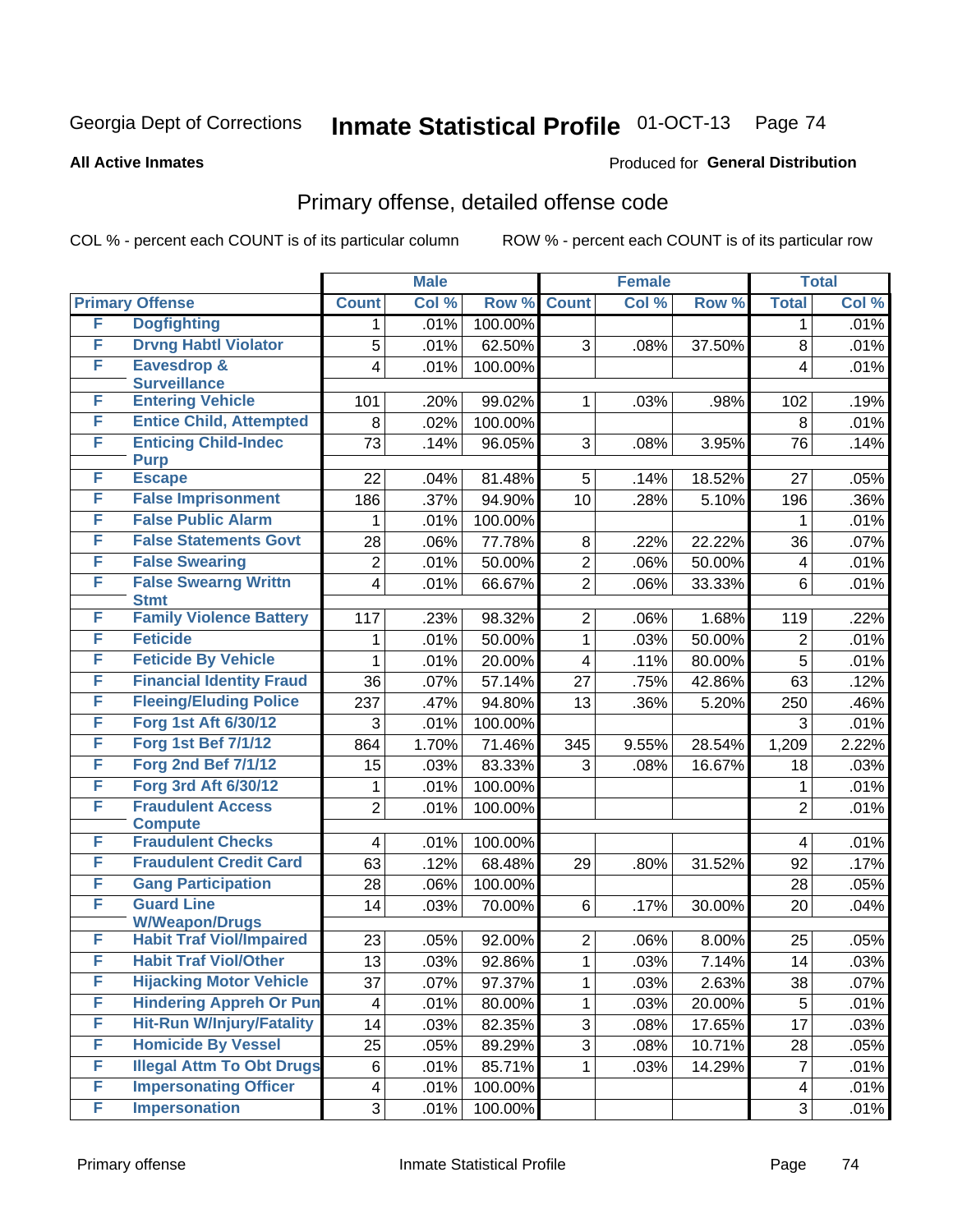#### **All Active Inmates**

#### Produced for **General Distribution**

### Primary offense, detailed offense code

|        |                                                        |                       | <b>Male</b>  |                   |                | <b>Female</b> |        |                       | <b>Total</b> |
|--------|--------------------------------------------------------|-----------------------|--------------|-------------------|----------------|---------------|--------|-----------------------|--------------|
|        | <b>Primary Offense</b>                                 | <b>Count</b>          | Col %        | Row %             | <b>Count</b>   | Col %         | Row %  | <b>Total</b>          | Col %        |
| F      | <b>Incest</b>                                          | 190                   | .37%         | 98.45%            | $\overline{3}$ | .08%          | 1.55%  | 193                   | .35%         |
| F      | <b>Incest, Atmpt</b>                                   | $\overline{2}$        | .01%         | 100.00%           |                |               |        | 2                     | .01%         |
| F      | <b>Influencing Witness</b>                             | $\overline{3}$        | .01%         | 100.00%           |                |               |        | $\overline{3}$        | .01%         |
| F      | <b>Injury By Vehicle</b>                               | 92                    | .18%         | 83.64%            | 18             | .50%          | 16.36% | 110                   | .20%         |
| F      | <b>Interference With</b>                               | 11                    | .02%         | 100.00%           |                |               |        | 11                    | .02%         |
|        | <b>Custody</b>                                         |                       |              |                   |                |               |        |                       |              |
| F<br>F | <b>Involuntary Manslaughter</b>                        | 140                   | .28%         | 84.85%            | 25             | .69%          | 15.15% | 165                   | .30%         |
| F      | <b>Kidnapping</b><br><b>Livestock Theft</b>            | 1,529                 | 3.00%        | 96.89%            | 49             | 1.36%         | 3.11%  | 1,578                 | 2.90%        |
| F      |                                                        | 3                     | .01%         | 100.00%           |                |               |        | 3                     | .01%         |
| F      | <b>Machine Gun Activities</b>                          | 1                     | .01%         | 100.00%           |                |               |        | 1                     | .01%         |
|        | <b>Manf Methamph 200-399</b><br>Gm                     | 5                     | .01%         | 62.50%            | 3              | .08%          | 37.50% | 8                     | .01%         |
| F      | <b>Manf Methamph 28-199</b>                            | 18                    | .04%         | 90.00%            | $\overline{2}$ | .06%          | 10.00% | 20                    | .04%         |
|        | Gm                                                     |                       |              |                   |                |               |        |                       |              |
| F      | Manf Methamph 400+ Gm                                  | 1                     | .01%         | 100.00%           |                |               |        | 1                     | .01%         |
| F      | <b>Manf Methamph Unspec</b>                            | 187                   | .37%         | 88.63%            | 24             | .66%          | 11.37% | 211                   | .39%         |
| F      | <b>Amt</b><br><b>Manufact Meth Near</b>                | 15                    | .03%         | 78.95%            | $\overline{4}$ | .11%          | 21.05% | 19                    | .03%         |
|        | <b>Child</b>                                           |                       |              |                   |                |               |        |                       |              |
| F      | <b>Misc Assault/Battery</b>                            | 11                    | .02%         | 100.00%           |                |               |        | 11                    | .02%         |
| F      | <b>Misc CorrectionI Inst Off</b>                       | $\overline{2}$        | .01%         | 66.67%            | $\mathbf{1}$   | .03%          | 33.33% | $\overline{3}$        | .01%         |
| F      | <b>Misc Drugs Trafficking</b>                          | 16                    | .03%         | 100.00%           |                |               |        | 16                    | .03%         |
| F      | <b>Misc Forgery</b>                                    | $\overline{2}$        | .01%         | 100.00%           |                |               |        | $\overline{2}$        | .01%         |
| F      | <b>Misc Fraud</b>                                      | $\overline{7}$        | .01%         | 53.85%            | 6              | .17%          | 46.15% | 13                    | .02%         |
| F      | <b>Misc Homicide Offense</b>                           | 7                     | .01%         | 87.50%            | $\mathbf{1}$   | .03%          | 12.50% | $\, 8$                | .01%         |
| F      | <b>Misc Invasion Of Privacy</b>                        | $\overline{2}$        | .01%         | 100.00%           |                |               |        | $\overline{2}$        | .01%         |
| F      | <b>Misc Mrals/Pblic H/Safty</b>                        | 1                     | .01%         | 100.00%           |                |               |        | $\mathbf{1}$          | .01%         |
| F      | <b>Misc Obscenity</b>                                  | $\overline{2}$        | .01%         | 100.00%           |                |               |        | $\overline{2}$        | .01%         |
| F      | <b>Misc Sexual Offense</b>                             | 19                    | .04%         | 100.00%           |                |               |        | 19                    | .03%         |
| F      | <b>Murder</b>                                          | 5,410                 | 10.63%       | 94.17%            | 335            | 9.28%         | 5.83%  | 5,745                 | 10.54%       |
| F      | <b>Murder, Conspire To</b>                             | 7                     | .01%         | 87.50%            | 1              | .03%          | 12.50% | 8                     | .01%         |
| F      | <b>Commit</b><br><b>Mutiny In Penal Inst</b>           |                       |              |                   |                |               |        |                       |              |
| F      |                                                        | 1                     | .01%         | 100.00%           |                |               |        | 1                     | .01%         |
| F      | <b>Obstr Of Law Enf Officer</b><br><b>Pandering By</b> | 466<br>$\overline{2}$ | .92%<br>.01% | 92.46%<br>100.00% | 38             | 1.05%         | 7.54%  | 504<br>$\overline{2}$ | .92%         |
|        | <b>Compulsion</b>                                      |                       |              |                   |                |               |        |                       | .01%         |
| F      | <b>Peeping Tom</b>                                     | 20                    | .04%         | 100.00%           |                |               |        | 20                    | .04%         |
| F      | <b>Perjury</b>                                         | 3                     | .01%         | 60.00%            | $\overline{2}$ | .06%          | 40.00% | 5                     | .01%         |
| F      | <b>Pimping A Minor Under</b>                           | 8                     | .02%         | 100.00%           |                |               |        | 8                     | .01%         |
|        | 18                                                     |                       |              |                   |                |               |        |                       |              |
| F      | <b>Poss Contraband</b>                                 | $\overline{2}$        | .01%         | 66.67%            | $\mathbf{1}$   | .03%          | 33.33% | 3                     | .01%         |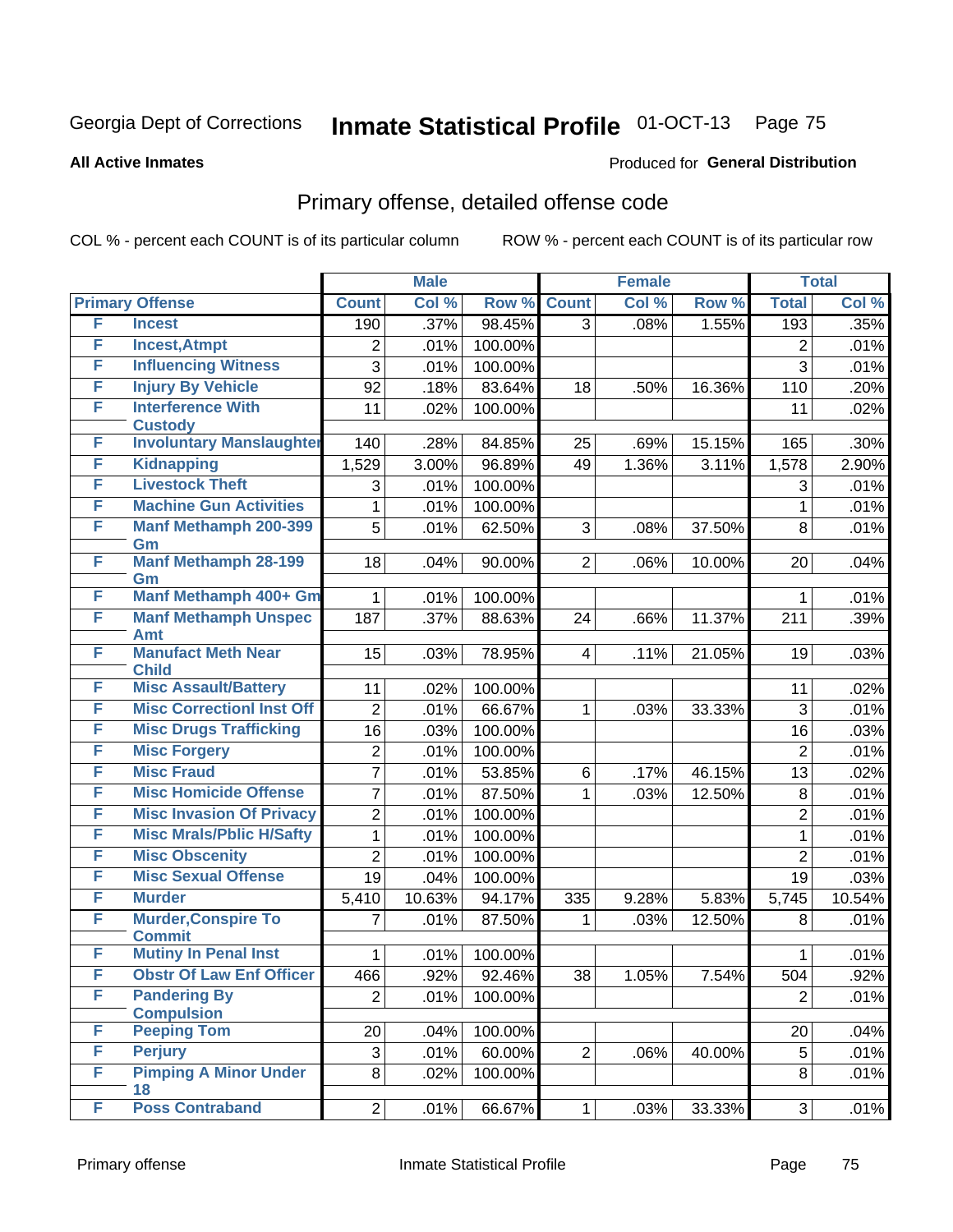#### **All Active Inmates**

#### Produced for **General Distribution**

### Primary offense, detailed offense code

|   |                                             |                | <b>Male</b> |         |                | <b>Female</b> |         |                | <b>Total</b> |
|---|---------------------------------------------|----------------|-------------|---------|----------------|---------------|---------|----------------|--------------|
|   | <b>Primary Offense</b>                      | <b>Count</b>   | Col %       | Row %   | <b>Count</b>   | Col %         | Row %   | <b>Total</b>   | Col %        |
|   | <b>Articles</b>                             |                |             |         |                |               |         |                |              |
| F | <b>Poss Dep Stim Cntrf</b><br><b>Drugs</b>  | 91             | .18%        | 79.13%  | 24             | .66%          | 20.87%  | 115            | .21%         |
| F | <b>Poss Drug Related Matri</b>              | 10             | .02%        | 76.92%  | 3              | .08%          | 23.08%  | 13             | .02%         |
| F | <b>Poss Ephedrine</b>                       | 8              | .02%        | 53.33%  | $\overline{7}$ | .19%          | 46.67%  | 15             | .03%         |
| F | <b>Poss Firearm 1st</b><br><b>Offender</b>  | 83             | .16%        | 97.65%  | $\overline{2}$ | .06%          | 2.35%   | 85             | .16%         |
| F | <b>Poss Firearm Convct</b><br><b>Felon</b>  | 854            | 1.68%       | 97.27%  | 24             | .66%          | 2.73%   | 878            | 1.61%        |
| F | <b>Poss Knife During Crime</b>              | $\overline{2}$ | .01%        | 66.67%  | $\mathbf 1$    | .03%          | 33.33%  | 3              | .01%         |
| F | <b>Poss Mda/Extsy</b>                       | 10             | .02%        | 83.33%  | $\overline{2}$ | .06%          | 16.67%  | 12             | .02%         |
| F | <b>Poss Methamphetamine</b>                 | 347            | .68%        | 77.28%  | 102            | 2.82%         | 22.72%  | 449            | .82%         |
| F | <b>Poss Narcotics Opiates</b>               | 58             | .11%        | 86.57%  | 9              | .25%          | 13.43%  | 67             | .12%         |
| F | <b>Poss Of Certain</b><br><b>Weapons</b>    | 20             | .04%        | 90.91%  | $\overline{2}$ | .06%          | 9.09%   | 22             | .04%         |
| F | <b>Poss Of Cocaine</b>                      | 621            | 1.22%       | 86.49%  | 97             | 2.69%         | 13.51%  | 718            | 1.32%        |
| F | <b>Poss Of Firearm Dur</b><br><b>Crime</b>  | 449            | .88%        | 95.94%  | 19             | .53%          | 4.06%   | 468            | $.86\%$      |
| F | <b>Poss Of Marijuana</b>                    | 78             | .15%        | 93.98%  | 5              | .14%          | 6.02%   | 83             | .15%         |
| F | <b>Poss Tools Commit</b><br><b>Crime</b>    | 31             | .06%        | 93.94%  | $\overline{2}$ | .06%          | 6.06%   | 33             | $.06\%$      |
| F | <b>Poss W Int Dis Other</b><br><b>Drug</b>  | 86             | .17%        | 83.50%  | 17             | .47%          | 16.50%  | 103            | .19%         |
| F | <b>Poss W Int Dist Cocaine</b>              | 431            | .85%        | 95.57%  | 20             | .55%          | 4.43%   | 451            | .83%         |
| F | <b>Poss W Int Dist</b><br><b>Marijuana</b>  | 751            | 1.48%       | 96.65%  | 26             | .72%          | 3.35%   | 777            | 1.43%        |
| F | <b>Poss W Int Dist Meth</b>                 | 237            | .47%        | 76.70%  | 72             | 1.99%         | 23.30%  | 309            | .57%         |
| F | Poss Wpn, Drugs By<br><b>Prisnr</b>         | 37             | .07%        | 94.87%  | $\overline{2}$ | .06%          | 5.13%   | 39             | .07%         |
| F | <b>Racketeering</b>                         | 60             | .12%        | 73.17%  | 22             | .61%          | 26.83%  | 82             | .15%         |
| F | Rape                                        | 1,757          | 3.45%       | 99.66%  | 6              | .17%          | .34%    | 1,763          | 3.23%        |
| F | <b>Reck Cond Infected</b><br><b>Person</b>  | 9              | .02%        | 81.82%  | $\overline{2}$ | .06%          | 18.18%  | 11             | .02%         |
| F | <b>Reckless Abandonment</b>                 | 1              | .01%        | 100.00% |                |               |         | 1              | .01%         |
| F | <b>Recv Gds, Srvs Fraud</b><br><b>Obtnd</b> |                |             |         | $\mathbf{1}$   | .03%          | 100.00% | $\overline{1}$ | .01%         |
| F | <b>Removal Baggage, Cargo</b><br><b>Etc</b> | $\mathbf{1}$   | .01%        | 100.00% |                |               |         | 1              | .01%         |
| F | <b>Robbery</b>                              | 1,625          | 3.19%       | 92.75%  | 127            | 3.52%         | 7.25%   | 1,752          | 3.21%        |
| F | <b>Robbery By Force</b>                     | 282            | .55%        | 91.56%  | 26             | .72%          | 8.44%   | 308            | .57%         |
| F | <b>Robbery By Intimidation</b>              | 278            | .55%        | 91.45%  | 26             | .72%          | 8.55%   | 304            | .56%         |
| F | <b>Robbery By Sudden</b>                    | 129            | .25%        | 94.85%  | $\overline{7}$ | .19%          | 5.15%   | 136            | .25%         |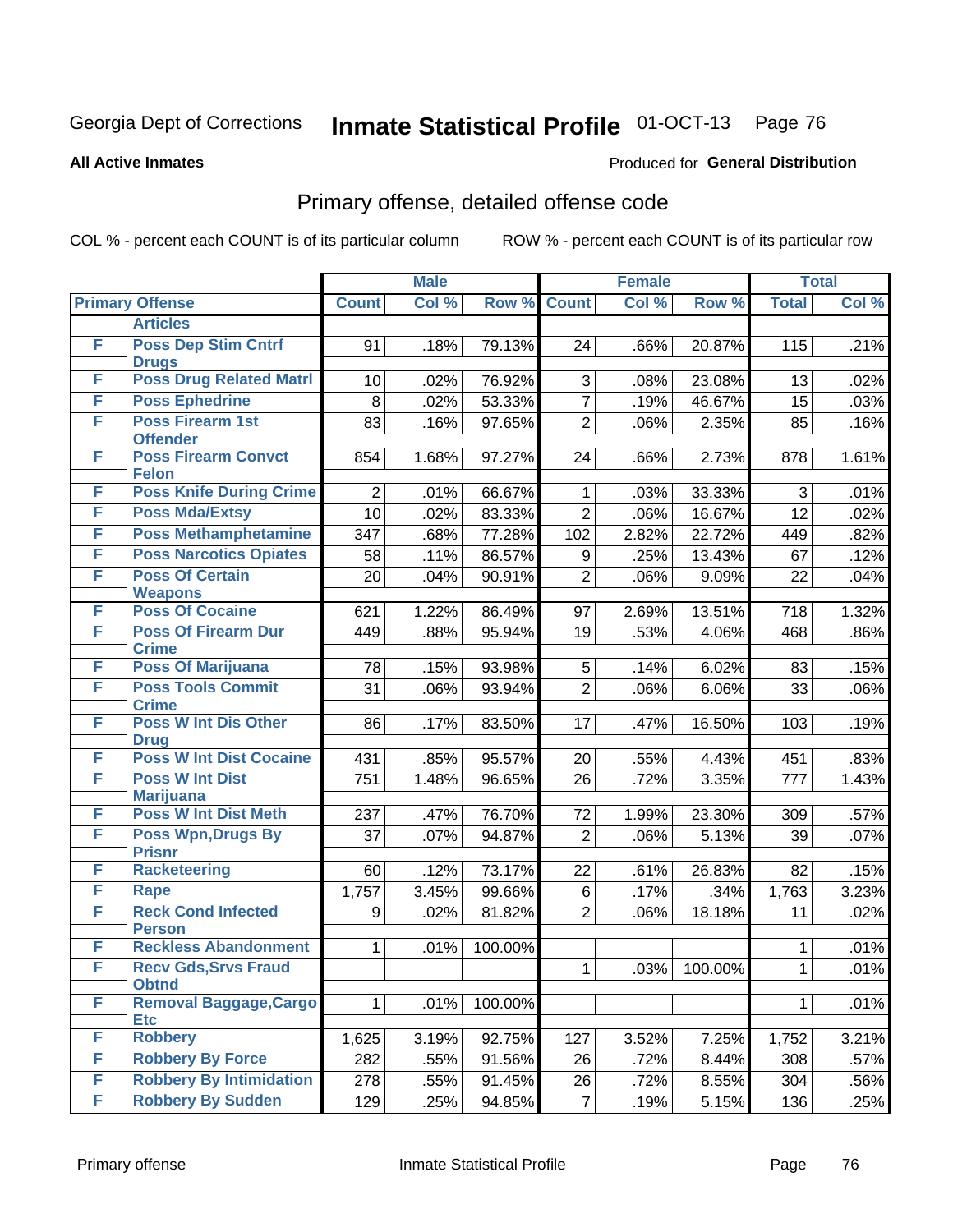#### **All Active Inmates**

#### Produced for **General Distribution**

### Primary offense, detailed offense code

|   |                                            |                  | <b>Male</b> |         |                | <b>Female</b> |        | <b>Total</b>   |         |
|---|--------------------------------------------|------------------|-------------|---------|----------------|---------------|--------|----------------|---------|
|   | <b>Primary Offense</b>                     | <b>Count</b>     | Col %       | Row %   | <b>Count</b>   | Col %         | Row %  | <b>Total</b>   | Col %   |
|   | <b>Snatch</b>                              |                  |             |         |                |               |        |                |         |
| F | <b>S/D Of Alcoholic Intox</b>              | 1                | .01%        | 100.00% |                |               |        | 1              | .01%    |
| F | <b>S/D Cocaine</b>                         | 732              | 1.44%       | 94.09%  | 46             | 1.27%         | 5.91%  | 778            | 1.43%   |
| F | <b>S/D Cont Sub Public</b>                 | 41               | .08%        | 97.62%  | 1              | .03%          | 2.38%  | 42             | .08%    |
| F | <b>S/D Cont Sub School</b>                 | 38               | .07%        | 100.00% |                |               |        | 38             | .07%    |
| F | <b>S/D Dep Stim Cntrf Drugs</b>            | 66               | .13%        | 65.35%  | 35             | .97%          | 34.65% | 101            | .19%    |
| F | <b>S/D Narcotics Opiates</b>               | 23               | .05%        | 82.14%  | 5              | .14%          | 17.86% | 28             | .05%    |
| F | <b>S/D Of Lsd</b>                          | $\overline{2}$   | .01%        | 100.00% |                |               |        | $\overline{2}$ | .01%    |
| F | <b>S/D Of Marijuana</b>                    | 378              | .74%        | 96.92%  | 12             | .33%          | 3.08%  | 390            | .72%    |
| F | <b>Sale Mda/Extsy</b>                      | 5                | .01%        | 100.00% |                |               |        | 5              | .01%    |
| F | <b>Sale Methamphetamine</b>                | 118              | .23%        | 79.73%  | 30             | .83%          | 20.27% | 148            | .27%    |
| F | <b>Sex Exploitation Child</b>              | 186              | .37%        | 98.94%  | $\overline{2}$ | .06%          | 1.06%  | 188            | .34%    |
| F | <b>Sex Offender Fail Registr</b>           | 411              | .81%        | 99.52%  | $\overline{2}$ | .06%          | .48%   | 413            | .76%    |
| F | <b>Sex Offender Fail To</b><br><b>Move</b> | 13               | .03%        | 100.00% |                |               |        | 13             | .02%    |
| F | Sexl/Asslt/Agn/Pers/Cstd                   | 14               | .03%        | 100.00% |                |               |        | 14             | .03%    |
| F | <b>Sexual Battery</b>                      | 207              | .41%        | 99.04%  | $\overline{c}$ | .06%          | .96%   | 209            | .38%    |
| F | <b>Simple Battery</b>                      | 15               | .03%        | 88.24%  | $\overline{2}$ | .06%          | 11.76% | 17             | .03%    |
| F | <b>Sodomy</b>                              | 20               | .04%        | 100.00% |                |               |        | 20             | .04%    |
| F | <b>Solicit Sodomy From</b><br><b>Minor</b> | 5                | .01%        | 100.00% |                |               |        | 5              | .01%    |
| F | <b>Stalking</b>                            | 4                | .01%        | 100.00% |                |               |        | 4              | .01%    |
| F | <b>Statutory Rape</b>                      | 819              | 1.61%       | 97.62%  | 20             | .55%          | 2.38%  | 839            | 1.54%   |
| F | <b>Statutory Rape, Atmpt</b>               | 1                | .01%        | 100.00% |                |               |        | 1              | .01%    |
| F | <b>Tampering With</b><br><b>Evidence</b>   | 11               | .02%        | 84.62%  | $\overline{2}$ | .06%          | 15.38% | 13             | .02%    |
| F | <b>Telecommunications</b><br><b>Fraud</b>  | 1                | .01%        | 100.00% |                |               |        | 1              | .01%    |
| F | <b>Terrorist Threats &amp; Acts</b>        | 371              | .73%        | 96.11%  | 15             | .42%          | 3.89%  | 386            | .71%    |
| F | <b>Theft Bring Prop In State</b>           | 10               | .02%        | 100.00% |                |               |        | 10             | .02%    |
| F | <b>Theft By Conversion</b>                 | 20               | .04%        | 80.00%  | 5              | .14%          | 20.00% | 25             | .05%    |
| F | <b>Theft By Deception</b>                  | 45               | .09%        | 76.27%  | 14             | .39%          | 23.73% | 59             | .11%    |
| F | <b>Theft By Extortion</b>                  | $\left 2\right $ | .01%        | 100.00% |                |               |        | $\overline{2}$ | .01%    |
| F | <b>Theft By Rec Stolen Prop</b>            | 771              | 1.52%       | 93.23%  | 56             | 1.55%         | 6.77%  | 827            | 1.52%   |
| F | <b>Theft By Shoplifting</b>                | 364              | .72%        | 69.60%  | 159            | 4.40%         | 30.40% | 523            | $.96\%$ |
| F | <b>Theft By Taking</b>                     | 940              | 1.85%       | 84.84%  | 168            | 4.65%         | 15.16% | 1,108          | 2.03%   |
| F | <b>Theft Credit Card</b>                   | 16               | .03%        | 88.89%  | $\overline{2}$ | .06%          | 11.11% | 18             | .03%    |
| F | <b>Theft Motorveh Or Part</b>              | 66               | .13%        | 98.51%  | $\mathbf{1}$   | .03%          | 1.49%  | 67             | .12%    |
| F | <b>Theft Of Lost Property</b>              | 4                | .01%        | 100.00% |                |               |        | $\overline{4}$ | .01%    |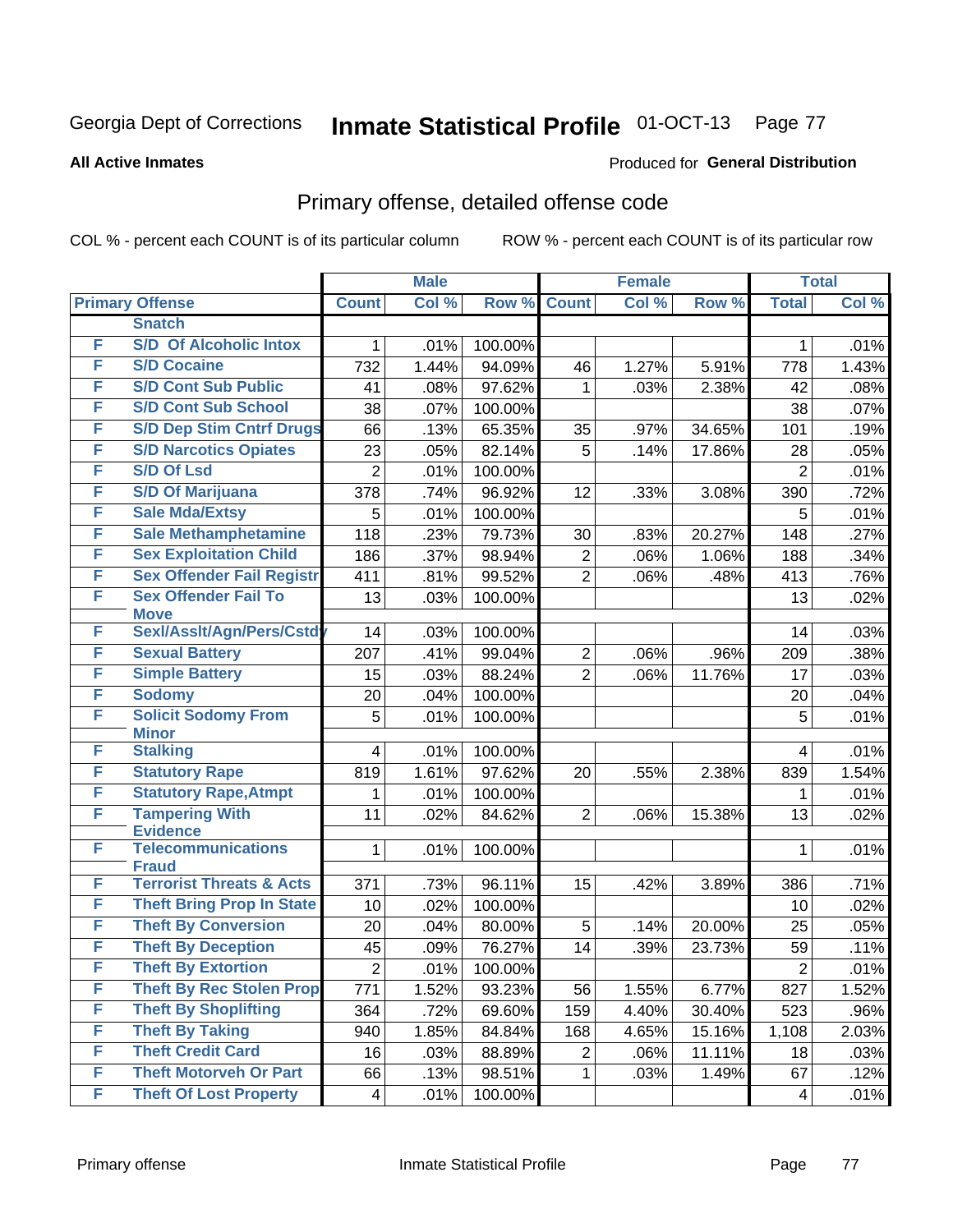**All Active Inmates**

### Produced for **General Distribution**

### Primary offense, detailed offense code

|   |                                            |                | <b>Male</b> |         |                         | <b>Female</b> |        |                | <b>Total</b> |
|---|--------------------------------------------|----------------|-------------|---------|-------------------------|---------------|--------|----------------|--------------|
|   | <b>Primary Offense</b>                     | <b>Count</b>   | Col %       | Row %   | <b>Count</b>            | Col %         | Row %  | <b>Total</b>   | Col %        |
| F | <b>Theft Of Services</b>                   | 4              | .01%        | 100.00% |                         |               |        | 4              | .01%         |
| F | <b>Theft Recv Prop Out</b><br><b>State</b> | 1              | .01%        | 100.00% |                         |               |        | $\mathbf{1}$   | .01%         |
| F | <b>Traf Amphtmine 28-199</b><br>Gm         | $\overline{2}$ | .01%        | 100.00% |                         |               |        | $\overline{2}$ | .01%         |
| F | <b>Traf Amphtmine 400+ Gm</b>              | 4              | .01%        | 100.00% |                         |               |        | 4              | .01%         |
| F | <b>Traf Cocaine 201-400</b><br>Gm          | 182            | .36%        | 95.29%  | 9                       | .25%          | 4.71%  | 191            | .35%         |
| F | <b>Traf Cocaine 401+ Gm</b>                | 139            | .27%        | 93.92%  | 9                       | .25%          | 6.08%  | 148            | .27%         |
| F | <b>Traf Cocaine Less 200</b><br>Gm         | 337            | .66%        | 95.47%  | 16                      | .44%          | 4.53%  | 353            | .65%         |
| F | Traf Marijna 10-2000 Lb                    | 108            | .21%        | 93.10%  | 8                       | .22%          | 6.90%  | 116            | .21%         |
| F | Traf Marijna 10001+ Lb                     | 3              | .01%        | 100.00% |                         |               |        | 3              | .01%         |
| F | Traf Marijna 2001-10k Lb                   | $\overline{2}$ | .01%        | 100.00% |                         |               |        | $\overline{c}$ | .01%         |
| F | <b>Traf Mda/Extsy 200-</b><br>399gm        | 6              | .01%        | 85.71%  | $\mathbf{1}$            | .03%          | 14.29% | $\overline{7}$ | .01%         |
| F | <b>Traf Mda/Extsy 28-199gm</b>             | 20             | .04%        | 86.96%  | 3                       | .08%          | 13.04% | 23             | .04%         |
| F | Traf Mda/Extsy 400+Gm                      | $\overline{4}$ | .01%        | 100.00% |                         |               |        | 4              | .01%         |
| F | <b>Traf Methamph 200-399</b><br>Gm         | 65             | .13%        | 90.28%  | $\overline{7}$          | .19%          | 9.72%  | 72             | .13%         |
| F | <b>Traf Methamph 28-199</b><br>Gm          | 206            | .40%        | 86.19%  | 33                      | .91%          | 13.81% | 239            | .44%         |
| F | Traf Methamph 400+ Gm                      | 47             | .09%        | 95.92%  | $\overline{2}$          | .06%          | 4.08%  | 49             | .09%         |
| F | <b>Traf Methamph Unspec</b><br>Amt         | 77             | .15%        | 93.90%  | $\overline{5}$          | .14%          | 6.10%  | 82             | .15%         |
| F | <b>Traf Narcotic 15-28 Gm</b>              | 10             | .02%        | 100.00% |                         |               |        | 10             | .02%         |
| F | <b>Traf Narcotic 29+ Gm</b>                | 9              | .02%        | 100.00% |                         |               |        | 9              | .02%         |
| F | <b>Traf Narcotic Less 14 Gm</b>            | 10             | .02%        | 100.00% |                         |               |        | 10             | .02%         |
| F | <b>Unknown Offense</b>                     | 21             | .04%        | 84.00%  | $\overline{\mathbf{4}}$ | .11%          | 16.00% | 25             | .05%         |
| F | <b>Uniwfl Mfg/Del/Dist N-C S</b>           | 17             | .03%        | 94.44%  | $\mathbf{1}$            | .03%          | 5.56%  | 18             | .03%         |
| F | <b>Use Comm Facity Vio C</b><br><b>Sub</b> | 5              | .01%        | 83.33%  | 1                       | .03%          | 16.67% | 6              | .01%         |
| F | <b>Vehicular Homicide</b>                  | 290            | .57%        | 82.86%  | 60                      | 1.66%         | 17.14% | 350            | .64%         |
| F | <b>Viol Dngrous Drgs Act</b>               | 164            | .32%        | 84.54%  | 30                      | .83%          | 15.46% | 194            | .36%         |
| F | <b>Viol Ga Cntrl Sbst Act</b>              | 71             | .14%        | 88.75%  | 9 <sup>°</sup>          | .25%          | 11.25% | 80             | .15%         |
| F | <b>Viol Ga Securities Act</b>              | 1              | .01%        | 50.00%  | 1                       | .03%          | 50.00% | $\overline{2}$ | .01%         |
| F | <b>Viol Motor Vehicle Laws</b>             | 28             | .06%        | 71.79%  | 11                      | .30%          | 28.21% | 39             | .07%         |
| F | <b>Viol Oath Public Offcr</b>              | 1              | .01%        | 100.00% |                         |               |        | 1              | .01%         |
| F | <b>Violatn Othr States Law</b>             | 11             | .02%        | 91.67%  | $\mathbf{1}$            | .03%          | 8.33%  | 12             | .02%         |
| F | <b>Vol Manslaughter Of</b><br><b>Fetus</b> | 3              | .01%        | 100.00% |                         |               |        | 3              | .01%         |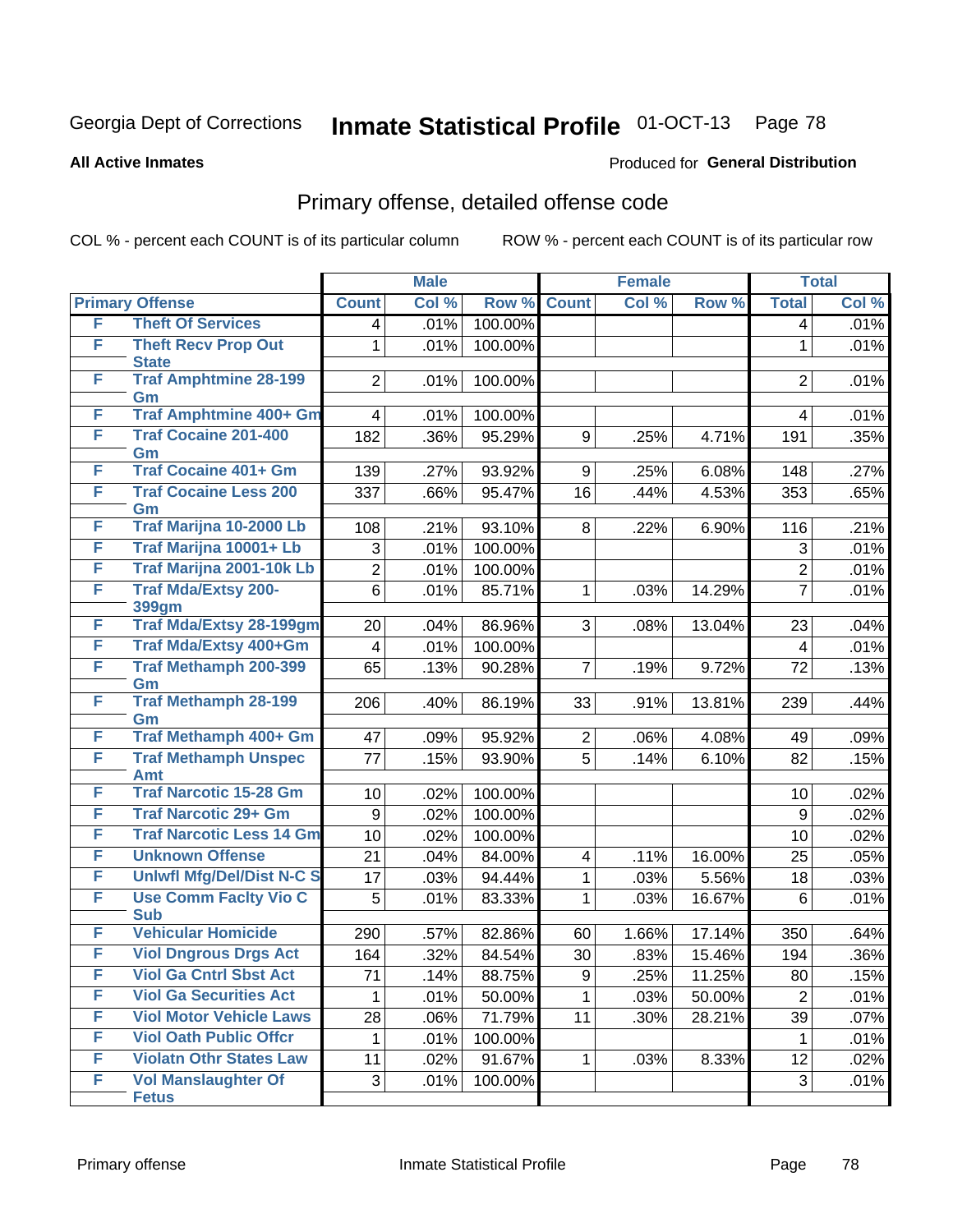#### **All Active Inmates**

#### Produced for **General Distribution**

### Primary offense, detailed offense code

|   |                                              |                         | <b>Male</b> |         |              | <b>Female</b> |         |                | <b>Total</b> |
|---|----------------------------------------------|-------------------------|-------------|---------|--------------|---------------|---------|----------------|--------------|
|   | <b>Primary Offense</b>                       | <b>Count</b>            | Col %       | Row %   | <b>Count</b> | Col %         | Row %   | <b>Total</b>   | Col %        |
| F | <b>Voluntary Manslaughter</b>                | 1,099                   | 2.16%       | 88.63%  | 141          | 3.90%         | 11.37%  | 1,240          | 2.28%        |
| M | <b>Abandonment Of Dep</b><br><b>Child</b>    | 4                       | .01%        | 100.00% |              |               |         | 4              | .01%         |
| M | <b>Abusive Language</b>                      | 1                       | .01%        | 100.00% |              |               |         | 1              | .01%         |
| M | <b>Agg Assault With Knife</b>                | $\mathbf{1}$            | .01%        | 100.00% |              |               |         | $\mathbf{1}$   | .01%         |
| M | <b>Assault &amp; Battery</b>                 | 6                       | .01%        | 100.00% |              |               |         | 6              | .01%         |
| M | <b>Bad Checks</b>                            | $\overline{2}$          | .01%        | 66.67%  | 1            | .03%          | 33.33%  | 3              | .01%         |
| M | <b>Burglary</b>                              | 8                       | .02%        | 100.00% |              |               |         | 8              | .01%         |
| M | <b>Cheating &amp; Swindling</b>              | $\mathbf 1$             | .01%        | 100.00% |              |               |         | $\mathbf{1}$   | .01%         |
| M | <b>Cpwl &amp; Concealed</b><br><b>Weapon</b> | $\overline{\mathbf{4}}$ | .01%        | 100.00% |              |               |         | 4              | .01%         |
| M | <b>Crmnl Attempt</b>                         | 1                       | .01%        | 100.00% |              |               |         | 1              | .01%         |
| M | <b>Crmnl Damage</b>                          | 1                       | .01%        | 100.00% |              |               |         | $\mathbf 1$    | .01%         |
| M | <b>Crmnl Intfer Govt Prop</b>                | 1                       | .01%        | 100.00% |              |               |         | 1              | .01%         |
| M | <b>Crmnl Trespassing</b>                     | $\overline{7}$          | .01%        | 100.00% |              |               |         | $\overline{7}$ | .01%         |
| M | <b>Dui</b>                                   | 8                       | .02%        | 88.89%  | 1            | .03%          | 11.11%  | 9              | .02%         |
| M | <b>Escape</b>                                | 4                       | .01%        | 100.00% |              |               |         | 4              | .01%         |
| M | <b>Forgery</b>                               | 3                       | .01%        | 100.00% |              |               |         | 3              | .01%         |
| M | <b>Impersonating Another</b>                 | $\mathbf{1}$            | .01%        | 50.00%  | $\mathbf 1$  | .03%          | 50.00%  | $\overline{2}$ | .01%         |
| M | <b>Loitering Or Prowling</b>                 | $\mathbf{1}$            | .01%        | 100.00% |              |               |         | $\mathbf{1}$   | .01%         |
| M | <b>Misc Misdemeanor</b>                      | 3                       | .01%        | 100.00% |              |               |         | 3              | .01%         |
| M | <b>Obstr Of Law Enf Officer</b>              | 6                       | .01%        | 100.00% |              |               |         | 6              | .01%         |
| M | <b>Other Misdemeanor</b>                     | 8                       | .02%        | 100.00% |              |               |         | 8              | .01%         |
| M | <b>Pointing Gun At Another</b>               | 1                       | .01%        | 100.00% |              |               |         | 1              | .01%         |
| Μ | <b>Poss Of Marijuana</b>                     |                         |             |         | 1            | .03%          | 100.00% | $\mathbf 1$    | .01%         |
| M | <b>Prostitution</b>                          |                         |             |         | 1            | .03%          | 100.00% | 1              | .01%         |
| M | <b>Public Drunkenness</b>                    | 3                       | .01%        | 100.00% |              |               |         | 3              | .01%         |
| M | <b>Public Indecency</b>                      | $\overline{5}$          | .01%        | 100.00% |              |               |         | 5              | .01%         |
| M | <b>Reckless Driving</b>                      | 1                       | .01%        | 100.00% |              |               |         | 1              | .01%         |
| M | <b>Robbery</b>                               | 1                       | .01%        | 100.00% |              |               |         | 1              | .01%         |
| M | <b>Simple Battery</b>                        | 1                       | .01%        | 50.00%  | 1            | .03%          | 50.00%  | $\overline{2}$ | .01%         |
| M | <b>Theft By Deception &lt;</b><br>\$500      | 3                       | .01%        | 100.00% |              |               |         | 3              | .01%         |
| M | <b>Theft By Taking</b>                       | 3                       | .01%        | 100.00% |              |               |         | 3              | .01%         |
| M | <b>Theft By Taking -</b><br>Larceny          | 22                      | .04%        | 100.00% |              |               |         | 22             | .04%         |
| M | <b>Vagrancy</b>                              | 1                       | .01%        | 100.00% |              |               |         | 1              | .01%         |
| M | <b>Viol Motor Veh Law</b>                    | $\overline{2}$          | .01%        | 66.67%  | $\mathbf{1}$ | .03%          | 33.33%  | 3              | .01%         |
| M | <b>Wife Beating</b>                          | $\overline{2}$          | .01%        | 100.00% |              |               |         | $\overline{2}$ | .01%         |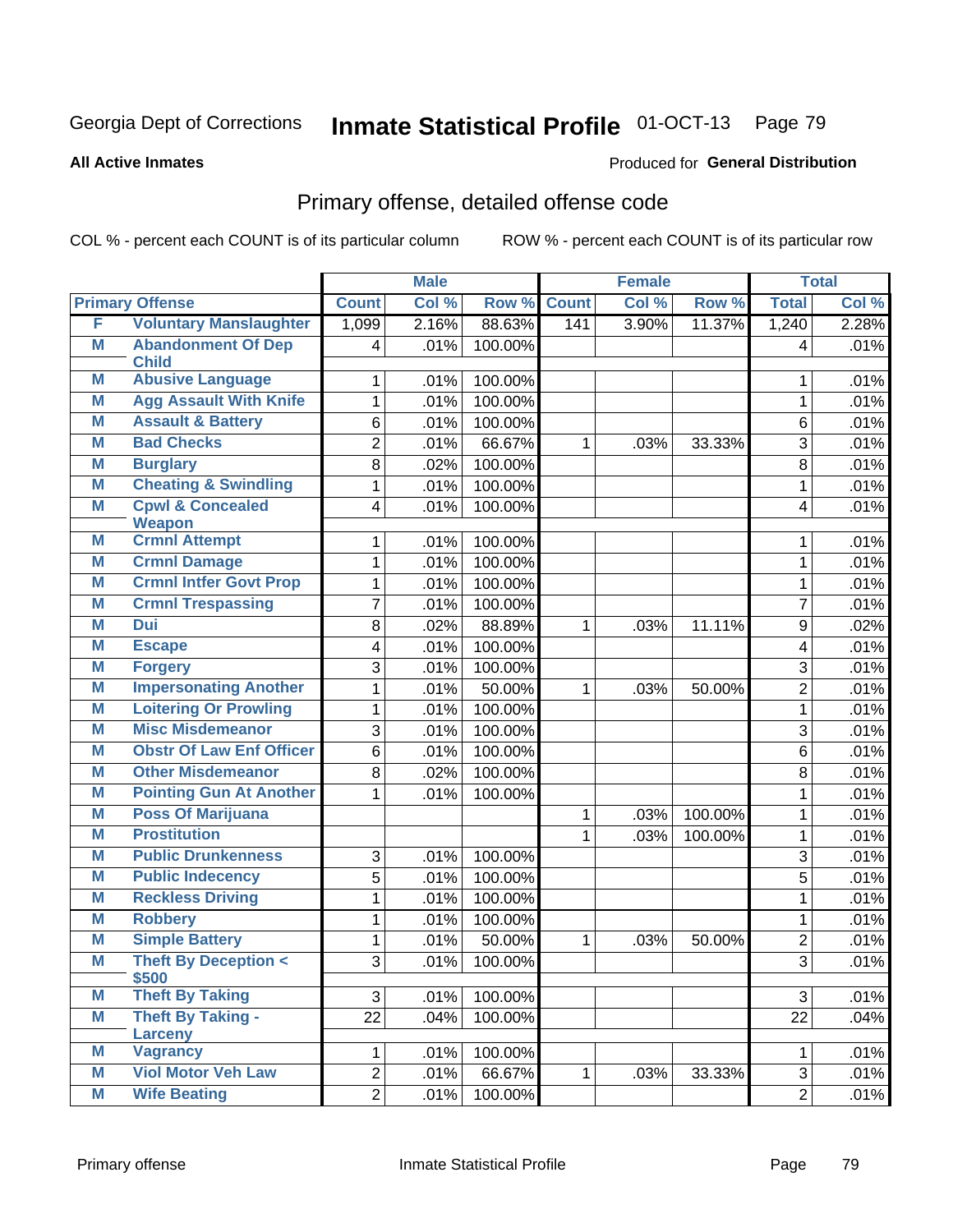**All Active Inmates**

#### Produced for **General Distribution**

### Primary offense, detailed offense code

|                              |              | <b>Male</b> |                    |       | <b>Female</b> |       |                    | <b>Total</b> |
|------------------------------|--------------|-------------|--------------------|-------|---------------|-------|--------------------|--------------|
| <b>Primary Offense</b>       | <b>Count</b> | Col%        | <b>Row % Count</b> |       | Col %         | Row % | Total <sub>1</sub> | Col %        |
| M<br><b>Worthless Checks</b> |              | .01%        | 100.00%            |       |               |       |                    | $.01\%$      |
| <b>Total Rported</b>         | 50,888       | 101%        | 93.37%I            | 3,611 | 100%          | 6.63% | 54,499             | 101%         |

| ported<br>' NOT | п.     |                         | o-<br>O4 |
|-----------------|--------|-------------------------|----------|
| <b>otal</b>     | 50,969 | 3.612<br>$\blacksquare$ | 54,581   |

| Mode (most frequent) | 1601 Burg Bef 7/1/12 | 1701 Forg 1st Bef 7/1/12 | 1601 Burg Bef<br>7/1/12 |
|----------------------|----------------------|--------------------------|-------------------------|
|----------------------|----------------------|--------------------------|-------------------------|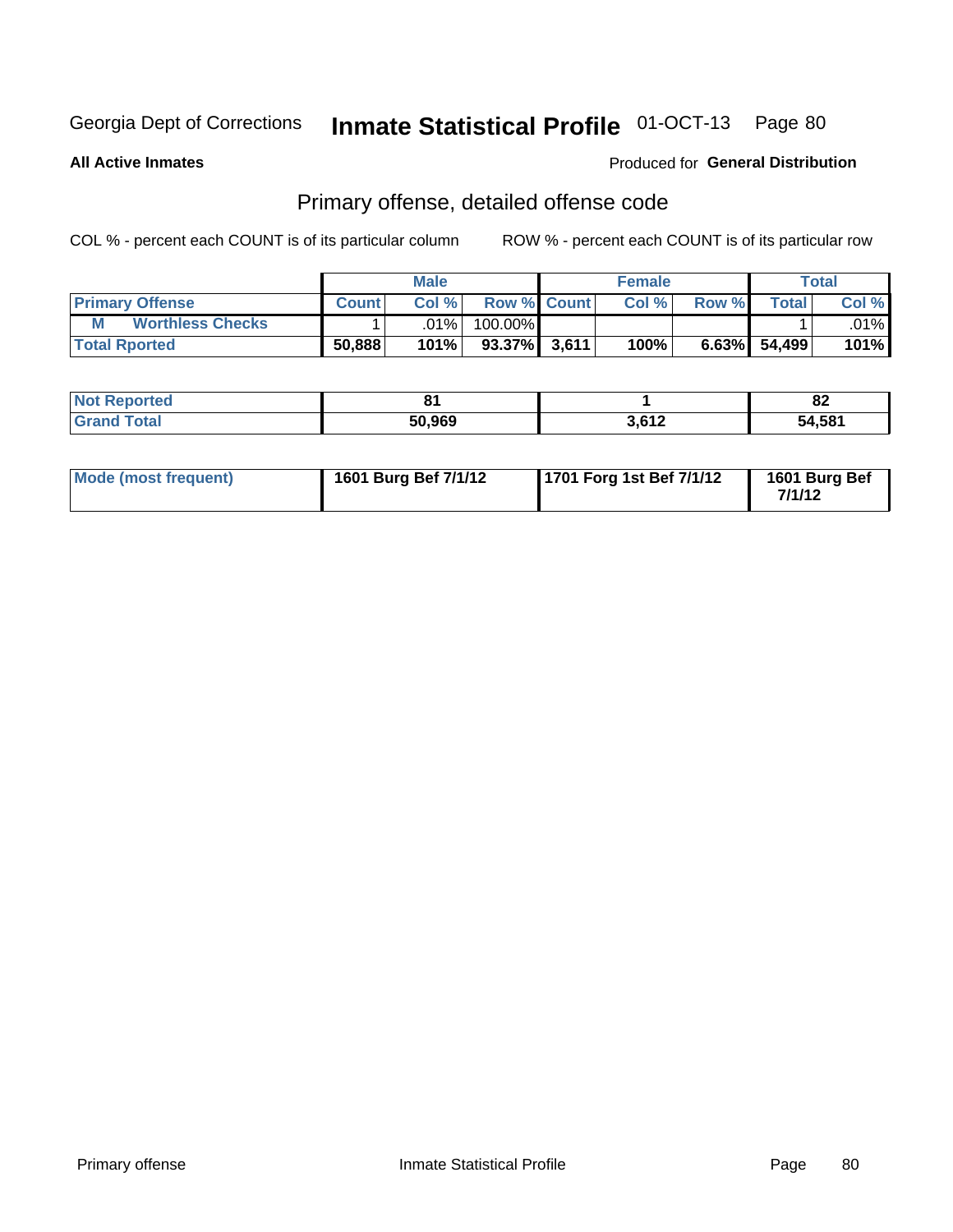#### **All Active Inmates**

#### Produced for **General Distribution**

### County of conviction of primary offense

|     |                             |              | <b>Male</b> |        |                          | <b>Female</b> |        |              | <b>Total</b> |
|-----|-----------------------------|--------------|-------------|--------|--------------------------|---------------|--------|--------------|--------------|
|     | <b>County of Conviction</b> | <b>Count</b> | Col %       | Row %  | <b>Count</b>             | Col %         | Row %  | <b>Total</b> | Col %        |
| 000 | <b>Unknown</b>              | 325          | .64%        | 94.20% | 20                       | .55%          | 5.80%  | 345          | .63%         |
| 001 | <b>Appling County</b>       | 101          | .20%        | 91.82% | 9                        | .25%          | 8.18%  | 110          | .20%         |
| 002 | <b>Atkinson County</b>      | 49           | .10%        | 96.08% | $\overline{2}$           | .06%          | 3.92%  | 51           | .09%         |
| 003 | <b>Bacon County</b>         | 73           | .14%        | 96.05% | $\sqrt{3}$               | .08%          | 3.95%  | 76           | .14%         |
| 004 | <b>Baker County</b>         | 13           | .03%        | 92.86% | $\mathbf{1}$             | .03%          | 7.14%  | 14           | .03%         |
| 005 | <b>Baldwin County</b>       | 341          | .67%        | 94.46% | 20                       | .55%          | 5.54%  | 361          | .66%         |
| 006 | <b>Banks County</b>         | 58           | .11%        | 95.08% | $\mathfrak{S}$           | .08%          | 4.92%  | 61           | .11%         |
| 007 | <b>Barrow County</b>        | 253          | .50%        | 90.36% | 27                       | .75%          | 9.64%  | 280          | .51%         |
| 008 | <b>Bartow County</b>        | 657          | 1.29%       | 88.66% | 84                       | 2.33%         | 11.34% | 741          | 1.36%        |
| 009 | <b>Ben Hill County</b>      | 248          | .49%        | 94.66% | 14                       | .39%          | 5.34%  | 262          | .48%         |
| 010 | <b>Berrien County</b>       | 89           | .17%        | 93.68% | 6                        | .17%          | 6.32%  | 95           | .17%         |
| 011 | <b>Bibb County</b>          | 1,064        | 2.09%       | 95.77% | 47                       | 1.30%         | 4.23%  | 1,111        | 2.04%        |
| 012 | <b>Bleckley County</b>      | 63           | .12%        | 90.00% | $\overline{7}$           | .19%          | 10.00% | 70           | .13%         |
| 013 | <b>Brantley County</b>      | 62           | .12%        | 91.18% | 6                        | .17%          | 8.82%  | 68           | .12%         |
| 014 | <b>Brooks County</b>        | 71           | .14%        | 95.95% | $\mathbf{3}$             | .08%          | 4.05%  | 74           | .14%         |
| 015 | <b>Bryan County</b>         | 101          | .20%        | 97.12% | 3                        | .08%          | 2.88%  | 104          | .19%         |
| 016 | <b>Bulloch County</b>       | 515          | 1.01%       | 91.80% | 46                       | 1.27%         | 8.20%  | 561          | 1.03%        |
| 017 | <b>Burke County</b>         | 208          | .41%        | 95.85% | 9                        | .25%          | 4.15%  | 217          | .40%         |
| 018 | <b>Butts County</b>         | 152          | .30%        | 96.20% | 6                        | .17%          | 3.80%  | 158          | .29%         |
| 019 | <b>Calhoun County</b>       | 35           | .07%        | 87.50% | 5                        | .14%          | 12.50% | 40           | .07%         |
| 020 | <b>Camden County</b>        | 174          | .34%        | 93.55% | 12                       | .33%          | 6.45%  | 186          | .34%         |
| 021 | <b>Candler County</b>       | 118          | .23%        | 90.77% | 12                       | .33%          | 9.23%  | 130          | .24%         |
| 022 | <b>Carroll County</b>       | 561          | 1.10%       | 92.12% | 48                       | 1.33%         | 7.88%  | 609          | 1.12%        |
| 023 | <b>Catoosa County</b>       | 331          | .65%        | 90.68% | 34                       | .94%          | 9.32%  | 365          | .67%         |
| 024 | <b>Charlton County</b>      | 60           | .12%        | 93.75% | $\overline{\mathcal{A}}$ | .11%          | 6.25%  | 64           | .12%         |
| 025 | <b>Chatham County</b>       | 2,189        | 4.29%       | 96.43% | 81                       | 2.24%         | 3.57%  | 2,270        | 4.16%        |
| 026 | <b>Chattahoochee County</b> | 34           | .07%        | 97.14% | 1                        | .03%          | 2.86%  | 35           | .06%         |
| 027 | <b>Chattooga County</b>     | 244          | .48%        | 86.22% | 39                       | 1.08%         | 13.78% | 283          | .52%         |
| 028 | <b>Cherokee County</b>      | 544          | 1.07%       | 92.36% | 45                       | 1.25%         | 7.64%  | 589          | 1.08%        |
| 029 | <b>Clarke County</b>        | 452          | .89%        | 95.36% | 22                       | .61%          | 4.64%  | 474          | .87%         |
| 030 | <b>Clay County</b>          | 37           | .07%        | 94.87% | $\sqrt{2}$               | .06%          | 5.13%  | 39           | .07%         |
| 031 | <b>Clayton County</b>       | 1,513        | 2.97%       | 93.68% | 102                      | 2.82%         | 6.32%  | 1,615        | 2.96%        |
| 032 | <b>Clinch County</b>        | 48           | .09%        | 96.00% | $\overline{2}$           | .06%          | 4.00%  | 50           | .09%         |
| 033 | <b>Cobb County</b>          | 2,611        | 5.12%       | 91.39% | 246                      | 6.81%         | 8.61%  | 2,857        | 5.23%        |
| 034 | <b>Coffee County</b>        | 250          | .49%        | 93.28% | 18                       | .50%          | 6.72%  | 268          | .49%         |
| 035 | <b>Colquitt County</b>      | 251          | .49%        | 93.31% | 18                       | .50%          | 6.69%  | 269          | .49%         |
| 036 | <b>Columbia County</b>      | 381          | .75%        | 92.25% | 32                       | .89%          | 7.75%  | 413          | .76%         |
| 037 | <b>Cook County</b>          | 120          | .24%        | 95.24% | 6                        | .17%          | 4.76%  | 126          | .23%         |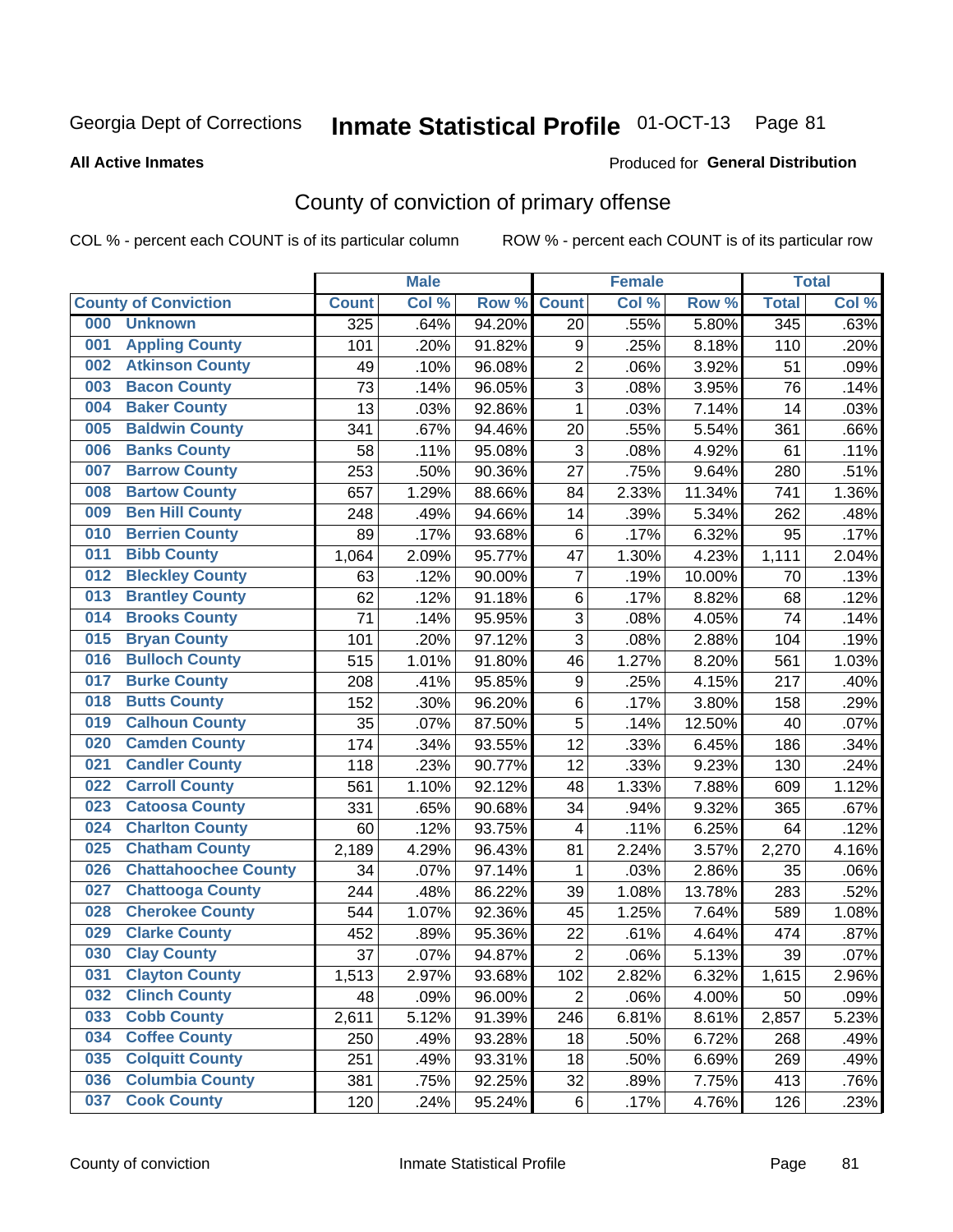#### **All Active Inmates**

#### Produced for **General Distribution**

### County of conviction of primary offense

|                                |              | <b>Male</b> |         |                | <b>Female</b> |        |                  | <b>Total</b> |
|--------------------------------|--------------|-------------|---------|----------------|---------------|--------|------------------|--------------|
| <b>County of Conviction</b>    | <b>Count</b> | Col %       | Row %   | <b>Count</b>   | Col %         | Row %  | <b>Total</b>     | Col %        |
| <b>Coweta County</b><br>038    | 536          | 1.05%       | 93.54%  | 37             | 1.02%         | 6.46%  | $\overline{573}$ | 1.05%        |
| <b>Crawford County</b><br>039  | 18           | .04%        | 100.00% |                |               |        | 18               | .03%         |
| <b>Crisp County</b><br>040     | 270          | .53%        | 96.09%  | 11             | .30%          | 3.91%  | 281              | .51%         |
| <b>Dade County</b><br>041      | 103          | .20%        | 91.96%  | 9              | .25%          | 8.04%  | 112              | .21%         |
| <b>Dawson County</b><br>042    | 113          | .22%        | 90.40%  | 12             | .33%          | 9.60%  | 125              | .23%         |
| 043<br><b>Decatur County</b>   | 303          | .59%        | 93.81%  | 20             | .55%          | 6.19%  | 323              | .59%         |
| <b>Dekalb County</b><br>044    | 3,166        | 6.21%       | 95.25%  | 158            | 4.37%         | 4.75%  | 3,324            | 6.09%        |
| <b>Dodge County</b><br>045     | 146          | .29%        | 91.82%  | 13             | .36%          | 8.18%  | 159              | .29%         |
| <b>Dooly County</b><br>046     | 98           | .19%        | 95.15%  | 5              | .14%          | 4.85%  | 103              | .19%         |
| 047<br><b>Dougherty County</b> | 987          | 1.94%       | 94.27%  | 60             | 1.66%         | 5.73%  | 1,047            | 1.92%        |
| <b>Douglas County</b><br>048   | 1,286        | 2.52%       | 90.69%  | 132            | 3.65%         | 9.31%  | 1,418            | 2.60%        |
| <b>Early County</b><br>049     | 100          | .20%        | 97.09%  | 3              | .08%          | 2.91%  | 103              | .19%         |
| <b>Echols County</b><br>050    | 11           | .02%        | 100.00% |                |               |        | 11               | .02%         |
| 051<br><b>Effingham County</b> | 212          | .42%        | 93.39%  | 15             | .42%          | 6.61%  | 227              | .42%         |
| <b>Elbert County</b><br>052    | 131          | .26%        | 92.91%  | 10             | .28%          | 7.09%  | 141              | .26%         |
| <b>Emanuel County</b><br>053   | 176          | .35%        | 93.62%  | 12             | .33%          | 6.38%  | 188              | .34%         |
| <b>Evans County</b><br>054     | 93           | .18%        | 94.90%  | 5              | .14%          | 5.10%  | 98               | .18%         |
| <b>Fannin County</b><br>055    | 93           | .18%        | 89.42%  | 11             | .30%          | 10.58% | 104              | .19%         |
| <b>Fayette County</b><br>056   | 377          | .74%        | 88.29%  | 50             | 1.38%         | 11.71% | 427              | .78%         |
| <b>Floyd County</b><br>057     | 794          | 1.56%       | 88.91%  | 99             | 2.74%         | 11.09% | 893              | 1.64%        |
| <b>Forsyth County</b><br>058   | 330          | .65%        | 88.71%  | 42             | 1.16%         | 11.29% | 372              | .68%         |
| <b>Franklin County</b><br>059  | 142          | .28%        | 92.81%  | 11             | .30%          | 7.19%  | 153              | .28%         |
| <b>Fulton County</b><br>060    | 4,944        | 9.70%       | 95.80%  | 217            | 6.01%         | 4.20%  | 5,161            | 9.46%        |
| <b>Gilmer County</b><br>061    | 117          | .23%        | 94.35%  | 7              | .19%          | 5.65%  | 124              | .23%         |
| <b>Glascock County</b><br>062  | $\,6$        | .01%        | 85.71%  | $\mathbf{1}$   | .03%          | 14.29% | $\overline{7}$   | .01%         |
| 063<br><b>Glynn County</b>     | 468          | .92%        | 95.32%  | 23             | .64%          | 4.68%  | 491              | .90%         |
| <b>Gordon County</b><br>064    | 342          | .67%        | 88.14%  | 46             | 1.27%         | 11.86% | 388              | .71%         |
| <b>Grady County</b><br>065     | 217          | .43%        | 93.94%  | 14             | .39%          | 6.06%  | 231              | .42%         |
| <b>Greene County</b><br>066    | 125          | .25%        | 93.28%  | 9              | .25%          | 6.72%  | 134              | .25%         |
| <b>Gwinnett County</b><br>067  | 2,458        | 4.82%       | 92.93%  | 187            | 5.18%         | 7.07%  | 2,645            | 4.85%        |
| <b>Habersham County</b><br>068 | 102          | .20%        | 98.08%  | $\overline{2}$ | .06%          | 1.92%  | 104              | .19%         |
| 069<br><b>Hall County</b>      | 720          | 1.41%       | 89.78%  | 82             | 2.27%         | 10.22% | 802              | 1.47%        |
| <b>Hancock County</b><br>070   | 36           | .07%        | 100.00% |                |               |        | 36               | .07%         |
| <b>Haralson County</b><br>071  | 112          | .22%        | 92.56%  | 9              | .25%          | 7.44%  | 121              | .22%         |
| <b>Harris County</b><br>072    | 109          | .21%        | 95.61%  | 5              | .14%          | 4.39%  | 114              | .21%         |
| <b>Hart County</b><br>073      | 134          | .26%        | 94.37%  | 8              | .22%          | 5.63%  | 142              | .26%         |
| <b>Heard County</b><br>074     | 48           | .09%        | 90.57%  | 5              | .14%          | 9.43%  | 53               | .10%         |
| <b>Henry County</b><br>075     | 571          | 1.12%       | 91.36%  | 54             | 1.50%         | 8.64%  | 625              | 1.15%        |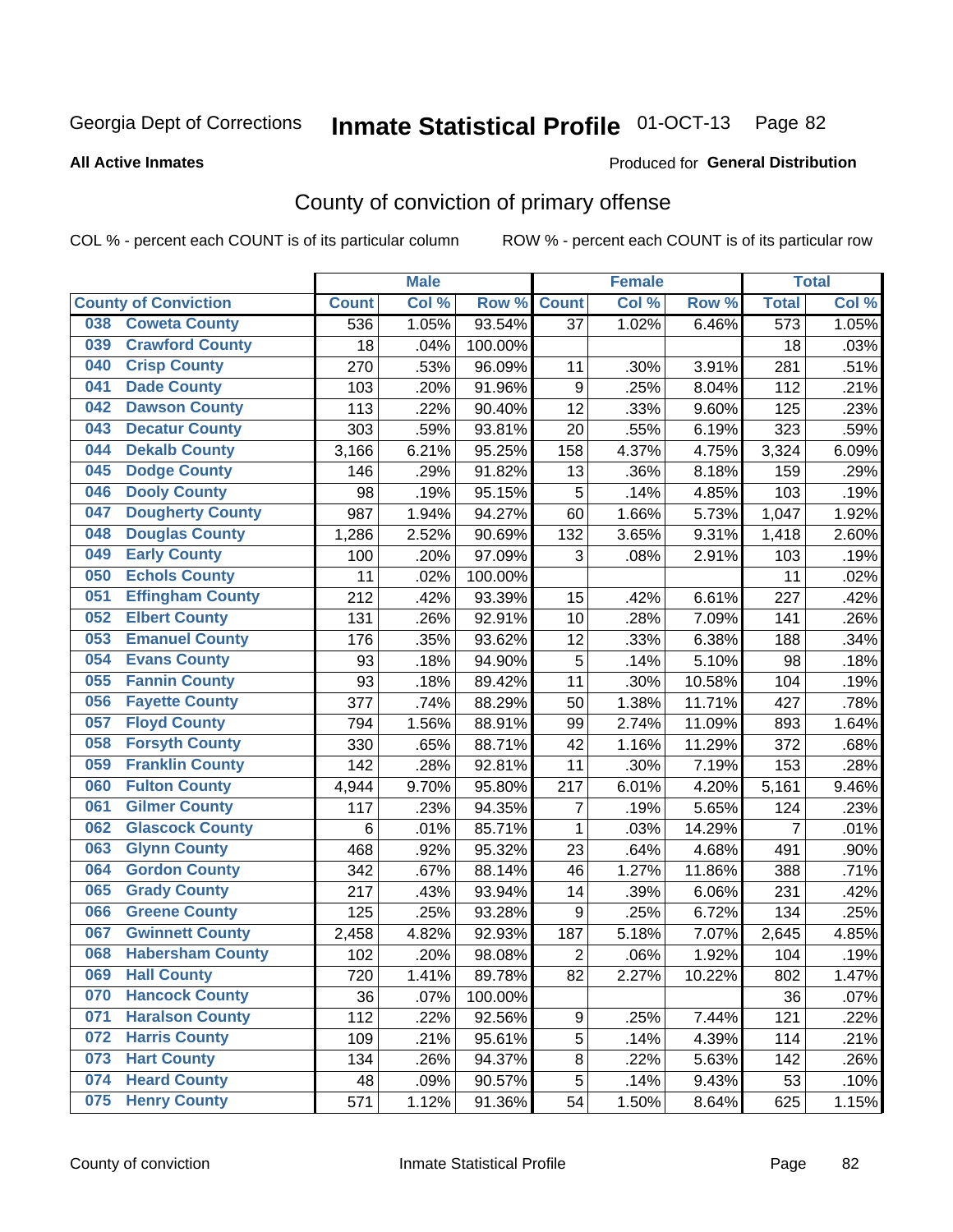#### **All Active Inmates**

#### Produced for **General Distribution**

### County of conviction of primary offense

|     |                             |              | <b>Male</b> |         |                           | <b>Female</b> |        |              | <b>Total</b> |
|-----|-----------------------------|--------------|-------------|---------|---------------------------|---------------|--------|--------------|--------------|
|     | <b>County of Conviction</b> | <b>Count</b> | Col %       | Row %   | <b>Count</b>              | Col %         | Row %  | <b>Total</b> | Col %        |
| 076 | <b>Houston County</b>       | 725          | 1.42%       | 94.16%  | 45                        | 1.25%         | 5.84%  | 770          | 1.41%        |
| 077 | <b>Irwin County</b>         | 79           | .15%        | 92.94%  | 6                         | .17%          | 7.06%  | 85           | .16%         |
| 078 | <b>Jackson County</b>       | 255          | .50%        | 90.75%  | 26                        | .72%          | 9.25%  | 281          | .51%         |
| 079 | <b>Jasper County</b>        | 66           | .13%        | 88.00%  | $\boldsymbol{9}$          | .25%          | 12.00% | 75           | .14%         |
| 080 | <b>Jeff Davis County</b>    | 88           | .17%        | 95.65%  | 4                         | .11%          | 4.35%  | 92           | .17%         |
| 081 | <b>Jefferson County</b>     | 177          | .35%        | 97.79%  | 4                         | .11%          | 2.21%  | 181          | .33%         |
| 082 | <b>Jenkins County</b>       | 67           | .13%        | 94.37%  | 4                         | .11%          | 5.63%  | 71           | .13%         |
| 083 | <b>Johnson County</b>       | 51           | .10%        | 96.23%  | $\overline{2}$            | .06%          | 3.77%  | 53           | .10%         |
| 084 | <b>Jones County</b>         | 214          | .42%        | 88.07%  | 29                        | .80%          | 11.93% | 243          | .45%         |
| 085 | <b>Lamar County</b>         | 77           | .15%        | 92.77%  | 6                         | .17%          | 7.23%  | 83           | .15%         |
| 086 | <b>Lanier County</b>        | 48           | .09%        | 97.96%  | 1                         | .03%          | 2.04%  | 49           | .09%         |
| 087 | <b>Laurens County</b>       | 306          | .60%        | 95.03%  | 16                        | .44%          | 4.97%  | 322          | .59%         |
| 088 | <b>Lee County</b>           | 69           | .14%        | 89.61%  | 8                         | .22%          | 10.39% | 77           | .14%         |
| 089 | <b>Liberty County</b>       | 314          | .62%        | 94.01%  | 20                        | .55%          | 5.99%  | 334          | .61%         |
| 090 | <b>Lincoln County</b>       | 28           | .05%        | 90.32%  | $\ensuremath{\mathsf{3}}$ | .08%          | 9.68%  | 31           | .06%         |
| 091 | <b>Long County</b>          | 81           | .16%        | 94.19%  | 5                         | .14%          | 5.81%  | 86           | .16%         |
| 092 | <b>Lowndes County</b>       | 568          | 1.11%       | 95.46%  | 27                        | .75%          | 4.54%  | 595          | 1.09%        |
| 093 | <b>Lumpkin County</b>       | 94           | .18%        | 90.38%  | 10                        | .28%          | 9.62%  | 104          | .19%         |
| 094 | <b>Macon County</b>         | 61           | .12%        | 95.31%  | $\ensuremath{\mathsf{3}}$ | .08%          | 4.69%  | 64           | .12%         |
| 095 | <b>Madison County</b>       | 94           | .18%        | 93.07%  | $\overline{7}$            | .19%          | 6.93%  | 101          | .19%         |
| 096 | <b>Marion County</b>        | 26           | .05%        | 96.30%  | $\mathbf{1}$              | .03%          | 3.70%  | 27           | .05%         |
| 097 | <b>Mcduffie County</b>      | 196          | .38%        | 95.15%  | 10                        | .28%          | 4.85%  | 206          | .38%         |
| 098 | <b>Mcintosh County</b>      | 78           | .15%        | 90.70%  | 8                         | .22%          | 9.30%  | 86           | .16%         |
| 099 | <b>Meriwether County</b>    | 189          | .37%        | 96.43%  | 7                         | .19%          | 3.57%  | 196          | .36%         |
| 100 | <b>Miller County</b>        | 36           | .07%        | 100.00% |                           |               |        | 36           | .07%         |
| 101 | <b>Mitchell County</b>      | 208          | .41%        | 92.44%  | 17                        | .47%          | 7.56%  | 225          | .41%         |
| 102 | <b>Monroe County</b>        | 169          | .33%        | 91.35%  | 16                        | .44%          | 8.65%  | 185          | .34%         |
| 103 | <b>Montgomery County</b>    | 45           | .09%        | 95.74%  | $\overline{2}$            | .06%          | 4.26%  | 47           | .09%         |
| 104 | <b>Morgan County</b>        | 144          | .28%        | 92.31%  | 12                        | .33%          | 7.69%  | 156          | .29%         |
| 105 | <b>Murray County</b>        | 156          | .31%        | 91.23%  | 15                        | .42%          | 8.77%  | 171          | .31%         |
| 106 | <b>Muscogee County</b>      | 1,340        | 2.63%       | 95.17%  | 68                        | 1.88%         | 4.83%  | 1,408        | 2.58%        |
| 107 | <b>Newton County</b>        | 662          | 1.30%       | 94.03%  | 42                        | 1.16%         | 5.97%  | 704          | 1.29%        |
| 108 | <b>Oconee County</b>        | 52           | .10%        | 98.11%  | 1                         | .03%          | 1.89%  | 53           | .10%         |
| 109 | <b>Oglethorpe County</b>    | 62           | .12%        | 95.38%  | 3                         | .08%          | 4.62%  | 65           | .12%         |
| 110 | <b>Paulding County</b>      | 291          | .57%        | 92.97%  | 22                        | .61%          | 7.03%  | 313          | .57%         |
| 111 | <b>Peach County</b>         | 78           | .15%        | 95.12%  | 4                         | .11%          | 4.88%  | 82           | .15%         |
| 112 | <b>Pickens County</b>       | 87           | .17%        | 88.78%  | 11                        | .30%          | 11.22% | 98           | .18%         |
| 113 | <b>Pierce County</b>        | 75           | .15%        | 94.94%  | 4                         | .11%          | 5.06%  | 79           | .14%         |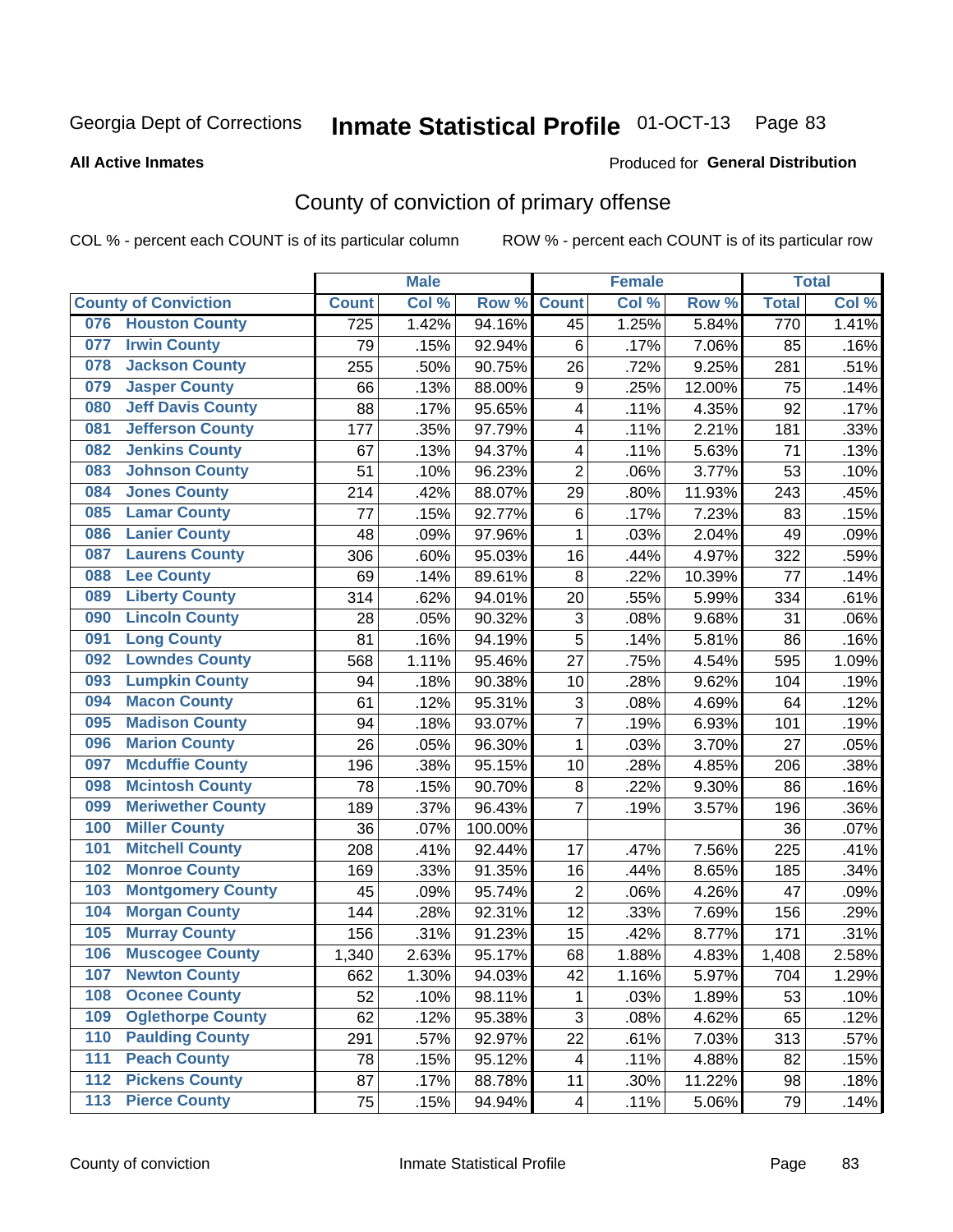#### **All Active Inmates**

#### Produced for **General Distribution**

### County of conviction of primary offense

|                                        |                 | <b>Male</b> |         |                           | <b>Female</b> |        |              | <b>Total</b> |
|----------------------------------------|-----------------|-------------|---------|---------------------------|---------------|--------|--------------|--------------|
| <b>County of Conviction</b>            | <b>Count</b>    | Col %       | Row %   | <b>Count</b>              | Col %         | Row %  | <b>Total</b> | Col %        |
| <b>Pike County</b><br>114              | $\overline{52}$ | .10%        | 86.67%  | 8                         | .22%          | 13.33% | 60           | .11%         |
| <b>Polk County</b><br>$\overline{115}$ | 166             | .33%        | 94.86%  | 9                         | .25%          | 5.14%  | 175          | .32%         |
| <b>Pulaski County</b><br>116           | 57              | .11%        | 93.44%  | 4                         | .11%          | 6.56%  | 61           | .11%         |
| <b>Putnam County</b><br>117            | 180             | .35%        | 91.84%  | 16                        | .44%          | 8.16%  | 196          | .36%         |
| 118<br><b>Quitman County</b>           | 21              | .04%        | 100.00% |                           |               |        | 21           | .04%         |
| <b>Rabun County</b><br>119             | 47              | .09%        | 85.45%  | $\,8\,$                   | .22%          | 14.55% | 55           | .10%         |
| <b>Randolph County</b><br>120          | 75              | .15%        | 97.40%  | $\overline{2}$            | .06%          | 2.60%  | 77           | .14%         |
| <b>Richmond County</b><br>121          | 1,892           | 3.71%       | 94.08%  | 119                       | 3.29%         | 5.92%  | 2,011        | 3.68%        |
| <b>Rockdale County</b><br>122          | 442             | .87%        | 94.44%  | 26                        | .72%          | 5.56%  | 468          | .86%         |
| <b>Schley County</b><br>123            | 18              | .04%        | 94.74%  | 1                         | .03%          | 5.26%  | 19           | .03%         |
| <b>Screven County</b><br>124           | 148             | .29%        | 95.48%  | $\overline{7}$            | .19%          | 4.52%  | 155          | .28%         |
| <b>Seminole County</b><br>125          | 72              | .14%        | 90.00%  | 8                         | .22%          | 10.00% | 80           | .15%         |
| 126<br><b>Spalding County</b>          | 504             | .99%        | 94.21%  | 31                        | .86%          | 5.79%  | 535          | .98%         |
| 127<br><b>Stephens County</b>          | 165             | .32%        | 92.70%  | 13                        | .36%          | 7.30%  | 178          | .33%         |
| <b>Stewart County</b><br>128           | 28              | .05%        | 96.55%  | 1                         | .03%          | 3.45%  | 29           | .05%         |
| <b>Sumter County</b><br>129            | 216             | .42%        | 94.32%  | 13                        | .36%          | 5.68%  | 229          | .42%         |
| <b>Talbot County</b><br>130            | 49              | .10%        | 94.23%  | 3                         | .08%          | 5.77%  | 52           | .10%         |
| <b>Taliaferro County</b><br>131        | 25              | .05%        | 83.33%  | 5                         | .14%          | 16.67% | 30           | .05%         |
| <b>Tattnall County</b><br>132          | 200             | .39%        | 92.17%  | 17                        | .47%          | 7.83%  | 217          | .40%         |
| <b>Taylor County</b><br>133            | 69              | .14%        | 93.24%  | 5                         | .14%          | 6.76%  | 74           | .14%         |
| <b>Telfair County</b><br>134           | 89              | .17%        | 92.71%  | $\overline{7}$            | .19%          | 7.29%  | 96           | .18%         |
| <b>Terrell County</b><br>135           | 85              | .17%        | 96.59%  | 3                         | .08%          | 3.41%  | 88           | .16%         |
| <b>Thomas County</b><br>136            | 230             | .45%        | 93.50%  | 16                        | .44%          | 6.50%  | 246          | .45%         |
| <b>Tift County</b><br>137              | 323             | .63%        | 96.71%  | 11                        | .30%          | 3.29%  | 334          | .61%         |
| <b>Toombs County</b><br>138            | 335             | .66%        | 91.28%  | 32                        | .89%          | 8.72%  | 367          | .67%         |
| <b>Towns County</b><br>139             | 45              | .09%        | 93.75%  | $\ensuremath{\mathsf{3}}$ | .08%          | 6.25%  | 48           | .09%         |
| <b>Treutlen County</b><br>140          | 83              | .16%        | 95.40%  | 4                         | .11%          | 4.60%  | 87           | .16%         |
| <b>Troup County</b><br>141             | 605             | 1.19%       | 92.37%  | 50                        | 1.38%         | 7.63%  | 655          | 1.20%        |
| <b>Turner County</b><br>142            | 64              | .13%        | 92.75%  | 5                         | .14%          | 7.25%  | 69           | .13%         |
| <b>Twiggs County</b><br>143            | 68              | .13%        | 95.77%  | 3                         | .08%          | 4.23%  | 71           | .13%         |
| <b>Union County</b><br>144             | 72              | .14%        | 84.71%  | 13                        | .36%          | 15.29% | 85           | .16%         |
| 145<br><b>Upson County</b>             | 188             | .37%        | 94.95%  | 10                        | .28%          | 5.05%  | 198          | .36%         |
| <b>Walker County</b><br>146            | 398             | .78%        | 91.28%  | 38                        | 1.05%         | 8.72%  | 436          | .80%         |
| <b>Walton County</b><br>147            | 505             | .99%        | 89.38%  | 60                        | 1.66%         | 10.62% | 565          | 1.04%        |
| <b>Ware County</b><br>148              | 344             | .67%        | 95.03%  | 18                        | .50%          | 4.97%  | 362          | .66%         |
| <b>Warren County</b><br>149            | 50              | .10%        | 96.15%  | $\overline{2}$            | .06%          | 3.85%  | 52           | .10%         |
| <b>Washington County</b><br>150        | 195             | .38%        | 89.86%  | 22                        | .61%          | 10.14% | 217          | .40%         |
| <b>Wayne County</b><br>151             | 148             | .29%        | 90.80%  | 15                        | .42%          | 9.20%  | 163          | .30%         |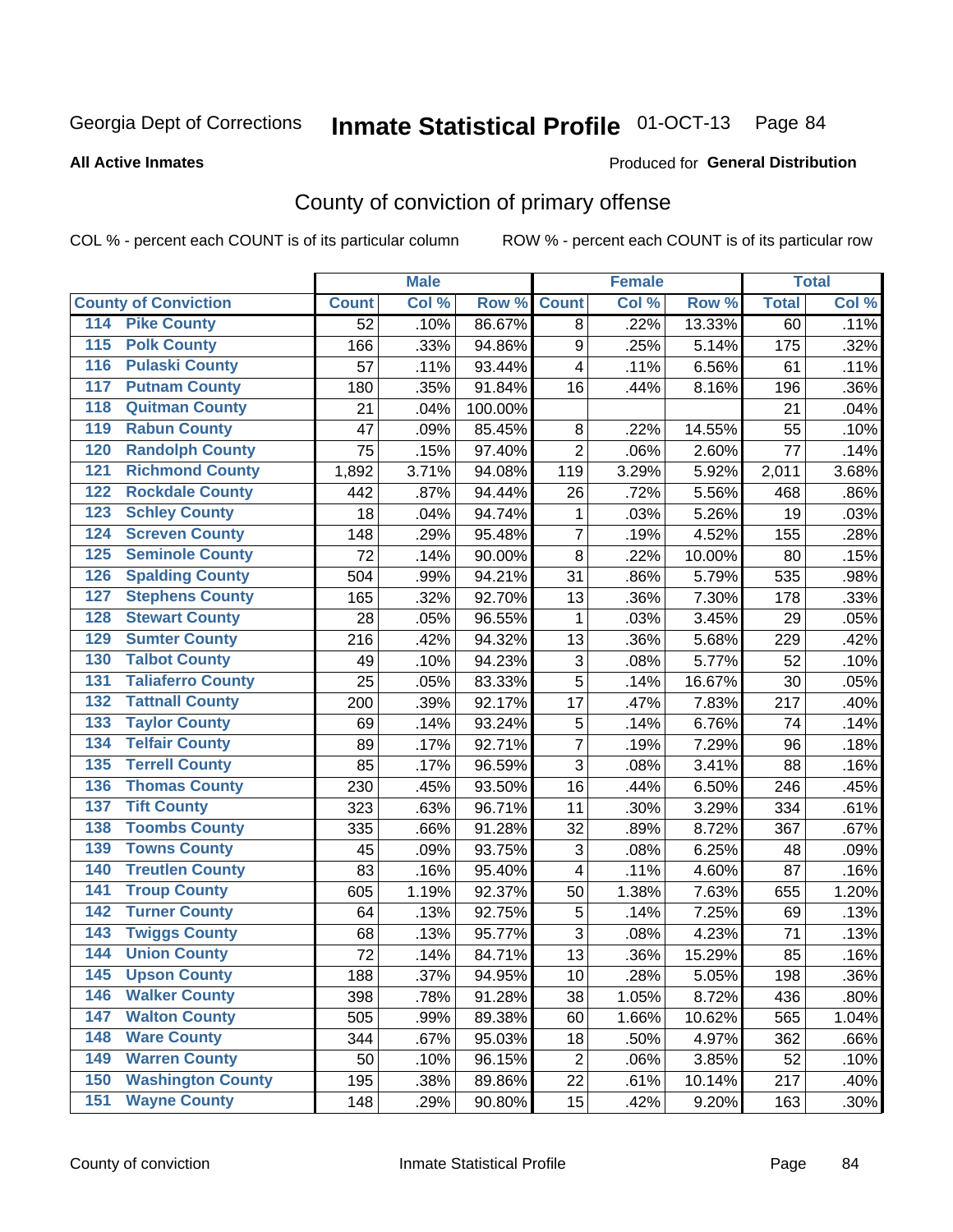**All Active Inmates**

#### Produced for **General Distribution**

### County of conviction of primary offense

|                                |              | <b>Male</b> |             |       | <b>Female</b> |          |              | <b>Total</b> |
|--------------------------------|--------------|-------------|-------------|-------|---------------|----------|--------------|--------------|
| <b>County of Conviction</b>    | <b>Count</b> | Col %       | Row % Count |       | Col %         | Row %    | <b>Total</b> | Col %        |
| <b>Webster County</b><br>152   | 10           | $.02\%$     | 90.91%      |       | .03%          | $9.09\%$ | 11           | .02%         |
| <b>Wheeler County</b><br>153   | 29           | $.06\%$     | 96.67%      |       | .03%          | 3.33%    | 30           | .05%         |
| <b>White County</b><br>154     | 105          | .21%        | 88.24%      | 14    | .39%          | 11.76%   | 119          | .22%         |
| <b>Whitfield County</b><br>155 | 558          | 1.09%       | 90.15%      | 61    | 1.69%         | 9.85%    | 619          | 1.13%        |
| <b>Wilcox County</b><br>156    | 43           | $.08\%$     | 86.00%      |       | .19%          | 14.00%   | 50           | .09%         |
| <b>Wilkes County</b><br>157    | 70           | .14%        | 94.59%      | 4     | $.11\%$       | 5.41%    | 74           | .14%         |
| <b>Wilkinson County</b><br>158 | 38           | $.07\%$     | 95.00%      | 2     | .06%          | 5.00%    | 40           | .07%         |
| <b>Worth County</b><br>159     | 117          | .23%        | 94.35%      |       | .19%          | 5.65%    | 124          | .23%         |
| <b>Total Rported</b>           | 50,969       | 100%        | 93.38%      | 3,612 | 100%          | 6.62%    | 54,581       | 100%         |

| <b>Not Reported</b> |        |               |        |
|---------------------|--------|---------------|--------|
| Total               | 50,969 | 2000<br>0.014 | 54,581 |

| Mode (most frequent) | <b>Fulton County</b> | <b>Cobb County</b> | <b>Fulton County</b> |
|----------------------|----------------------|--------------------|----------------------|
|                      |                      |                    |                      |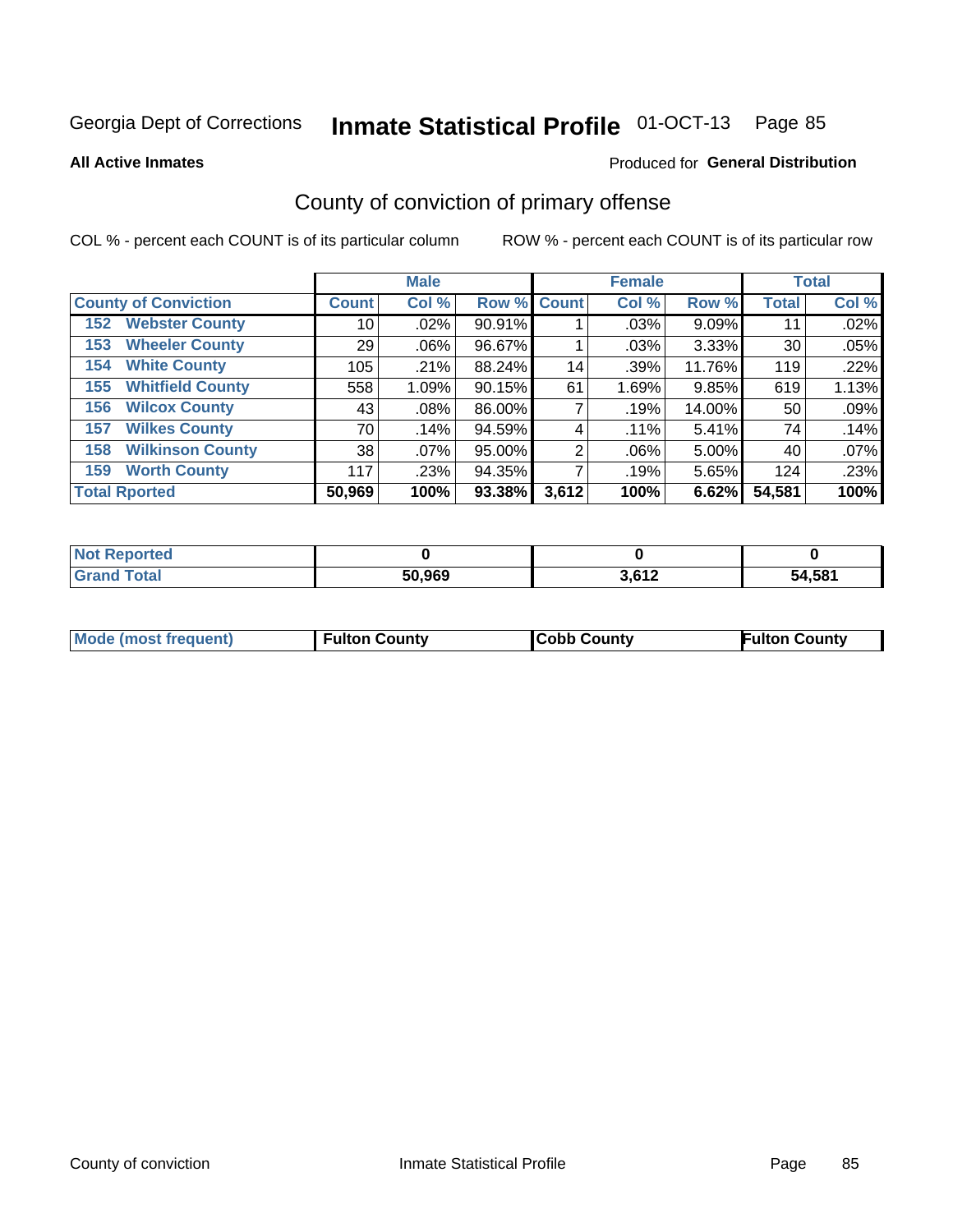#### **All Active Inmates**

#### Produced for **General Distribution**

### Circuit of conviction of primary offense

|                         |                                 |              | <b>Male</b> |        |                 | <b>Female</b> |          |                  | <b>Total</b> |
|-------------------------|---------------------------------|--------------|-------------|--------|-----------------|---------------|----------|------------------|--------------|
|                         | <b>Circuit of Conviction</b>    | <b>Count</b> | Col %       | Row %  | <b>Count</b>    | Col %         | Row %    | <b>Total</b>     | Col %        |
| $\overline{1}$          | <b>Alapaha Circuit</b>          | 354          | .70%        | 95.42% | $\overline{17}$ | .47%          | 4.58%    | $\overline{371}$ | .68%         |
| $\overline{2}$          | <b>Alcovy Circuit</b>           | 1,167        | 2.30%       | 91.96% | 102             | 2.84%         | 8.04%    | 1,269            | 2.34%        |
| 3                       | <b>Atlanta Circuit</b>          | 4,944        | 9.76%       | 95.80% | 217             | 6.04%         | 4.20%    | 5,161            | 9.52%        |
| 4                       | <b>Atlantic Circuit</b>         | 867          | 1.71%       | 93.73% | 58              | 1.61%         | 6.27%    | 925              | 1.71%        |
| 5                       | <b>Augusta Circuit</b>          | 2,481        | 4.90%       | 93.94% | 160             | 4.45%         | 6.06%    | 2,641            | 4.87%        |
| 6                       | <b>Blue Ridge Circuit</b>       | 544          | 1.07%       | 92.36% | 45              | 1.25%         | 7.64%    | 589              | 1.09%        |
| $\overline{\mathbf{7}}$ | <b>Brunswick Circuit</b>        | 979          | 1.93%       | 93.95% | 63              | 1.75%         | 6.05%    | 1,042            | 1.92%        |
| 8                       | <b>Chattahoochee Circuit</b>    | 1,627        | 3.21%       | 95.15% | 83              | 2.31%         | 4.85%    | 1,710            | 3.15%        |
| $\overline{9}$          | <b>Cherokee Circuit</b>         | 999          | 1.97%       | 88.49% | 130             | 3.62%         | 11.51%   | 1,129            | 2.08%        |
| 10                      | <b>Clayton Circuit</b>          | 1,513        | 2.99%       | 93.68% | 102             | 2.84%         | 6.32%    | 1,615            | 2.98%        |
| 11                      | <b>Cobb Circuit</b>             | 2,611        | 5.16%       | 91.39% | 246             | 6.85%         | 8.61%    | 2,857            | 5.27%        |
| 12                      | <b>Conasauga Circuit</b>        | 714          | 1.41%       | 90.38% | 76              | 2.12%         | 9.62%    | 790              | 1.46%        |
| 13                      | <b>Cordele Circuit</b>          | 659          | 1.30%       | 94.68% | 37              | 1.03%         | 5.32%    | 696              | 1.28%        |
| 14                      | <b>Coweta Circuit</b>           | 1,939        | 3.83%       | 92.95% | 147             | 4.09%         | 7.05%    | 2,086            | 3.85%        |
| 15                      | <b>Dougherty Circuit</b>        | 987          | 1.95%       | 94.27% | 60              | 1.67%         | 5.73%    | 1,047            | 1.93%        |
| 16                      | <b>Dublin Circuit</b>           | 508          | 1.00%       | 95.31% | 25              | .70%          | 4.69%    | 533              | .98%         |
| 17                      | <b>Eastern Circuit</b>          | 2,189        | 4.32%       | 96.43% | 81              | 2.26%         | 3.57%    | 2,270            | 4.19%        |
| 18                      | <b>Flint Circuit</b>            | 571          | 1.13%       | 91.36% | 54              | 1.50%         | 8.64%    | 625              | 1.15%        |
| 19                      | <b>Griffin Circuit</b>          | 1,121        | 2.21%       | 91.89% | 99              | 2.76%         | 8.11%    | 1,220            | 2.25%        |
| 20                      | <b>Gwinnett Circuit</b>         | 2,458        | 4.85%       | 92.93% | 187             | 5.21%         | 7.07%    | 2,645            | 4.88%        |
| $\overline{21}$         | <b>Houston Circuit</b>          | 725          | 1.43%       | 94.16% | 45              | 1.25%         | 5.84%    | 770              | 1.42%        |
| $\overline{22}$         | <b>Lookout Mountain Circuit</b> | 1,076        | 2.12%       | 89.97% | 120             | 3.34%         | 10.03%   | 1,196            | 2.21%        |
| 23                      | <b>Macon Circuit</b>            | 1,160        | 2.29%       | 95.79% | 51              | 1.42%         | 4.21%    | 1,211            | 2.23%        |
| 24                      | <b>Middle Circuit</b>           | 1,001        | 1.98%       | 92.43% | 82              | 2.28%         | 7.57%    | 1,083            | 2.00%        |
| 25                      | <b>Mountain Circuit</b>         | 314          | .62%        | 93.18% | 23              | .64%          | 6.82%    | 337              | .62%         |
| 26                      | <b>Northeastern Circuit</b>     | 833          | 1.64%       | 89.86% | 94              | 2.62%         | 10.14%   | 927              | 1.71%        |
| $\overline{27}$         | <b>Northern Circuit</b>         | 563          | 1.11%       | 93.52% | 39              | 1.09%         | 6.48%    | 602              | 1.11%        |
| 28                      | <b>Ocmulgee Circuit</b>         | 1,144        | 2.26%       | 92.18% | 97              | 2.70%         | 7.82%    | 1,241            | 2.29%        |
| 29                      | <b>Oconee Circuit</b>           | 429          | .85%        | 92.66% | 34              | .95%          | 7.34%    | 463              | .85%         |
| 30                      | <b>Ogeechee Circuit</b>         | 942          | 1.86%       | 92.90% | 72              | 2.00%         | 7.10%    | 1,014            | 1.87%        |
| $\overline{31}$         | <b>Pataula Circuit</b>          | 426          | .84%        | 95.95% | 18              | .50%          | 4.05%    | 444              | .82%         |
| 32                      | <b>Piedmont Circuit</b>         | 566          | 1.12%       | 91.00% | 56              | 1.56%         | $9.00\%$ | 622              | 1.15%        |
| 33                      | <b>Rome Circuit</b>             | 794          | 1.57%       | 88.91% | 99              | 2.76%         | 11.09%   | 893              | 1.65%        |
| 34                      | <b>South Georgia Circuit</b>    | 776          | 1.53%       | 93.16% | 57              | 1.59%         | 6.84%    | 833              | 1.54%        |
| 35                      | <b>Southern Circuit</b>         | 1,131        | 2.23%       | 94.64% | 64              | 1.78%         | 5.36%    | 1,195            | 2.20%        |
| 36                      | <b>Southwestern Circuit</b>     | 402          | .79%        | 93.71% | 27              | .75%          | 6.29%    | 429              | .79%         |
| 37                      | <b>Stone Mountain Circuit</b>   | 3,166        | 6.25%       | 95.25% | 158             | 4.40%         | 4.75%    | 3,324            | 6.13%        |
| 38                      | <b>Tallapoosa Circuit</b>       | 278          | .55%        | 93.92% | 18              | .50%          | 6.08%    | 296              | .55%         |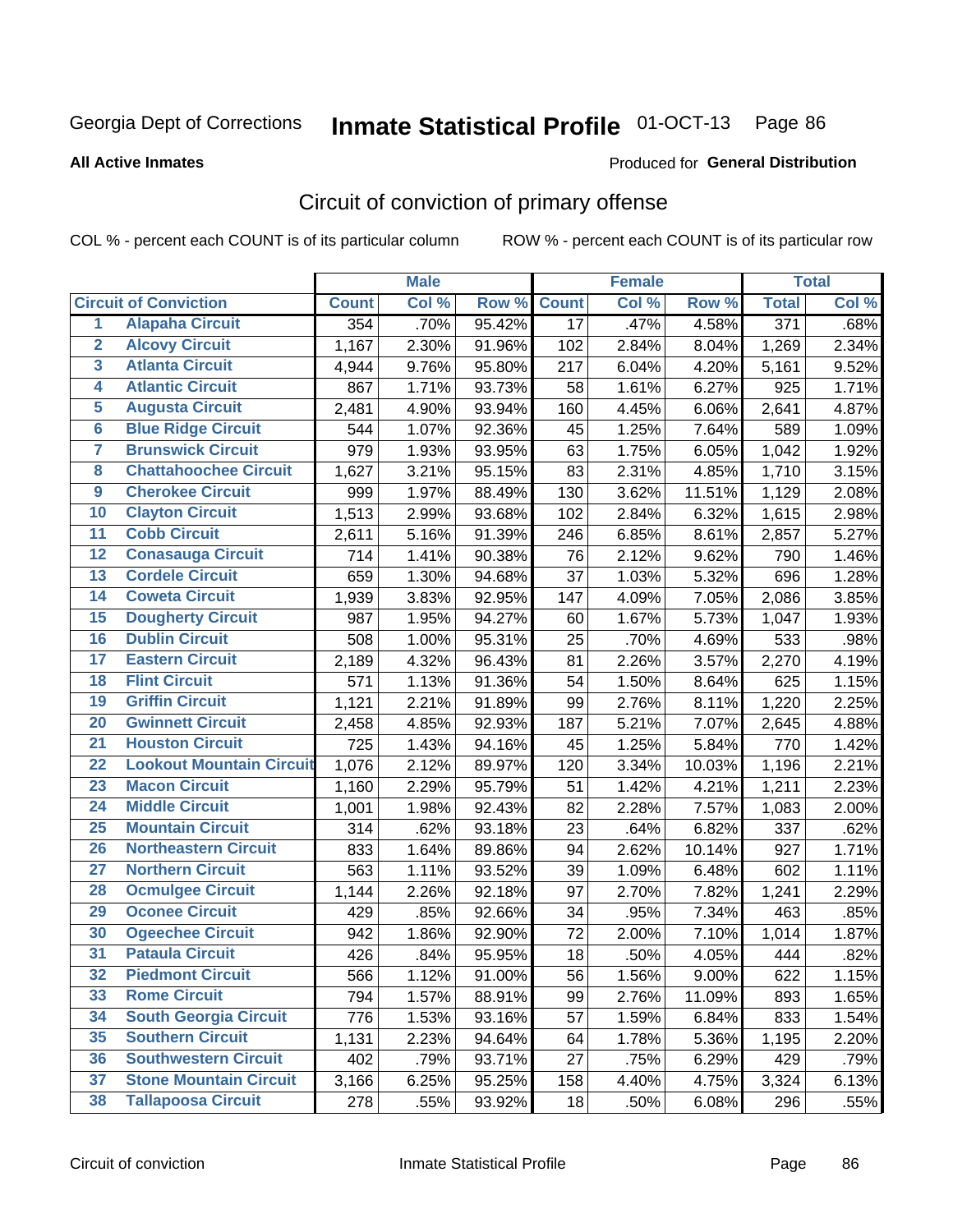#### **All Active Inmates**

#### Produced for **General Distribution**

### Circuit of conviction of primary offense

|    |                              |              | <b>Male</b> |        |              | <b>Female</b> |          |              | <b>Total</b> |
|----|------------------------------|--------------|-------------|--------|--------------|---------------|----------|--------------|--------------|
|    | <b>Circuit of Conviction</b> | <b>Count</b> | Col %       | Row %  | <b>Count</b> | Col %         | Row %    | <b>Total</b> | Col %        |
| 39 | <b>Tifton Circuit</b>        | 583          | 1.15%       | 95.26% | 29           | .81%          | 4.74%    | 612          | 1.13%        |
| 40 | <b>Toombs Circuit</b>        | 375          | .74%        | 93.75% | 25           | .70%          | 6.25%    | 400          | .74%         |
| 41 | <b>Waycross Circuit</b>      | 864          | 1.71%       | 94.22% | 53           | 1.48%         | 5.78%    | 917          | 1.69%        |
| 42 | <b>Western Circuit</b>       | 504          | 1.00%       | 95.64% | 23           | .64%          | 4.36%    | 527          | .97%         |
| 43 | <b>Rockdale Circuit</b>      | 442          | $.87\%$     | 94.44% | 26           | .72%          | 5.56%    | 468          | $.86\%$      |
| 44 | <b>Douglas Circuit</b>       | 1,286        | 2.54%       | 90.69% | 132          | 3.67%         | 9.31%    | 1,418        | 2.61%        |
| 45 | <b>Appalachian Circuit</b>   | 297          | .59%        | 91.10% | 29           | .81%          | $8.90\%$ | 326          | .60%         |
| 46 | <b>Enotah Circuit</b>        | 316          | .62%        | 88.76% | 40           | 1.11%         | 11.24%   | 356          | .66%         |
| 47 | <b>Bell-Forsyth Circuit</b>  | 330          | .65%        | 88.71% | 42           | 1.17%         | 11.29%   | 372          | .69%         |
| 48 | <b>Towaliga Circuit</b>      | 398          | .79%        | 93.43% | 28           | .78%          | 6.57%    | 426          | .79%         |
| 49 | <b>Paulding Circuit</b>      | 291          | .57%        | 92.97% | 22           | .61%          | 7.03%    | 313          | .58%         |
|    | <b>Total Rported</b>         | 50,644       | 100%        | 93.38% | 3,592        | 100%          | 6.62%    | 54,236       | 100%         |

| rеr | つつに<br>ື້ | 01<br>ZU    | 345          |
|-----|-----------|-------------|--------------|
|     | 50.969    | 2000<br>. . | 1.581<br>מר. |

| Mc | <b>Innie</b> | ∩h⊦<br>⊂opp | $1 - 1$<br>™LC |
|----|--------------|-------------|----------------|
|----|--------------|-------------|----------------|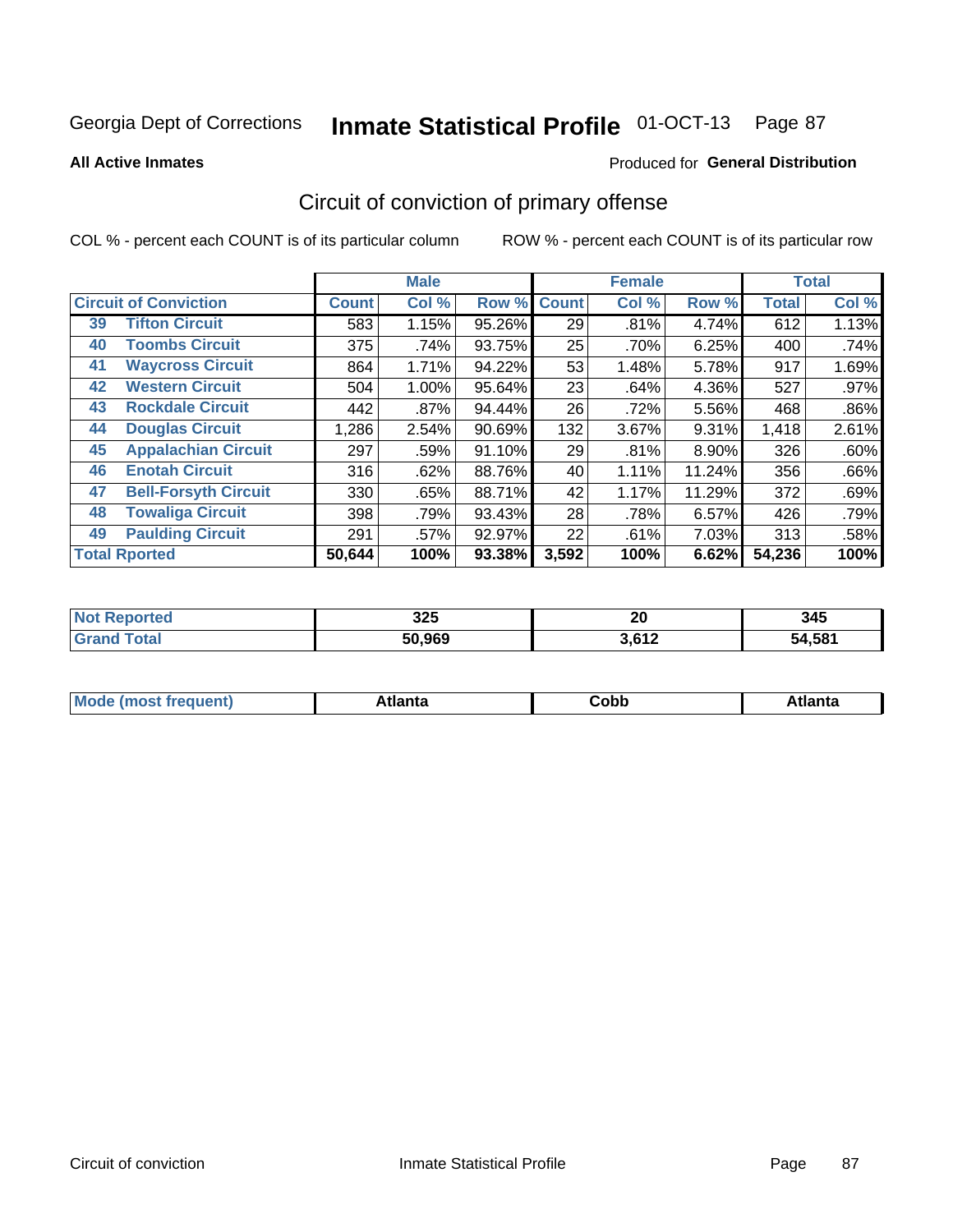### **All Active Inmates**

### Produced for **General Distribution**

### Years served (jail + prison) in this incarceration

|                       |              | <b>Male</b> |        |                 | <b>Female</b> |                  |              | <b>Total</b> |
|-----------------------|--------------|-------------|--------|-----------------|---------------|------------------|--------------|--------------|
| <b>Years Served</b>   | <b>Count</b> | Col %       | Row %  | <b>Count</b>    | Col %         | Row <sup>%</sup> | <b>Total</b> | Col %        |
| Less than one year    | 9,894        | 19.42%      | 91.09% | 968             | 26.81%        | 8.91%            | 10,862       | 19.91%       |
| 1 to 1.99 years       | 8,339        | 16.37%      | 91.84% | 741             | 20.52%        | 8.16%            | 9,080        | 16.64%       |
| 2 to 2.99 years       | 6,093        | 11.96%      | 92.91% | 465             | 12.88%        | 7.09%            | 6,558        | 12.02%       |
| 3 to 3.99 years       | 4,124        | 8.10%       | 92.97% | 312             | 8.64%         | 7.03%            | 4,436        | 8.13%        |
| 4 to 4.99 years       | 3,406        | 6.69%       | 93.26% | 246             | 6.81%         | 6.74%            | 3,652        | 6.69%        |
| 5 to 5.99 years       | 2,812        | 5.52%       | 94.17% | 174             | 4.82%         | 5.83%            | 2,986        | 5.47%        |
| 6 to 6.99 years       | 2,517        | 4.94%       | 95.12% | 129             | 3.57%         | 4.88%            | 2,646        | 4.85%        |
| 7 to 7.99 years       | 1,802        | 3.54%       | 94.00% | 115             | 3.18%         | 6.00%            | 1,917        | 3.51%        |
| 8 to 8.99 years       | 1,420        | 2.79%       | 95.05% | 74              | 2.05%         | 4.95%            | 1,494        | 2.74%        |
| 9 to 9.99 years       | 1,307        | 2.57%       | 95.26% | 65              | 1.80%         | 4.74%            | 1,372        | 2.52%        |
| 10 to 10.99 years     | 1,002        | 1.97%       | 94.53% | 58              | 1.61%         | 5.47%            | 1,060        | 1.94%        |
| 11 to 11.99 years     | 866          | 1.70%       | 96.01% | 36              | 1.00%         | 3.99%            | 902          | 1.65%        |
| 12 to 12.99 years     | 812          | 1.59%       | 97.01% | 25              | 0.69%         | 2.99%            | 837          | 1.53%        |
| 13 to 13.99 years     | 718          | 1.41%       | 95.73% | 32              | 0.89%         | 4.27%            | 750          | 1.37%        |
| 14 to 14.99 years     | 650          | 1.28%       | 96.01% | 27              | 0.75%         | 3.99%            | 677          | 1.24%        |
| 15 to 15.99 years     | 601          | 1.18%       | 96.31% | 23              | 0.64%         | 3.69%            | 624          | 1.14%        |
| 16 to 16.99 years     | 653          | 1.28%       | 97.03% | 20              | 0.55%         | 2.97%            | 673          | 1.23%        |
| 17 to 17.99 years     | 530          | 1.04%       | 96.54% | 19              | 0.53%         | 3.46%            | 549          | 1.01%        |
| 18 to 18.99 years     | 498          | 0.98%       | 97.84% | 11              | 0.30%         | 2.16%            | 509          | 0.93%        |
| 19 to 19.99 years     | 427          | 0.84%       | 95.31% | 21              | 0.58%         | 4.69%            | 448          | 0.82%        |
| 20 to 20.99 years     | 338          | 0.66%       | 98.26% | $6\phantom{1}6$ | 0.17%         | 1.74%            | 344          | 0.63%        |
| 21 to 21.99 years     | 276          | 0.54%       | 95.83% | 12              | 0.33%         | 4.17%            | 288          | 0.53%        |
| 22 to 22.99 years     | 274          | 0.54%       | 97.51% | 7               | 0.19%         | 2.49%            | 281          | 0.52%        |
| 23 to 23.99 years     | 187          | 0.37%       | 96.89% | 6               | 0.17%         | 3.11%            | 193          | 0.35%        |
| 24 to 24.99 years     | 185          | 0.36%       | 98.93% | $\overline{2}$  | 0.06%         | 1.07%            | 187          | 0.34%        |
| 25 to 25.99 years     | 166          | 0.33%       | 97.65% | 4               | 0.11%         | 2.35%            | 170          | 0.31%        |
| 26 to 26.99 years     | 129          | 0.25%       | 99.23% | 1               | 0.03%         | 0.77%            | 130          | 0.24%        |
| 27 to 27.99 years     | 112          | 0.22%       | 98.25% | $\overline{c}$  | 0.06%         | 1.75%            | 114          | 0.21%        |
| 28 to 28.99 years     | 90           | 0.18%       | 97.83% | $\overline{2}$  | 0.06%         | 2.17%            | 92           | 0.17%        |
| 29 to 29.99 years     | 86           | 0.17%       | 98.85% | 1               | 0.03%         | 1.15%            | 87           | 0.16%        |
| Thirty + years        | 627          | 1.23%       | 98.90% | $\overline{7}$  | 0.19%         | 1.10%            | 634          | 1.16%        |
| <b>Total Reported</b> | 50,941       | 100%        | 93.38% | 3,611           | 100%          | 6.62%            | 54,552       | 100%         |

| <b>Not Reported</b>     | 28     |            | 29     |
|-------------------------|--------|------------|--------|
| <b>Grand Total</b>      | 50,969 | 3,612      | 54,581 |
|                         |        |            |        |
| <b>INN</b> - - - -<br>. | E AA   | <b>AA4</b> | $-70$  |

| l Mean<br>(average)  | 5.92               | 3.81               | 5.78          |
|----------------------|--------------------|--------------------|---------------|
| Median (middle)      | 3.22               | 2.14               | 3.12          |
| Mode (most frequent) | Less than one year | Less than one year | Less than one |
|                      |                    |                    | vear          |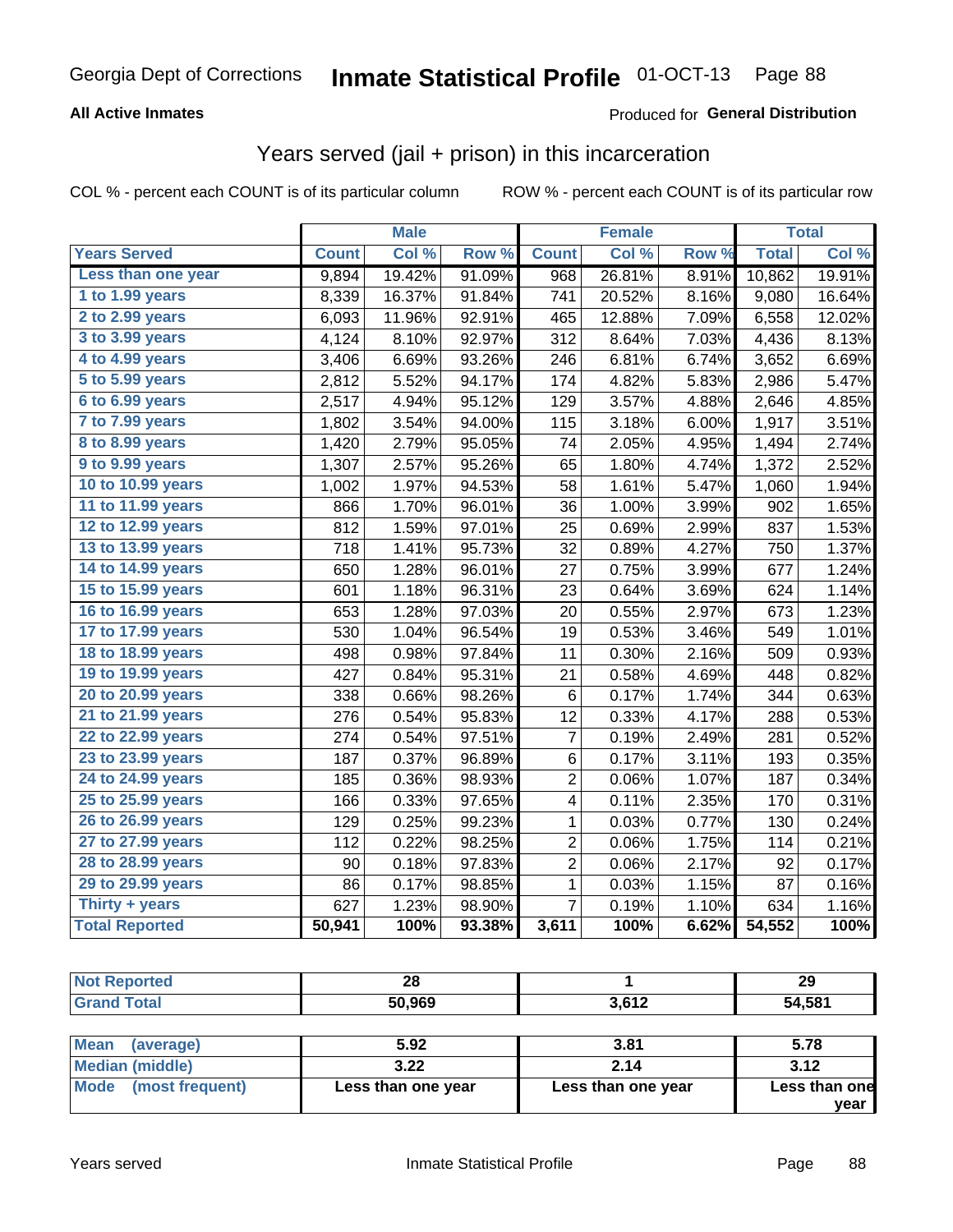#### **All Active Inmates**

Produced for **General Distribution**

### Results of most recent HIV tests

|                         | <b>Male</b>  |           |         | <b>Female</b> |           |          | Total        |        |
|-------------------------|--------------|-----------|---------|---------------|-----------|----------|--------------|--------|
| <b>HIV Test Results</b> | <b>Count</b> | Col%      | Row %I  | <b>Count</b>  | Col %     | Row %    | Total        | Col %  |
| <b>Positive</b>         | 762          | 1.58%     | 91.59%  | 70            | $2.02\%$  | $8.41\%$ | 832          | 1.61%  |
| <b>Negative</b>         | 47,390       | $98.41\%$ | 93.32%  | 3,392         | $97.98\%$ | 6.68%    | 50,782       | 98.38% |
| Indeterminate           | ີ            | 0.01%     | 100.00% |               |           |          |              | 0.01%  |
| <b>Total Reported</b>   | 48,155       | 100%      | 93.29%  | 3,462         | 100%      |          | 6.71% 51,617 | 100%   |

| <b>Not Reported</b>    | 2,814  | 150   | 2,964  |
|------------------------|--------|-------|--------|
| <b>Total</b><br>'Grand | 50,969 | 3,612 | 54,581 |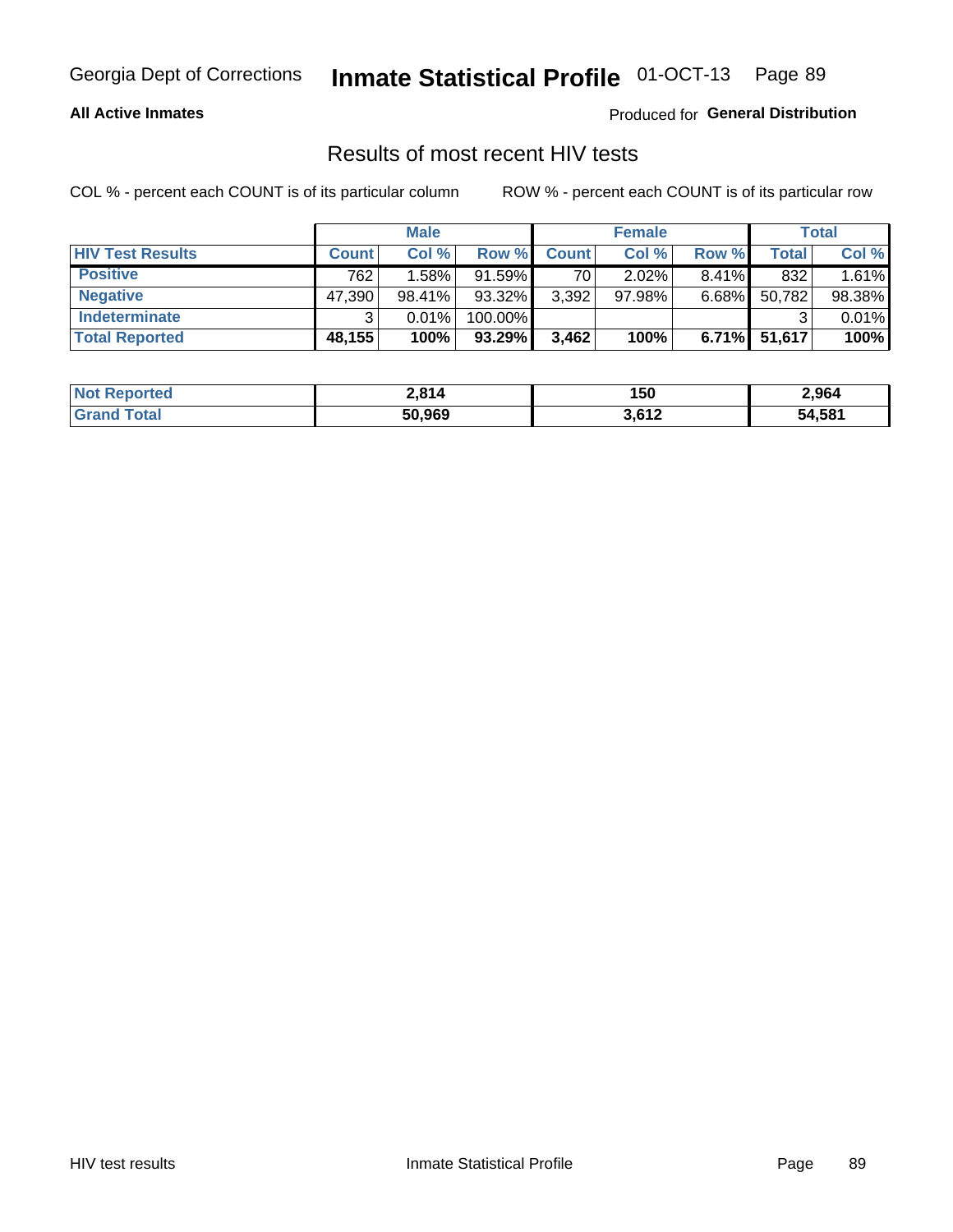#### **All Active Inmates**

### Produced for **General Distribution**

### Results of most recent tuberculosis test

|                                  | <b>Male</b>  |          |           | <b>Female</b> |           |          | Total   |          |
|----------------------------------|--------------|----------|-----------|---------------|-----------|----------|---------|----------|
| <b>Tuberculosis Test Results</b> | <b>Count</b> | Col%     | Row %I    | <b>Count</b>  | Col %     | Row %    | Total i | Col %    |
| <b>Positive on current test</b>  | 8.713        | 17.95%   | $97.70\%$ | 205           | $5.96\%$  | 2.30%    | 8,918   | 17.16%   |
| <b>Positive on previous test</b> | 32           | $0.07\%$ | 100.00%   |               |           |          | 32      | $0.06\%$ |
| <b>Negative</b>                  | 39,786       | 81.98%   | 92.48%    | 3,234         | $94.04\%$ | $7.52\%$ | 43,020  | 82.78%   |
| <b>Total Reported</b>            | 48,531       | 100%     | 93.38%    | 3,439         | 100%      | $6.62\%$ | 51,970  | 100%     |

| <b>Not Reported</b> | 2,438  | 172<br>$\cdots$ | $2.61^*$ |
|---------------------|--------|-----------------|----------|
| Total<br>Grand      | 50,969 | 3,612           | 54,581   |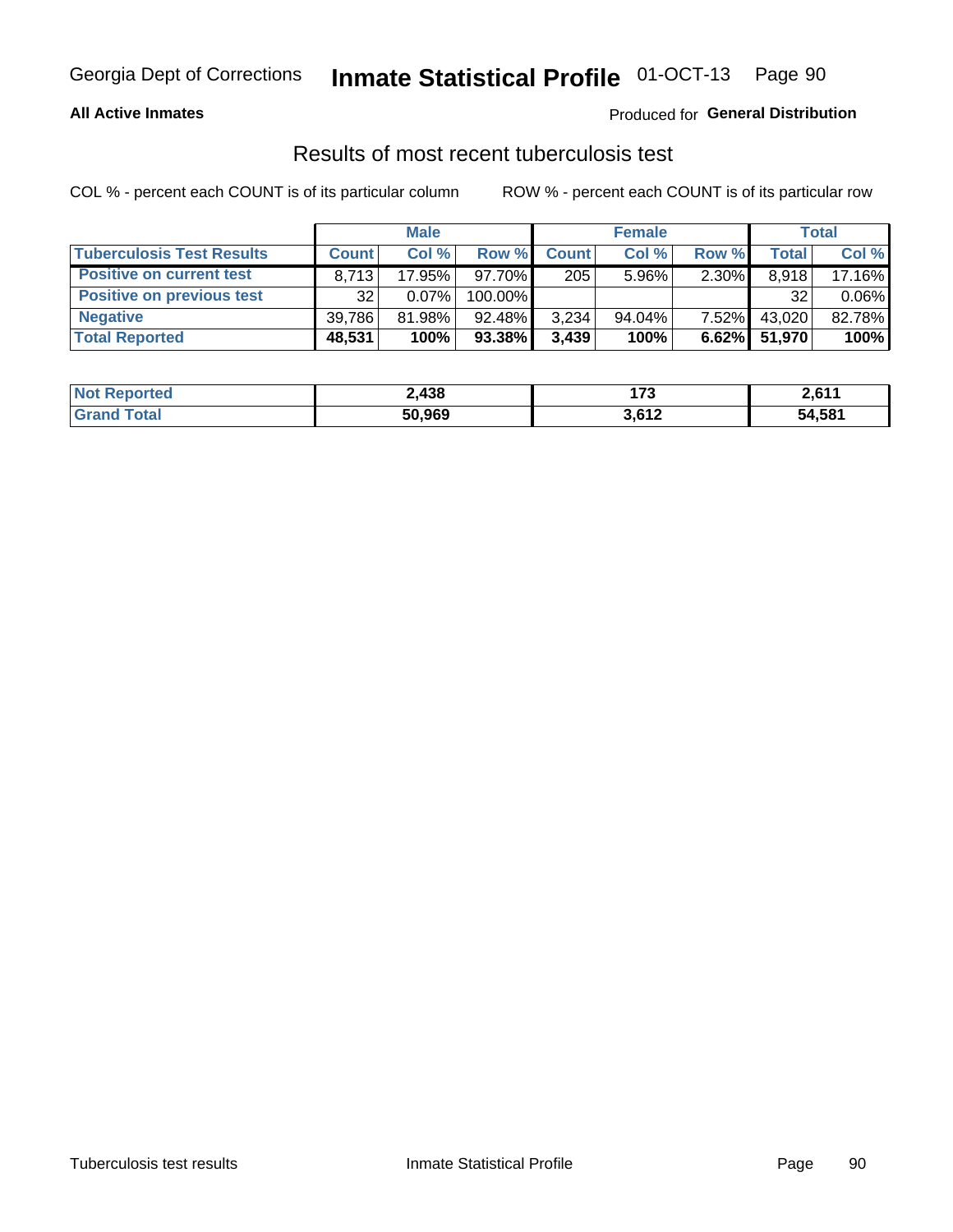#### **All Active Inmates**

Produced for **General Distribution**

### Results of most recent syphilis test

|                                 | <b>Male</b>  |           |        | <b>Female</b> |        |          | Total        |        |
|---------------------------------|--------------|-----------|--------|---------------|--------|----------|--------------|--------|
| <b>Syphilis Test Results</b>    | <b>Count</b> | Col%      | Row %  | <b>Count</b>  | Col %  | Row %    | Total I      | Col %  |
| <b>Positive on current test</b> | 335          | $1.41\%$  | 94.90% | 18            | 1.75%  | $5.10\%$ | 353          | 1.42%  |
| <b>Negative</b>                 | 23.415       | $98.59\%$ | 95.86% | 1,012         | 98.25% |          | 4.14% 24.427 | 98.58% |
| <b>Total Reported</b>           | 23,750       | 100%      | 95.84% | 1,030         | 100%   |          | 4.16% 24,780 | 100%   |

| <b>Not Reported</b> | 27,219 | 2,582 | 29,801 |
|---------------------|--------|-------|--------|
| <b>Grand Total</b>  | 50,969 | 3,612 | 54,581 |